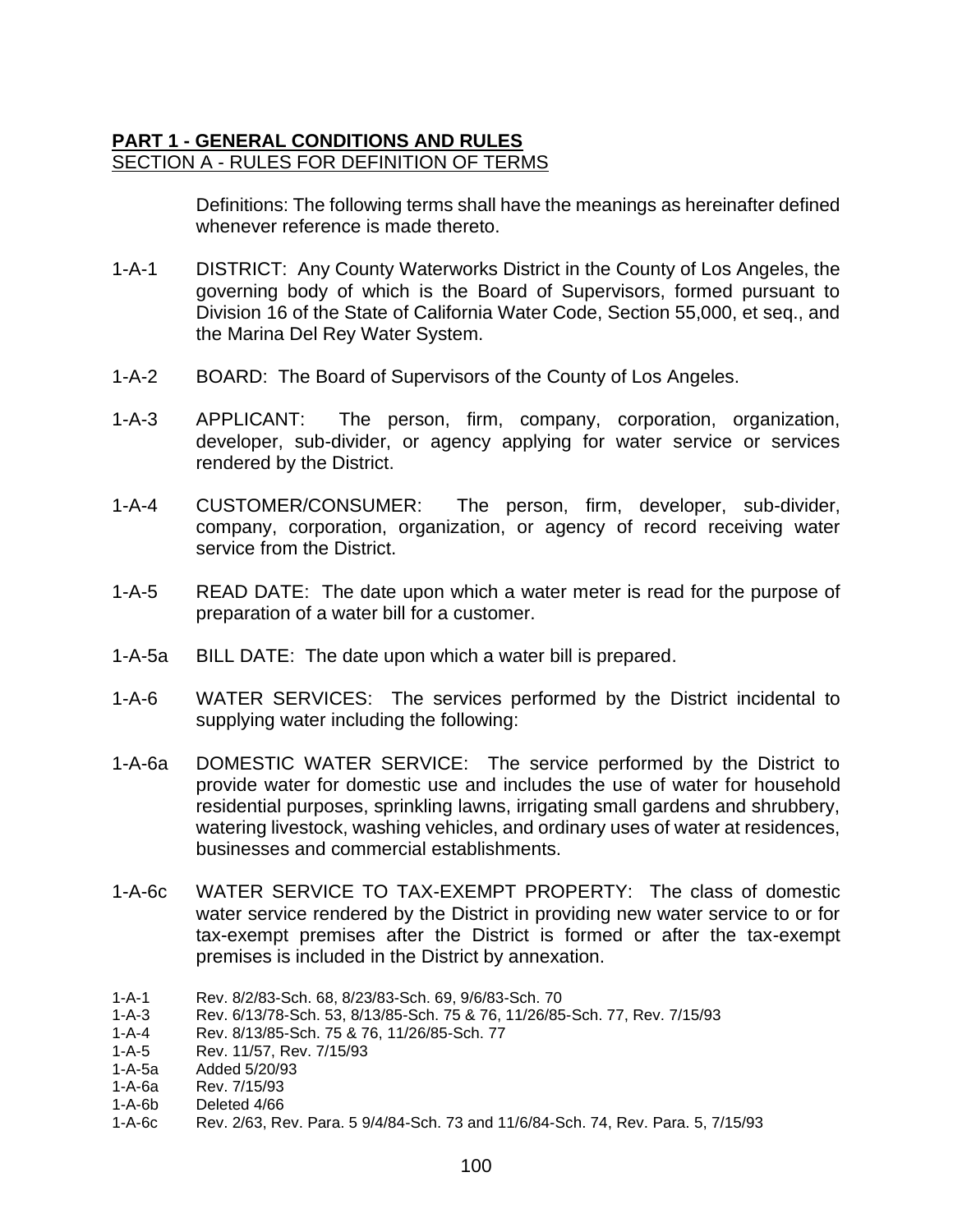### 1-A-6c WATER SERVICE TO TAX-EXEMPT PROPERTY: (Continued)

Tax-exempt premises shall pay to the District the applicable Capital Improvement Charge either prior to being served water by the District or prior to receiving District water from the system of a Contracting Agency. If the tax-exempt property requiring water service was not tax exempt at the time of the formation of the District or at the time of the premises' inclusion in the District by annexation, credits against the Capital Improvement Charge shall be allowed for any District taxes or assessments paid by the property or in accordance with Rule No. 1-I-2 (b).

If the tax-exempt premises fronts on a water main of the District and the premises are to be served by the District or by a Contracting Agency, Local System Improvement Charges shall apply to the premises.

If the tax-exempt premises does not front on a water main of the District and the premises is to be served by the District, the applicable Rules on Local System Improvement Charges and Water Main Extensions shall apply to the premises.

If the tax-exempt premises does not front on a water main of the District and the premises is to be served by a Contracting Agency, the Local System Improvement Charges shall apply to the premises.

The Contracting Agency (see Rule 1-A-36) shall notify the District before providing service to the tax-exempt premises, and upon computation of the applicable Capital Improvement and Local System Improvement Charges by the District, the Contracting Agency shall, before providing service, collect and remit same to the District or receive notification from the District that the charges have been paid directly by the tax-exempt premises.

The District shall have the right to discontinue water service to the Contracting Agency if such applicable Capital Improvement and Local System Charges are not paid prior to the tax-exempt premises receiving water service from the Contracting Agency.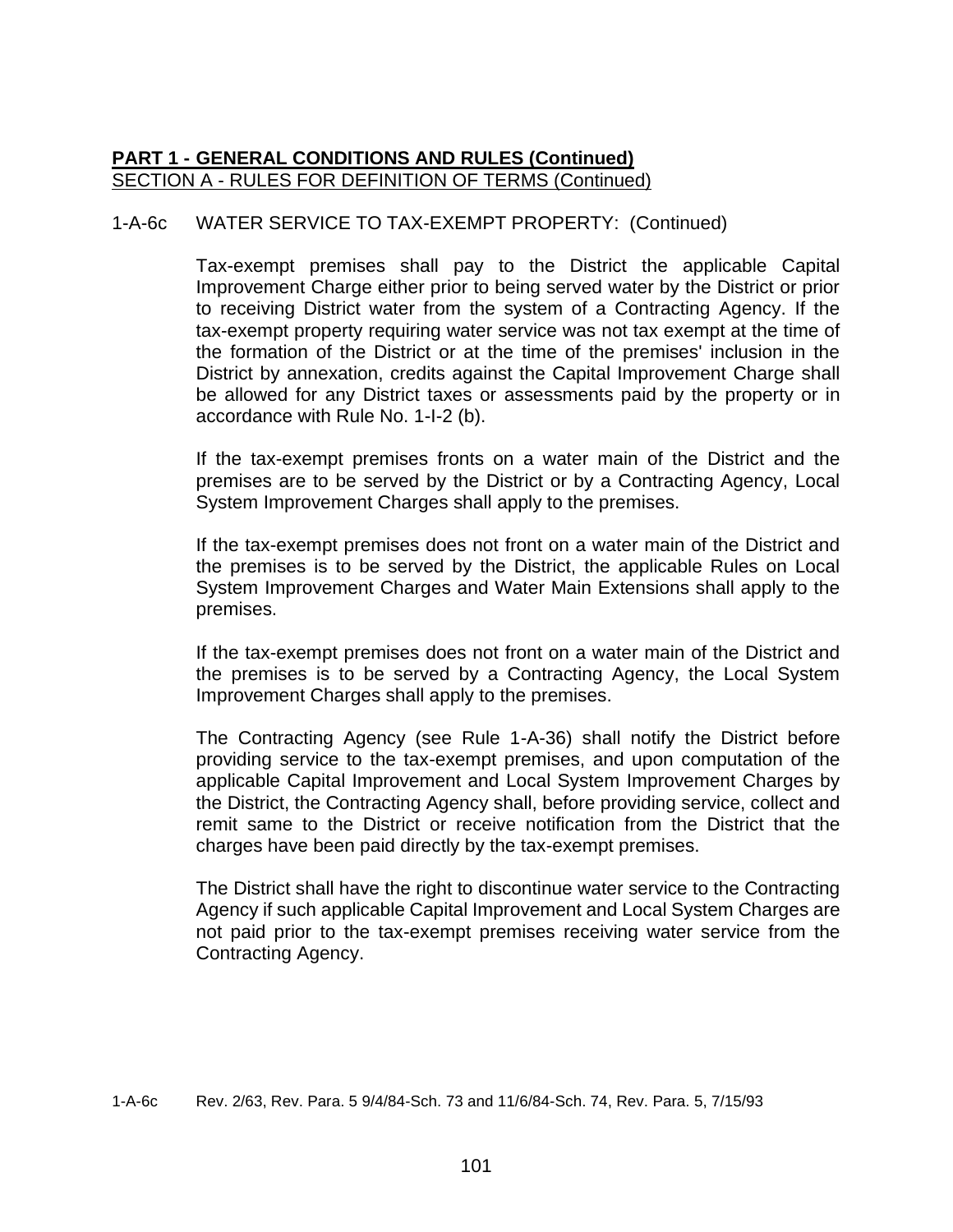- 1-A-6d CONSTRUCTION WATER SERVICE: The service provided by the District in supplying water for backfilling trenches and other construction service on a temporary basis only, not to exceed a term of six months. The District may suspend use and/or discontinue issuance of construction water services and direct applicants to utilize recycled, raw or other water sources, when in the opinion of the District Engineer physical conditions are such that the added demands would be detrimental to the District operations.
- 1-A-6e METERED WATER SERVICE: The supplying of water by the District through a meter which measures the quantity of water used. This shall be the normal method of providing water service.
- 1-A-6g ENGINEERING AND CONSTRUCTION SERVICES: Those services performed by the District in preparation of plans and specifications, checking the plans submitted by privately employed engineers for water systems proposed to be installed within a District, inspecting the construction of water systems installed by private contractors, and the installation of water systems in a District from charges or deposits paid by developers or sub-dividers.
- 1-A-6h FIRE PROTECTION WATER SERVICE:

(1) The supplying of water service by the District to automatic fire sprinkler installations and/or private onsite fire hydrants on a separate service connection through a detector check meter installation.

(2) The supplying of water service by the District to private onsite fire protection systems that are maintained by the customer and served by a water meter of sufficient capacity to register the delivery of water for domestic use and fire protection purposes.

1-A-6g Rev. 8/13/85-Sch. 75 & 76, 11/26/85-Sch. 77

<sup>1-</sup>A-6d Rev. 8/13/85-Sch. 75 & 76, 11/26/85-Sch. 77, Added 10/14

<sup>1-</sup>A-6e Rev. 8/13/85-Sch. 75 & 76, 11/26/85-Sch. 77

<sup>1-</sup>A-6f Rev. 8/13/85-Sch. 75 & 76, 11/26/85-Sch. 77, Deleted 7/15/93

<sup>1-</sup>A-6h Added 2/63, Para. (1) Deleted 8/3/82

<sup>1-</sup>A-6h(1) Deleted 8/3/82

<sup>1-</sup>A-6h(2) Rev. 6/13/78-Sch. 53, Changed to (1) 8/3/82

<sup>1-</sup>A-6h(3) Rev. 6/13/78-Sch. 53, Changed to (2) 8/3/82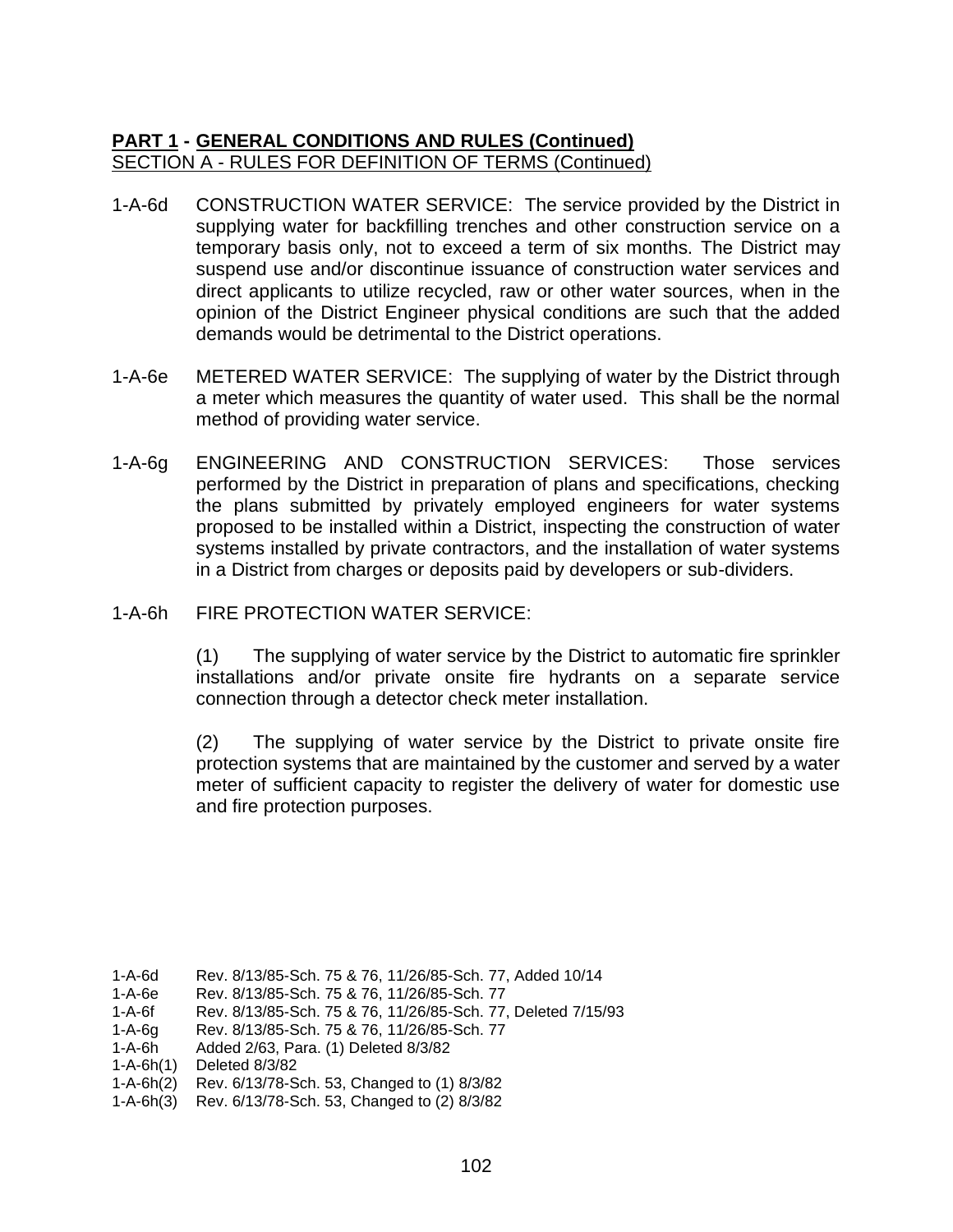- 1-A-7 RATE SCHEDULES: The entire schedule of rates and charges established and authorized by the Board for the various types of service performed by the District.
- 1-A-8a PREMISES: The lot, parcel, or property to which water is being supplied by the District or for which water service has been requested.
- 1-A-8b DIVISION OF LAND/SUBDIVISION: A multiple number of premises for which service is being provided or requested which will be under separate ownership for each premise. The requirements for water service may be established under one set of conditions by the District for the division or subdivision of land being made pursuant to provisions of a subdivision ordinance of the regional or local Planning Agency. Divisions of land or subdivisions may be by Tract Map, Parcel Map, Record of Survey, Licensed Surveyor's Map, Certificate of Compliance, or Certificate of Exception. The division of land or subdivision may be served by the District as one premise or individually for each separate premise at the option of the District.
- 1-A-8c DEVELOPMENT: A multiple number of premises for which service is being provided or requested which will be under a common ownership. The development may be served by the District as one premise or individually for each separate premise at the option of the District.
- 1-A-8d FRONTAGE: Frontage for a premise is defined as the side of that premise which is adjacent to the side of the proposed or existing principal building in which is located the principal or front entrance to the building.

Where there is no building proposed or existing on the premises the frontage is defined as the side of the premise through which principal vehicular access from the premise is made onto a traveled way.

- 1-A-6j Added 4/22/75, Rev. 2/1/77-Sch. 41R, deleted 7/15/93
- 1-A-6k Added 4/22/75, Rev. 2/1/77-Sch. 41R, 8/2/83-Sch. 68, Deleted 7/15/93
- 1-A-6l Added 7/15/75, Deleted 2/15/77-Sch. 42
- 1-A-8 Changed to 1-A-8a 6/13/78-Sch. 53
- Rev. 7/15/93
- 1-A-8b Added 6/13/78-Sch. 53, Rev. 8/13/85-Sch. 75 & 76, 11/26/85-Sch. 77
- 1-A-8c Added 6/13/78-Sch. 53
- 1-A-8d Added 6/13/78-Sch. 53, Rev. 7/15/93

<sup>1-</sup>A-6i Deleted 7/15/93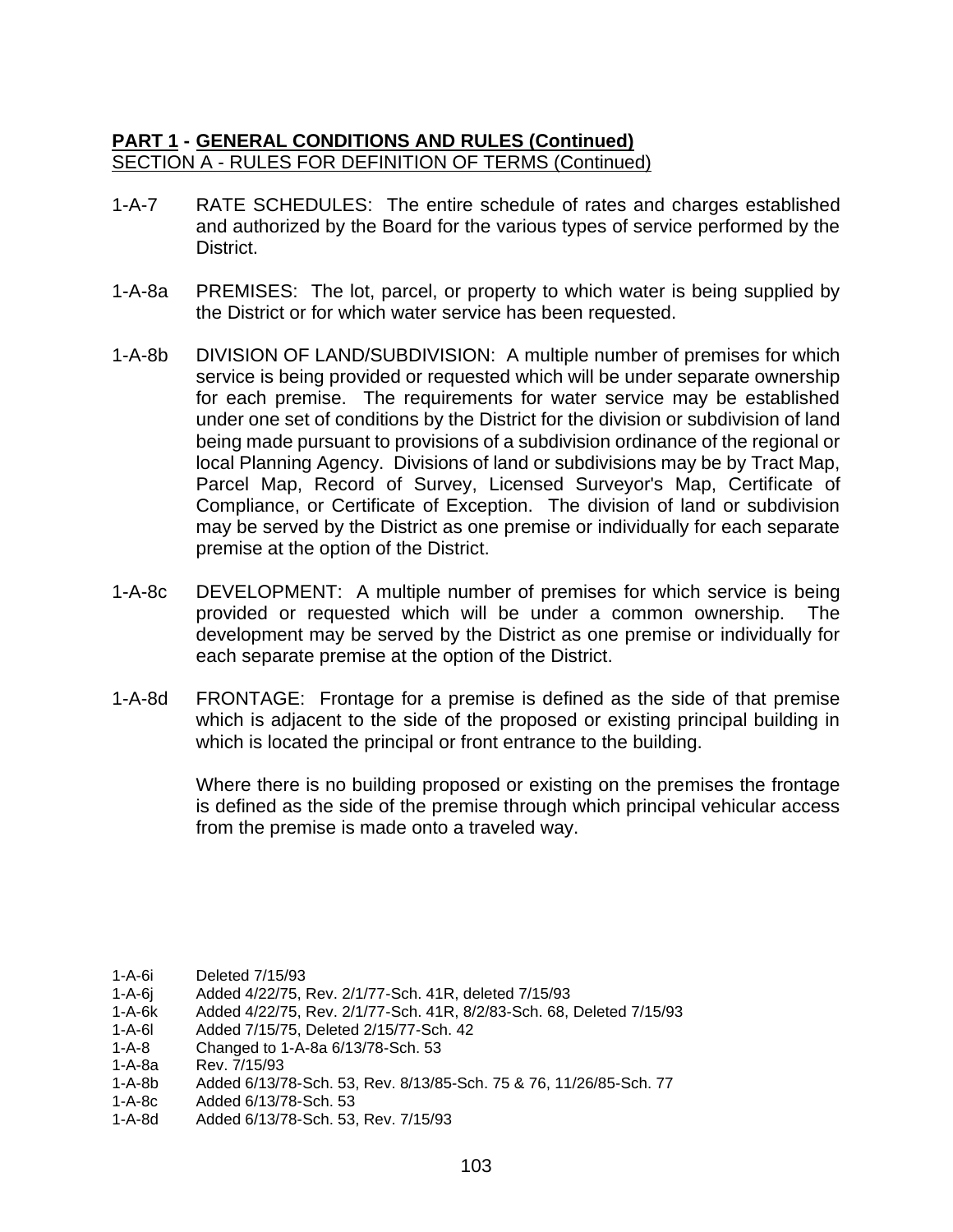- 1-A-9 SERVICE CONNECTION OR SERVICE LATERAL: The pipe, valves, and other equipment installed in place, necessary for conducting water from the District distribution main to the meter or meter location, and does not include the meter, customer valve, or meter box.
- 1-A-10 METERED SERVICE CONNECTION: The service connection or service lateral including meter, meter box, and customer valve.
- 1-A-11 ENGINEER: The Engineer and/or the Superintendent as appointed by the District's Board or authorized representative.
- 1-A-12 ASSISTANT DEPUTY DIRECTOR (DIVISION ENGINEER) OF THE WATERWORKS DIVISION: The Administrator in direct responsible charge of the organization, engineering, construction, repair, maintenance, and business of the Districts. Also sometimes referred to herein as the District Engineer.
- 1-A-13a PUBLIC WAY: Street, alley, highway, or walk dedicated to the public use.
- 1-A-13b PRIVATE STREET: (Also Private and Future Street) Street commonly recognized as a private street or offered for dedication as a public street for which the offer has not yet been accepted by the public agency.
- 1-A-14 EASEMENT: A right-of-way which the District is authorized to use for pipeline or other purposes.
- 1-A-15 PRIVATE EASEMENT: An easement in which a customer or others may have installed a water main for transportation of water furnished by the District, in which easement or pipeline the District has no interest or responsibility.
- 1-A-16 MAIN EXTENSIONS: The extension of distribution pipelines beyond existing facilities, exclusive of service connections.
- 1-A-17 INTERCONNECTION: An authorized connection of the District distribution system with that of another water service agency or water system.

- Rev. 6/13/78-Sch. 53, 8/2/83-Sch. 68, 8/13/85-Sch. 75 & 76, 11/26/85-Sch. 77
- 1-A-13 Changed to 1-A-13a 8/2/83-Sch. 68, 8/23/83-Sch. 69, 9/6/83-Sch. 70
- 1-A-13b Added 8/2/83-Sch. 68, 8/23/83-Sch. 69, 9/6/83-Sch. 70

<sup>1-</sup>A-10 Rev. 8/2/83-Sch. 68, 8/23/83-Sch. 69, 9/6/83-Sch. 70

<sup>1-</sup>A-11 Rev. 8/13/85-Sch. 75 & 76, 11/26/85-Sch. 77, Rev. 7/15/93

<sup>1-</sup>A-14 Rev. 7/15/93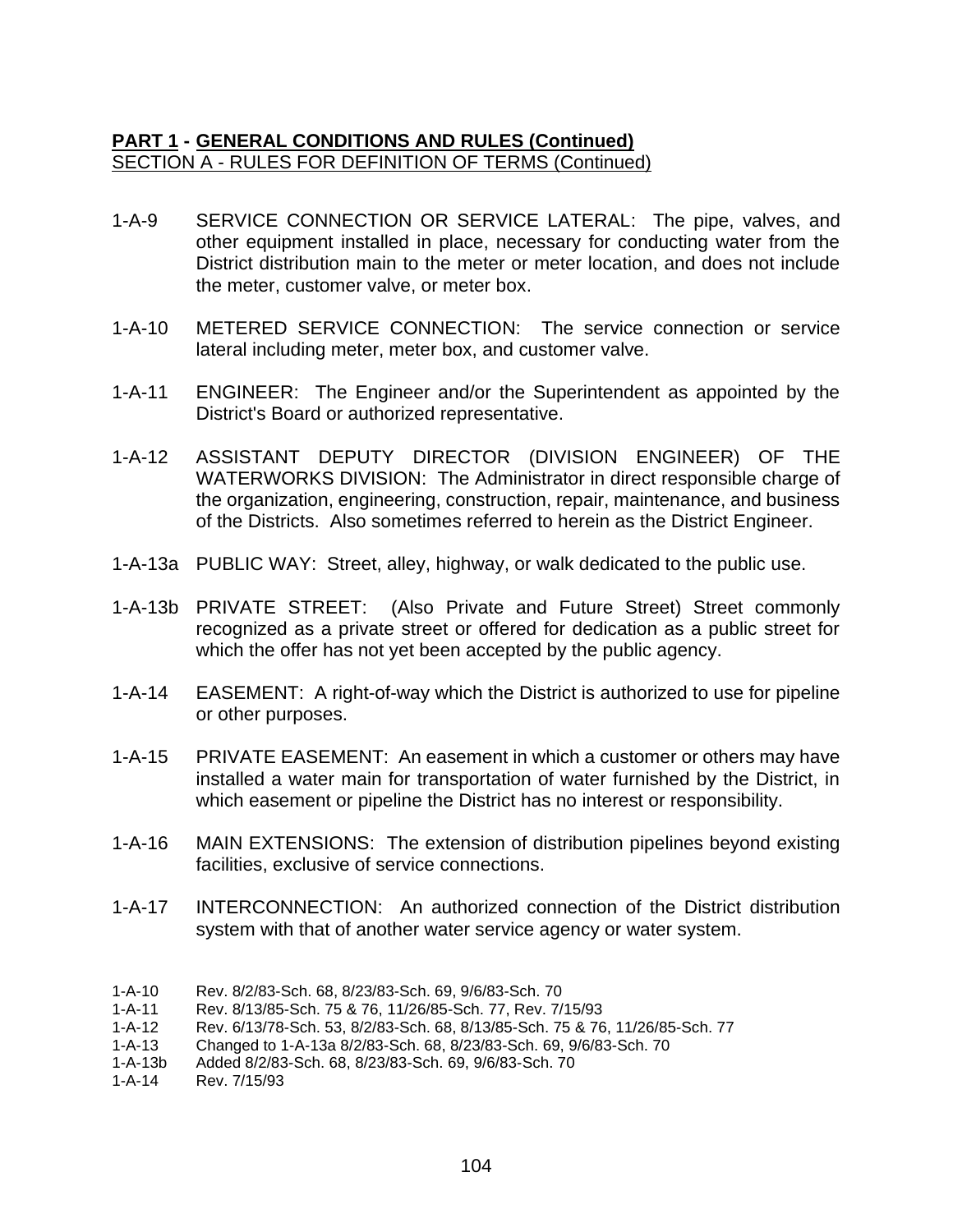- 1-A-18 CROSS CONNECTION: An illegal or improper connection or any connection which may potentially cause contamination, backflow, or back-siphonage to the District's water system.
- 1-A-19 PERMANENT SERVICE CONNECTION: A service connection intended to remain in use more than six months.
- 1-A-20 TEMPORARY SERVICE CONNECTION: A service connection allowed by the District for a period of six months or less.
- 1-A-21 PRIVATE CONTRACT WORK: Construction of water mains and related facilities by licensed contractors of sub-dividers, developers, or applicants for water service or other persons within a District, as authorized by the District.
- 1-A-24 PRIVATE CONTRACTOR: A licensed person or firm not employed by the District or County engaged in the installation of water system facilities within the service area of a District or within territory being considered for annexation thereto.
- 1-A-26 STRUCTURAL IMPROVEMENTS: Both Capital Improvements and Local System Improvements including land, real estate, all classes of water mains, service connections, meters, valves, fire hydrants, flush-outs, pumping plants, electrical systems, water treatment plants, pressure regulating facilities, and appurtenances.

1-A-26 Rev. 9/4/84-Sch. 73, 11/6/84-Sch. 74

<sup>1-</sup>A-18 Rev. 8/13/85-Sch. 75 & 76, 11/26/85-Sch. 77, Rev. 7/15/93<br>1-A-19 Rev. 8/13/85-Sch. 75 & 76, 11/26/85-Sch. 77

Rev. 8/13/85-Sch. 75 & 76, 11/26/85-Sch. 77

<sup>1-</sup>A-20 Rev. 6/13/78-Sch. 53, 8/13/85-Sch. 75 & 76, 11/26/85-Sch. 77

<sup>1-</sup>A-21 Rev. 6/13/78-Sch. 53, Rev. 7/15/93

<sup>1-</sup>A-22 Deleted 7/15/93

<sup>1-</sup>A-23 Deleted 7/15/93

<sup>1-</sup>A-24 Rev. 8/13/85-Sch. 75 & 76, 11/26/85-Sch. 77, Rev. 7/15/93

<sup>1-</sup>A-25 Rev. 8/13/85-Sch. 75 & 76, 11/26/85-Sch. 77, Deleted 7/15/93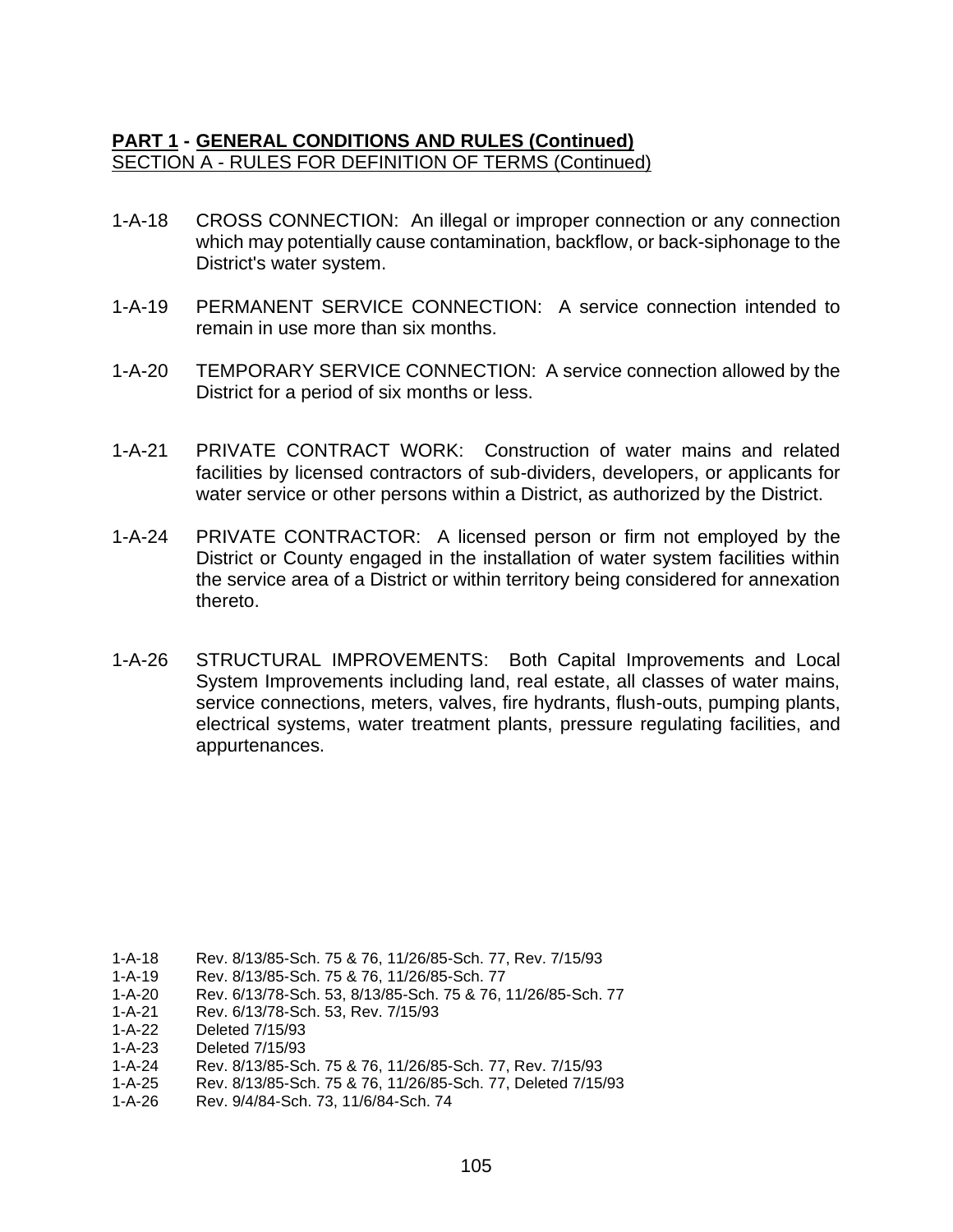- 1-A-27 CAPITAL IMPROVEMENTS: Those portions of the Structural Improvements of a District, the use of which is necessary to and shared in common by all of the District, or a "unit system" of the District and shall specifically include:
	- a. Real estate and rights-of-way
	- b. Wells
	- c. Reservoirs (water tanks)
	- d. Pumping stations and all piping, mechanical and electrical systems
	- e. Water treatment plants
	- f. Pressure regulating facilities
	- g. That portion of water mains which are not classed as being Local System improvements.
- 1-A-28 LOCAL SYSTEM IMPROVEMENTS: Means the following Structural Improvements:

a. That portion of the capacity of all water mains required to provide adequate water service for domestic and fire suppression purposes to the premises for which application for water service has been made including fire hydrants installed on those water mains.

- b. Individual fire hydrants installed on existing mains.
- 1-A-29 UNIT SYSTEM: Any water service area within a Waterworks District which may be regarded as an independent water system, including wells, storage reservoirs, pumping stations, pressure regulating facilities, and water mains necessary for distribution and transportation of water.

- 1-A-27d Rev. 8/13/85-Sch. 75 & 76, 11/26/85-Sch. 77, Rev. 7/15/93
- 1-A-27f Rev. 7/15/93
- 1-A-27g Rev. 4/65
- 1-A-28a Rev. 7/15/93
- 1-A-28b Rev. 4/65, 8/81
- 1-A-28c Deleted 4/65 1-A-28d Deleted 4/65
- 1-A-29 Rev. 9/4/84-Sch. 73, 11/6/84-Sch. 74

<sup>1-</sup>A-27 Rev. 8/81, 9/4/84-Sch. 73, 11/6/84-Sch. 74

<sup>1-</sup>A-27c Rev. 8/13/85-Sch. 75 & 76, 11/26/85-Sch. 77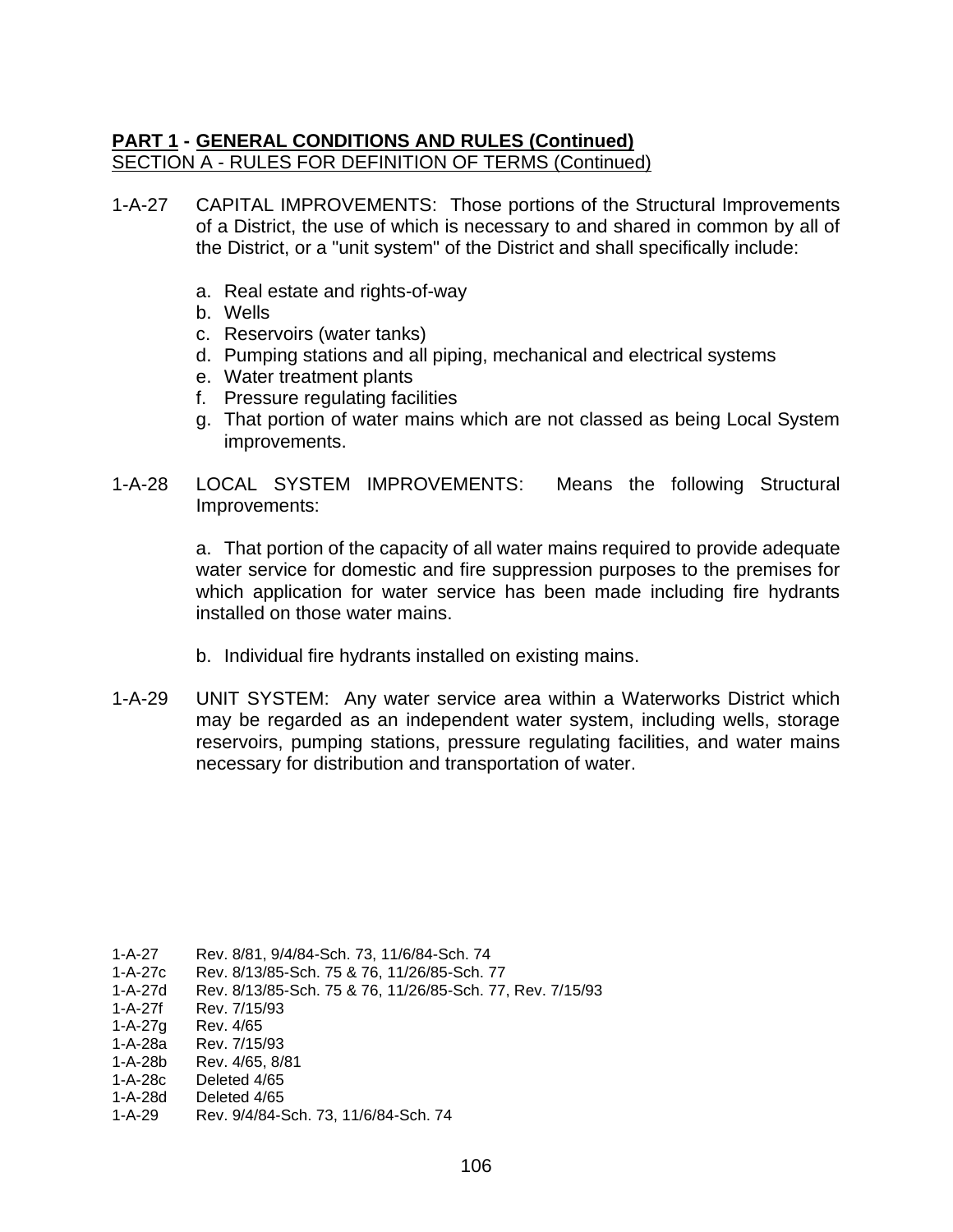- 1-A-30 CAPITAL IMPROVEMENT CHARGE: The charge for equitable participation in the capital improvements of a District as a condition precedent to the supply of water to a benefited premise which has not been previously supplied with water by the District, except as stated in Rule 1-A-49 and Rule 4-A-1 and its subrules.
- 1-A-31 BENEFITED PREMISES: The parcel of land indicated by the applicant as the area where use of District water is to be confined and to which the benefits of water service apply and upon which the Districts Water Supply charges are applied.

The benefited premises may or may not have direct frontage on the water main from which service is to be provided.

The benefited premises may be only a portion of a larger property holding, in which case shall be referred to as the water use area. The benefited premises shall contain an area of at least one acre; or the area of a parcel or lot in a recorded tract, filed Parcel Map, filed Certificate of Compliance, Record of Survey, or Licensed Surveyor's Map; or the minimum area permitted under the land zoning at the time of application, whichever is the lesser area; and not less than the water use area. See Rule 1-A-48.

The benefited premises shall be defined by the applicant to the District by use of a legal description and a properly dimensioned map as required by the District. The legal description shall contain sufficient reference to the information and data of record in the County Recorder's office to identify the premises. The map shall show the total property holding and the relationship between the total property, benefited premises, and the water use area. The benefited premises for parcels which are a part of a larger holding shall have a minimum width of 100 feet, not unless the larger parcel has a width of less than 100 feet, in which case the parcel's frontage shall be the lesser frontage. The benefited premises shall be based on the net area remaining after subtracting from the gross area, areas adjacent to the parcel either dedicated to and accepted for public street purposes or set aside by recorded documents or governmental order for use as a public ingress and egress right-of-way without restriction as a private street or private and future street. The applicant may designate a larger area as the benefited premises. The benefited premises shall be enclosed by straight lines, except if the lines be on the boundary of the property owned by the applicant in which case the lines may be curves.

1-A-30 Rev. 9/4/84-Sch. 73, 11/6/84-Sch. 74, Rev. 7/15/93

1-A-31 Rev. 8/63, 10/68, Par. 1 8/13/85-Sch. 75 & 76, 11/26/85-Sch. 77, Para. 3 Rev. 4/22/75-Eff. 4/22/75, 6/13/78-Sch. 63, 8/2/83-Sch. 68, 8/23/83-Sch. 69, 9/6/83-Sch. 70, Para. 4 Rev. 8/13/85-Sch. 75 & 76, 11/26/85-Sch. 77, Rev. Para. 1,3 & 6, 7/15/93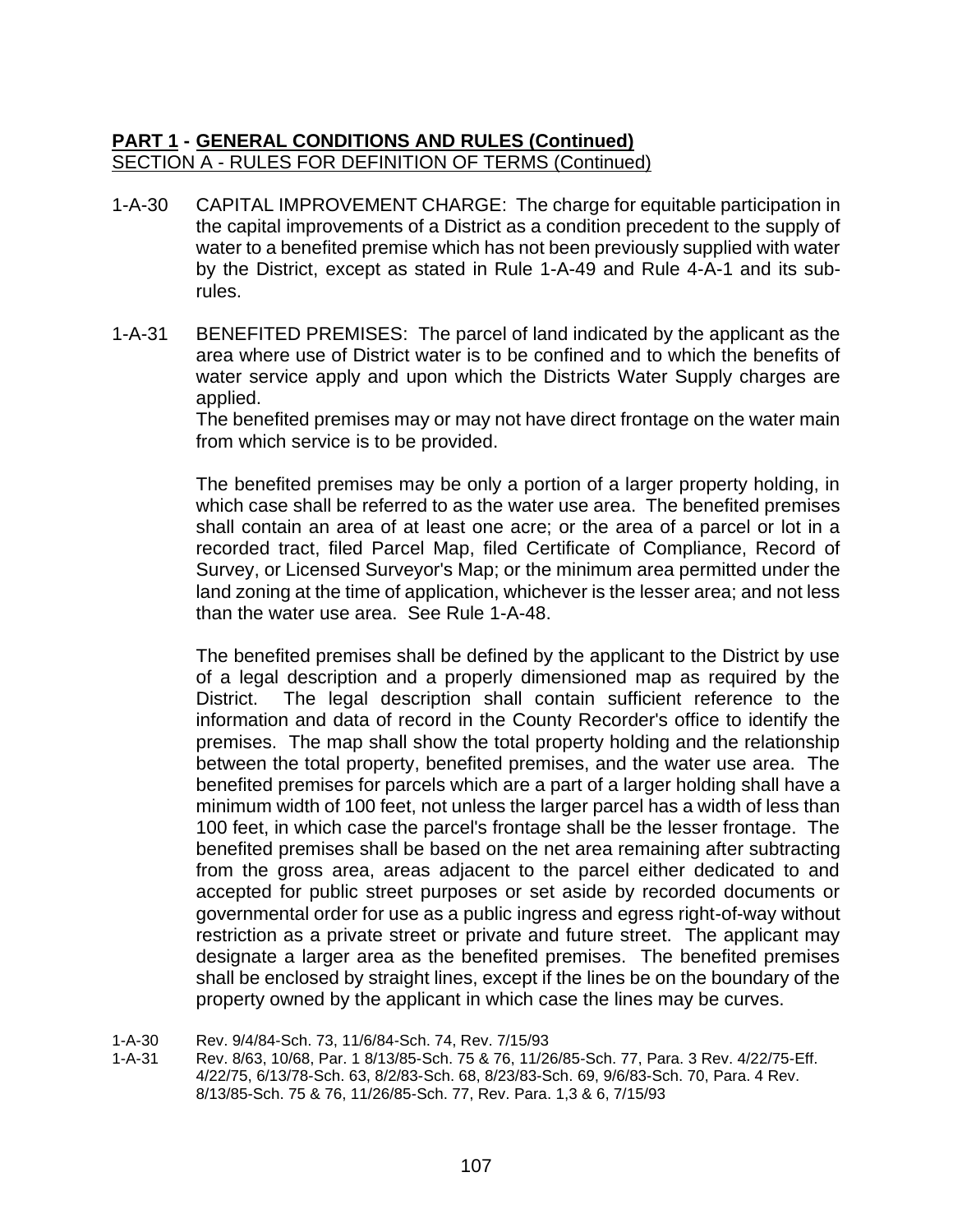## 1-A-31 BENEFITED PREMISES: (Continued)

The minimum area for a benefited premises shall for single family residential use (R and A or equivalent zoning) be related to the minimum area allowed by the land use zoning established by the local planning agency for parcels up to one (1) acre in size. For those single family residentially zoned parcels in excess of one (1) acre, should the applicant designate the water use area to be one acre or less, the area of the benefited premises shall be one (1) acre. For residentially zoned parcels other than for single family use and for all other zoning uses, the benefited premises shall be an area as determined by the District and shall be a minimum of the water use area.

Regardless of the distance between the water main from which water service is to be provided and the closest point of the benefited frontage, the Local System Improvement and Capital Improvement Charge shall be applicable.

- 1-A-32 LOCAL SYSTEM IMPROVEMENT CHARGE: The charge for equitable participation in the local system improvements of a District as a condition precedent to the supplying of water to be a benefited premises having a benefited frontage which has not been previously supplied with water by the District, except as stated in Rule 1-A-49 and Rule 4-B-1 and its subrules.
- 1-A-33 BENEFITED FRONTAGE: The benefited frontage for parcels to be served water on which a Local System Improvement Charge shall be applied and shall include:
	- a. Benefited frontage or front-foot of benefit shall be determined as the width of a parcel at an average depth of 50 feet from the fronting property line or as determined by the Engineer.

1-A-31 Rev. 8/63, 10/68, Par. 1 8/13/85-Sch. 75 & 76, 11/26/85-Sch. 77, Para. 3 Rev. 4/22/75-Eff. 4/22/75, 6/13/78-Sch. 63, 8/2/83-Sch. 68, 8/23/83-Sch. 69, 9/6/83-Sch. 70, Para. 4 Rev. 8/13/85-Sch. 75 & 76, 11/26/85-Sch. 77, Rev. Para. 1,3 & 6, 7/15/93

1-A-33 Rev. 7/15/93

<sup>1-</sup>A-32 Rev. 8/63, 4/66, 10/68, 9/4/84-Sch. 73, 11/6/84-Sch. 74, Rev. 7/15/93

Rev. 7/15/93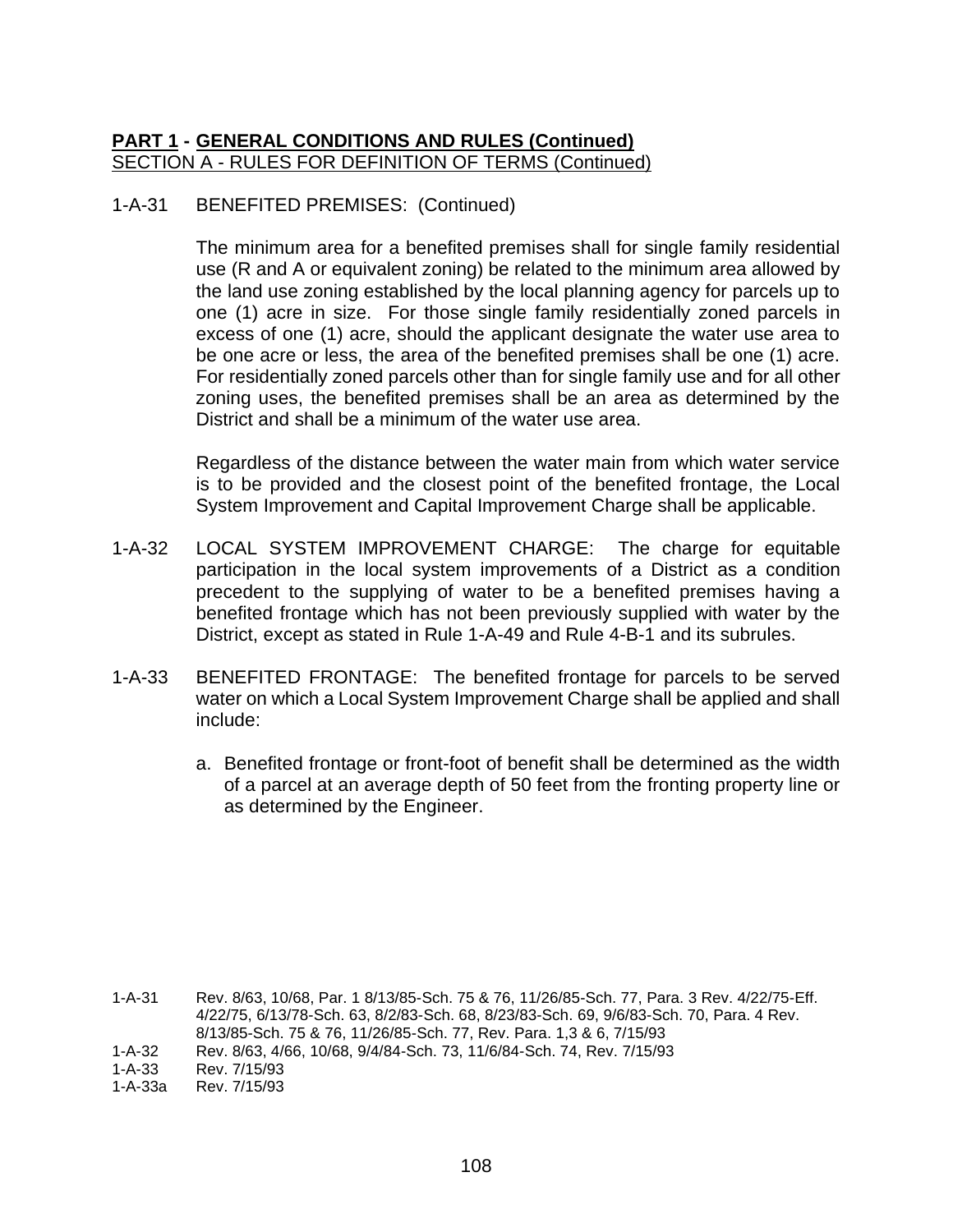## 1-A-33 BENEFITED FRONTAGE: (Continued)

b. For special cases on parcels which front on a water main and which are not on a corner of an intersection of two public streets or public ingress or egress rights-of-ways and where the parcel width is greater than the depth, the benefited frontage shall be determined by multiplying the average depth times the frontage divided by 100 feet. (The average depth shall not exceed 100 feet.)

- c. 1. Benefited frontage for corner parcels having an area zoned less than one acre and with width less than 165 feet may be computed as defined in part a.
	- 2. Benefited frontage for corner parcels having an area zoned less than one acre and with a depth or width in excess of 165 feet may be computed by deducting 165 feet from the longer side and adding the difference to the shorter side, or may be computed as defined in part d.
	- 3. Benefited frontage for corner parcels having an area zoned one acre or more and with width less than 165 feet may be computed as defined in part a.
	- 4. Benefited frontage for corner parcels having an area zoned one acre or more and with a depth or width in excess of 165 feet may be computed by adding the front and side lot line lengths together and deducting therefrom one-half of the length of the longer side, up to a maximum deduction of 330 feet.
	- 5. For "flag" lot type premises the frontage may be computed by dividing the area of the premises by the distance from the premises' frontage to the rear of the premises.

1-A-33b Rev. 4/66, 10/68

1-A-33c Paras. 1,2,3,4, Added 10/68, Para. 5 Added 4/71, Para. 7 Added 6/13/78-Sch. 53, Rev. Para. 5, 7/15/93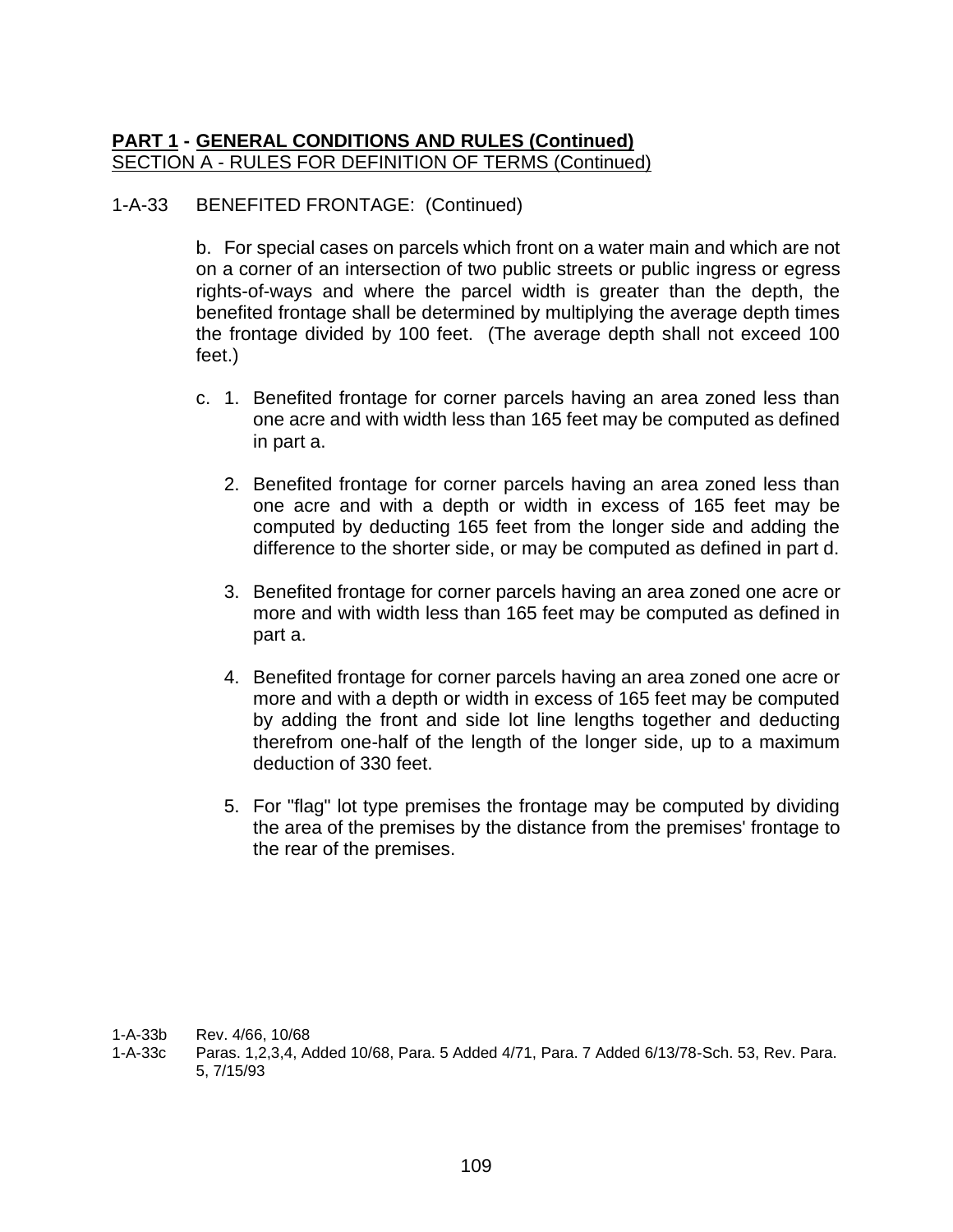#### 1-A-33 BENEFITED FRONTAGE: (Continued)

- 6. Side lot line length will only be considered in determining benefited frontage should the side lot line front on and be able to be served with water from a water main existing at the time of application for water service for the premises. Where the side lot is not used in determining benefited frontage, there shall be no frontage deduction as permitted under 2, 3, and 4.
- 7. For corner parcels, benefited frontage is the shorter of the two sides of the premises abutting the two intersecting public ways or easements of the District. If there is no water main in the public way or easement of the district upon which the structure or building on the premises has its frontage, the water meter is to be installed along or as near that side as possible so that the meter will be on or near the frontage side of the premises.
- d. Benefited frontage for parcels having unusual or irregular boundaries will be computed by the Engineer.
- e. Benefited frontage of a parcel shall be based on the frontage of the parcel existent at the time of application for water service exclusive of frontage adjacent to the parcel either dedicated to and accepted for public road or highway purposes or set aside by recorded document or governmental order for use as a public ingress and egress right-of-way without restriction, or area designated as a private street.
- f. Benefited frontage for benefited premises not having direct frontage on a water main (the premises is interior to a larger parcel under one ownership) may be based upon the width of the benefited premises being projected to the direct water main frontage (at which frontage the water meter is to be located) of the larger parcel.

1-A-33c Rev. Para. 6, 7/15/93

1-A-33d Added 10/68

1-A-33f Added 10/68, Rev. 8/13/85-Sch. 75 & 76, 11/26/85-Sch. 77

<sup>1-</sup>A-33e Added 10/68, Rev. 8/2/83-Sch. 68, 8/23/83-Sch. 69, 9/6/83-Sch. 70, Rev. 7/15/93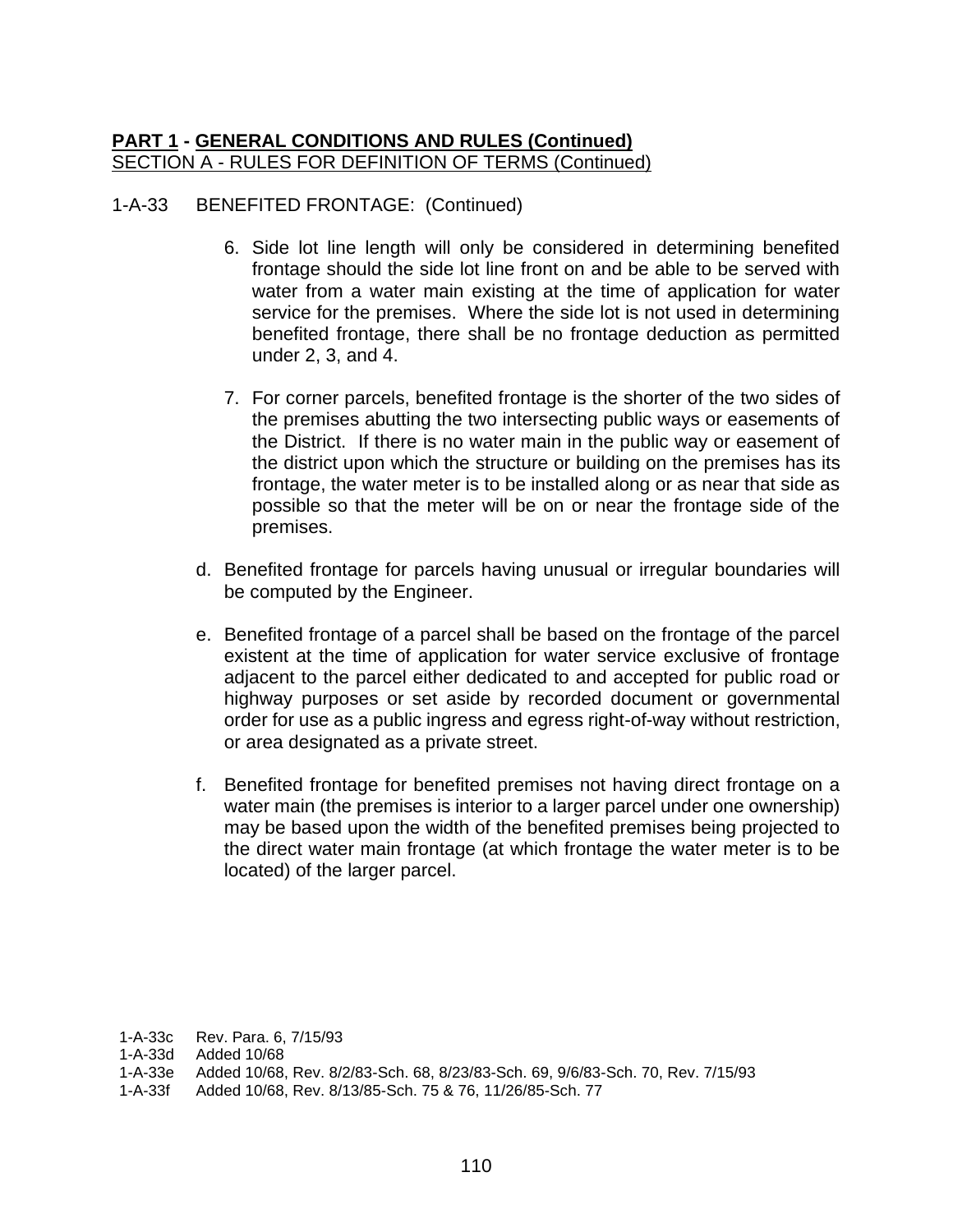#### 1-A-33 BENEFITED FRONTAGE: (Continued)

f. (Continued)

Overlapping projections will only be included once. Projections shall be made in a uniform direction, approximately at right angles to the selected boundary. The minimum width for such smaller parcels within a larger parcel shall be 100 feet, unless the larger parcel has a width of less than 100 feet. Where the benefited premises (where the parcel is part of a larger parcel and located interior to the frontage of the larger parcel on the water main) is located more than a 660 feet distance from the centerline of the right-of-way in which the serving water main is located, the premises shall be deemed to have no benefited frontage.

However, service to interior parcels which are located more than 660 feet (and which do not initially have any benefited frontage) shall be subject to the condition that, should at a later date the District install a water main within 660 feet of the frontage of said interior parcel and service is provided therefrom to the interior parcel, the interior parcel shall be deemed to have benefited frontage and the applicable charges shall be due and payable in order for service to continue to the interior parcel.

g. Benefited frontage for benefited premises which do not have direct frontage on a water main from which water service may be provided by the District, but which premises lie within a 660 feet distance of the water main, but under different ownership from the property lying between the premises and the main will be determined in the same manner as of this rule. The District reserves the right to require the applicant for water service for a nonfrontage premises to install any needed water main extension to service the premises, which main shall become the property of the District.

1-A-33f Added 10/68, Rev. 8/13/85-Sch. 75 & 76, 11/26/85-Sch. 77 1-A-33g Added 10/68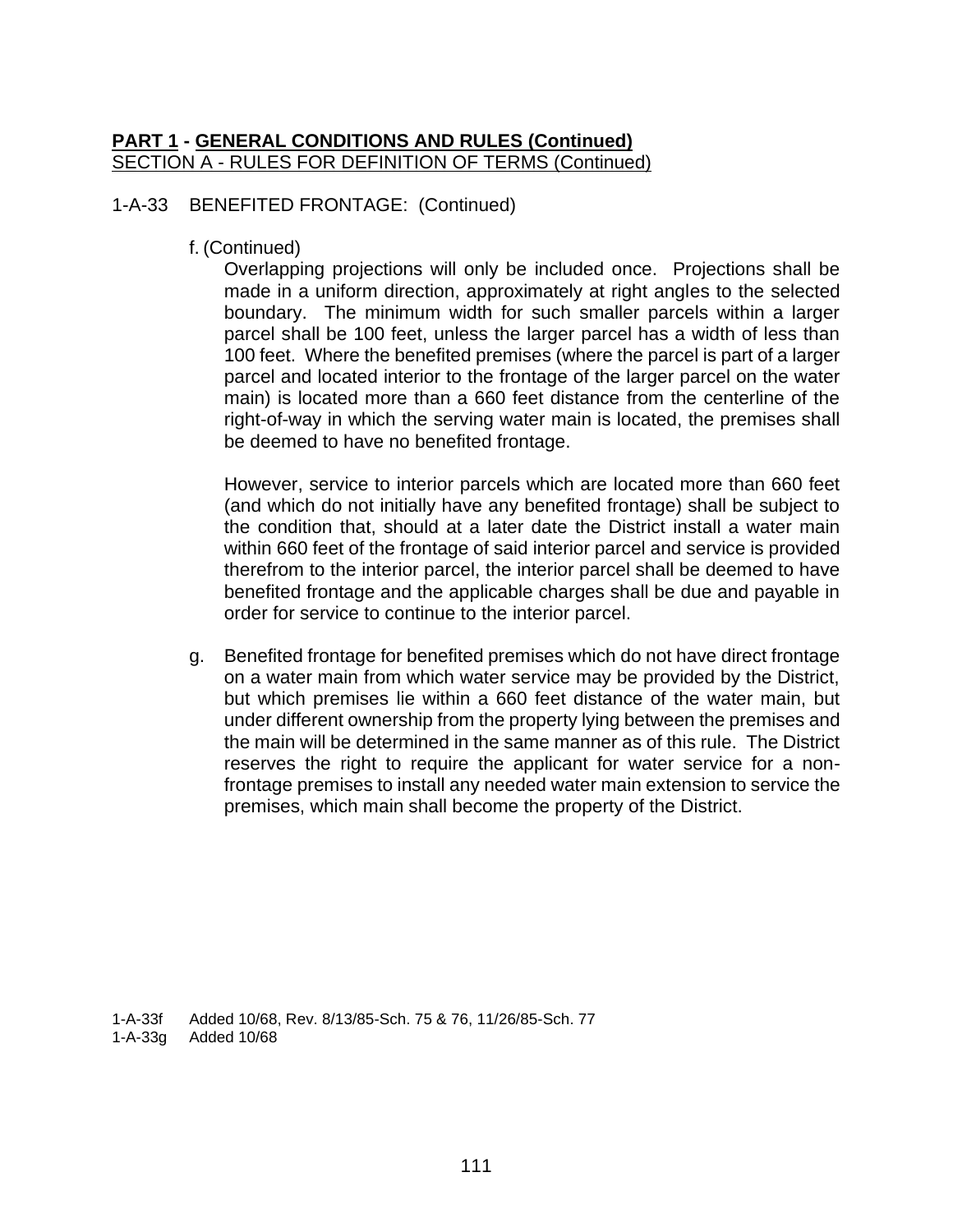## 1-A-33 BENEFITED FRONTAGE: (Continued)

- h. Benefited frontage for premises which have a land use zoning required area of one acre or larger may initially be charged for only a minimum 100 feet of frontage where the benefited premises is confined to a one acre area which can be defined within the parcel and which has a projected frontage not more than 100 feet. Should the benefited premises exceed 1 acre or the 1 acre area minimum require a frontage exceeding the 100 feet, the benefited frontage is to be the actual frontage of the benefited premises. Should subsequently the customer extend the water use area beyond the 1 acre area and/or the 100 feet of frontage or the area larger than 1 acre and the 1 acre minimum have frontage in excess of the 100 feet, the customer is required to pay then the applicable water supply charges for the additional area and frontage of the larger parcel.
- 1-A-34 RESIDENTIAL AREA: Those areas zoned R-1 or R-2 or of similar land use designations with the permitted use confined only to family dwelling and lands zoned A-1 or A-2 or similar land use designations with the permitted use confined to single family dwelling and related agricultural uses.
- 1-A-35 COMMERCIAL AND MANUFACTURING AREA: All zoning classifications and permitted use, except those defined in Rule 1-A-34.
- 1-A-36 CONTRACTING AGENCY: A person, mutual water company, association, or private utility water company which contracts for water from the District for resale and re-distribution.
- 1-A-38 OFFSITE WATER MAIN: The portion of a water main extension that is offsite to the applicant's premises frontage, namely, the portion of main extension from the end of the existing water main (from which water supply is to be obtained) to the benefited frontage nearest to the end of that existing main.
	- 1-A-33h Added 6/13/78-Sch. 53, Rev. 8/2/83-Sch. 68, 8/23/83-Sch. 69, 9/6/83-Sch. 70
	- 1-A-34 Rev. 8/2/83-Sch. 68, 8/23/83-Sch. 69, 9/6/83-Sch. 70
	- 1-A-36 Added 2/62, Rev. 7/15/93
	- 1-A-37 Added 10/68, Deleted 7/15/93
	- 1-A-38 Added 10/68, Rev. 8/13/85-Sch. 75 & 76, 11/26/85-Sch. 77
	- 1-A-39 Added 10/68, Deleted 7/15/93
	- 1-A-40 Added 10/68, Deleted 7/15/93
	- 1-A-41 Added 10/68, 4/71, Rev. 9/4/84-Sch. 73, 11/6/84-Sch. 74, deleted 7/15/93
	- 1-A-42 Added 10/68, Deleted 7/15/93
	- 1-A-43 Added 10/68, Deleted 7/15/93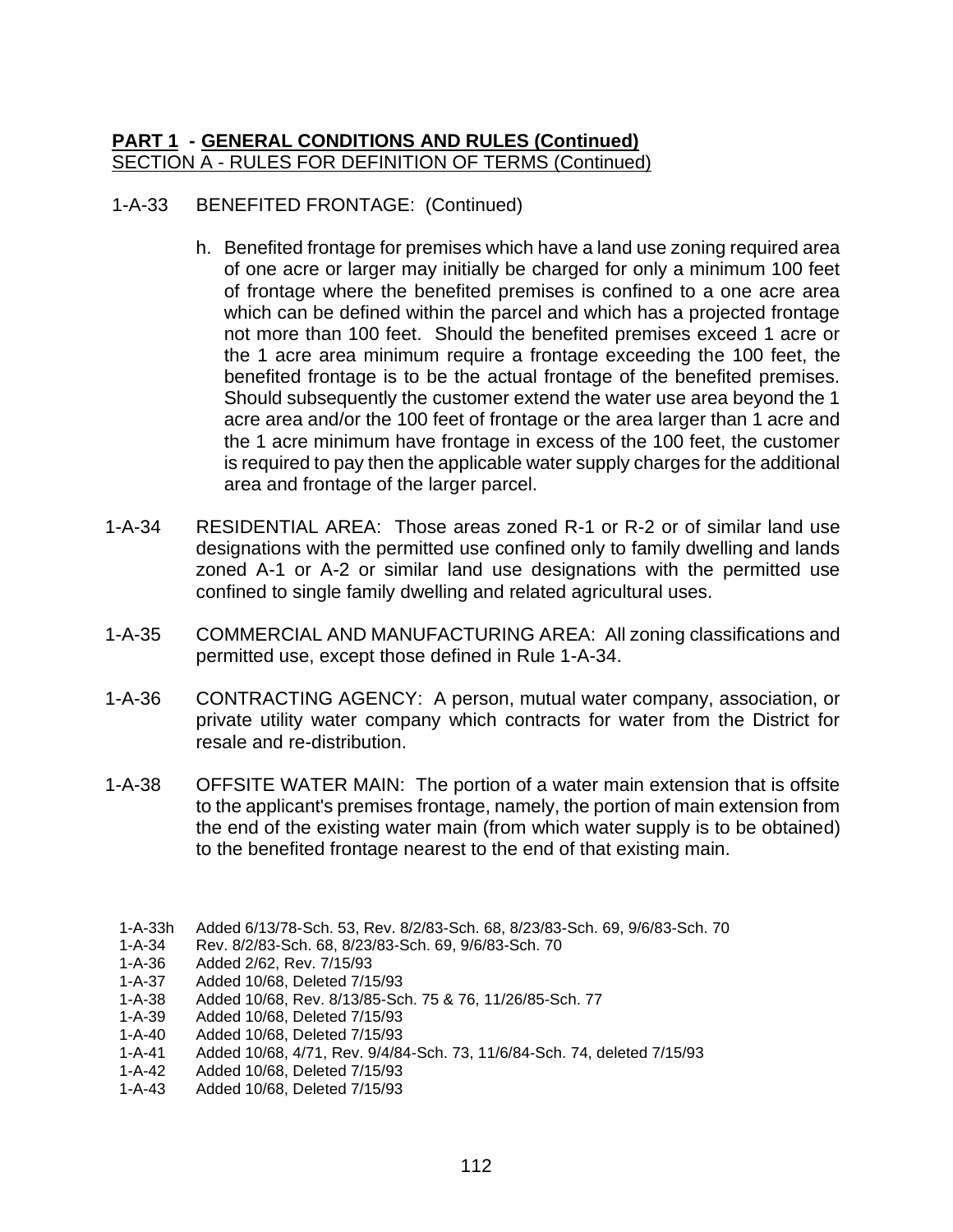1-A-44 WATER SUPPLY CHARGES:

- a. Capital Improvement (Acreage, Billing Unit, or Tank Capacity Unit) Charges.
- b. Local System Improvement (Frontage) Charges.
- c. Service Connection and Water Meter Installation and Processing Charges.
- d. Other charges described herein related to the District providing water service to previously unserved premises or to premises in need of an increased level of water service.

WATER SUPPLY RELIABILITY CHARGE (See Rule 4-A-1t):

- a. Water Banking Fee
- b. Groundwater Supply Fee
- c. Recycled Water Fee
- 1-A-45 ENGINEERING SERVICES FOR PRIVATE CONTRACT WORK: The District will, depending upon availability of personnel, provide all engineering services, exclusive of surveying, for private contract work.

The District may permit engineering services for private contract work to be done by private or public engineers under the employment of the applicant for water service. All such engineering services provided by others shall be done pursuant to the laws of the State of California as to responsible direction and supervision of such services by engineers registered in the particular fields of engineering.

The extent of the engineering work to be done by the engineer retained by the water service applicant will be defined by the District.

The charges for engineering services shall be as given in Part 3 hereof.

<sup>1-</sup>A-44 Added 10/68; Rev. 5/24/05

<sup>1-</sup>A-44a Rev. 8/13/85-Sch. 75 & 76, 11/26/85-Sch. 77

<sup>1-</sup>A-44d Added 8/2/83-Sch. 68, 8/23/83-Sch. 69, 9/6/83-Sch. 70

<sup>1-</sup>A-45 Added 10/68, Rev. 8/13/85-Sch. 75 & 76, 11/26/85-Sch. 77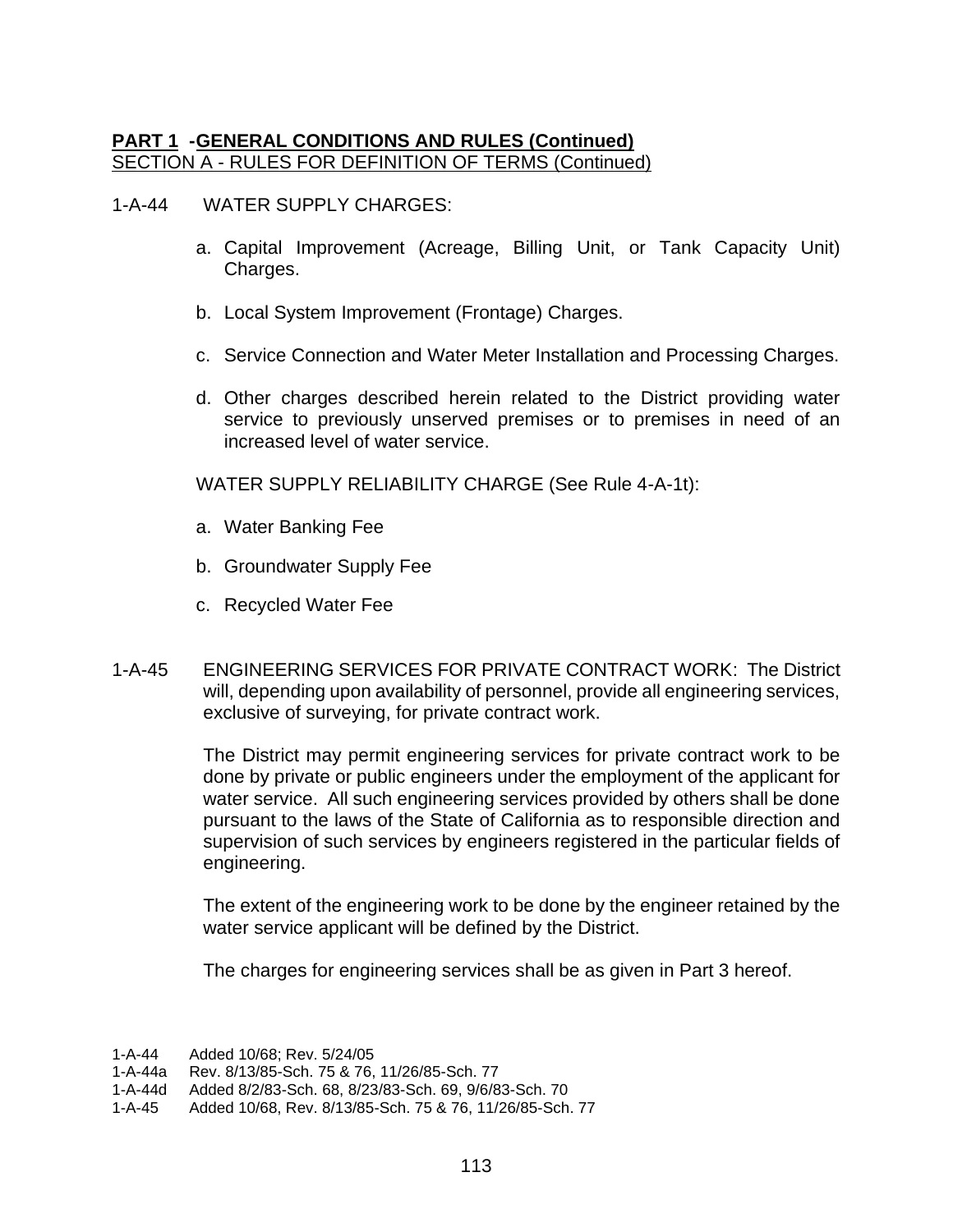1-A-46 PARTICIPANT IN WATER SYSTEM IMPROVEMENT: As a part of a developer-applicant financed improvement, there may be property which benefits from the improvement which does not apply for water service in conjunction with the improvement but which participates financially in the project. The developer may designate such other properties as participants. Participants may receive credit for Acreage, and/or Frontage, and/or Tank Capacity Unit, Charges by virtue of participation in the project to the extent that credits may be assigned on the basis of the value of the improvement. Such participation may be established by the filing with the District of a Participation Letter signed by the developer who is a financial participant (one who retains a right to recover any participation monies by the participation process) and the owners (financial participants and non-financial participants) (one who does not retain a right to recovering participation monies by participation process) of all other participating lands. The District may then assign Acreage, and/or Frontage, and/or Tank Capacity Unit, Charge credits to the participating lands on the basis that the lands were paying the charges in existence at the time the improvement was installed. The assignment of Acreage, and/or Frontage, and/or Tank Capacity Unit, Charge credits, which are equal to or greater than the actual Acreage, and/or Frontage, and/or Tank Capacity Unit, Charges, may be deemed to complete the payment of the charges for property for subsequent water service, provided the land use zoning of the property does not change and the improvement met the water service requirements of the land at the time that the improvement was installed. Applicable parts of Rule 1-A-49 shall apply.

> Potential for previous participant(s) recovering any monies by the participation process on any given project is limited to a 10-year period after completion and acceptance of the water system improvements by the District.

> A new applicant (owner) that will have use of the water system improvements installed by others must make financial arrangements with the present owner(s) of the property(ies), which owner(s) is or are already a financial participant(s). A previous owner may file a written statement with the District that said owner is to remain a financial participant instead of the new applicant (owner) and that all transactions and financial arrangements must be made with the previous owner. The new applicant (owner), therefore, will not have any participation rights related to recovering participation monies.

1-A-46 Added 6/13/78-Sch. 53, Rev. 9/4/84-Sch. 73, 11/6/84-Sch. 74, Para. 7 Rev. 8/13/85-Sch. 75 & 76, 11/26/85-Sch. 77, Added and Rev. First Para. 9/2/86, Exhibit 78, Rev. Para. 3, 7/15/93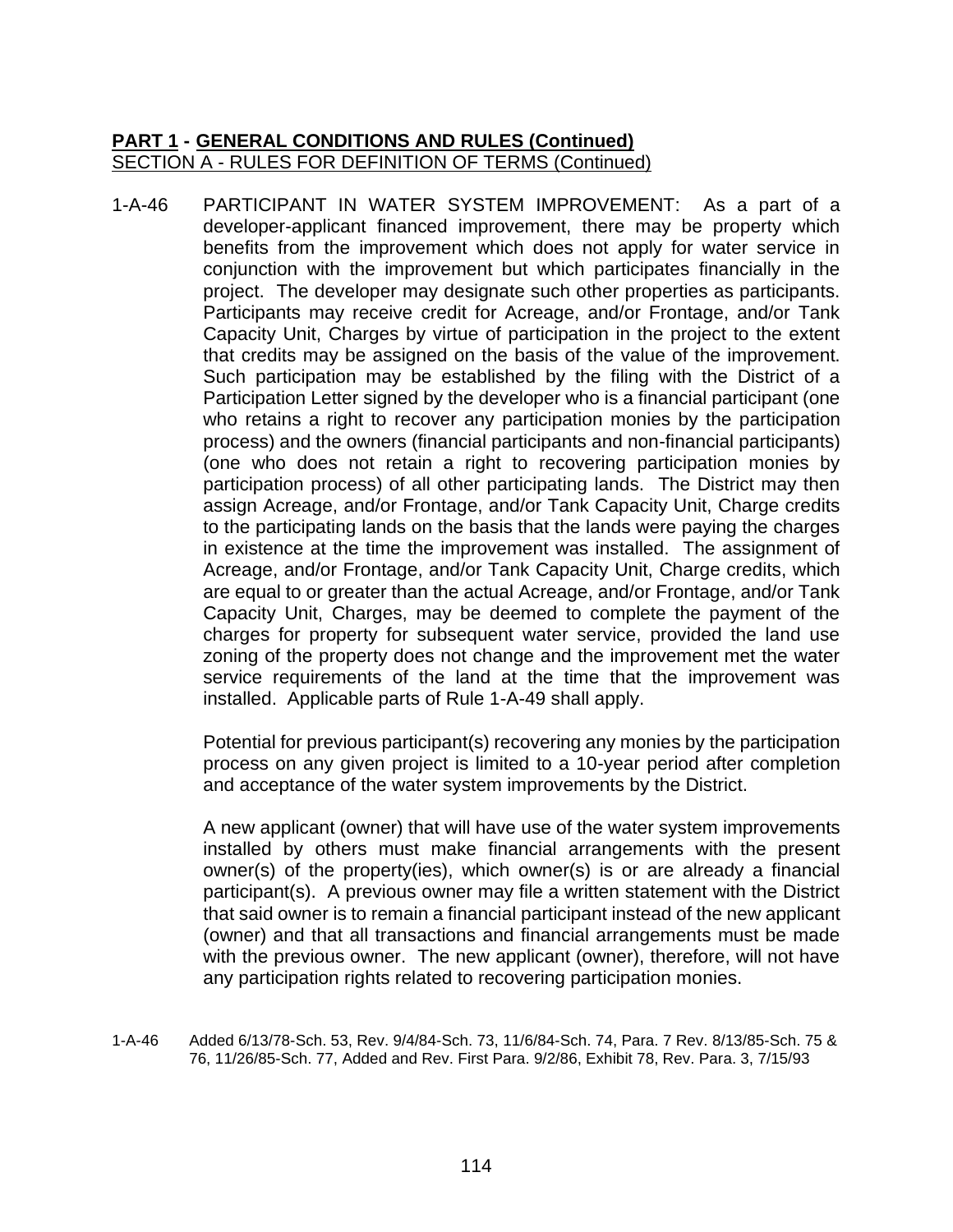## 1-A-46 PARTICIPANT IN WATER SYSTEM IMPROVEMENT: (Continued)

It will be the responsibility of the present financial participant(s) and the present owner(s), who is or are non-financial participant(s), to keep the District informed of any change in mailing address, telephone number, and legal status as a financial participant or non-financial participant.

The reason for this is that if there is a problem with locating a financial participant(s) for a subsequent new applicant (owner) to transact business in order to arrange for financial participation, the District will initiate a certified letter to be mailed to the last known financial participant(s) and a non-financial participant(s) at the mailing address(es) shown on the participation statement(s) or any updating documents verifying any changes in mailing address or legal status as a participant. The District will wait thirty (30) calendar days for a response. If there is no response by the date specified, or the letter is not deliverable, the District will then instruct the subsequent new applicant to transact business with and to arrange for financial participation with the present owner(s).

The value of offsite water mains and other facilities may be credited toward acreage, and/or frontage, and/or Tank Capacity Unit, based on whether or not the new property being developed fronts on or does not front on the water main and needs the use of the water mains, fire hydrants, and other facilities; or in the case of Tank Capacity Charges, credits will only be given if owner or previous owner participated in an agreement with the District to build storage tanks, wells or other water facilities. The value of a developer's offsite water system improvements for which the developer may get credit against his Capital Improvement (acreage) Charge and/or can get participation by others in need of the installed water system improvements, up to the extent of the value of the credits, shall be based on the cost breakdown of the offsite portion of the project, less any Capital Improvement (acreage) Charge credits that may have been used by the original developer and any monies subsequently collected by said developer and other subsequent financial participants from any new applicants (owners) in need of the use of the system improvements.

<sup>1-</sup>A-46 Added 6/13/78-Sch. 53, Rev. 9/4/84-Sch. 73, 11/6/84-Sch. 74, Para. 7 Rev. 8/13/85-Sch. 75 & 76, 11/26/85-Sch. 77, Added and Rev. First Para. 9/2/86, Exhibit 78, Rev. Para. 3 5/20/93, Rev. Para. 5, 7/15/93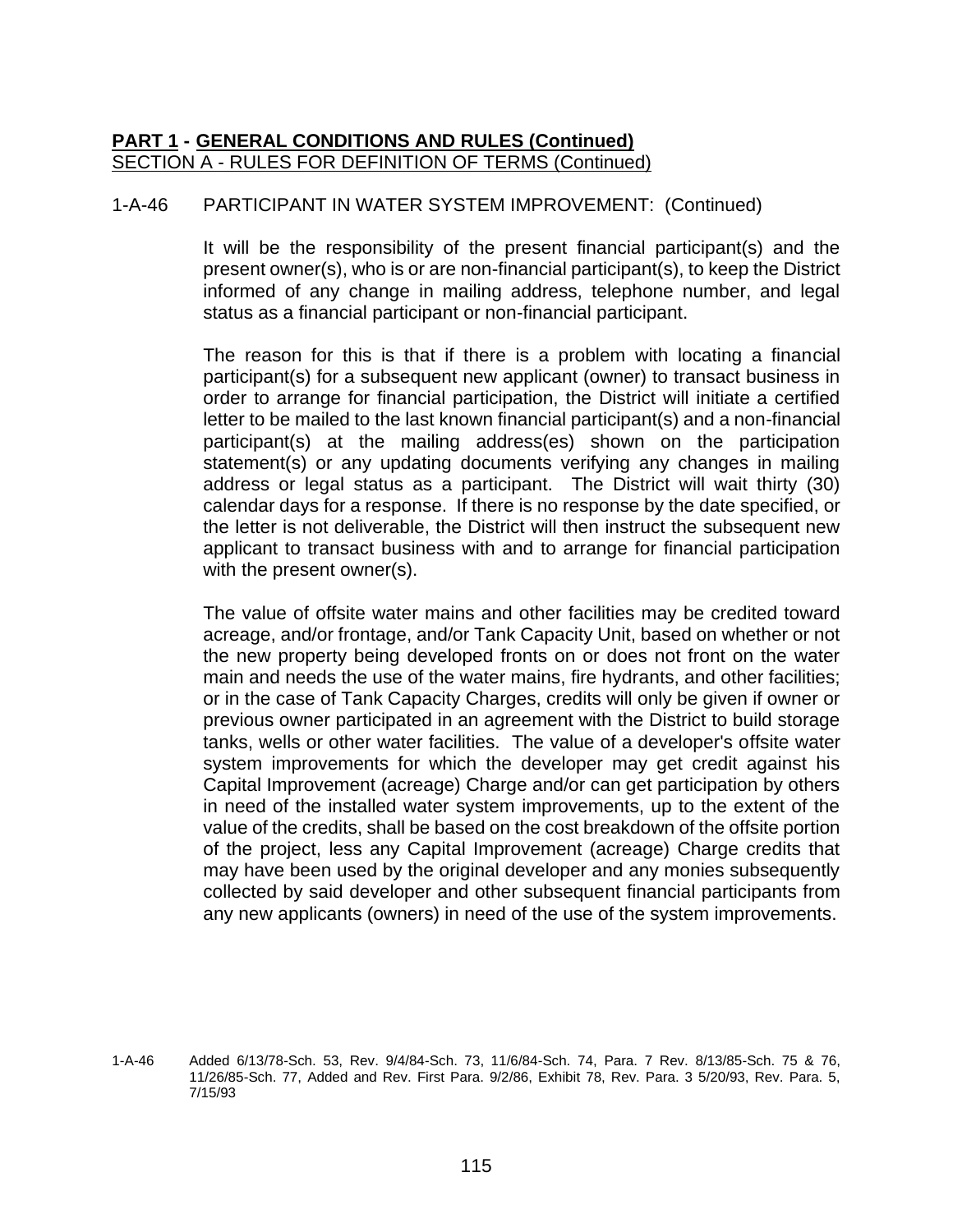- 1-A-47 NON-PARTICIPANT BENEFITING PROPERTY: Where one or more applicants for water service or participants assume the obligation of installing water system improvements which benefit the premises of other owners of property which may have need for the improvements to obtain water service at some future time, the District may either enter into a Non-Participant Benefiting Agreement with the applicants and participants, or withhold service from other properties benefited until those premises have participated in the project. The Agreement may prescribe that the District will withhold water service or issuance of a Fire Flow Availability Statement or Statement of Water System Operation from a non-participating property until the non-participant has reimbursed the original applicants and participants the proportion of the cost of the original improvements chargeable to that property, or such consideration the participating parties may agree upon.
- 1-A-48 WATER USE AREA: That area of a parcel of land indicated by the applicant as the area where use of District water is to be confined and upon which the Districts Water Supply Charges are applied. The water use area may not be less than the area permitted under the land zoning at the time of application.
- 1-A-49 AREA PREVIOUSLY SERVED: The Water Supply Reliability Charge shall apply to all lands within Waterworks District No. 40.
	- a. For those parcels of land where metered water service exists at the time the applicant applies for upgraded service and where there is *no* record of previous requirements for service, the applicant's property shall be exempt from applicable Capital Improvement (acreage) and Local System Improvement (frontage) charges of the District for that portion of the acreage and frontage areas previously provided with water service to the extent of the allowed existing land use (zoning) of said property.

It will, however, be subject to those Capital Improvement Charges described as Tank Capacity Unit Charges and Billing Units Charges in those Districts where applicable.

<sup>1-</sup>A-47 Added 6/13/78-Sch. 53, Rev. 8/2/83-Sch. 68, 8/23/83-Sch. 69, 9/6/83-Sch. 70, Rev. 7/15/93

<sup>1-</sup>A-48 Added 8/2/83-Sch. 68, 8/23/83-Sch. 69, 9/6/83-Sch. 70, Rev. 7/15/93

<sup>1-</sup>A-49 Added 8/2/83-Sch. 68, 8/23/83-Sch. 69, 9/6/83-Sch. 70, Rev. 9/4/84-Sch. 73, 11/6/84-Sch. 74. Rev. 5/24/05

<sup>1-</sup>A-49a Added 9-02-86 Exhibit 78, Rev. 7/15/93; 5/24/05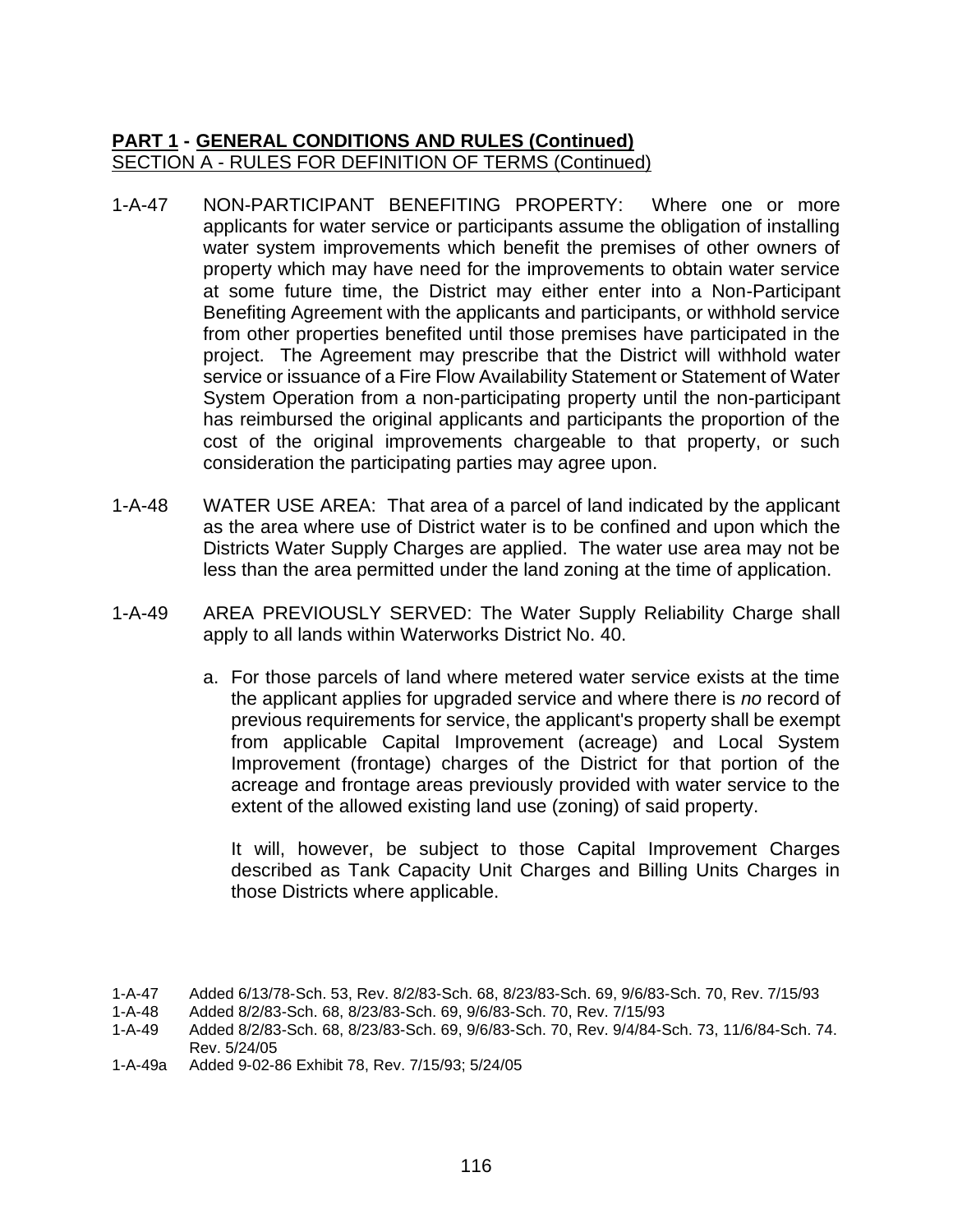# 1-A-49 AREA PREVIOUSLY SERVED: (Continued)

b. For all new services or upgraded service, or for redevelopment of previous or present services, which are now being applied for and where the existing water system improvements are adequate to meet the requirements of the redevelopment for providing a higher or increased level or quantity of water service or water supply and where there *is* a record of how the previous requirement was set for an existing developed property, the applicant's property may be subject to additional Capital Improvement (acreage) and Local System Improvement (frontage) Charges of the District with an exemption made for the previous land-use level which may have been less that the presently existing allowed land use (zoning) of said property and also Capital Improvement (Tank Capacity Unit and Billing Unit) Charge in those Districts where this charge is applicable.

If for this case, the existing water system improvements are not adequate to meet the redevelopment of said property, the existing water system must be upgraded by the developer at the developer's expense and in addition to above, said property may also be credited for any offsite water mains and facilities installed by said developer.

c. Where the use of a previously served property has been changed by a zone change, zone exception or conditional use permit and the existing developed property is being redeveloped where the existing water system improvements are adequate to meet the requirements of the redevelopment for providing a higher or increased level or quantity of water service or water supply, the applicant's property may be subject to additional Capital Improvement (acreage) and Local System Improvement (frontage) Charges of the District with an exemption made for the previous land use level which may be less than the previous allowed land use (zoning) of said property and also Capital Improvement (Tank Capacity Unit and Billing Unit) Charge in those Districts where this charge is applicable.

1-A-49b Added 9-02-86 Exhibit 78, Rev. 7/15/93; Rev. 5/24/05 1-A-49c Added 9-02-86 Exhibit 78, Rev. 7/15/93; Rev. 5/24/05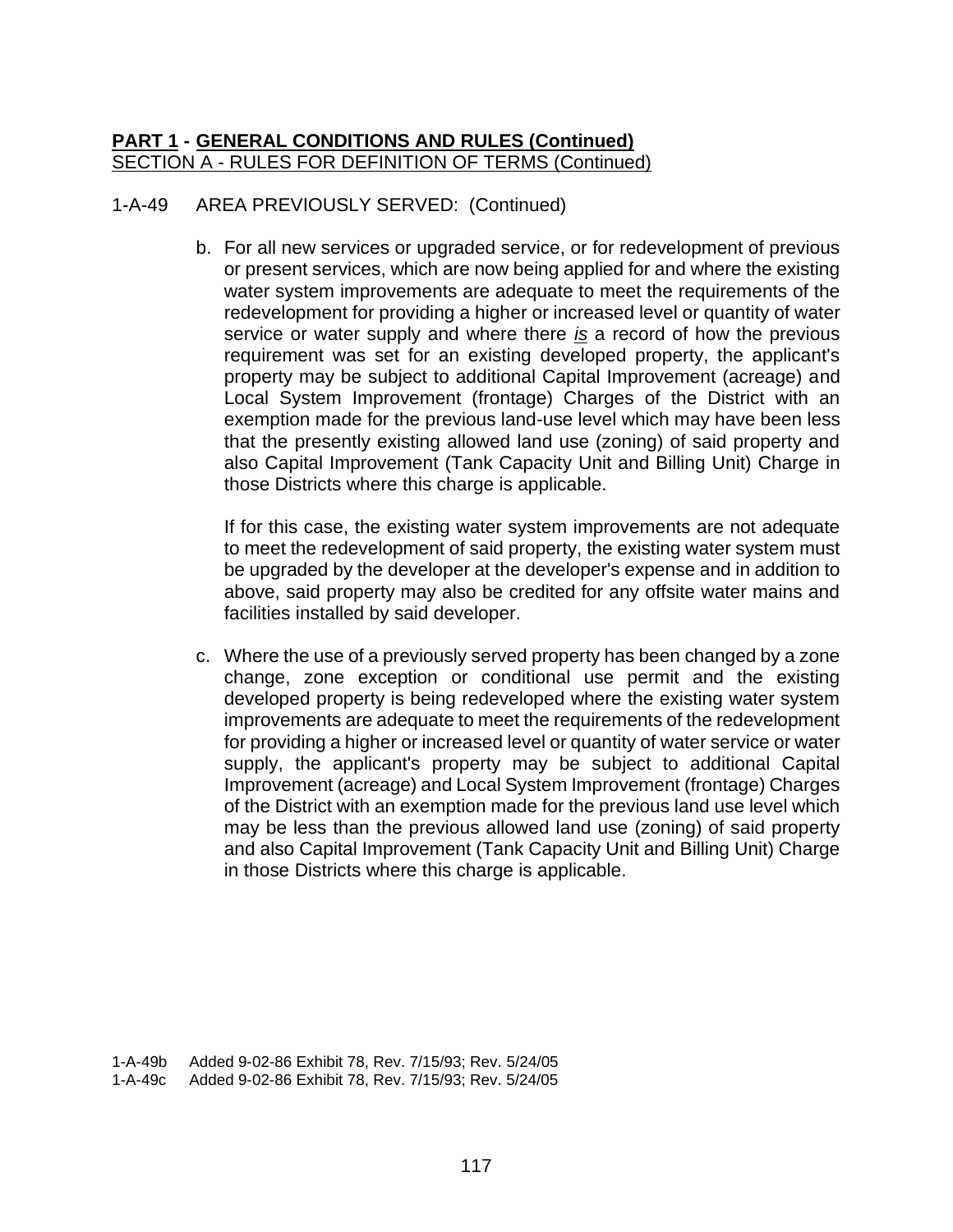#### 1-A-49 AREA PREVIOUSLY SERVED: (Continued)

If for this case, the existing water system improvements are not adequate to meet the redevelopment of said property, the existing water system must be upgraded by the developer at the developer's expense and, in addition to the above, said property may also be credited for any offsite water mains and facilities installed by said developer.

It will also be subject to Capital Improvement (Tank Capacity Unit and Billing Unit) Charge in those Districts where applicable.

- d. Where the existing water system improvements were installed with assessments under a State Improvement Act Project and where the use of a previously served parcel has been changed by a zone change, zone exception, or conditional use permit and the existing developed property is being redeveloped where the existing water system improvements are not adequate to meet the requirements of the redevelopment for providing a higher or increased level or quantity of water service or water supply, the existing water system must be upgraded by the developer at the developer's expense and the applicant's property may be subject to additional Capital Improvement (acreage) and Local System Improvement (frontage) Charges of the District with an exemption made for the applicable portion of the assessment made against the premises for which water service has actually been previously applied for, but no more than the previously allowed land use (zoning) of said property and also credit for any offsite water mains and facilities installed by said developer.
- 1-A-50 CAPITAL IMPROVEMENT (TANK CAPACITY UNIT) CHARGE: The charge for participation in the construction of additional water storage and other water facilities that is to be charged to all future development in Waterworks District Nos. 29 and 40 in addition to the Capital Improvement (acreage) Charges and any other charges of the District. The Tank Capacity Unit Charge is to be determined by using the chart shown on page 407 and the amount per tank capacity unit set forth in Rules 4-A-1b and 4-A-1k.

<sup>1-</sup>A-49c Added 9-02-86 Exhibit 78, Rev. 7/15/93; Rev. 5/24/05

<sup>1-</sup>A-49d Added 9-02-86 Exhibit 78, Rev. 7/15/93; Rev. 5/24/05

<sup>1-</sup>A-50 Added Paragraph 1-A-50; 9-02-86; Exhibit 78; Rev. 5/24/05;Rev. 12/27/05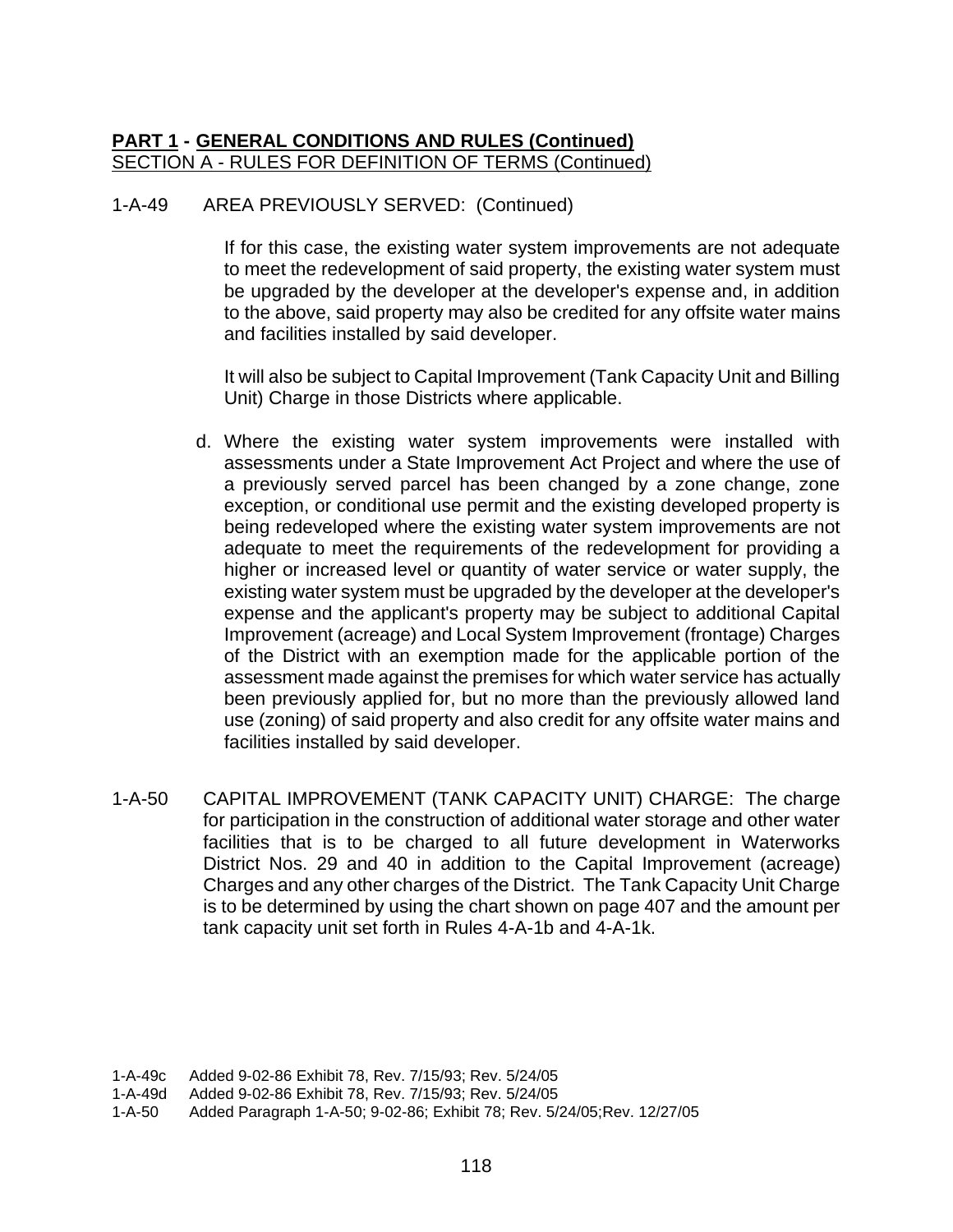## **PART 1 - GENERAL CONDITIONS AND RULES (Continued)** SECTION B - SERVICE AREA MAPS AND LEGAL DESCRIPTION

1-B-1 SERVICE AREA AND SPECIAL ZONES: Maps and legal descriptions of service areas and special zones of Waterworks Districts shall be maintained in the office of the Engineer.

SECTION C - DESCRIPTION OF SERVICE

- 1-C-1a WATER SUPPLY: The District will exercise reasonable diligence and care under normal operating conditions to:
	- 1. Deliver a continuous supply of water to the customer at a reasonable pressure, and
	- 2. Avoid unnecessary shortage or interruption in the service.
- 1-C-1b RIGHT OF DISTRICT TO TEMPORARILY SUSPEND SERVICE: The District will not be liable for:
	- 1. Interruptions of service, shortage, or inadequacy of supply, or
	- 2. Any loss or damage caused thereby.

The District shall have the right to temporarily suspend service to any customer, whenever the District deems it necessary to do so, and the District shall not be liable for any loss or damage caused thereby. The causes for temporary suspension of service will be removed by the District without unnecessary delay and with the least inconvenience to the customer.

1-C-1a Rev. 4/22/75-Eff. 5/22/75

1-C-1b Added 5/62, Rev. 2/1/77-Sch. 41R, 6/13/78-Sch. 53, 8/2/83-Sch. 68, 8/23/83-Sch. 69, 9/6/83-Sch. 70, 8/13/85-Sch. 75 & 76, 11/26/85-Sch. 77, Rev. 7/15/93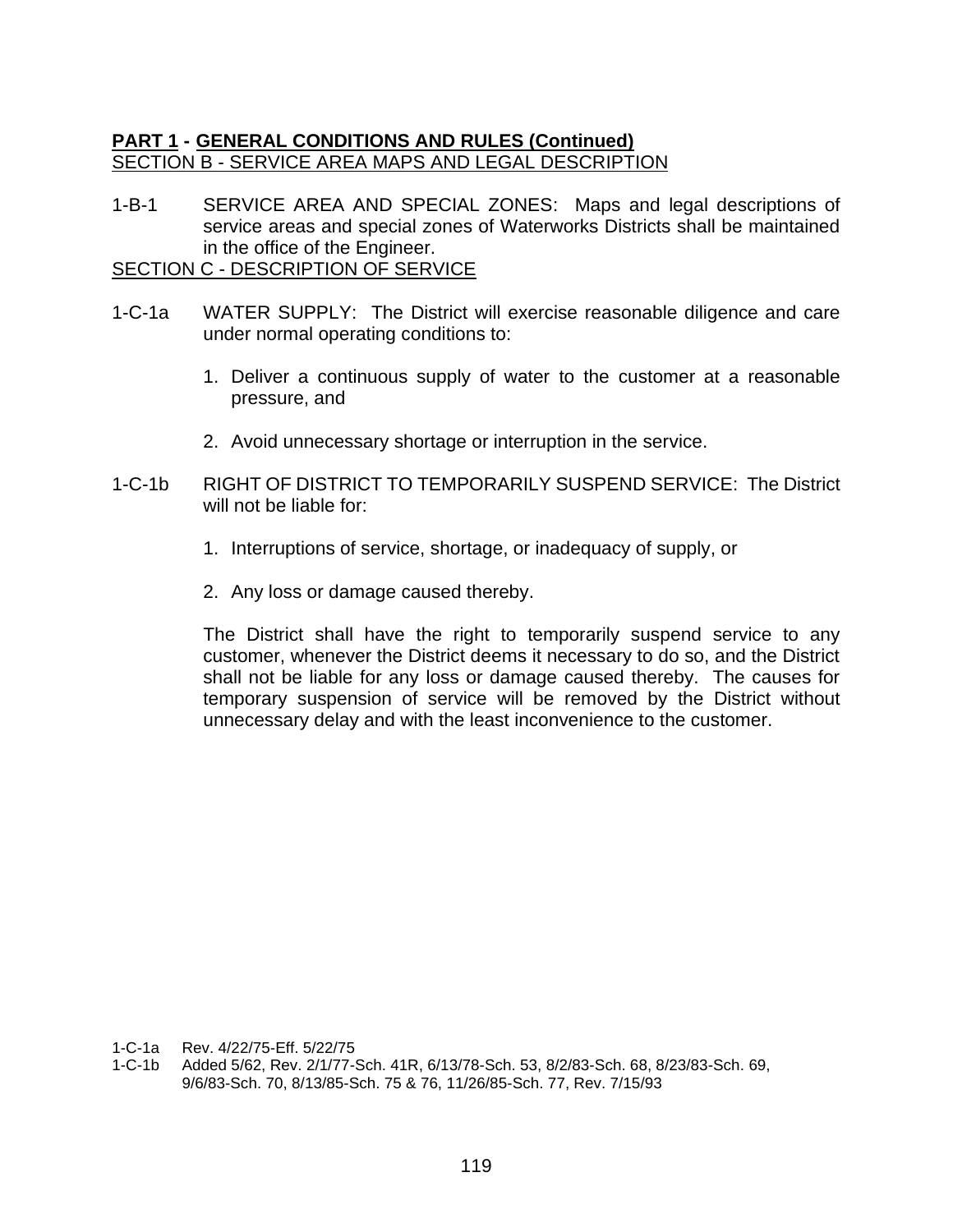## **PART 1 - GENERAL CONDITIONS AND RULES (Continued)** SECTION C - DESCRIPTION OF SERVICE (Continued)

- 1-C-1c RIGHT OF DISTRICT TO DENY NEW WATER SERVICE: The District shall have the right to deny new water service to an applicant when, in the opinion of the Engineer:
	- 1. The available water supply is inadequate to serve the domestic water supply needs of the water service applicant, or
	- 2. The water system is inadequate to serve the domestic water service needs of the water service applicant, or
	- 3. The existing water system in the vicinity of the applicant's property is inadequate to serve the fire protection water service needs of the applicant, or
	- 4. No water system exists.

Should, as a part of the review of an Application for Water Service, the District concludes one or more of the conditions above described exists or some other condition exists limiting or restricting the District's ability to provide adequate and proper water service, the District is to notify the applicant of these conditions. Should the applicant elect to enter into an agreement or statement whereby the applicant agrees in writing to finance the construction of the needed water system improvements to mitigate the problem, the District may thereafter provide water service upon completion of the improvements needed and acceptance thereof by the District.

1-C-2 WATER QUALITY: Whenever domestic service is furnished, the District will endeavor to furnish at all times a safe and potable supply.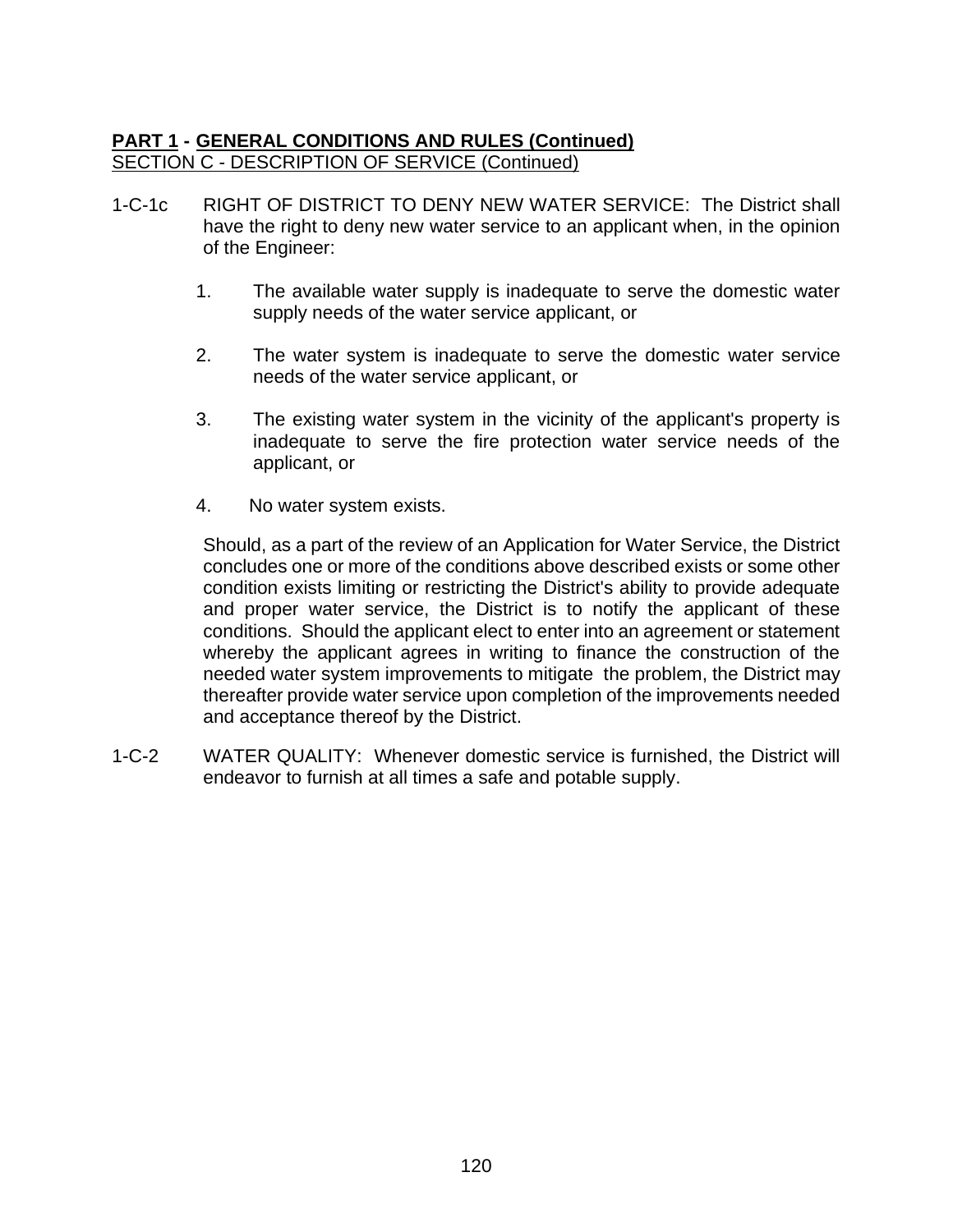### **PART 1 - GENERAL CONDITIONS AND RULES (Continued)** SECTION C - DESCRIPTION OF SERVICE (Continued)

- 1-C-3 CLASSES OF SERVICE: Water services provided by the District may be separated into the following classes, all of which (under normal conditions) are to be metered:
	- a. Permanent:
		- (1a) Domestic
		- (1b) Public
		- (1c) Fire Protection
	- b. Temporary:
		- (1a) Construction

Permanent service will only be provided upon satisfaction of District requirements including payment of applicable charges and installation and completion to District standards of all required facilities. Any service provided before the above requirements have been satisfied shall be temporary service and subject to discontinuance at any time.

The District may make various requirements of water service applicants that must be satisfied before permanent service will be provided, including that the applicant install and dedicate to the District facilities necessary to supply the applicant's property with proper and adequate water service from a water main fronting the property or providing service as approved by the District from a non-fronting water main.

Temporary service (See Rule 1-A-6d and 1-H-5b) is subject to discontinuance at any time.

1-C-3 Irrigation Deleted 4/66, Rev. 8/3/81-Sch. 67B, 8/2/83-Sch. 68, 8/23/83-Sch. 69, 9/6/83-Sch. 70, Rev. 7/15/93, Added 10/14

1-C-3a (4) Added 4/22/75, Eff. 5/22/75

<sup>1-</sup>C-3b Rev. 7/15/93

<sup>1-</sup>C-3b (1a) Added 7/15/93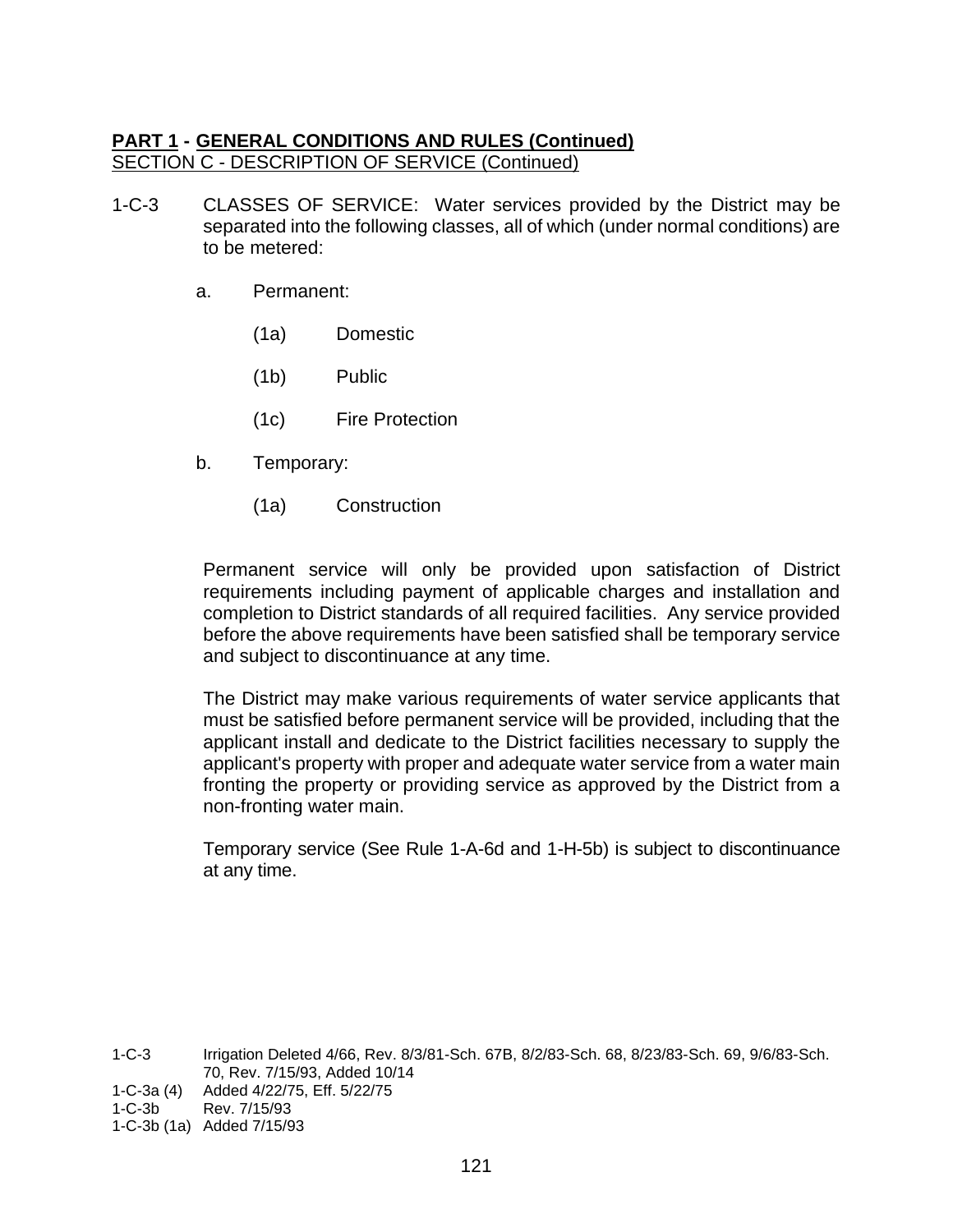## **PART 1 - GENERAL CONDITIONS AND RULES (Continued)** SECTION D - APPLICATION FOR SERVICE

- 1-D-1 WATER SERVICE APPLICATION: Each applicant for water service (both permanent and temporary) will be required to complete and sign an Information Sheet and Application for New Water Service Connection form provided by the District. The applicant must also provide the following:
	- a. Names of applicant, property owner, tenant, and person to whom water bill is to be sent.
	- b. Addresses and telephone numbers of applicant, property owner, tenant, and person to whom water bill is to be sent.
	- c. Location of proposed service, address, property legal description, and Assessor's Parcel Number.
	- e. Whether or not the premises have heretofore been supplied with water by the District.
	- f. Class of service.
	- g. Whether or not applicant is owner, tenant, or agent of the premises.
	- i. Agreement of applicant to abide by all rules and regulations of the District.
	- j. Such other information as the District may reasonably require.
	- k. A map of property, if required by District, and
	- l. A copy of document verifying ownership of property (if such is not already on file with District.)

<sup>1-</sup>D-1 Added 10/68, Rev. 2/1/77-Sch. 41R, 8/2/83-Sch. 68, 8/23/83-Sch. 69, 9/6/83-Sch. 70, New Para. j, Added Para. k & I, Renumbered Para. 1 to Para. m, Renumbered Para. 2 to Para. n and Rev., Rev. 8/13/85-Sch. 75 & 76, 11/26/85-Sch. 77, Rev. 7/15/93

<sup>1-</sup>D-1d Deleted 7/15/93

<sup>1-</sup>D-1h Deleted 7/15/93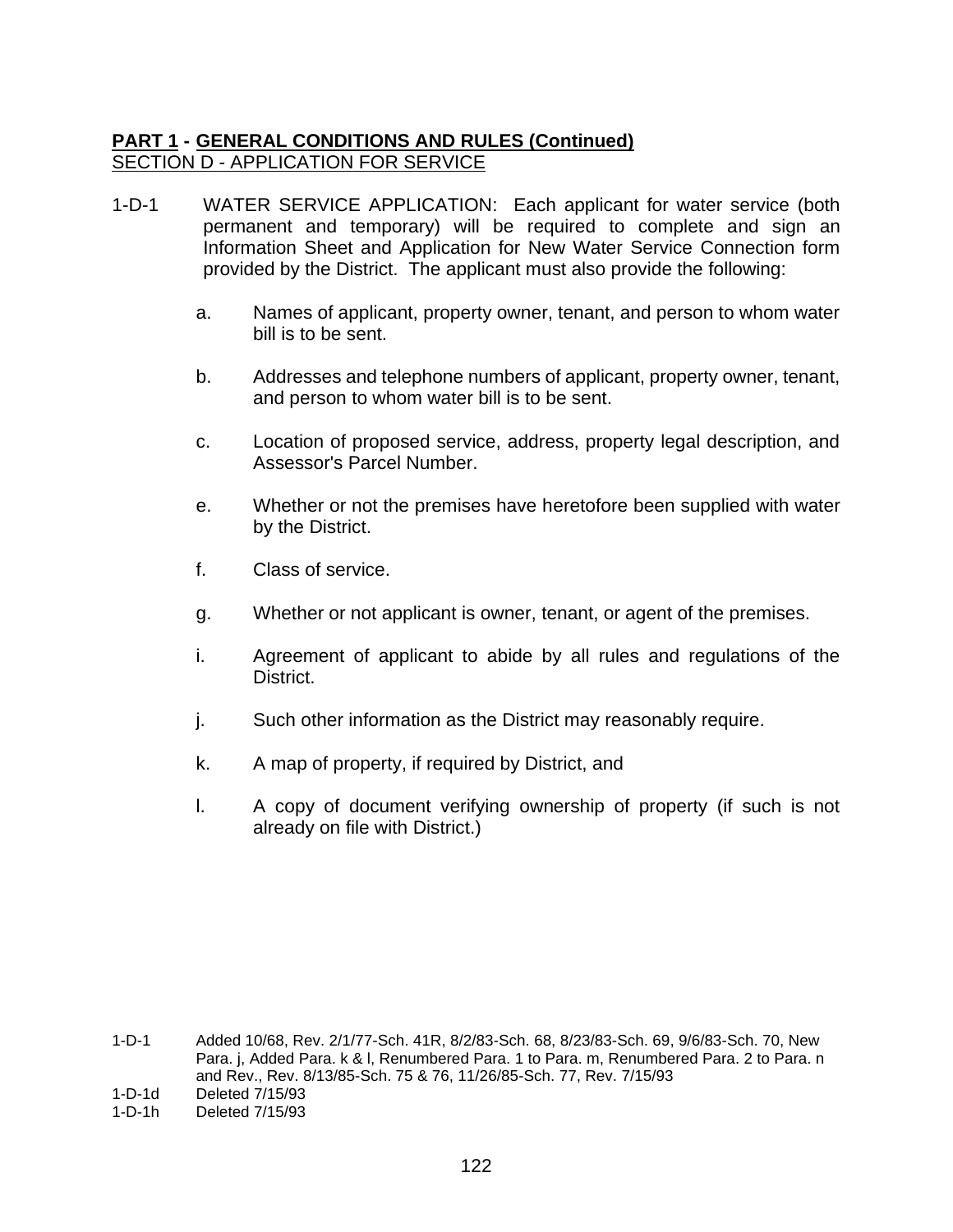## **PART 1 -GENERAL CONDITIONS AND RULES (Continued)** SECTION D - APPLICATION FOR SERVICE (Continued)

## 1-D-1 WATER SERVICE APPLICATION: (Continued)

The application will be regarded as merely a written request for service, and not binding upon the applicant to take service; neither will it bind the District to provide service. Before the District will accept application it must be signed by the owner of the premises or his authorized agent. If an authorized agent signs the application, he must file with the District evidence satisfactory to the District of his authorization to act for the owner.

An applicant for service to a premises situated at such an elevation that it cannot be assured of a supply at adequate pressure from the District water system shall execute and file with the District a written agreement (as prepared by the District) to accept such water service as the District is able to furnish from its existing water system and to provide any additional facilities as required by the District and local Plumbing Code or other applicable law to meet the service needs of the applicant.

The written agreement by the applicant to accept water service from the District at less than adequate pressure and to provide additional facilities as required by the District may be recorded by the applicant in the Office of the County Recorder to serve as public notice of this condition of service. The District's requirements for the allowed type of service requested by the applicant must be met by the applicant or the applicant must agree in writing to meet such requirements before the application will be approved by the District.

The District shall require that the applicant for water service either arrange for, or pay the District to arrange for the installation, construction, replacement, or extension of water system facilities needed to provide domestic and fire protection water service to the property.

The providing of domestic water service is defined as the providing of water adequate in supply, flow, and pressure to satisfy the water supply consumption needs appropriate to the proposed usages of the premises based on the zoning and or allowed land use and the proposed development of the property, as determined by the District.

1-D-1 Added 10/68, Rev. 2/1/77-Sch. 41R, 8/2/83-Sch. 68, 8/23/83-Sch. 69, 9/6/83-Sch. 70; New Para. j, Added Para. k & l, Renumbered Para. l to Para. m, Renumbered Para 2 to Para. n and Rev., Rev. 8/13/85-Sch. 75 & 76, 11/26/85-Sch.-77, Rev. Para 1, 2, & 7, 7/15/93, Added Para 5, 7/15/93

1-D-1b Deleted 7/15/93

<sup>1-</sup>D-1a Deleted 7/15/93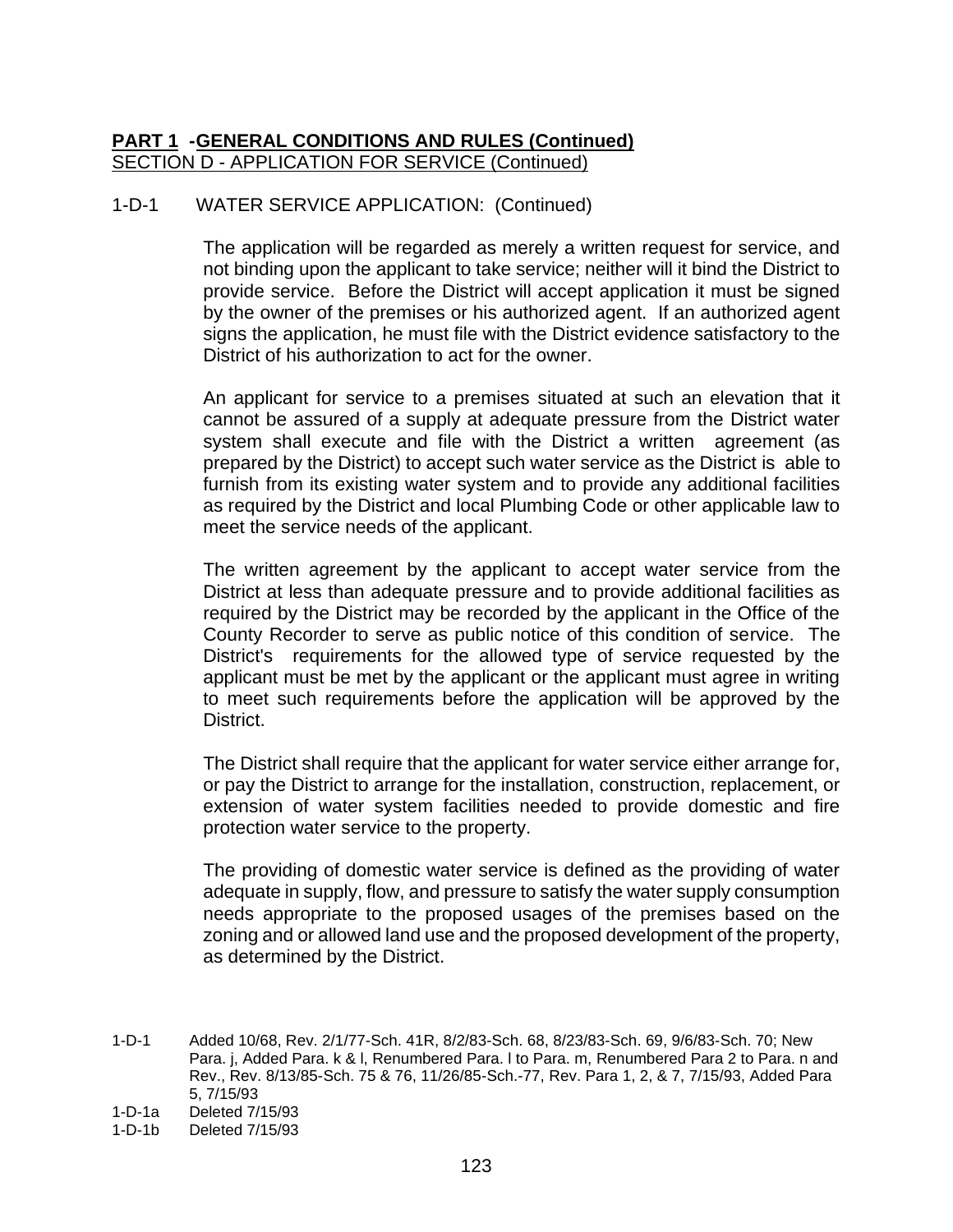## **PART 1 - GENERAL CONDITIONS AND RULES (Continued)** SECTION D - APPLICATION FOR SERVICE (Continued)

## 1-D-1 WATER SERVICE APPLICATION: (Continued)

The providing of public fire protection water service applicable to the property is defined as providing water in flow, pressure, and duration adequate to satisfy the fire protection water supply needs as required by, or recommended by, the local fire protection agency and as determined by the District to be necessary.

A premises will not be served water unless the premises is addressed from the public way or easement of the District in which there exists a water main (except in the case of a corner parcel) of the District adequate to serve the supply needs of the premises and either the premises has fee title frontage on that public way or easement of the District or legal ingress-egress vehicular access improved for access by Fire Department fire fighting vehicular equipment. The latter requirement may be waived by the District when, in the opinion of the District's Engineer, physical conditions are such that compliance would be impossible or would be detrimental to District operations. The completion of the Information Sheet by the applicant for water service shall be deemed to have been done in a truthful and reasonably complete manner.

- 1-D-2 INDIVIDUAL LIABILITY FOR JOINT SERVICE: Two or more parties who shall join in one application for service shall be jointly liable thereunder and shall be billed by means of a single bill.
- 1-D-3 LARGE INCREASE IN USE OF WATER: Customers making any change in operations on their premises resulting in a substantial change in the rates of water flow through the District's facilities shall immediately give the District written notice of the nature of the change.
- 1-D-4 PAYMENT OF CHARGES: Payment of all required charges may accompany the meter or service installation application. However, all water service application charges MUST be paid prior to the installation of the first service connection.

- 1-D-2 Rev. 6/13/78-Sch. 53
- 1-D-3 Rev. 8/13/85-Sch. 75 & 76, 11/26/85-Sch. 77

<sup>1-</sup>D-1 Added 10/68, Rev. 2/1/77-Sch. 41R, 8/2/83-Sch. 68, 8/23/83-Sch. 69, 9/6/83-Sch. 70; New Para. j, Added Para. k & l, Renumbered Para. l to Para. m, Renumbered Para 2 to Para. n and Rev., Rev. 8/13/85-Sch. 75 & 76, 11/26/85-Sch.-77, Rev. Para 1, 2, & 7, 7/15/93, Added Para 5, 7/15/93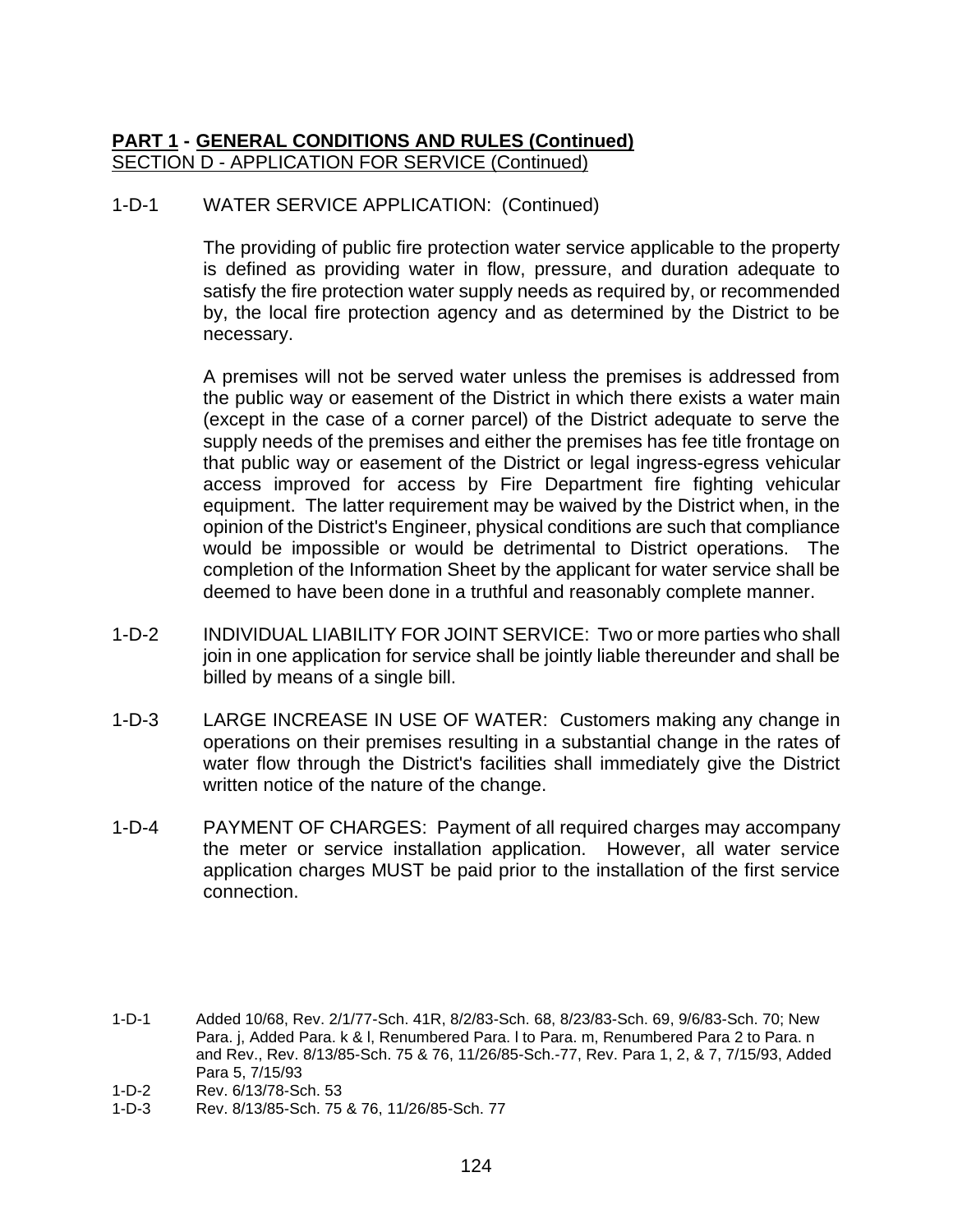## **PART 1 - GENERAL CONDITIONS AND RULES (Continued)** SECTION D - APPLICATION FOR SERVICE (Continued)

1-D-5 CONDITION OF EXECUTING WILL-SERVE LETTERS: As a condition of executing (1) Fire Flow Availability Form (2) Will-Serve Letter for Subdivision Water Systems; (3) Will-Serve Letter for Water Systems Serving Parcel Maps; or (4) Building and Safety Water Pressure Form, the District will require that the owner/developer pay the District's Water Supply Reliability Charge, as applicable, at that time and agree to pay all other charges prior to receiving water service. See Rule 4-A-1t for calculating the Water Supply Reliability Charge.

## **SECTION E - CONTRACTS**

- 1-E-1 PRECEDENT FOR WATER SERVICE CONTRACT: Contracts will not be required as a condition precedent to obtaining water service, except when the construction of water system facilities will be necessary and provision therefor has not otherwise been made.
- 1-E-2 PRIVATE CONTRACT WORK LETTER AGREEMENT: Water system installation work to be done by an applicant, developer, or sub-divider as a private contract with the completed facilities to be dedicated to the District shall be arranged and agreed upon between the applicant or, developer or subdivider and the District on behalf of the District by: 1) a letter of agreement prepared in the office of the District and executed by both parties, or may be arranged and agreed upon by the applicant, or developer, or 2) by the applicant, developer or sub-divider signing a agreement statement prepared by the District whichever is applicable.

## SECTION F - SPECIAL INFORMATION REQUIRED ON FORMS FOR CUSTOMER'S WATER BILLS

1-F-1 REGULATION SUBSTANCE FOR DISCONTINUANCE OR RESTORATION OF SERVICE ON WATER BILL: Information on discontinuance and restoration of service will be printed on each bill for water service rendered by the District to its customers.

- 1-E-3c Deleted 7/15/93
- 1-F-1 Rev. 7/15/93

<sup>1-</sup>D-5 Added 4/22/75-Eff. 5/22/75, Rev. 7/15/93; Rev. 5/24/05<br>1-E-1 Rev. 7/15/93

Rev. 7/15/93

<sup>1-</sup>E-2 Added 6/13/78-Sch. 53, Rev. 8/2/83-Sch. 68, 8/23/83-Sch. 69, 9/6/83-Sch. 70, Rev. 7/15/93

<sup>1-</sup>E-3a Added 10/68, Deleted 7/15/93

<sup>1-</sup>E-3b Deleted 7/15/93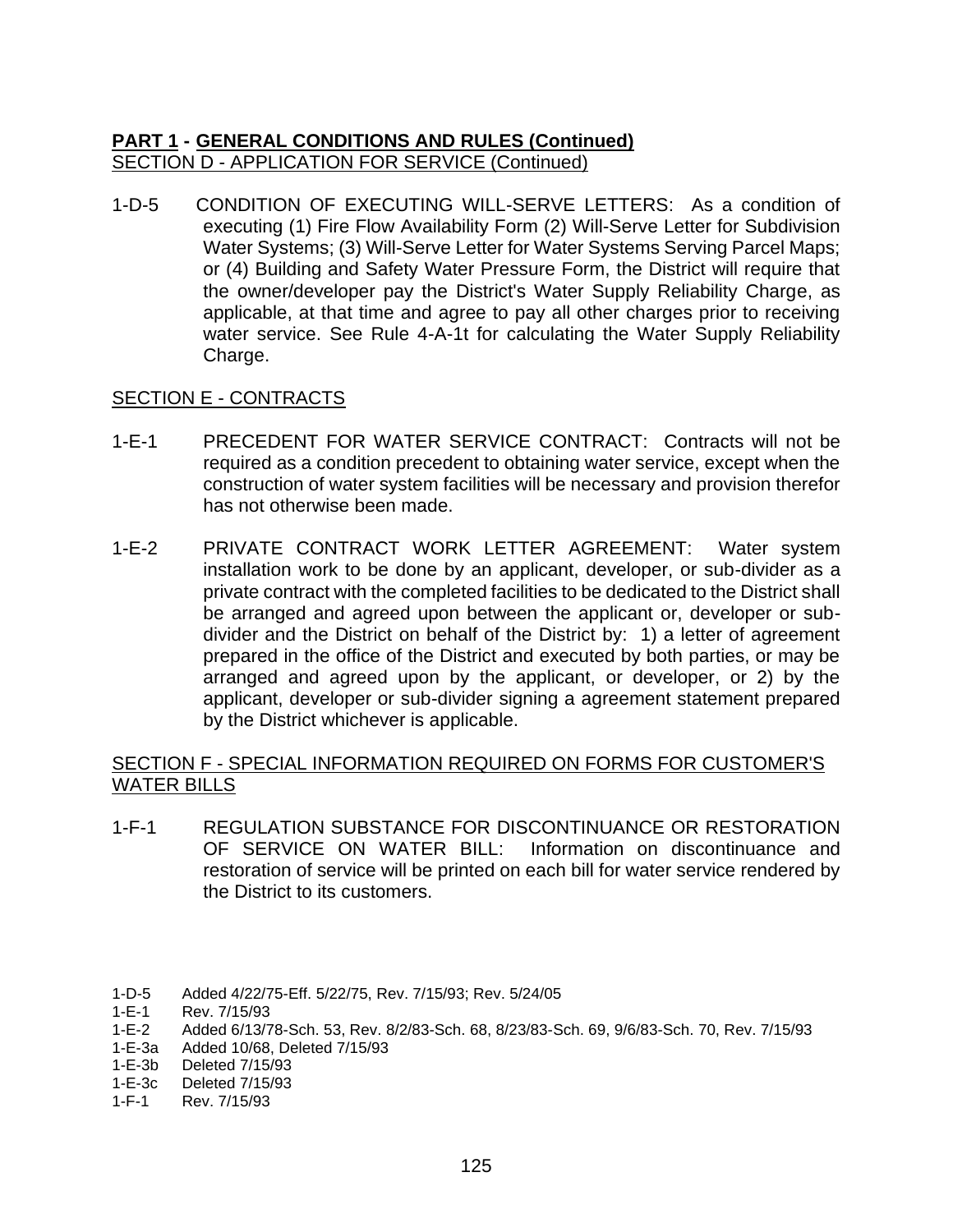# **PART 1 - GENERAL CONDITIONS AND RULES (Continued)** SECTION G - NOTICES

- 1-G-1 NOTICES TO CUSTOMERS: Notice from the District to a customer normally will be given in writing, either delivered to him or mailed to him at his last known address. Where conditions warrant, and in emergencies, a written notice hand delivered to premises, or a verbal notice, or a notice by telephone to either customer, owner, or the occupant of the premises, will be deemed adequate.
- 1-G-2 NOTICES FROM CUSTOMERS: Notice from the customer to the District may be given by him or his authorized representative, verbally or in writing, at the District's operating office or to an employee of the District, or its agent, duly authorized to receive notices or complaints, or the notices may be sent by mail to the District's headquarters or other offices.

#### SECTION H - SERVICE RULES

- 1-H-1a DOMESTIC SERVICE: Each house or building under separate ownership must be provided with a separate service connection or connections. Two or more houses or buildings under one ownership and on the same lot or parcel of land may be supplied through one service connection, or a separate service connection may be installed for each building.
- 1-H-1b ONE SERVICE CONNECTION LIMITATION: The District reserves the right to limit the number of houses, buildings or parcels under one ownership, to be supplied by one service connection. The DISTRICT will only allow more than one water meter to be served from a single-service connection when the additional meter or meters are for; (1) fire sprinkler system service; or (2) for irrigation uses; or (3) for the purpose of serving a single residence, provided that the water demand does not exceed the capacity of the service connection.
- 1-H-1c PROPERTY PARTITIONED AFTER SERVICE CONNECTION: When property provided with a service connection is partitioned, the existing service connection, if any, shall be considered as being assigned to the lot or parcel of land nearest to the location of the meter and/or service connection.
- 1-H-1d ADJOINING PROPERTY SERVICE CONNECTION: A service connection shall not be used to supply adjoining property of a different owner or to supply property of the same owner on opposite sides of a public or private street, alley or walk.

1-G-2 Rev. 8/2/83-Sch. 68, 8/23/83-Sch. 69, 9/6/83-Sch. 70

- 1-H-1c Rev. 8/13/85-Sch. 75 & 76, 11/26/85-Sch. 77, Rev. 7/15/93
- 1-H-1d Rev. 8/13/85-Sch. 75 & 76, 11/26/85-Sch. 77

<sup>1-</sup>G-1 Rev. 8/2/83-Sch. 68, 8/23/83-Sch. 69, 9/6/83-Sch. 70

Rev. 7/15/93; Added 9/21/06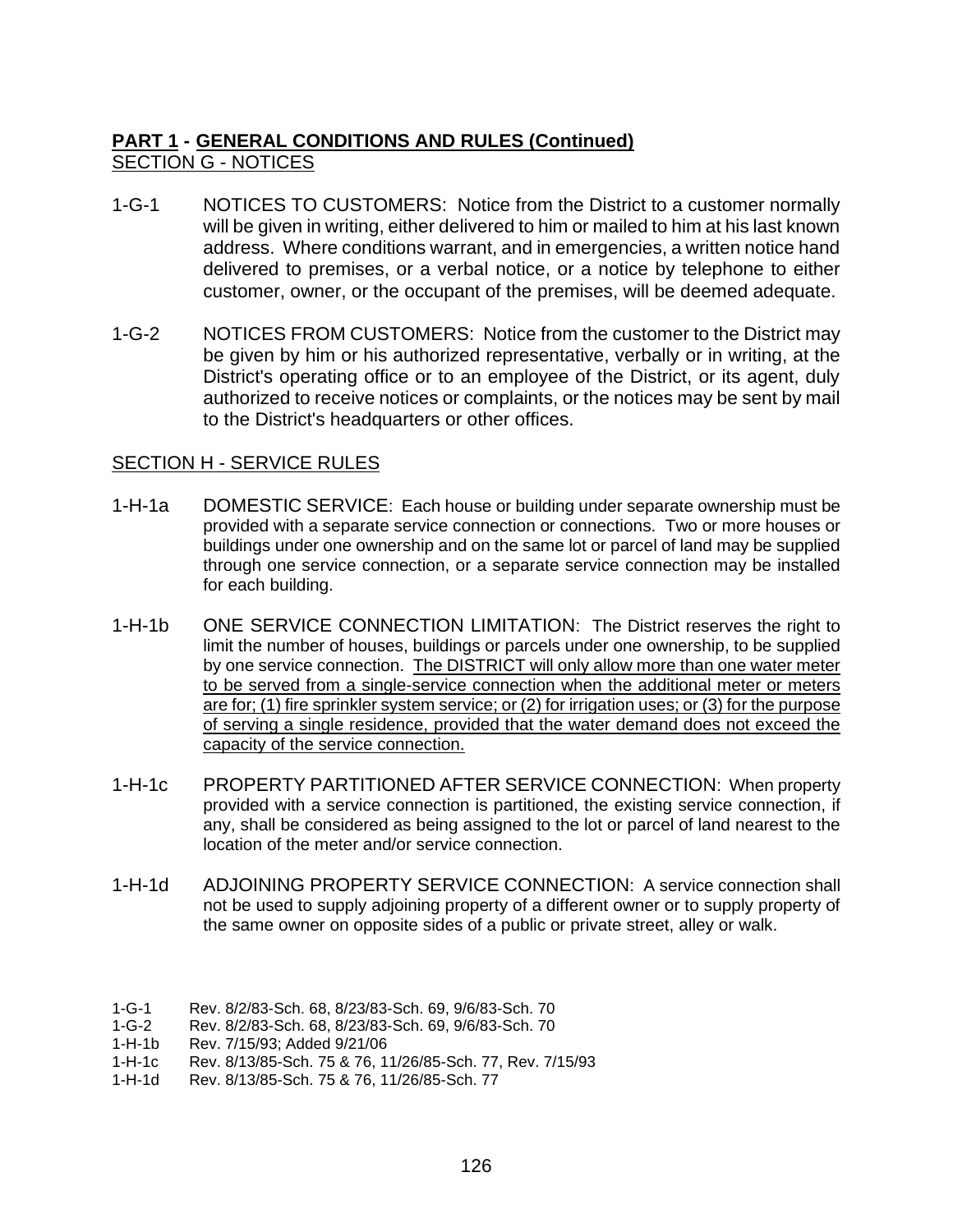1-H-2 PRIVATE (ON-SITE) FIRE HYDRANTS: Fire protection service will be provided to private on-site fire hydrants either through a detector check bypass or metered service.

> As given herein a monthly service charge will be made therefore as given in Rules Nos. 2-B-5 and 2-A-1a. Should the private fire hydrant and/or fire protection service be used for purposes other than firefighting or testing of the fire protection service or fire hydrant, the District will either require placement of a meter on the service by the customer at his expense and subsequently charge applicable charges or shut off the entire supply of water through the service connection.

- 1-H-3a AUTOMATIC FIRE SPRINKLER SERVICE CONNECTIONS: When an automatic fire sprinkler service connection is installed, the control valve thereon will be left closed and sealed until a written order to turn on the water is received from the customer. After the water is turned on, the District shall not be liable for damages of any kind whatsoever that may occur on or to the premises served by reason of the installation, maintenance, or use of such service connection, or because of fluctuation of pressure or interruption of water supply.
- 1-H-3b MISUSE OF AUTOMATIC FIRE SPRINKLER: If water is used through an automatic fire sprinkler service connection for any purpose other than the extinguishing of fires, or a purpose related thereto, the District shall have the right either to place a meter on the automatic fire sprinkler service connection at the consumer's expense, and to charge at metered rates for all water used, or to shut off the entire supply of water to the premises through such service connection.
- 1-H-3c AUTOMATIC FIRE SPRINKLER CHECK VALVE REQUIREMENT: The District shall have the right to install and connect, with the automatic fire sprinkler service connection at the curb, a service connection for rendering any other type of water service to the same premises served by the automatic fire sprinkler service connection.
- 1-H-3d FIRE SPRINKLER CHECK VALVE: On all new automatic fire sprinkler service connections, a double check valve of a type approved by the National Board of Fire Underwriters shall be installed and shall also be equipped with a bypass meter, all at the expense of the applicant.

<sup>1-</sup>H-2 Added 6/13/78-Sch. 53, Rev. 9/4/84-Sch. 73, 11/6/84-Sch. 74, Rev. 7/15/93, Rev. 12/2/21

<sup>1-</sup>H-2a Deleted 4/66

Deleted 4/66

<sup>1-</sup>H-3d Rev. 7/15/93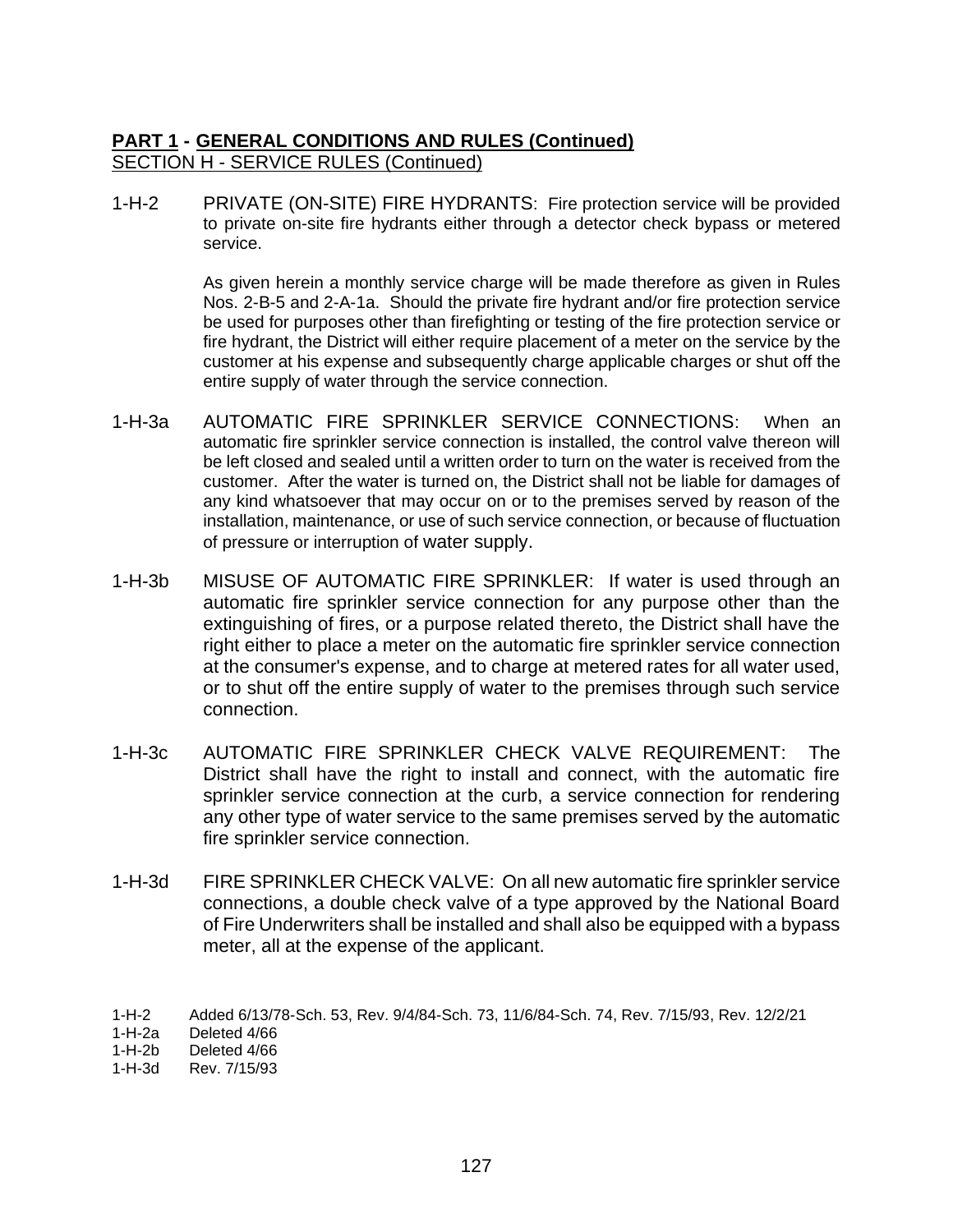1-H-4 DISTRICT WATER SERVICE LOCATION REQUIREMENTS: Each premise will only be served by the District in a District approved manner from a water meter located in the public way or easement of the District. Service to a premises for which application for water service has been made will be provided when the premises is addressed from a public way or easement of the District in which the District will have a water main as of the time of commencement of service and either the premises has fee title frontage on that public way or District easement or has legal ingress-egress improved for vehicular access to said public way or District easement. This requirement may be waived by the District Engineer when, in the opinion of the District Engineer, physical conditions are such that compliance would be impossible or would be detrimental to District operations.

> The District may as a condition of a water main being extended in a public way or in an easement of the District require the owner to improve the public way or easement by construction of District-approved road improvements including application of road surfacing where physical conditions exist, in the opinion of the District Engineer, which necessitate the paving for the purpose of the District maintaining the water main and facilities appurtenant thereto.

> The meter shall be located in front of the premises. Should the District require, the applicant shall pay applicable charges and make arrangements with the District for extension of a water main to serve the frontage of the applicant's premises. The District shall have sole discretion regarding requirements for extension and placement of public water mains, meters, and service connections that are needed for new water service.

Where any premises is served by more than one service connection and meter, there shall be installed, and subsequently maintained by the applicant, a check valve as approved by the District on each of the service connections except that where service connections all are located between two main line control valves, in which case no check valves are required.

Each meter serving a customer's premises will be considered separately for billing purposes and the readings of two or more meters will not be combined.

In serving a Contracting Agency through more than one service connection, each service connection will be considered separately for billing purposes and the readings of the meters at two or more such service connections will not be combined.

1-H-4 Added 10/68, Para. 1 - Rev. 2/1/77-Sch. 41R, New Para.- Added 2/1/77-Sch. 41R, Prev. Para. 2 - Changed to Para. 3, 2/1/77-Sch. 41R, Rev. Para. 1, 7/15/93. Rev. 1/09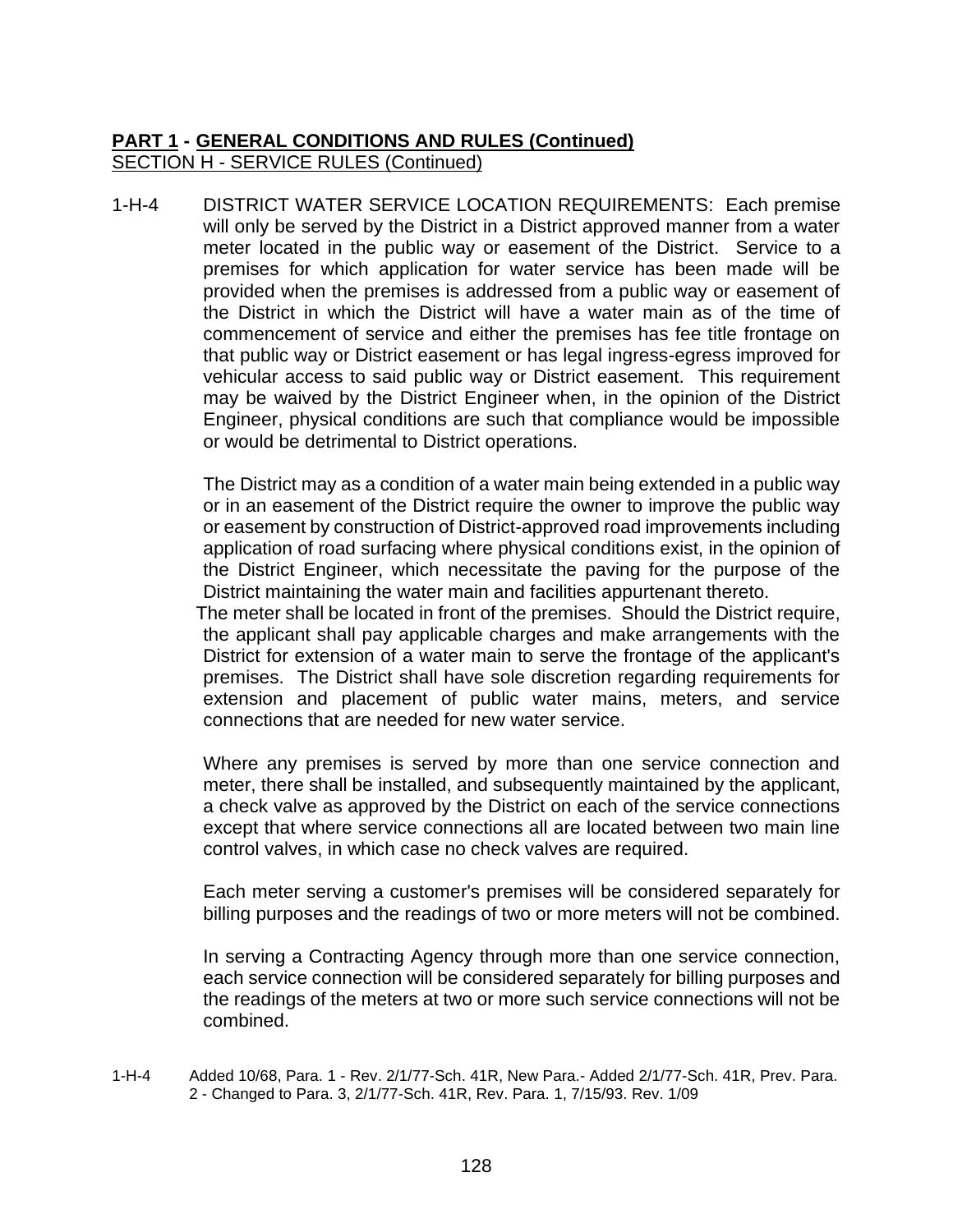- 1-H-5a TEMPORARY METERED CONNECTIONS: Temporary metered service connections and meters will be disconnected, meters removed and water service terminated by the District when requested by the customer or six (6) months after installation, whichever event occurs first. An extension of time may be granted by the District upon a showing by the customer of the need for a temporary service rather than a permanent service.
- 1-H-5b TEMPORARY METERED SERVICE INCLUDING CONSTRUCTION: Temporary service is that allowed for such purposes as construction work by others in the public ways or on private property for which a water supply is needed. Temporary service shall only be provided by (1) the installation by the District of a construction meter on a District fire hydrant or flush-out for which the applicant shall pay a charge; or (2) installation of a service connection and meter similar to a permanent installation of a service connection and meter.

The District may suspend use and/or discontinue issuance of construction water services and direct applicants to utilize recycled, raw or other water sources, when in the opinion of the District Engineer physical conditions are such that the added demands would be detrimental to the District operations.

The charges to be paid by the applicant to the District for the furnishing, installation, removal, inspection and/or relocation of District equipment for temporary metered service are as given in Rule 2-B-4 or as given in Rules of Part 3 hereof as applicable.

1-H-5a Rev. 8/3/82-Sch. 67B, 8/13/85-Sch. 75 & 76, 11/26/85-Sch. 77, Rev. 7/15/93

- 1-H-5b Deleted 8/3/82; Added 8/3/82-Sch. 67B, Rev. 7/15/93, Added 10/14
- 1-H-5c Deleted 8/3/82-Sch. 67B
- 1-H-5d Deleted 8/3/82-Sch. 67B
- 1-H-5e Deleted 8/3/82-Sch. 67B
- 1-H-5f Deleted 8/3/82
- 1-H-5g Deleted 8/3/82
- 1-H-5h Deleted 8/3/82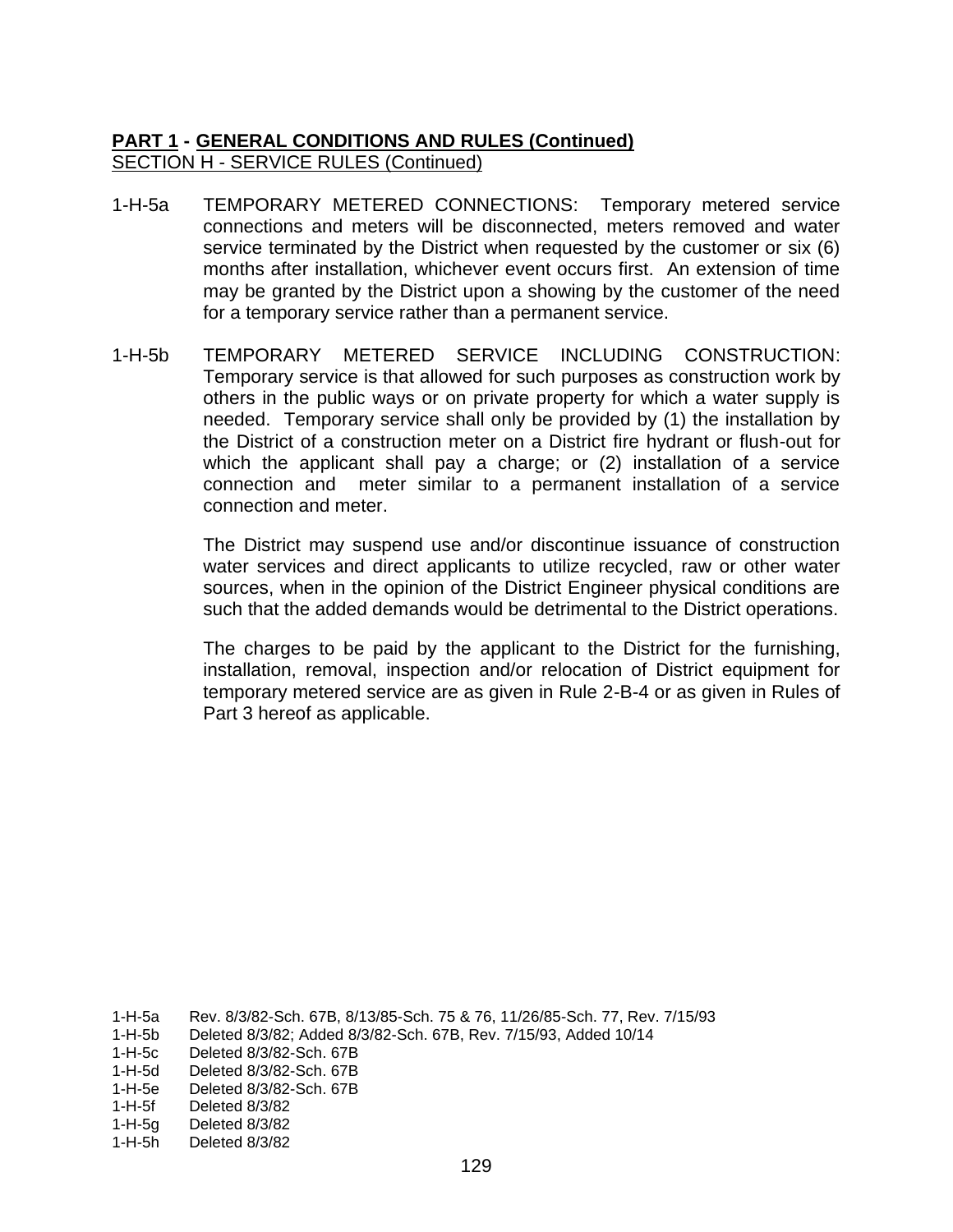1-H-6c FIRE HYDRANT TEMPORARY SUPPLY EQUIPMENT DAMAGE: If the equipment so furnished be damaged through carelessness or abuse, the cost of repairing the same shall constitute a charge against the applicant. If any such equipment be removed from the fire hydrant other than by the District and not be recovered by the District, the value thereof shall constitute a charge against the applicant.

#### 1-H-7 SERVICE CONNECTION AND METER INSTALLATION CHARGES:

- a. Where a charge is fixed herein for the installation of the service connection and/or meter, each charge shall be paid in advance by the applicant. Where no such charge is fixed, the District reserves the right to require the applicant to pay an amount as a fixed charge equal to the estimated cost of installation of such service connection and/or meter.
- b. Where such charge is fixed, the District reserves the right to require the applicant to pay an amount in advance, plus an additional charge equal to the estimated cost of the additional expense over the fixed charge for the installation of such service connection and/or meter where conditions exist which are not considered by the District to be normal installation conditions.
- 1-H-8 SERVICE CONNECTION, SIZE AND LOCATION: The District reserves the right to determine the size of the service connection and its location in relation to boundaries of the premises to be served. Where possible, the customer's pipe to the curb should not be laid until the service connection is installed. In the event the customer's pipe is laid to the curb prior to the time the service connection is installed, and its location at the curb does not correspond with that of the service connection at the curb, the customer must bear the additional cost of connecting the service connection pipe with the customer's pipe.

<sup>1-</sup>H-6a Rev. 4/22/75-Eff. 5/22/75, Rev. 8/3/82-Sch. 67B, Rev. 8/13/85-Sch. 75-76, 11/26/85-Sch. 77, Deleted 7/15/93

<sup>1-</sup>H-6b Rev. 8/3/82-Sch. 67B, Rev. 8/2/83-Sch. 68, 8/23/83-Sch. 69, 9/6/83-Sch. 70, Deleted 7/15/93

<sup>1-</sup>H-6d Deleted 7/15/93

<sup>1-</sup>H-7 Para. B Added 5/62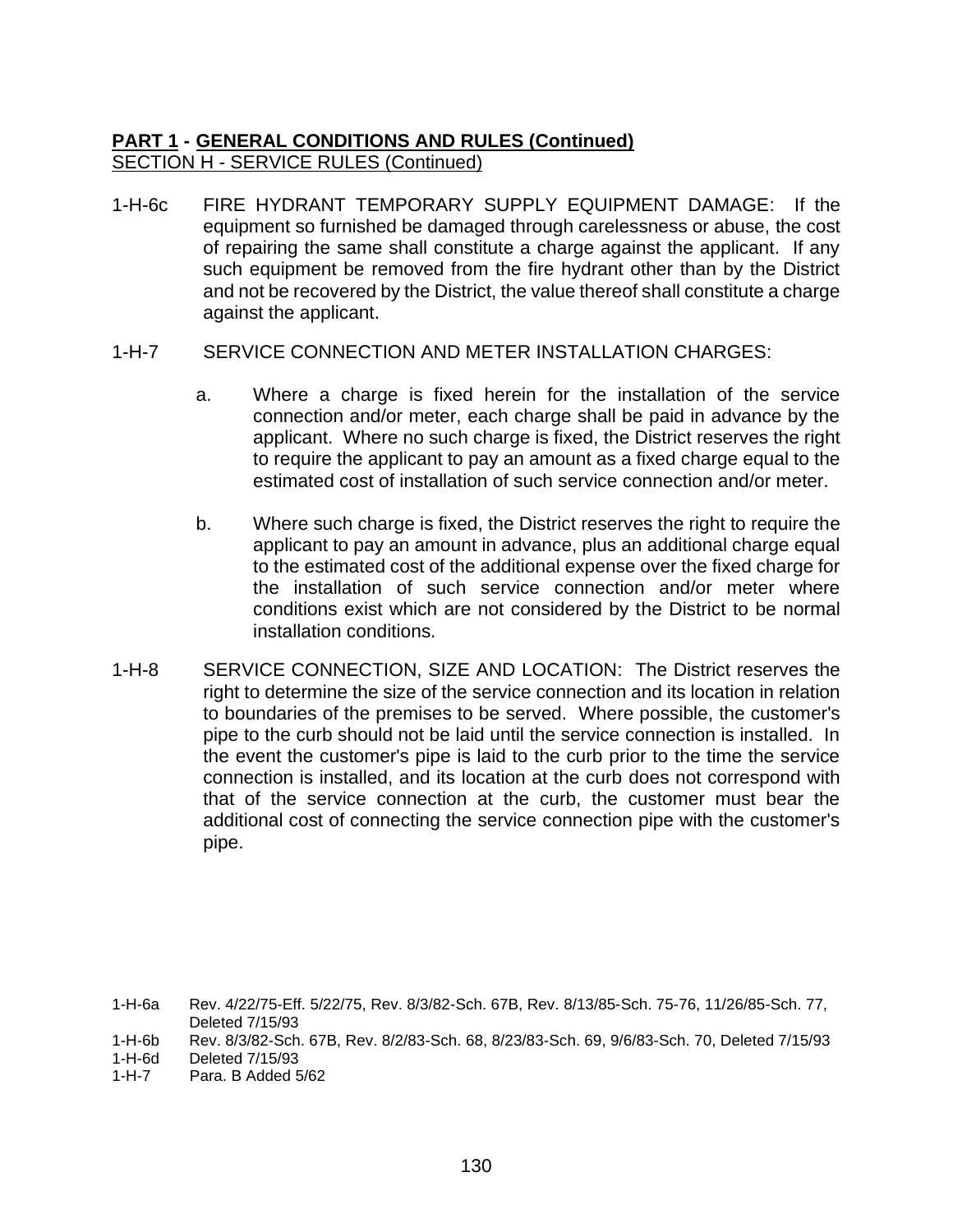1-H-8 SERVICE CONNECTION, SIZE AND LOCATION: (Continued)

MINIMUM SIZE

The District will not permit the installation of a service connection of less than the size as indicated by the following chart as related to size of water meter.

| Minimum Size of<br><b>Service Connection</b> |
|----------------------------------------------|
|                                              |
|                                              |
|                                              |
|                                              |
|                                              |
|                                              |

The minimum size of service connection for a meter size larger than shown above will be determined by the District upon an investigation of the service requirements of the applicant.

The above chart of minimum size of service connections is not intended to prohibit the installation of a larger size of service connection at the applicant's request and at the applicant's expense. Upon special conditions approved by the District Engineer, the District may permit the installation of smaller size service connections than those indicated by the chart.

Notwithstanding the above requirements, the minimum size of service connection normally allowable in Waterworks Districts Nos. 4, 24, 27, 29, 33, 34, 35, 36, 37, 38, and 39 shall be one inch.

1-H-8 Minimum size added 10/68, Added 10/68, Para. 3 Rev. 4/22/75-Eff. 5/22/75, 2/1/77-Sch. 41R, Rev. 8/2/83-Sch. 68, 8/23/83-Sch. 69, 9/6/83-Sch. 70, Para. 2-Rev. 9/4/84-Sch. 73, 11/6/84-Sch. 74, Rev. Minimum Size Para 2, 7/15/93.Rev 6/12/06 locations of affected WW Districts, 5th Para.

<sup>1-</sup>H-9 Deleted 6/13/78-Sch. 53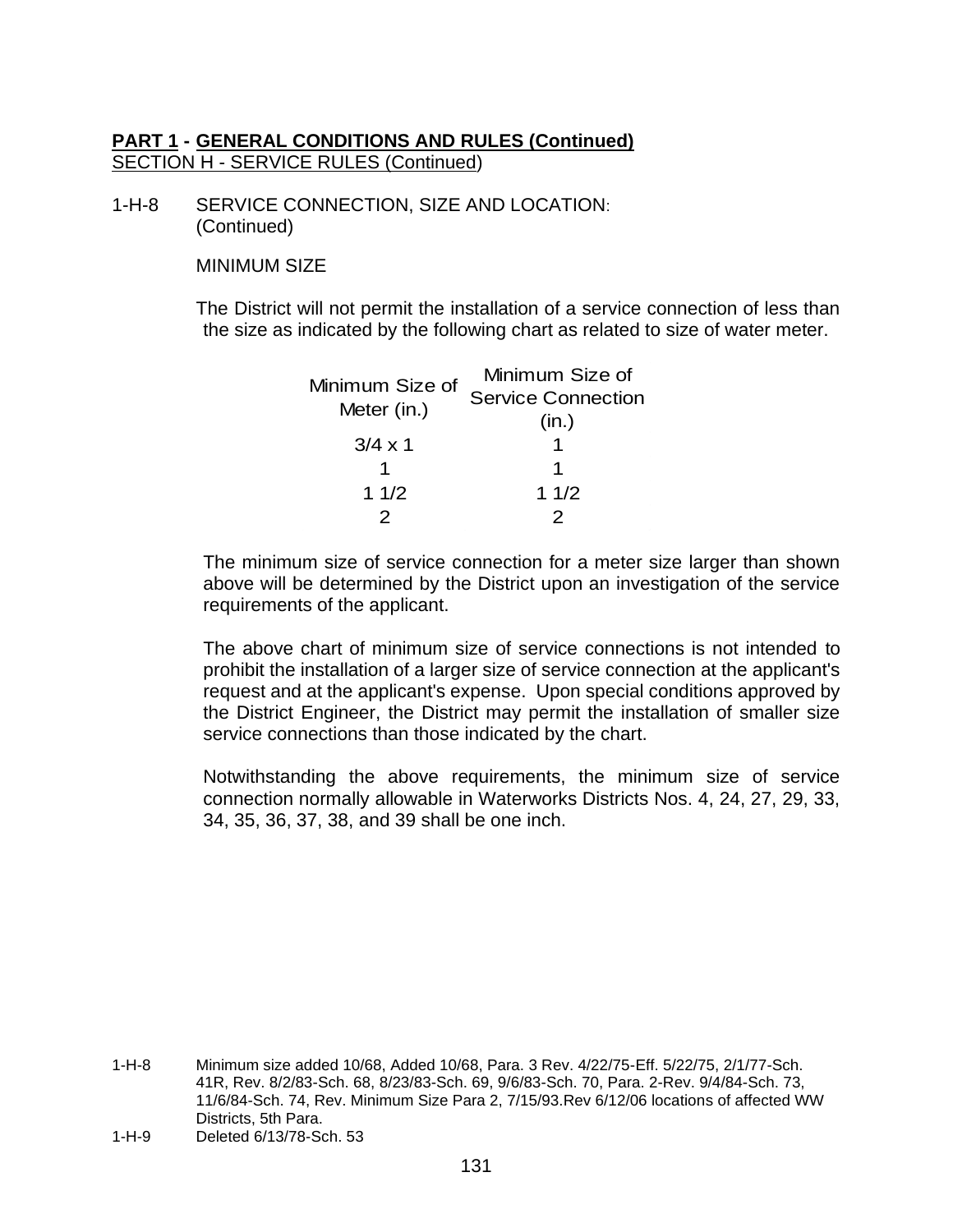1-H-10 SERVICE CONNECTION, CURB STOP OR VALVE: Every service connection installed by the District or required to be installed by the District is to be equipped with a curb stop or valve on the inlet side of the meter. Such valve or curb stop is intended for the use of the District in controlling the use of water through the service connection and/or meter. If such curb stop or valve or lock or seal of the District is damaged by the customer, the District has the right to charge the customer for such replacement. See Rule 3-A-27 for minimum charges.

> Should the District have cause to terminate service to the premises, such will normally be done by placement of a District lock on the curb stop or valve. Should the customer damage or remove the lock without approval of the District, the District may elect to remove the meter and/or shut off the service at the water main. See Rule 3-A-18 and 3-A-27 for charges to reinstall the meter and/or turn on the service at the water main.

- NOTE: For convenience and safety, the customer's pipe should have a hand operable valve placed at some known and accessible location between the meter and the building to control the supply to the building. (See the local Building, Mechanical, and Plumbing Codes.)
- 1-H-11 ENGINEERING SERVICE CONNECTION AT TIME OF RENEWAL: When the District replaces a service connection in advance of paving or for any other reason, such service connection may be enlarged, upon the customer's request and at his expense, the District's estimated cost of which shall constitute a fixed charge.
- 1-H-12a MAINTENANCE OF SERVICE CONNECTIONS, METERS, DETECTOR CHECK VALVES AND HOUSINGS: Upon completion by applicant's contractor and acceptance by the District all service connections, water meters, detector check valves, and housings shall be maintained at the Districts' expense.
- 1-H-12c WATER SYSTEMS TRANSFERRED TO DISTRICT FOR MAINTENANCE AND OPERATION: All water systems transferred to the District by other water purveyors for maintenance and operation shall be subject to District Rules and Regulations and applicable transfer agreement.
- 1-H-10 Rev. 2/1/77-Sch. 41R, Para. 2-Added 2/1/77-Sch. 41R, Rev. 8/2/83-Sch. 68, 8/23/83-Sch. 69, 9/6/83-Sch. 70, 9/4/84-Sch. 73, 11/6/84-Sch. 74

<sup>1-</sup>H-12a Rev. 7/15/93

<sup>1-</sup>H-12b Deleted 7/15/93

<sup>1-</sup>H-12c Added 4/61, Rev. 7/15/93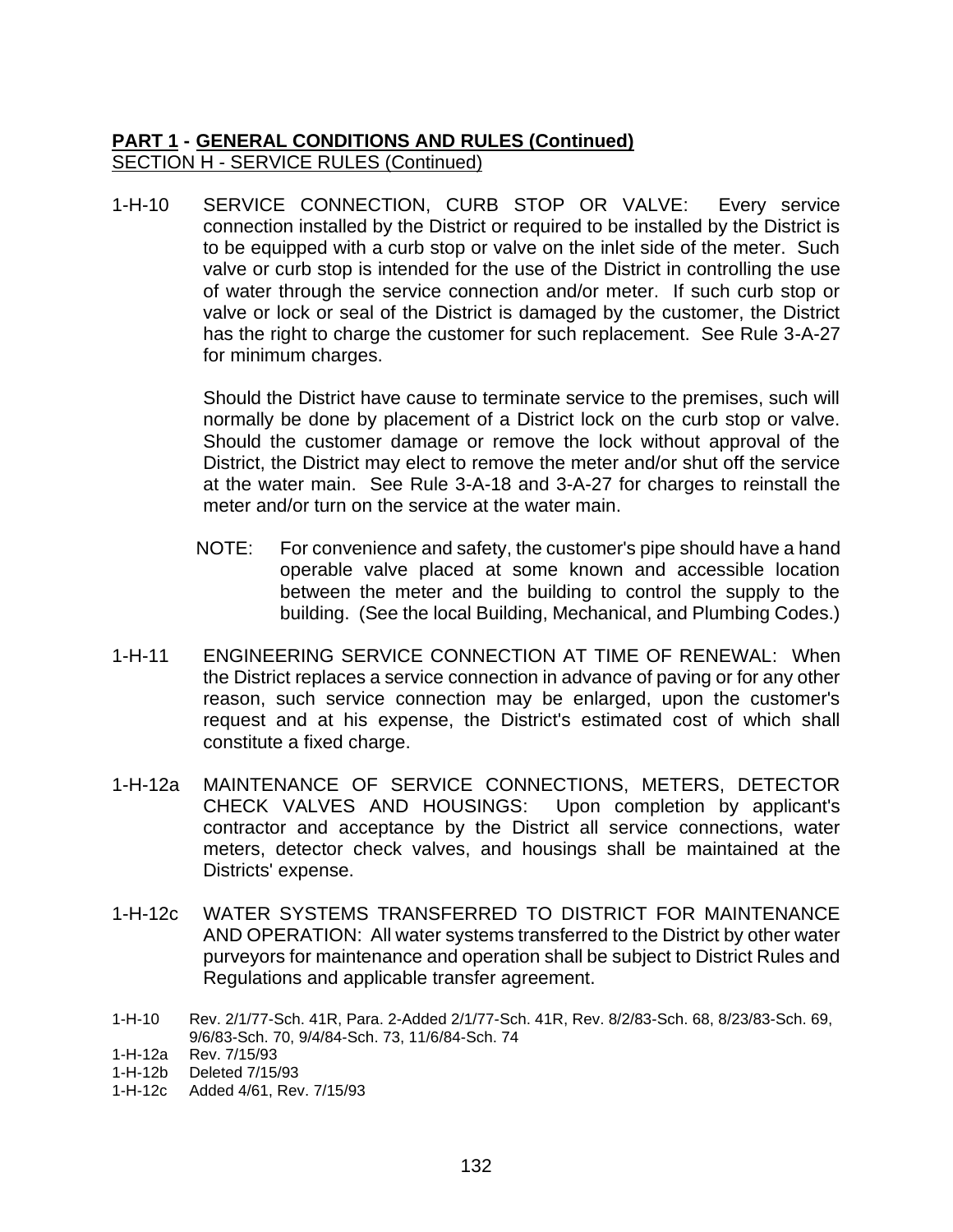- 1-H-13 CUTTING, REFILLING, RAISING, LOWERING, OR RELOCATING WATER SERVICE CONNECTIONS, MAINS, ETC.: Any person, firm, or corporation making improvements or changes, including road repairs, necessitating the cutting, refitting, raising, lowering, or relocating of service connections, water mains, fire hydrants, meters, valves, or other parts of the water system, shall indemnify the District for all costs incurred by it in making such changes.
- 1-H-15 NON-REFUND FOR SALVAGE VALUE OF WATER SYSTEM FACILITIES UPON DISCONNECTION AND ABANDONMENT: When any water system facilities including meters and service connections are disconnected and abandoned and recovered by the District, there is no refund nor any salvage value of said materials and appurtenances.
- 1-H-16a SETTING OF METERS: The District will install meters unless installation by the applicant's contractor is authorized by the District.

For those installations made by private contractors on behalf of the applicant, the District has a processing charge as given in Rule 3-A-11k and the procedures and charges in Rule 3-A-22 shall apply.

- 1-H-16b WATER USE CHARGES: The water use charges for each size of water meter and service connection are shown in Part 2.
- 1-H-16c OWNERSHIP OF FACILITIES: The District is the owner of all meters and appurtenances incidental thereto. The facilities located downstream of the customer valve (including a post indicator valve) and outside of the meter box/vault are owned by and the responsibility of the customer.

1-H-14 Deleted 7/15/93

- 1-H-15 Rev. 7/15/93
- 1-H-16a Title Rev. 4/66, Rev. 2/1/77-Sch. 41 R, 8/2/83-Sch. 68, 8/23/83-Sch. 69, 9/6/83-Sch. 70, Rev. 7/15/93
- 1-H-16b Rev. 7/15/93
- 1-H-16c Rev. 8/13/85-Sch. 75 & 76, 11/26/85-Sch. 77, Inserted title 7/15/93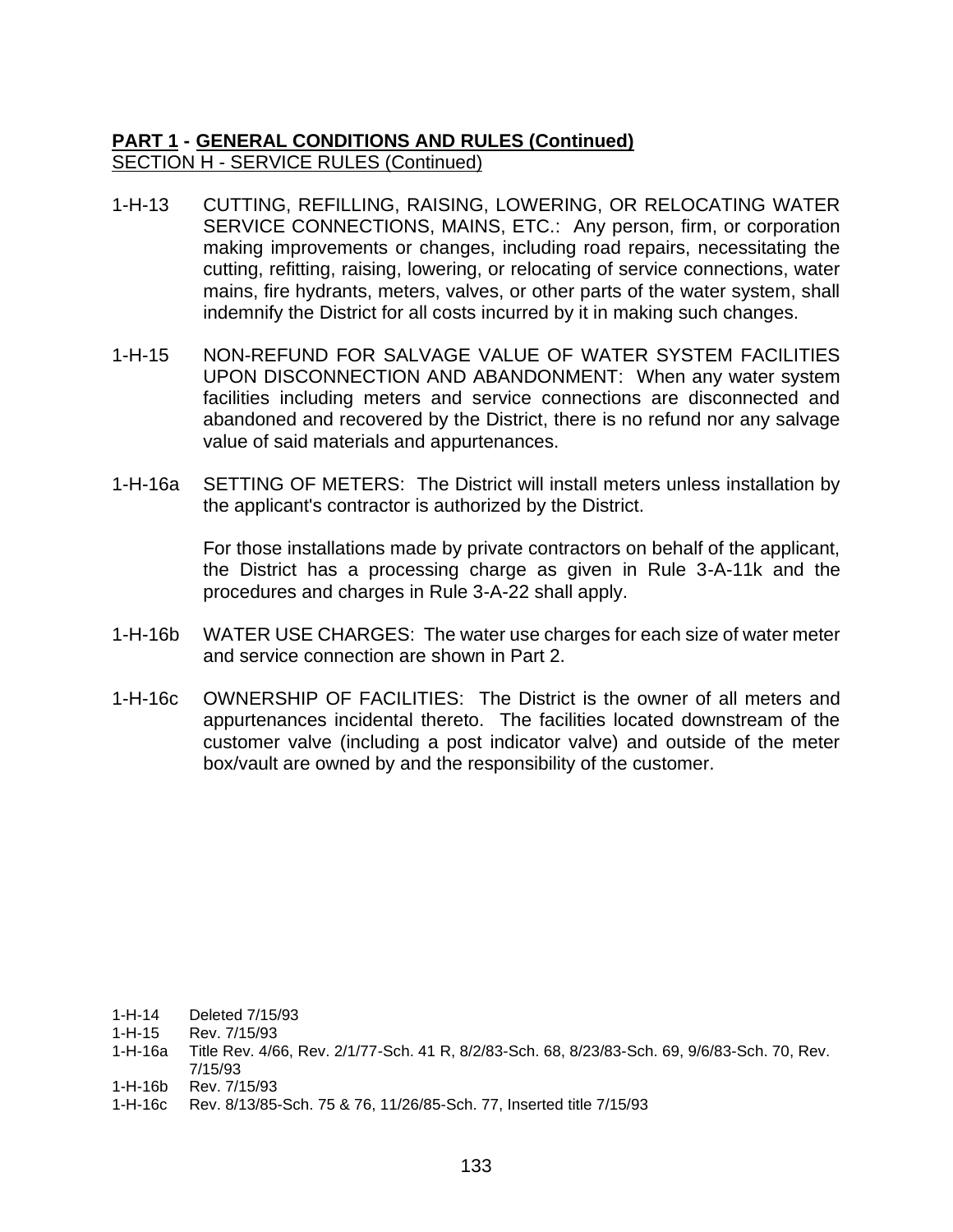1-H-16d MINIMUM SIZE OF WATER METER: The District will not permit the installation of a water meter less than the size indicated by the County of Los Angeles or City Plumbing or Mechanical Codes fixture unit charts or by the following table, whichever is the larger size.

The minimum size of meters shall be as follows:

| Fixture Units | Size of Meter (in) | Flow (gpm) |
|---------------|--------------------|------------|
| 54 & less     | 3/4 High pressure  | 30         |
| 54 & less     | $3/4 \times 1$     | 30         |
| $55 - 135$    |                    | 50         |
| $136 - 400$   | 11/2               | 100        |
| 401 - 700     |                    | 160        |

The minimum size meter for a number of fixture units greater than 700 will be determined by the District upon investigation of the service requirements of the applicant.

The above chart of minimum size meters is not intended to prohibit the installation of a larger meter at the applicant's request and expense or the installation of two or more smaller meters on separate service connections to meet flow service requirements.

1-H-18 CHARGE FOR SUBSTITUTION OF LARGER METER FOR DOMESTIC SERVICE: When a meter of larger size than the existing meter is to be installed on an existing service connection, which is not less in size than the larger meter, the charge required for the District furnishing and setting such larger meter shall be the charge for a new meter installation. There is no salvage value on recovered meter and fittings.

1-H-16d Added 10/68, Rev. 4/22/75-Eff. 5/22/75, Para. 4 Rev. 2/1/77-Sch. 41R, 6/13/78-Sch. 53, Rev. 8/82, 8/2/83-Sch. 68, 8/23/83-Sch. 69, 9/6/83-Sch. 70, Rev. Minimum Size meters & Para 3, 7/15/93

- 1-H-17a Deleted 7/15/93
- 1-H-17b Rev. 8/2/83-Sch. 68, 8/23/83-Sch. 69, 9/6/83-Sch. 70, Deleted 7/15/93
- 1-H-17c Rev. 8/2/83-Sch. 68, 8/23/83-Sch. 69, 9/6/83-Sch. 70, Deleted 7/15/93
- 1-H-18 Rev. Title 4/66, Rev. 6/13/78-Sch. 53, Para. 2 Added 6/13/78-Sch. 53, Rev. 8/2/83-Sch. 68, 8/23/83-Sch. 69, 9/6/83-Sch. 70, 9/4/84-Sch. 73, 11/6/84-Sch. 74, Rev. Para 1, 2 & 4, 7/15/93, Deleted Para 3, 7/15/93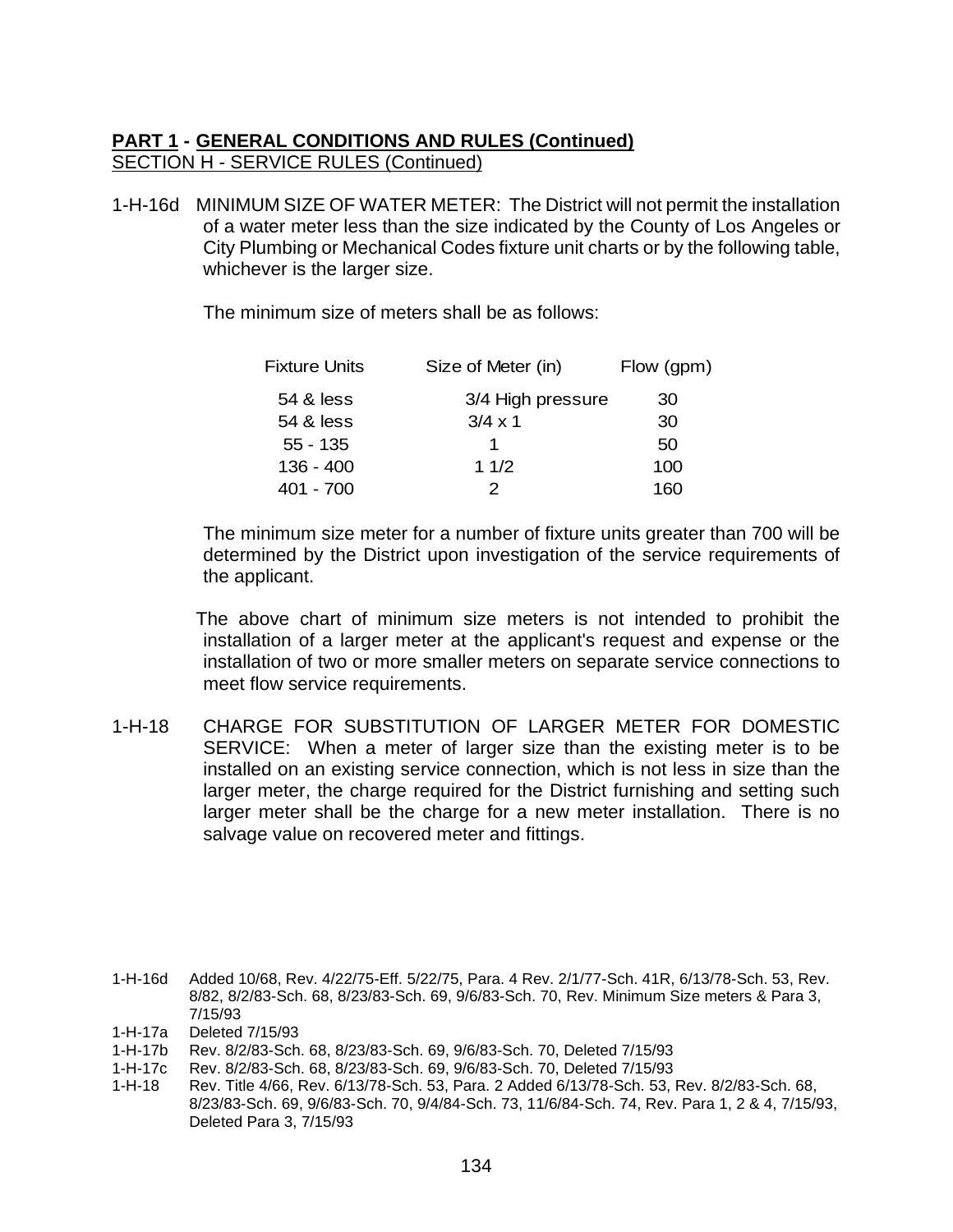1-H-18 CHARGE FOR SUBSTITUTION OF LARGER METER FOR DOMESTIC SERVICE: (Continued)

> When an existing service connection is to be disconnected and removed from service and the meter thereon is recovered as part of responding to the customer's request for a larger service connection and meter, the cost of the larger service connection and meter shall be the charge as prescribed elsewhere herein for a new service and meter. There is no salvage value of the recovered meter and fittings. At the option of the District, the applicant may be required to arrange for the installation of the larger service connection and meter by a private contractor, all at the expense of the applicant including paying any applicable charges of the District.

> When a meter of larger size than the existing meter is to be installed on an existing service connection, additional charges are subject to being collected by the District under Rules 1-A-49, 2-A-16o, 3-A-4, 3-A-11K, 4-A-1 all inclusive, 4-A-1K-4, and 4-B-1.

1-H-19 SUBSTITUTION OF SMALLER METER TO REDUCE MONTHLY MINIMUM CHARGE: When substitution of a smaller meter is requested by the customer to reduce the monthly minimum charge, such substitution will be made without charge provided the delivery of water required through such smaller meter shall not exceed its rated capacity and provided also that such capacity conforms with the requirements of the Plumbing Code. No credit for a larger meter so removed will be allowed.

> The allowable change in meter size shall not be less than one meter size smaller than the customer's house line size, except that in no case shall the meter size be reduced below the size determined by application of rules in the Mechanical or Plumbing Codes.

> If any changes are made within a District subsequent to the installation of a meter of given size that will alter the service given or billing charges levied, based on meter size, the customer shall be notified.

- 1-H-18 Rev. Title 4/66, Rev. 6/13/78-Sch. 53, Para. 2 Added 6/13/78-Sch. 53, Rev. 8/2/83-Sch. 68, 8/23/83-Sch. 69, 9/6/83-Sch. 70, 9/4/84-Sch. 73, 11/6/84-Sch. 74, Rev. Para. 1, 2 & 4, 7/15/93, Deleted Para. 3, 7/15/93, Para 2-Rev. 3/10
- 1-H-19 Para. 1 Rev. 8/2/83-Sch. 68, 8/23/83-Sch. 69, 9/6/83-Sch. 70, Para. 3 Added 8/66, Para. 4 Added 4/22/75-Eff. 5/22/75, Para. 5 Added 4/22/75-Eff. 5/22/75, Rev. 7/15/93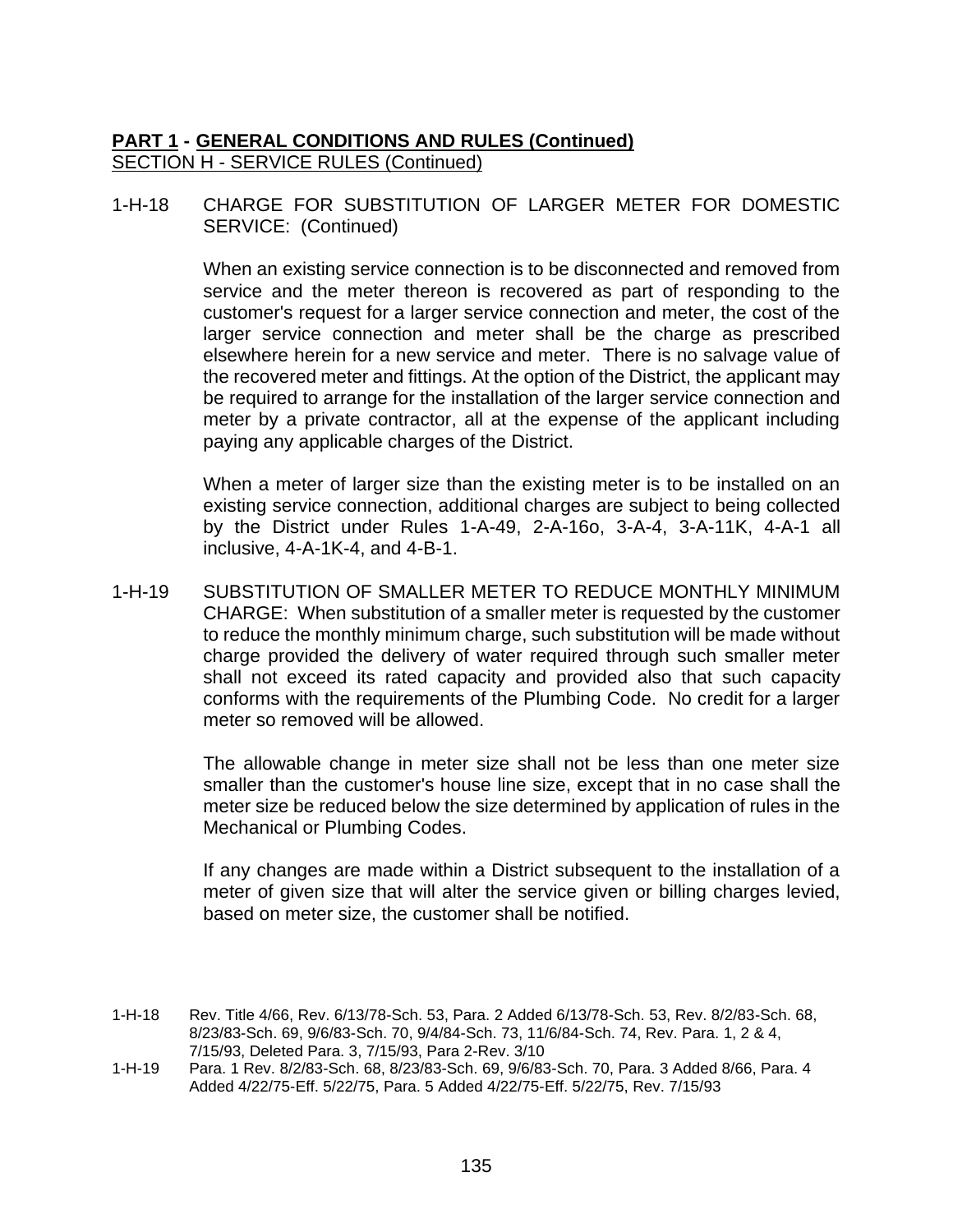1-H-19 SUBSTITUTION OF SMALLER METER TO REDUCE MONTHLY MINIMUM CHARGE: (Continued)

> Billing of the customer's account will be on the less expensive Service Charge for the billing cycles following the District's receipt and approval of the customer's written application regardless of whether the water meter has actually been physically exchanged or not by the District.

> All requests for substitution of a smaller meter pursuant to this rule shall be in writing from the customer to the District by completing the required form "SUBSTITUTION FOR SMALLER SIZE METER".

- 1-H-20a DAMAGE TO METERS BY HOT WATER OR STEAM: The District reserves the right to furnish, set, and maintain all meters.
- 1-H-20b REASON FOR FIRST METER OF SUBSTITUTED METER NOMENCLATURE: When a person becomes responsible for the payment of water bills for any premises served, the meter at that date installed or continued on the service connection is in this rule designated as the "first meter," and any other meter installed on the same service connection to serve the same premises in substitution for a meter damaged in service, is herein designated as "any substituted meter".
- 1-H-20c DISTRICT LIABILITY FOR HOT WATER OR STEAM DAMAGE TO METER: The District assumes liability for the cost of changing and repairing any meter that shall have been damaged by hot water or steam emanating from the premises served in only the following cases:
	- 1. When such damage occurs to the "first meter";
	- 2. When such damage occurs to "any substituted meter" more than three years after the same shall have been installed;
	- 3. When such damage occurs to "any substituted meter" within three years after the same shall have been installed, and the person at the date of such damage responsible for the payment of the water bills for the premises served has not been continuously so responsible therefore at all times since the date of the last previous occurrence of damage to a meter, for which the District assumes liability hereunder.
- 1-H-19 Para. 1 Rev. 8/2/83-Sch. 68, 8/23/83-Sch. 69, 9/6/83-Sch. 70, Para. 3 Added 8/66, Para. 4 Added 4/22/75-Eff. 5/22/75, Para. 5 Added 4/22/75-Eff. 5/22/75, Rev. 7/15/93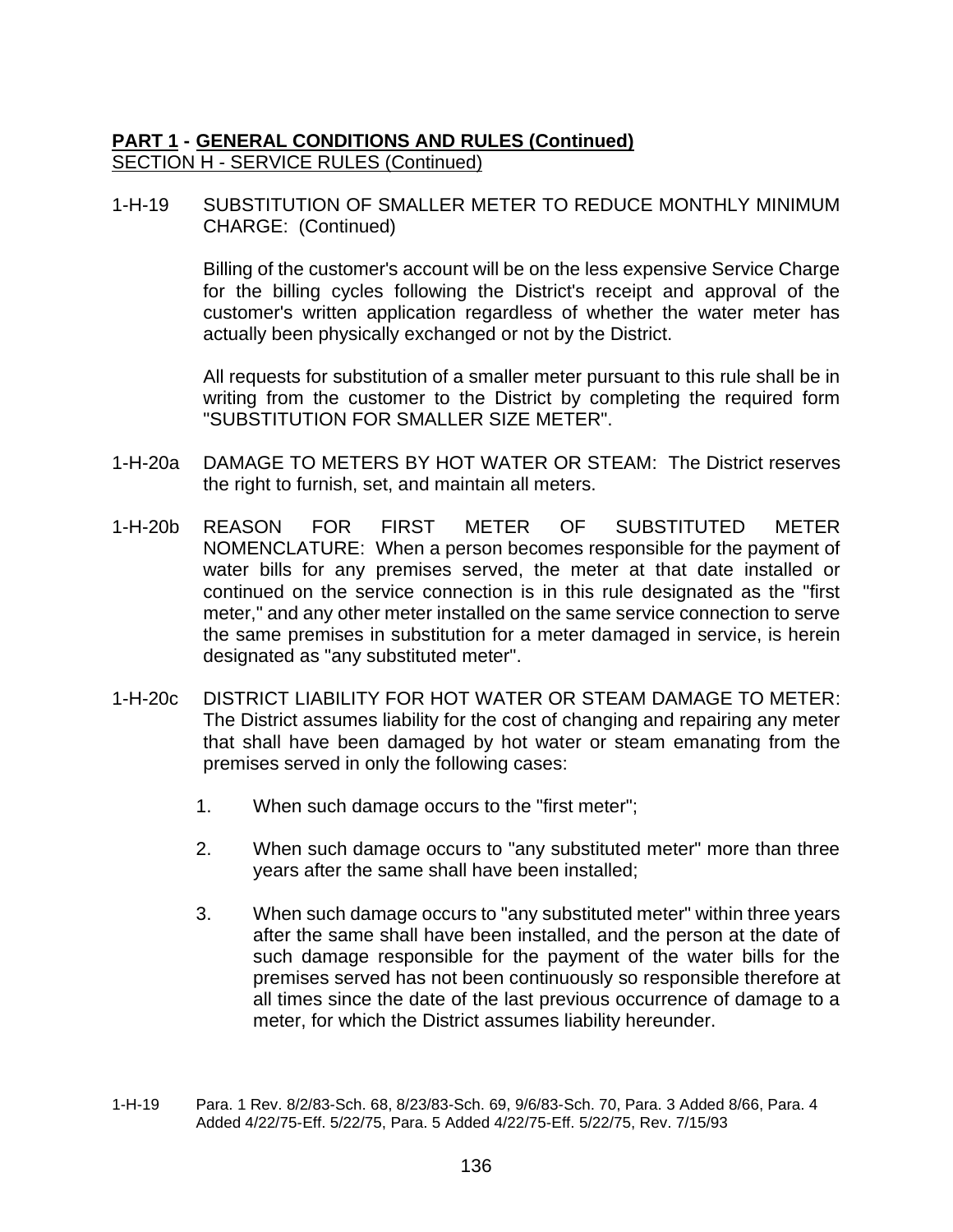- 1-H-20d NOTICE FOR FIRST METER HOT WATER OR STEAM DAMAGE TO PERSON RESPONSIBLE: When the "first meter" is found to have been damaged by hot water or steam emanating from the premises served, notice of such damage will be mailed to the person responsible for the payment of the water bills, but he will not be charged with the cost of changing or repairing the "first meter".
- 1-H-20e NOTICE FOR SUBSTITUTED METER HOT WATER OR STEAM DAMAGE TO PERSON RESPONSIBLE: If "any substituted meter" be similarly damaged (whether through the fault of such person or otherwise) and such damage occurs within three years after the last previous meter installed on the same service connection and supplying the same premises was damaged, the cost of changing and repairing such "substituted meter" will be charged to the person responsible for the payment of the water bills, provided such person shall have been continuously so responsible at all times since the date of the last previous occurrence of damage to a meter, for which the District assumes liability hereunder.
- 1-H-20f WATER SHUT-OFF NOTICE FOR METER REPLACEMENT: When a meter is replaced, a notice will be left on the premises notifying the consumer that the water is being shut off for work on the water meter.
- 1-H-21 METER LOCATION AND CHANGE THEREOF: When the location of a meter and/or service is changed at the request of the owner of a premises, the cost of making such change will be charged to the owner, in accordance with charges established in Part 3 hereof.

The location of a water meter for a new service or of a relocated meter shall meet with the approval of the District. Where the owner of a premises makes any physical changes to his premises which result in the meter and service connection remaining at a location not acceptable to District standards, the District will either relocate the meter and service connection to an approved location at the expense of the owner or require the owner to relocate the meter and service connection at his expense and according to District standards including paying any applicable District charges.

<sup>1-</sup>H-21 Rev. 2/1/77-Sch. 41 R, 8/2/83-Sch. 68, 8/23/83-Sch. 69, 9/6/83-Sch. 70, Rev. Para. 2, 7/15/93, Added Para. 3, 7/15/93.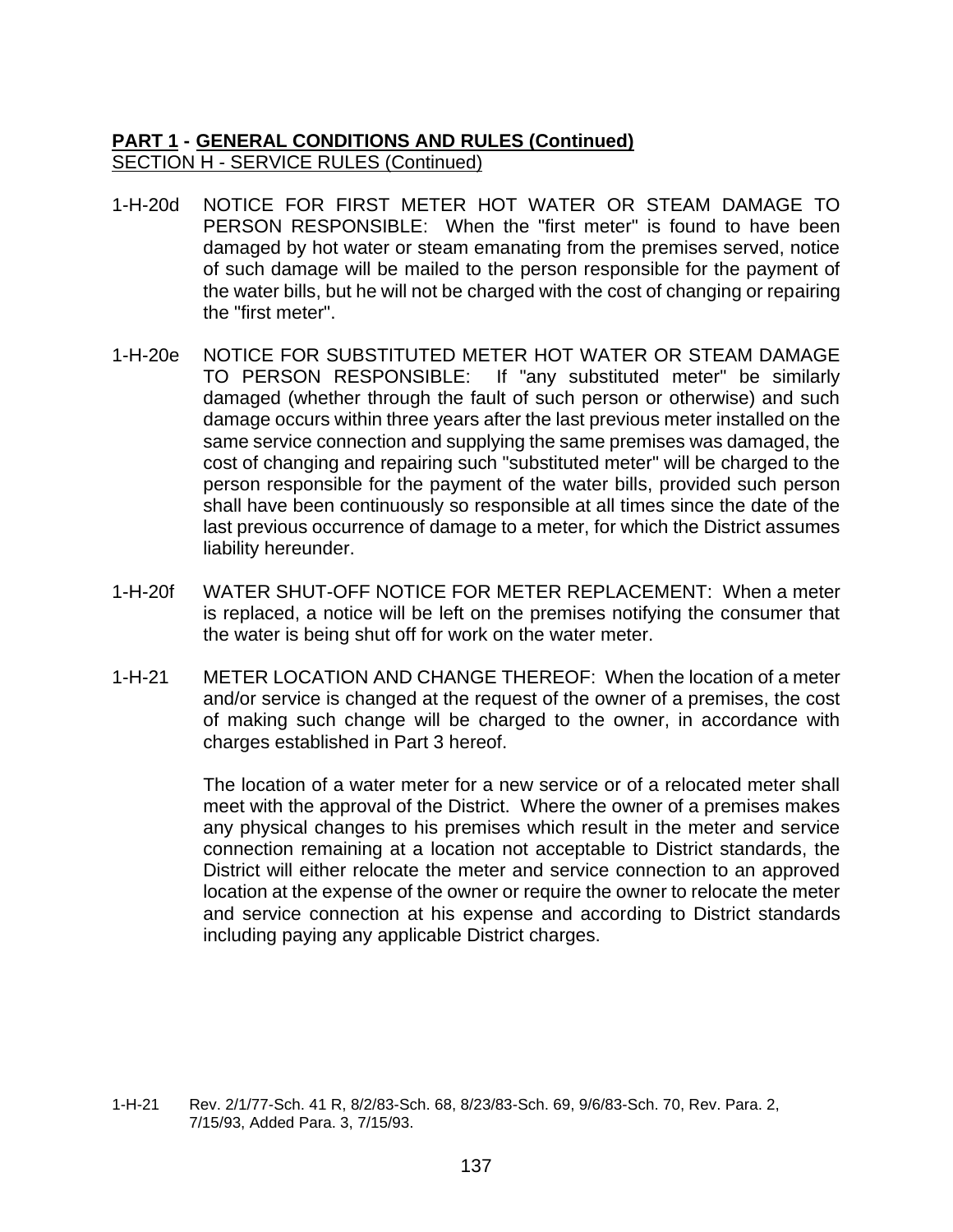When the District discovers that the owner has made changes in the location of the meter and/or service connection without prior District approval, the District will require the owner to expose by excavation at his expense all facilities from the meter to the main. The District will require the customer/owner to remove, at his expense, any facilities installed and/or changes to existing facilities which do not meet District specification standards.

- 1-H-22 CUSTOMER ORDER FORM: No charge will be made for the mere turning on of the water supply upon the opening of a new account for any kind of service. A form of application provided by the District must be signed by the applicant. Such application shall be known as a "CUSTOMER ORDER FORM" and shall contain the following provisions:
	- 1. Applicant shall agree to accept the services applied for subject to the rules and regulations of the District and to pay therefore at regular rates. Should the applicant subsequently cancel one or more items of service, such cancellation shall not change or affect the terms of his application in respect to the remaining item or items of service.
	- 2. When a customer/applicant has requested water service to be initiated (turned-on) or discontinued (turned-off), the District requires at least one (1) working day (24 hours) advance notice. The provisions of the application, obligating the applicant to accept and pay for service shall remain in force until said notice is given and the customer is obligated to pay all bills in full to date of receipt of said notice by the District.
	- 3. Applicant shall further agree to assume all liability for any damage occurring on the premises served, or elsewhere, by reason of open faucets, faulty fixtures, or broken pipes at or after the time when service is turned on, whether or not at the time of turn on there was a responsible person on the premises.

Whenever there is a change in customer status through change in ownership or tenancy of a premises, there shall be filed with the District a Customer Order Form signed by the owner and by the tenant where applicable. For Marina del Rey Water Systems, the lessees are considered to be "owners" for the purposes of this subrule.

1-H-22 Rev. 4/6/66, Para. 3 Rev. 2/1/77-Sch. 41R, Rev. 8/2/83-Sch. 68, 8/23/83-Sch. 69, 9/6/83-Sch. 70, Para. 4 Rev. 8/2/83-Sch. 68, 8/23/83-Sch. 69, 9/6/83-Sch. 70, Para. 5 Deleted 2/1/77-Sch. 41R, Para. 6 Added 8/66, Rev. 2/1/77-Sch. 41R, Para. 7 Added 8/68, Rev. 6/13/78-Sch. 53, 8/2/83-Sch. 68, 8/23/83-Sch. 69, 9/6/83-Sch. 70, Rev. 4/66, Rev. 7/15/93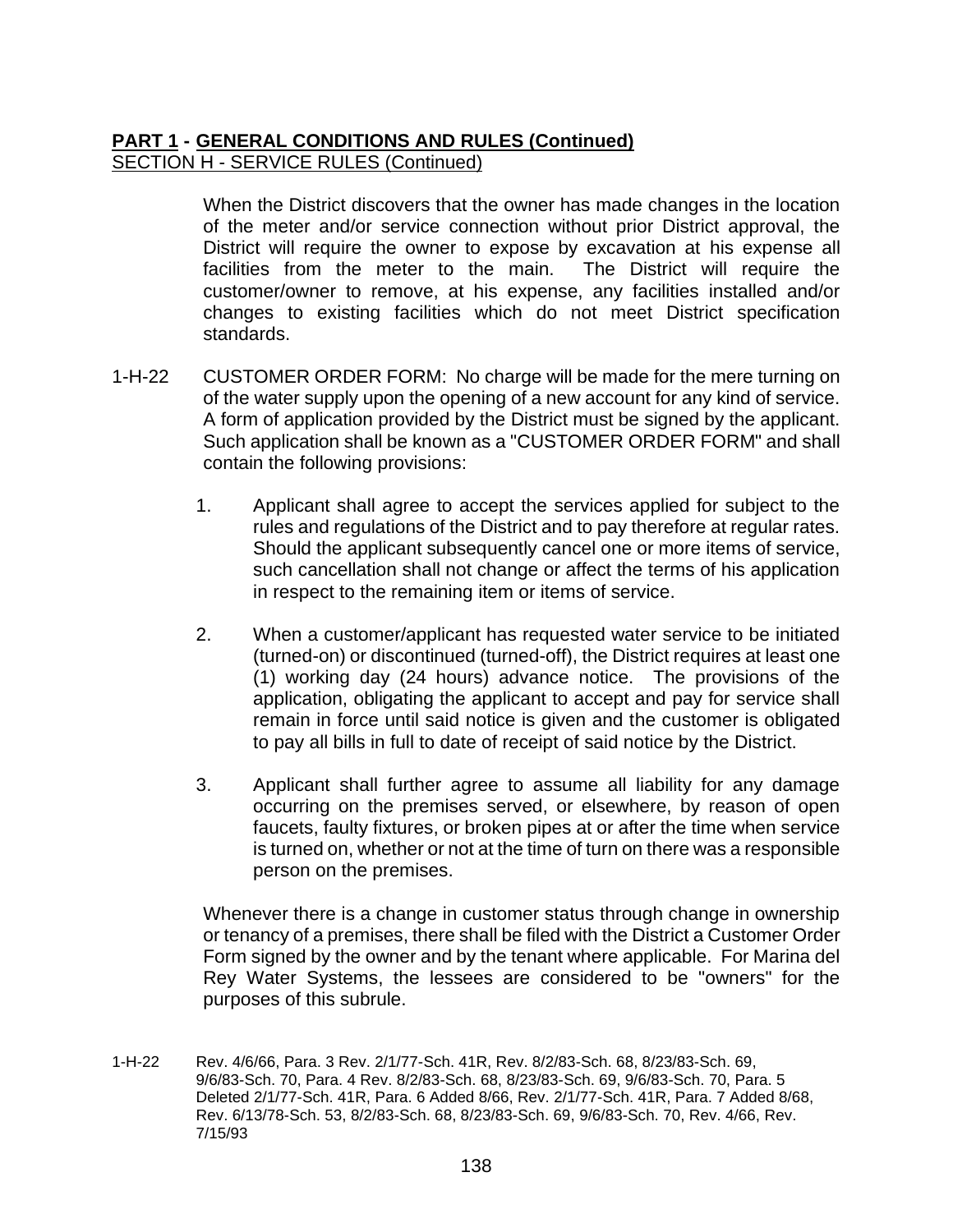# 1-H-22 CUSTOMER ORDER FORM: (Continued)

The Customer Order Form will be furnished by the District to the new customer, or the customer's agent, or representative for the customer, if not the owner, to obtain the owner's signature. Should the new customer not be the owner of the premises and the owner's signature cannot be obtained prior to the new customer occupying the premises and requiring water service, the District will accept a Temporary Customer Order Form signed by a person who is an authorized agent, or representative of the owner. The Temporary Customer Order Form must be replaced by a Customer Order Form signed by the owner within thirty (30) days following the commencement of service. Should there not be a valid Customer Order Form on file with the District, water service to the premises may be subject to discontinuance at the option of the District.

Service may be denied a new applicant if he fails or refuses to provide necessary billing information such as the name of the previous owner, realtor, or broker handling the transaction, or some responsible party who has managed or will manage the property.

Should the owner of the premises redesignate by Customer Order Form at any time that the water bill is to be delivered to any other address, the District will endeavor to do so as of the next bill.

The Customer Order Form when filed with the District is to be accompanied by a document verifying proof of ownership of the premises by the owner who signed the Form. Should such document not be readily available, the District will accept temporarily in lieu a letter from a bank or escrow service company stating the name of the owner and the date ownership began. The property ownership document must then be filed with the District within sixty (60) days, or the water service will be subject to discontinuance thereafter without further notice. Proof of ownership documents shall be in the form of acceptable title documents.

Should the District not receive the Customer Order Form and the ownership verification document within the time period allowed, the District may initiate service termination proceedings similar to that given in Rule 1-H-26g including requiring payment of the reconnection and restoration charge.

1-H-22 Rev. 4/6/66, Para. 3 Rev. 2/1/77-Sch. 41R, Rev. 8/2/83-Sch. 68, 8/23/83-Sch. 69, 9/6/83-Sch. 70, Para. 4 Rev. 8/2/83-Sch. 68, 8/23/83-Sch. 69, 9/6/83-Sch. 70, Para. 5 Deleted 2/1/77-Sch. 41R, Para. 6 Added 8/66, Rev. 2/1/77-Sch. 41R, Para. 7 Added 8/68, Rev. 6/13/78-Sch. 53, 8/2/83-Sch. 68, 8/23/83-Sch. 69, 9/6/83-Sch. 70, Rev. 4/66, Rev. 7/15/93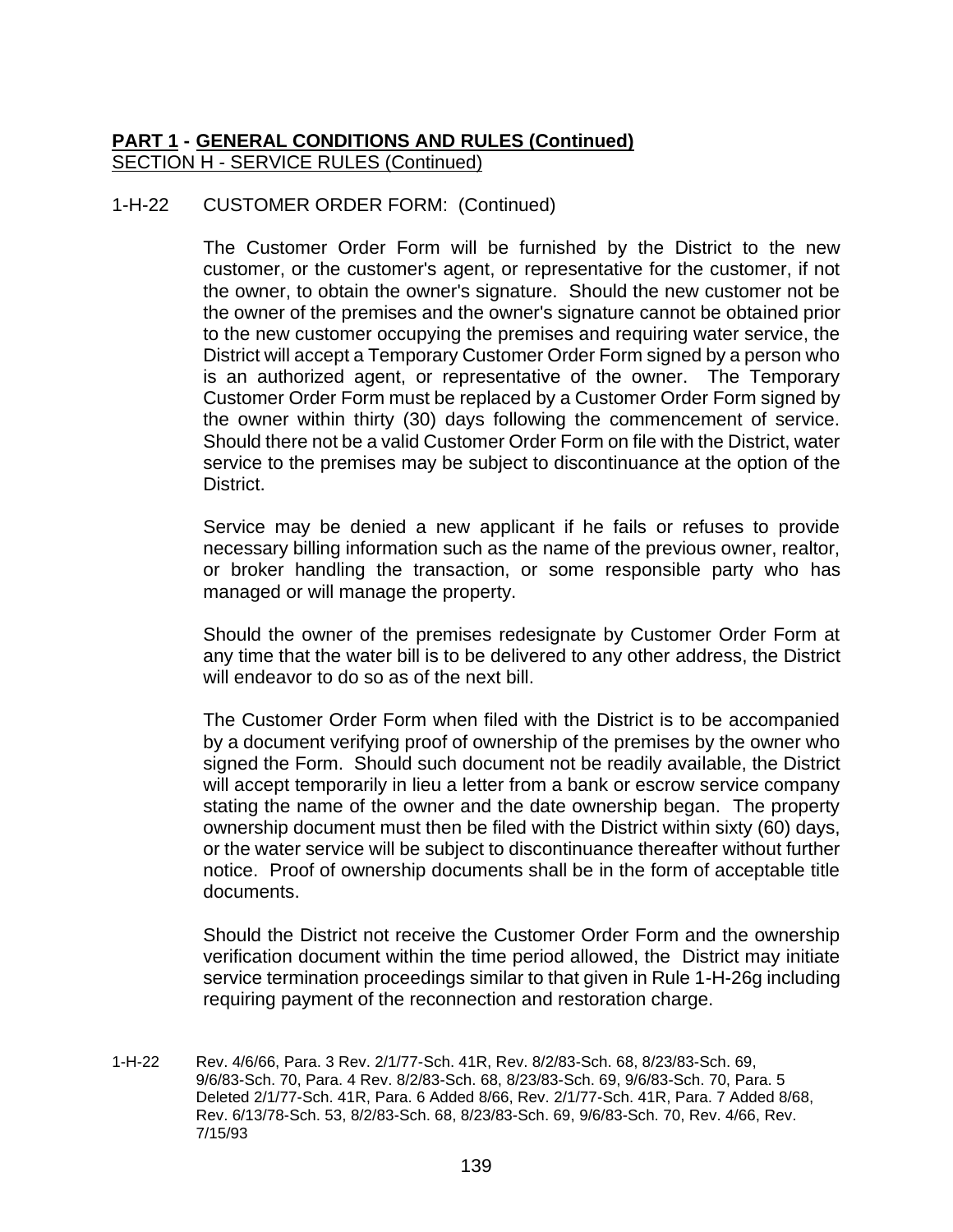- 1-H-23a USE OF WATER WITHOUT REGULAR APPLICATION FOR SERVICE: Any person, firm, or corporation taking possession of premises where the water supply has been shut off must make proper application to the District to have the water supply turned on. In the event the customer turns on the water supply or causes it to be turned on, without first having made such application, he will be held liable for all charges for the water service rendered, the amount thereof to be determined, at the election of District, either by the meter reading or on the basis of the estimated consumption for the length of time service was received by the customer without proper application.
- 1-H-23b USE OF WATER WITHOUT PROPER APPLICATION FOR SERVICE: When the District finds that water is being used without proper application including proper and valid documentation, the customer will be notified, and if application for such service is not made promptly thereafter and the District immediately compensated for water already used, the supply will be shut off without further notice.
- 1-H-24a DISCONTINUANCE OF WATER SERVICE: No charge will be made for shutting off water supply or for reading the meter upon closing the account.

The District will, upon being notified by the customer to render a closing bill, endeavor to read the meter on the requested date. The water service will be discontinued upon the reading of the meter for a closing bill. Should a request for water service to a subsequent customer be received, as described in Rule 1-H-22, and be on file with the District, the service will remain on.

1-H-24b BILL RECIPIENT UNTIL DISCONTINUANCE OF WATER SERVICE: When a customer makes application for water service for specified premises, the bills for water service on such premises may continue to be rendered to such customer until he orders the service to such premises discontinued in writing.

1-H-23a Rev. 7/15/93

1-H-23b Rev. 7/15/93

- 1-H-24a Rev. 8/2/83-Sch. 68, 8/23/83-Sch. 69, 9/6/83-Sch. 70
- 1-H-24b Rev. 5/62, 8/66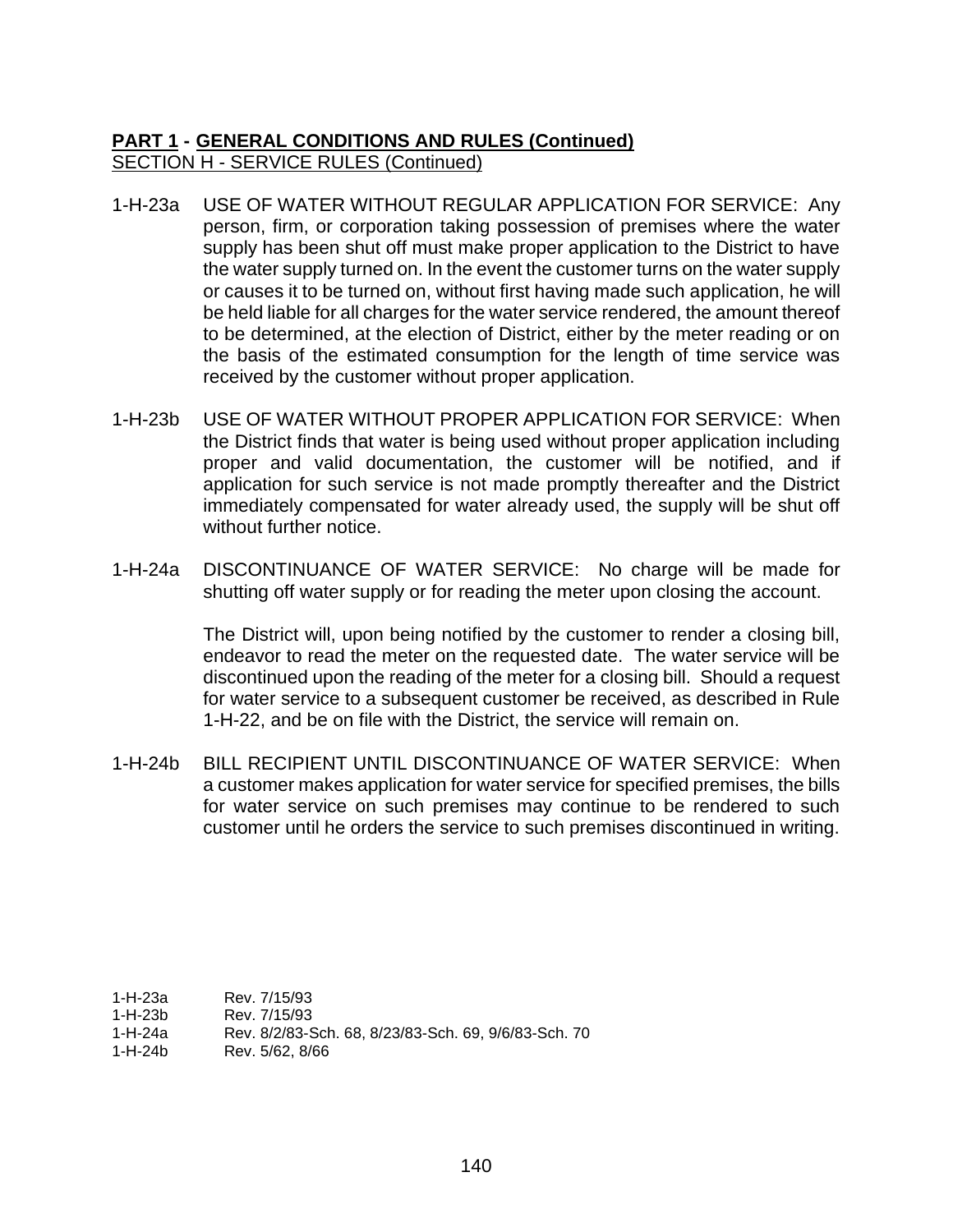- 1-H-25a READING OF METER AND BILLING: Under ordinary conditions, the District will endeavor to read each continuous service meter bi-monthly on approximately the same date of the month and a bill thereupon rendered, showing the period covered by the meter reading, the amount of water used, and the total charges for the service rendered. Notice may be given by the District if large or unusual meter registration occurs and, upon request by the customer, the District will endeavor, without charge, to determine the cause of such large or unusual meter registration.
- 1-H-25b BILLING FOR OUT-OF-ORDER METERS: If the meter is found to be out of order by the District, the charge for water will be based, at the option of the District, either (1) on the average for the comparable cycle for immediate prior years not to exceed three years; or (2) on the pattern of consumption for the prior three billing cycles; or (3) on the average consumption for a similar premises in the same cycle or comparable cycles.

Consideration will also be given to volume of business, change of ownership of business, consumption as registered by a replacement meter installed to serve the premises, and other factors that may assist in determining an equitable charge.

1-H-25c WATER METERS IN ACCESSIBLE LOCATIONS: When the meter is temporarily covered so that it cannot be read, an average bill, or series of average bills will be rendered, and the accumulated errors, if any in such average bill or bills will be adjusted when the meter is first read thereafter.

> The District will determine the location for each new water meter installation in cooperation with the applicant for water service subject to the meter being installed:

- 1. In a public way, or in a water pipeline easement owned by the District, or in an easement dedicated to the District, and
- 2. In an accessible protected location so that it can be readily read and maintained.

1-H-25c Para. 2 Rev. 2/1/77-Sch. 41R, Para. 3 Added 6/68, Para. 4 Added 10/68, Rev. 6/13/78-Sch. 53, Rev. Para 1, 7/15/93

<sup>1-</sup>H-25a Rev. 7/15/93

<sup>1-</sup>H-25b Rev. 7/59, 11/62, 10/68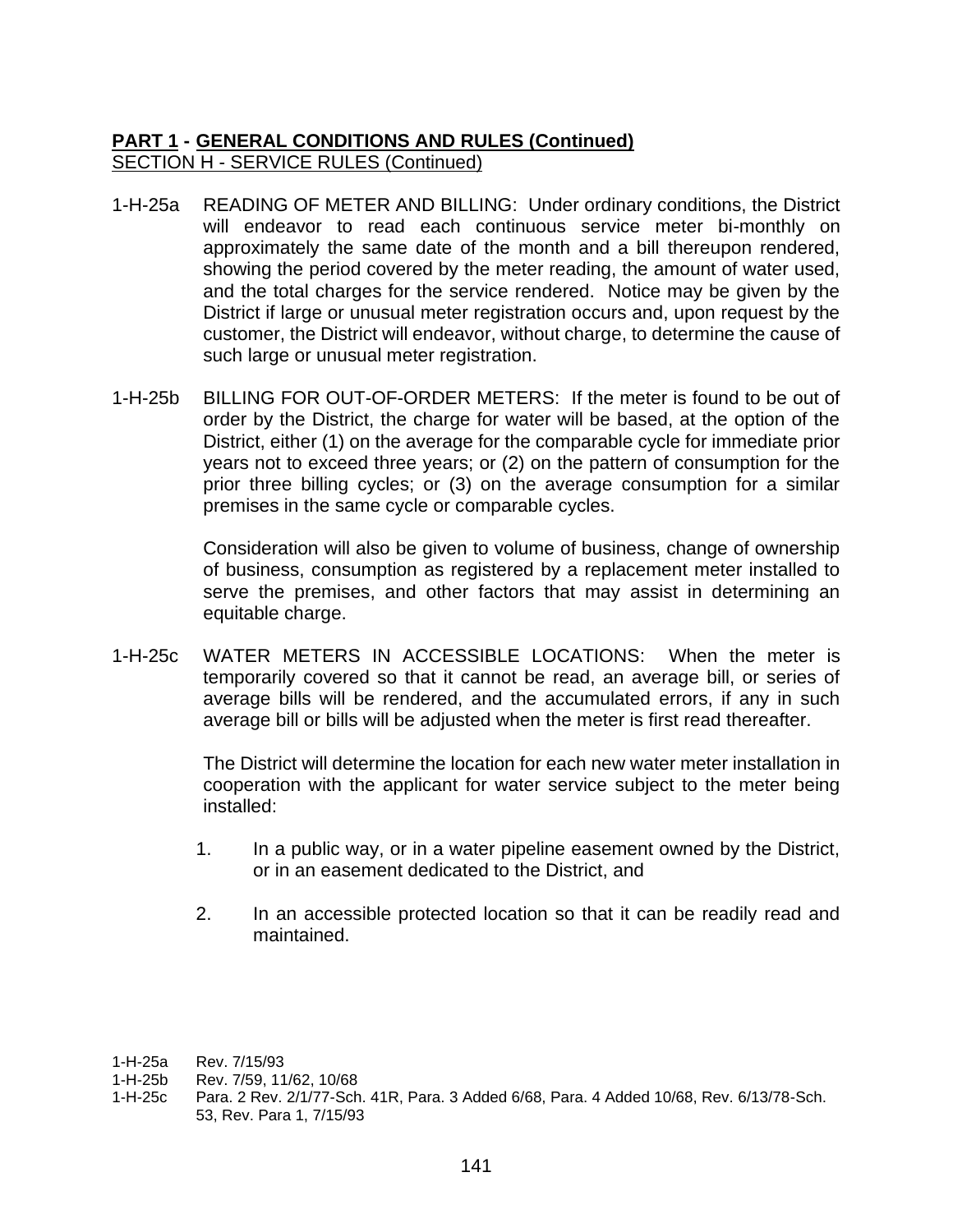#### 1-H-25c WATER METERS IN ACCESSIBLE LOCATIONS: (Continued)

Note: Where a meter has existed for five years or more in an accessible location on private property without customer objection to the location during that period, it shall be deemed that the District has perfected a prescriptive right to the use of the occupied area for the meter.

Should the customer take any action such as fencing of the meter so as to reduce the District's accessibility thereto, the District may move the meter to a more accessible location at the customer's expense. The charge therefore to the customer will be on the basis of an engineering estimate of the cost. Should the customer not pay the charges within thirty (30) days of being billed therefore, the District may discontinue water service to the premises any time after seven (7) days written notice to the customer.

1-H-25d BILLING TO OWNERS AND APPLICANTS: Unless the applicant for water service specifies otherwise to the District, all bills will be mailed to him at the same address to which the water service is furnished.

> The District may at its option and upon written request of the owner (where the bill is designated to be sent to a tenant or agent at an address different than the owner's address) may send to the owner a duplicate copy of any bills for the premises.

> Upon written request by the applicant or customer the District will render up to triplicate billing for an account on a regular basis until notified to do otherwise.

1-H-25e METER TESTS, CHANGES, RANGE OF ACCURACY AND CHARGES: If a customer requests a test to be made of the accuracy of the water meter serving his premises, the District will make such test at no cost to the customer unless such meter has been installed and/or tested during the previous twelve (12) month period.

<sup>1-</sup>H-25c Para. 2 Rev. 2/1/77-Sch. 41R, Para. 3 Added 6/68, Para. 4 Added 10/68, Rev. 6/13/78-Sch. 53, Rev. Para 1, 7/15/93

<sup>1-</sup>H-25d Rev. 10/68, Rev. Para 1 & 2, 7/15/93

<sup>1-</sup>H-25e Added 4/66, Para. 2 Rev. 8/82, Rev. 9/4/84-Sch. 73, 11/6/84-Sch. 74, 8/13/85-Sch. 76, Para. 3 4/22/75- Eff. 5/22/75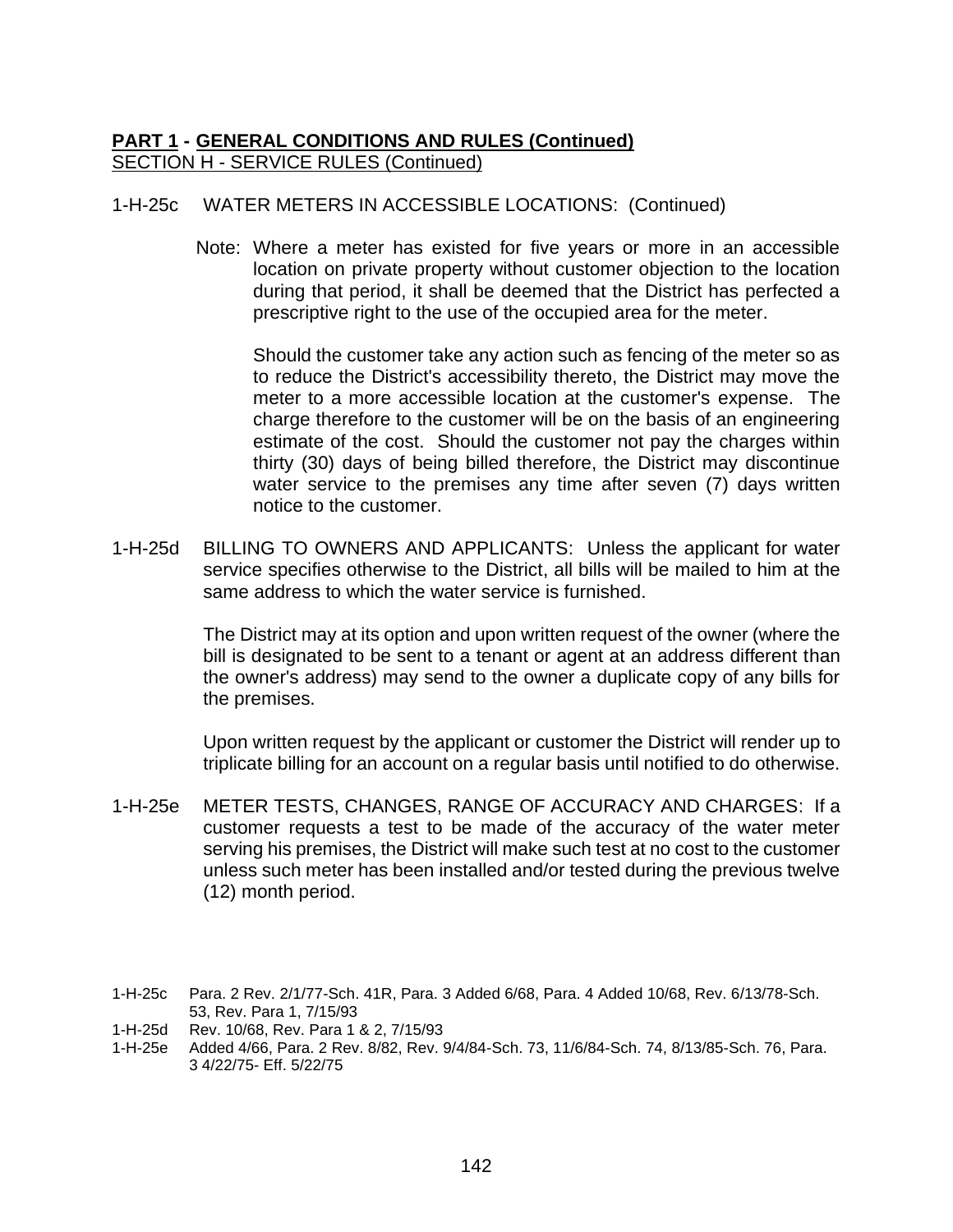1-H-25e METER TESTS, CHANGES, RANGE OF ACCURACY AND CHARGES: (Continued)

> If a customer requests a second test during any twelve (12) month period and the first test showed the meter to be registering the flow of water within the acceptable range of accuracy and the second test also shows the meter to be operating within the acceptable range of accuracy, then such customer may be charged an amount as given in Rule 3-A-31 payable within ninety (90) days after the second test. Should the first or second test show the meter to be operating so as to be registering outside of the range of acceptable accuracy, no charge will be made to the customer.

> In the event a water meter is exchanged at the request of the customer and the replaced meter is tested and found to be operating within the accepted standards of accuracy, as established in the standards of the American Water Works Association, no adjustment of the billing accrued prior to the date of installing the new meter will be made.

> Acceptable range of accuracy for a meter is defined to be that the meter upon being tested at flows established by the American Water Works Association for testing of the respective size of meter is found to be registering the volume of water at between 98% and 102% of actual volume. Should the meter be found to be measuring the volume of water below or above the 98% - 102% range, the District will accordingly adjust the water bill for the period of the meter installation or the previous twelve-month period, whichever is a shorter period of time, to the nearest limit of the range.

- 1-H-26a PAYMENT OF WATER BILLS: All monthly or bi-monthly bills for service through meters shall be due and payable upon presentation and shall become delinquent twenty-five (25) days after the bill date.
- 1-H-26c NOTICE FOR DELINQUENT WATER BILL: If any bill should be allowed to become delinquent, the water service may be discontinued without notice. The District may deny water service to an applicant should the applicant have a delinquent bill outstanding for this account or another account in this or another District.

1-H-26c Rev. 8/2/83-Sch. 68, 8/23/83-Sch. 69, 9/6/83-Sch. 70

<sup>1-</sup>H-25e Added 4/66, Para. 2 Rev. 8/82, Rev. 9/4/84-Sch. 73, 11/6/84-Sch. 74, 8/13/85-Sch. 76, Para. 3 4/22/75- Eff. 5/22/75, Para. 4-2/1/77-Sch. 41R

<sup>1-</sup>H-26a Rev. 2/61, 10/68, Rev. 7/15/93

<sup>1-</sup>H-26b Rev. 8/13/85-Sch. 75 & 76, 11/26/85-Sch. 77, Deleted 7/15/93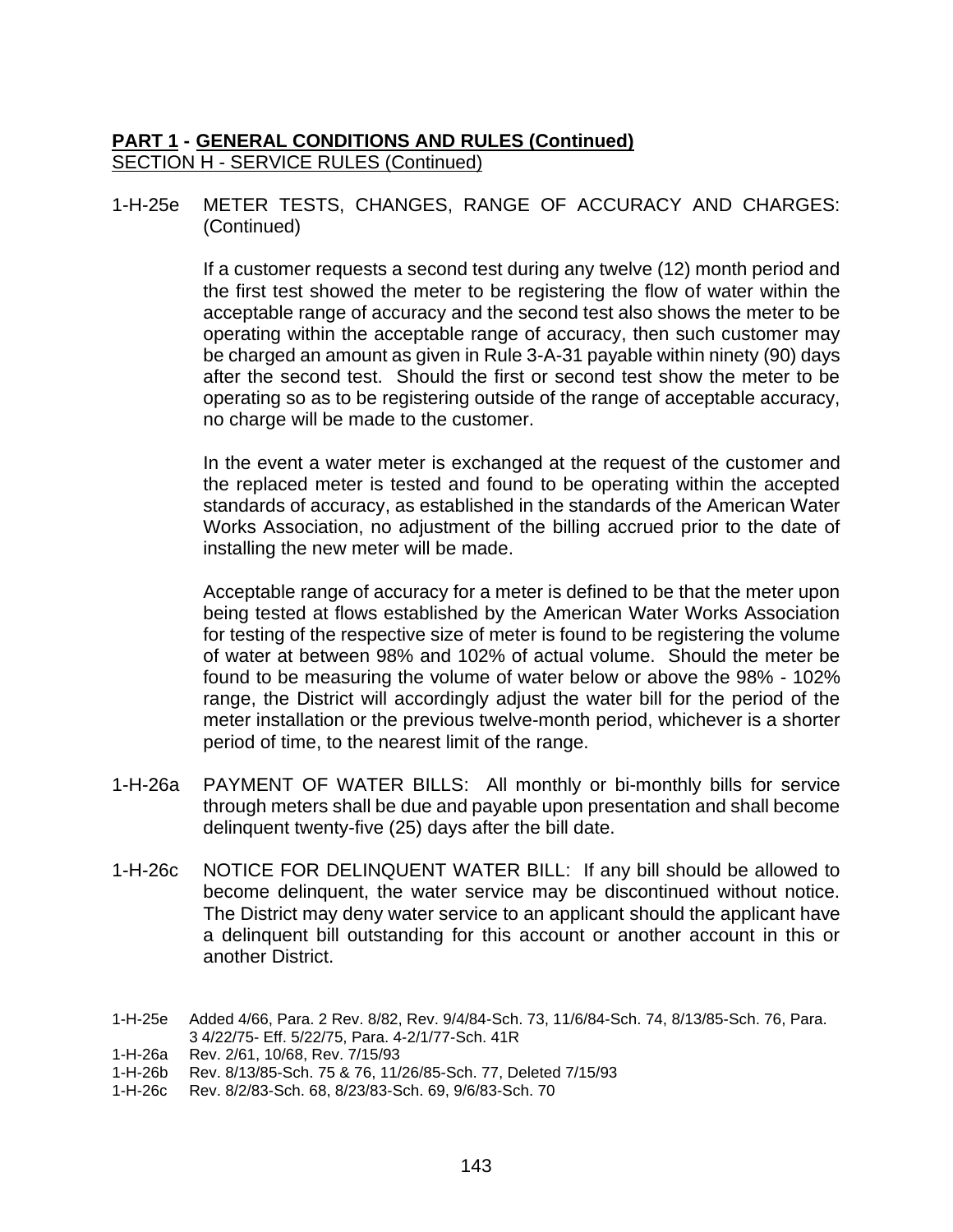1-H-26d PROPERTY OWNER'S ULTIMATE RESPONSIBILITY FOR WATER BILL OR PROOF OF DEED TRANSFERENCE: Water bills may be addressed in the name of the property owner or other person in possession of the property served, or the applicant for water service. The addressee of the water bill shall be primarily responsible for payment thereof, but the District reserves the right to hold the property owner ultimately liable for water service furnished to the premises subsequent to the date of purchase by the owner.

> All water bills sent to a tenant, a lessee, a person (contractee) buying property on term contract (option to buy), shall remain ultimately the owner's responsibility. Should property under contract go into foreclosure, or should said contract be returned to the owner, such water bills shall ultimately remain the owner's responsibility.

> "Date of purchase" shall be defined as being the date of document transferring title to a parcel of property from the prior owner to a new owner. Date of closure of escrow for transferring of title to a premise may be accepted by the District in lieu of the "Date of Purchase". Changes in name and reorganization of companies owning property shall not be considered as being a change in ownership.

> All water bills incurred by a premise prior to a date of purchase shall not be the responsibility of the owner of the premises subsequent to the date of purchase.

- 1-H-26e MORE THAN ONE TENANT SERVED THROUGH SINGLE METER: If more than one tenant on a parcel of property is served through a single meter, the District will render a single bill to the property owner or applicant and include a minimum charge for water service based upon the number of billing units, the number of which shall be determined by meter size as defined in Rule 2-A-1.
- 1-H-26f BILL FORM AND DELIVERY OF DELINQUENT NOTICES: The form of the bill shall be as prescribed by the District. Delinquent notices may be presented in sealed envelopes by first class mail.

<sup>1-</sup>H-26d Rev. 6/60, Para. 2 Added 4/65, Para. 2 Rev. 8/3/82-Sch. 67B, Para. 3 & 4 Added 4/65, Rev. 8/2/83-Sch. 68, 8/23/83-Sch. 69, 9/6/83-Sch. 70

<sup>1-</sup>H-26e Rev. 2/1/77-Sch. 41R

<sup>1-</sup>H-26f Rev. 8/2/83-Sch. 68, 8/23/83-Sch. 69, 9/6/83-Sch. 70, Rev. 7/15/93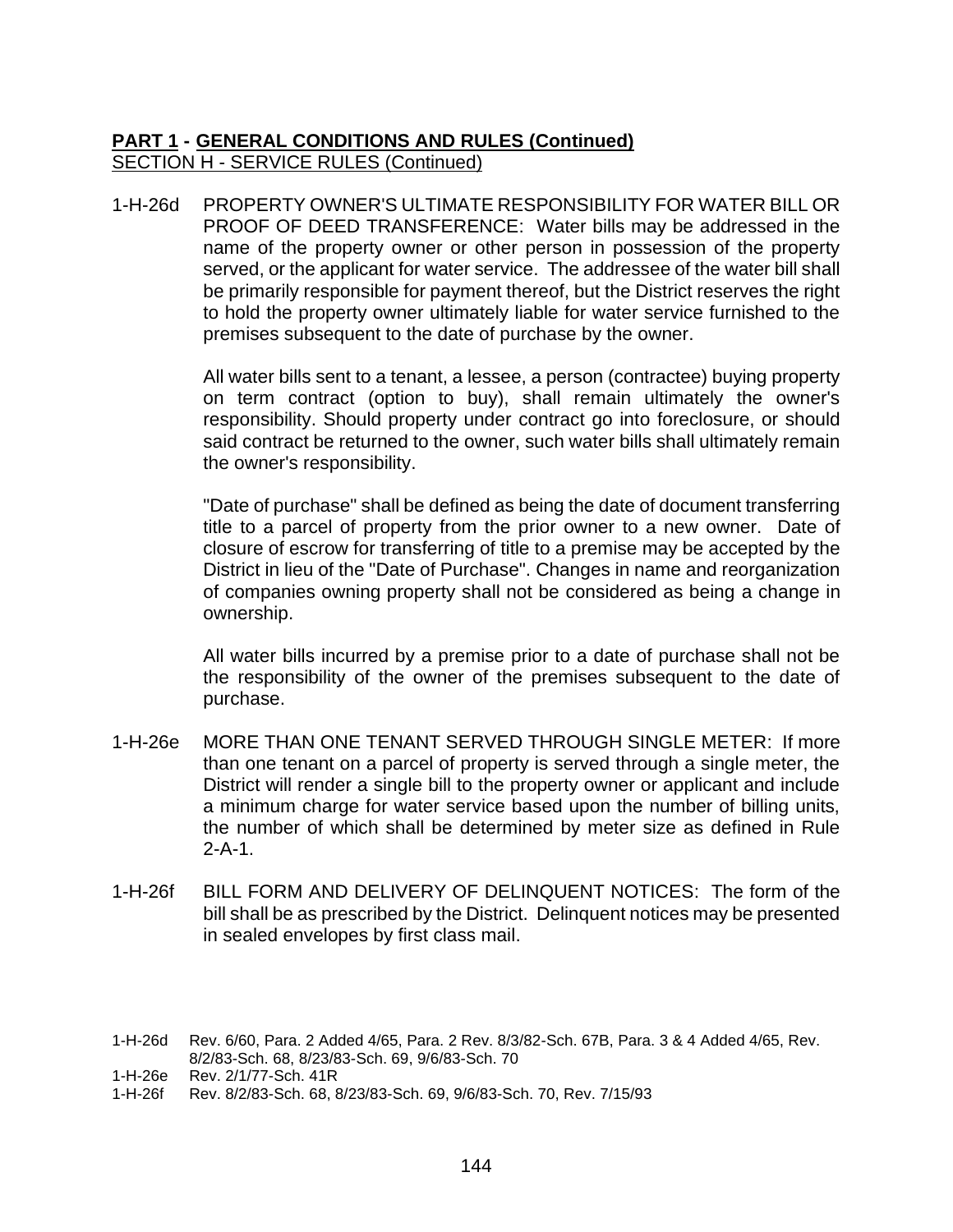1-H-26g BILLING INSTRUCTION AS TO LATE PAYMENT CHARGES ON SHUT-OFF NOTICES ON DELINQUENT ACCOUNTS: To bill a customer for water service, the District will render in writing a bill called a water bill.

> If payment of the water bill is not received by the District within twenty-five (25) calendar days after the bill date the bill will be considered to be delinquent.

> Should the water bill become delinquent, the District will require payment of the full bill and may initiate termination of the service in compliance with all local, State, and Federal guidelines. Should service be discontinued, the District will not reinstate water service until the full amount has been paid including the applicable reconnection/restoration charge.

> Should the District turn off a meter because of nonpayment of a delinquent water bill or lack of proper application, the District is not responsible for damage to the Customer's premises that may result from the service being discontinued.

> Should the water bill become delinquent, a "Final Notice" will be rendered, which will be for the amount less any amounts paid on the bill as of the "Final Notice".

> Water service may be discontinued on or any time after the date indicated on the "Final Notice" if the bill remains unpaid. Service will not be discontinued for nonpayment or other non-emergency conditions on Fridays, Saturdays, Sundays, Holidays or the work day prior to a mid-week holiday. Once a "Final Notice" has been issued, it is the responsibility of the owner or payer to assure payment is received by the District before the shut-off date indicated on the "Final Notice" to avoid any discontinuance of water service.

> The District will endeavor but does not guarantee to restore service to accounts that have been shut-off for noncompliance with these Rules in the same business day provided the District's requirements, i.e., payment of a delinquent account, have been satisfactorily completed in the District Office by 3:00 P. M. of that business day.

1-H-26g Rev. 11/62, 8/63, 4/65, 10/68, 8/69, Para. 4 Added 4/71, Rev. 8/2/83-Sch. 68, 8/23/83-Sch. 69, 9/6/83-Sch. 70, Para. 5 Added 4/71, Rev. 8/2/83-Sch. 68, 8/23/83-Sch. 69, 9/6/83-Sch. 70, Para. 6 Rev. 8/2/83-Sch. 68, 8/23/83-Sch. 69, 9/6/83-Sch. 70, Para. 7 Rev. 6/13/78-Sch. 53, Para. 8 Added 6/13/78-Sch. 53, Rev. 9/4/84-Sch. 73, 11/6/84-Sch. 74, 8/13/85-Sch. 76, Para. 9 Rev. 2/1/77-Sch. 41R, 8/82, Rev. 8/2/83-Sch. 68, 8/23/83-Sch. 69, 9/6/83-Sch. 70, Para 1-7 & 11, 13 Rev. 7/15/93, Rev. 8/21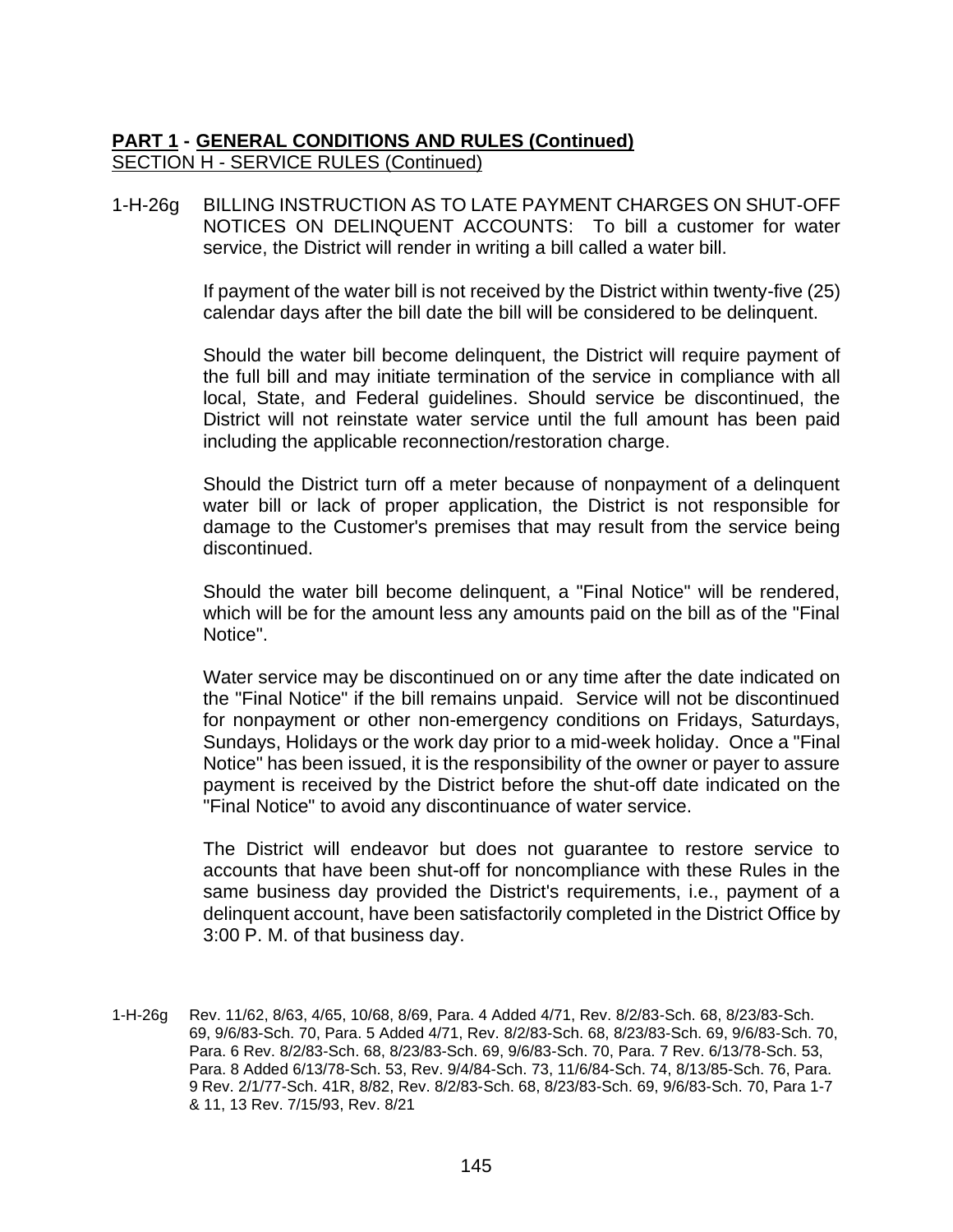#### 1-H-26g BILLING INSTRUCTION AS TO LATE PAYMENT CHARGES ON SHUT-OFF NOTICES ON DELINQUENT ACCOUNTS: (Continued)

If payment has not been received within the twenty-five (25) day period, the bill may be subject to a charge, namely, a late payment charge as given in Rule 3-A-30.

The late payment charge is to defray the District's expense of taking additional action to collect the water bill. Additional action may be both field and office action to collect the unpaid bill or may be office only action. Field action is defined as the effort made by field and office personnel to collect the bill.

The late payment charge will not be collected at the time of additional action on the unpaid bill but will be added to the next water bill rendered to the customer.

The late payment charge may be waived by the District, the basis for such being due to a change in ownership or tenancy, delayed receipt of payment beyond control of the customer, irregular presentation of the bill by the District, any of which will be determined by the DISTRICT.

If a customer has a current declaration of household income form on file, the District shall waive a late fee once every twelve (12) months.

Additionally, if a customer has a good history, defined as not having any other late fees assessed in the last two (2) years, the District may waive one late fee once every two (2) years. The request for a good history waiver must be made by the customer within six (6) months of the fee being assessed during which time no other late fees have been assessed.

1-H-26g Rev. 11/62, 8/63, 4/65, 10/68, 8/69, Para. 4 Added 4/71, Rev. 8/2/83-Sch. 68, 8/23/83-Sch. 69, 9/6/83-Sch. 70, Para. 5 Added 4/71, Rev. 8/2/83-Sch. 68, 8/23/83-Sch. 69, 9/6/83-Sch. 70, Para. 6 Rev. 8/2/83-Sch. 68, 8/23/83-Sch. 69, 9/6/83-Sch. 70, Para. 7 Rev. 6/13/78-Sch. 53, Para. 8 Added 6/13/78-Sch. 53, Rev. 9/4/84-Sch. 73, 11/6/84-Sch. 74, 8/13/85-Sch. 76, Para. 9 Rev. 2/1/77-Sch. 41R, 8/82, Rev. 8/2/83-Sch. 68, 8/23/83-Sch. 69, 9/6/83-Sch. 70, Para 1-7 & 11, 13 Rev. 7/15/93, Rev. 8/21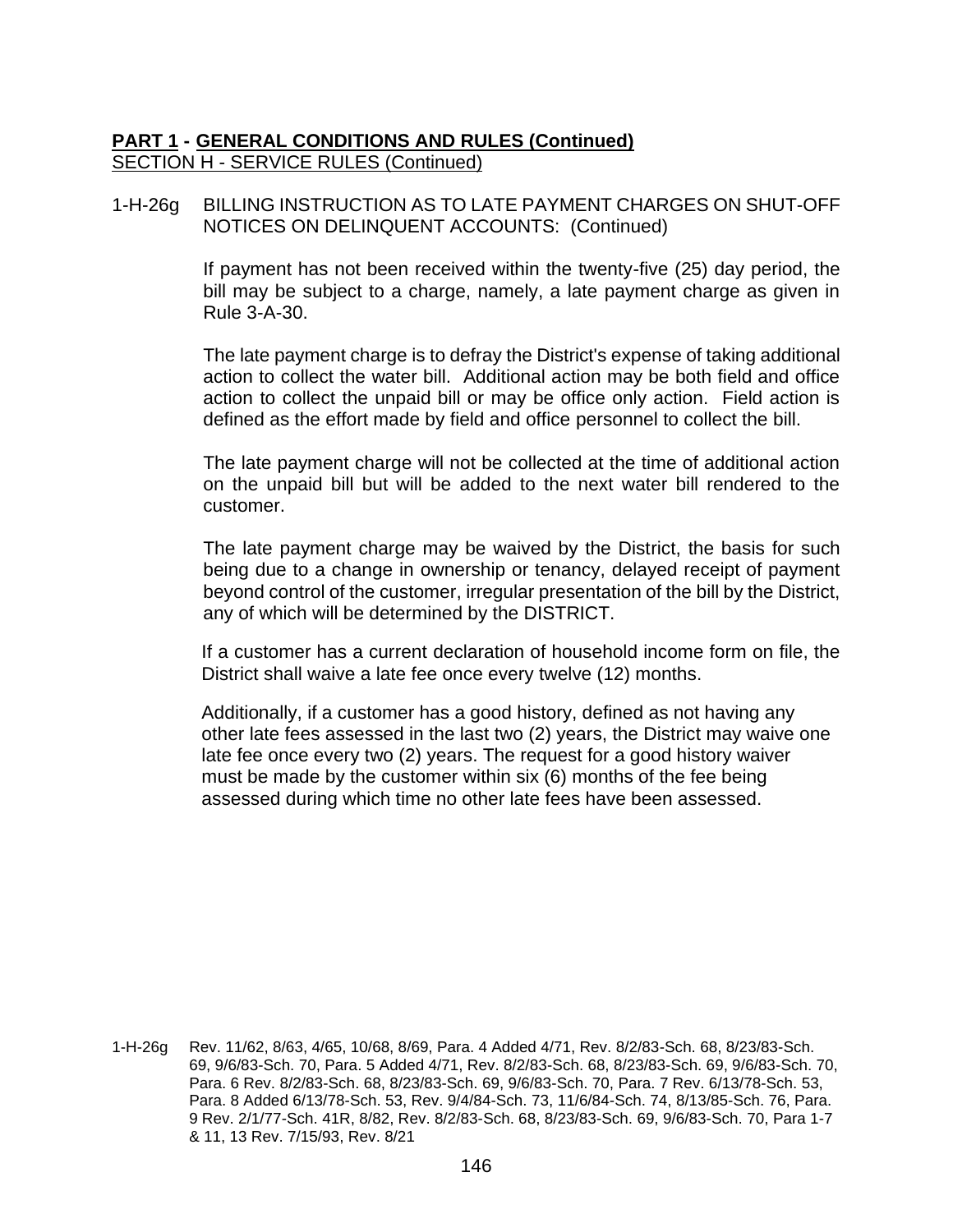1-H-26g BILLING INSTRUCTION AS TO LATE PAYMENT CHARGES ON SHUT-OFF NOTICES ON DELINQUENT ACCOUNTS: (Continued)

> The District does not assume liability for the failure of the customer to receive or to understand the bills and notices rendered pursuant to this Rule nor is any liability assumed for damage that may be done to the customer's premises because water service thereto was discontinued because of the customer's nonpayment of the water bill. Also, no liability is assumed by the District where the customer has paid on the delinquent bill such that the District restores service to the customer's premises and damage may be done thereto at the time of turn-on.

> No liability is assumed by the District for damage done to a customer's premises when the District turns on the water thereto at the customer's request.

1-H-26g Rev. 11/62, 8/63, 4/65, 10/68, 8/69, Para. 4 Added 4/71, Rev. 8/2/83-Sch. 68, 8/23/83-Sch. 69, 9/6/83-Sch. 70, Para. 5 Added 4/71, Rev. 8/2/83-Sch. 68, 8/23/83-Sch. 69, 9/6/83-Sch. 70, Para. 6 Rev. 8/2/83-Sch. 68, 8/23/83-Sch. 69, 9/6/83-Sch. 70, Para. 7 Rev. 6/13/78-Sch. 53, Para. 8 Added 6/13/78-Sch. 53, Rev. 9/4/84-Sch. 73, 11/6/84-Sch. 74, 8/13/85-Sch. 76, Para. 9 Rev. 2/1/77-Sch. 41R, 8/82, Rev. 8/2/83-Sch. 68, 8/23/83-Sch. 69, 9/6/83-Sch. 70, Para 1-7 & 11, 13 Rev. 7/15/93, Rev. 8/21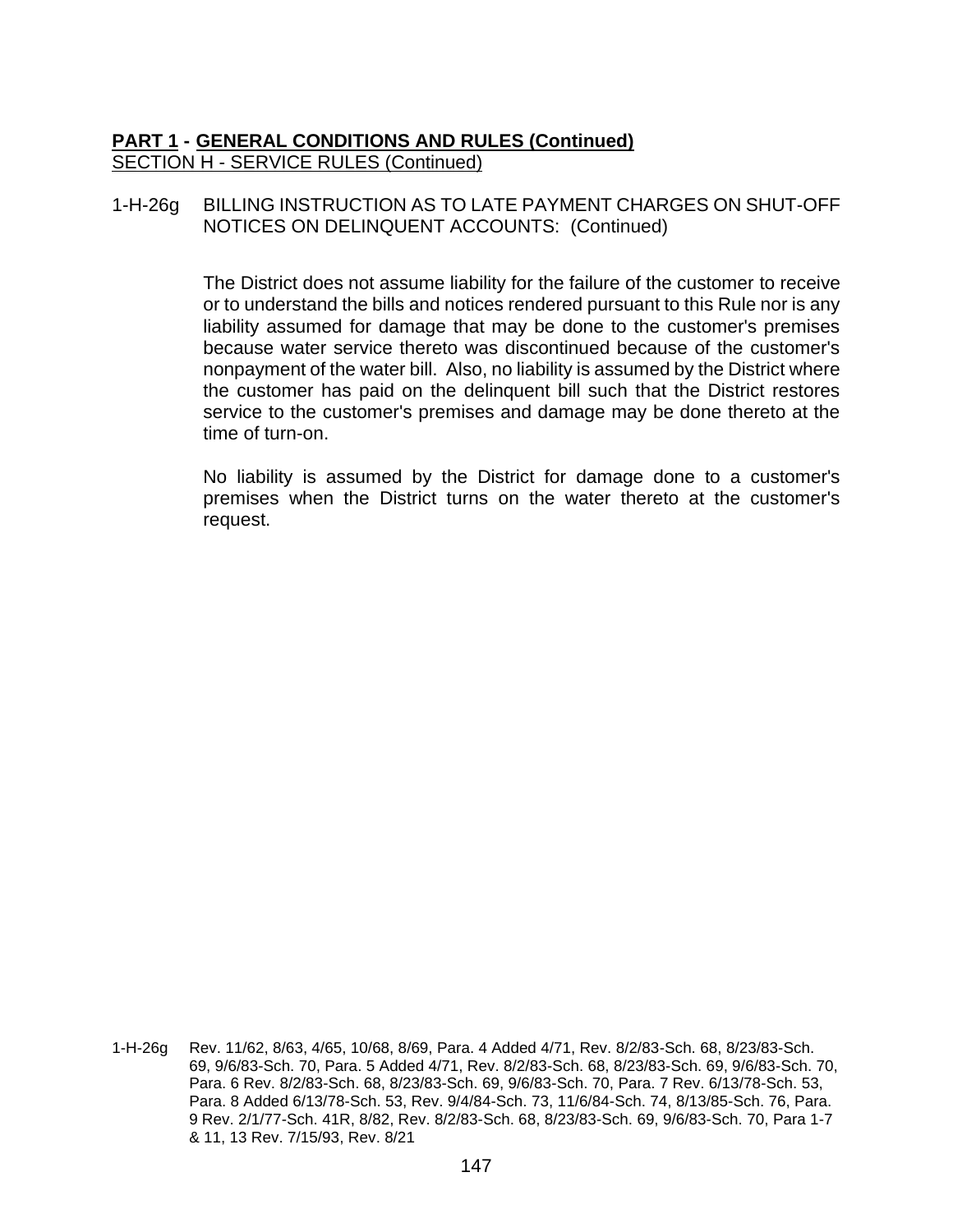1-H-26g BILLING INSTRUCTION AS TO LATE PAYMENT CHARGES ON SHUT-OFF NOTICES ON DELINQUENT ACCOUNTS: (Continued)

> Where service has been turned off or locked off or discontinued or disconnected for violation of these Rules and Regulations or for nonpayment of the water service bill, the District shall charge for reconnection restoration of service the charges as given in Rule 3-A-29. The applicable restoration charge must be paid in full before service will be restored. The charge for restoration may be waived if the District determines the nonpayment disconnection was the result of a payment handling delay or a natural disaster.

- 1-H-26h OVERPAYMENT OF WATER BILLS: In the event of a payment being made by a customer in excess of the billed amount, the District will credit the amount of overpayment thereof upon the water bill next ensuing after the District becomes aware of the overpayment to the premises in the name of the customer having made the payment.
- 1-H-26j METER READ ERROR ADJUSTMENT: Adjustment may be made on water billing charges when subsequent meter readings or an analysis of the prior readings appears to indicate that the meter was previously read in error. Also, upon the customer's verified statement, a correction may be made as to previous opening or closing billing dates.
- 1-H-26k BILLING UNIT ERROR ADJUSTMENT: Adjustment may be made on water billing charges when it is verified by the District that an error has been made in the number of billing units. It will not be required that the adjustment be retroactive for more than twelve (12) months prior to the billing cycle during which the error was discovered.

- 1-H-26i Deleted 8/2/83-Sch. 68, 8/23/83-Sch. 69, 9/6/83-Sch. 70
- 1-H-26j Rev. 7/59, 8/2/83-Sch. 68, 8/23/83-Sch. 69, 9/6/83-Sch. 70
- 1-H-26k Added 5/62, Rev. 10/68, 8/2/83-Sch. 68, 8/23/83-Sch. 69, 9/6/83-Sch. 70

<sup>1-</sup>H-26g Rev. 11/62, 8/63, 4/65, 10/68, 8/69, Para. 4 Added 4/71, Rev. 8/2/83-Sch. 68, 8/23/83-Sch. 69, 9/6/83-Sch. 70, Para. 5 Added 4/71, Rev. 8/2/83-Sch. 68, 8/23/83-Sch. 69, 9/6/83-Sch. 70, Para. 6 Rev. 8/2/83-Sch. 68, 8/23/83-Sch. 69, 9/6/83-Sch. 70, Para. 7 Rev. 6/13/78-Sch. 53, Para. 8 Added 6/13/78-Sch. 53, Rev. 9/4/84-Sch. 73, 11/6/84-Sch. 74, 8/13/85-Sch. 76, Para. 9 Rev. 2/1/77-Sch. 41R, 8/82, Rev. 8/2/83-Sch. 68, 8/23/83-Sch. 69, 9/6/83-Sch. 70, Para 1-7 & 11, 13 Rev. 7/15/93, Rev. 8/21

<sup>1-</sup>H-26h Rev. 7/59, 10/68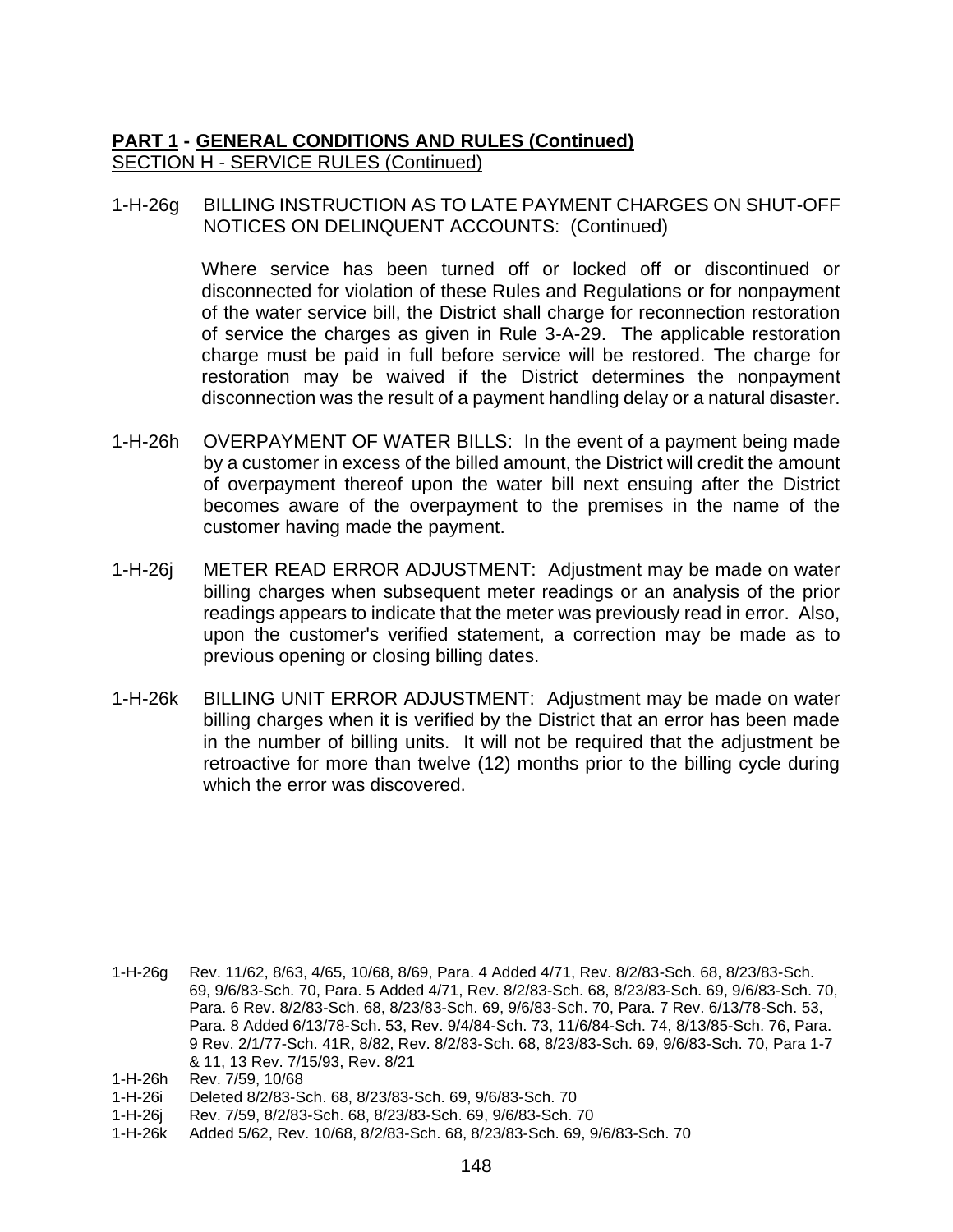1-H-26l ERRONEOUS BILLING CHARGE ADJUSTMENT: If, due to any error or oversight, no billing charge or an erroneous billing charge was made for water service furnished by a District, adjustments may be made by computing a corrected bill on the basis of (1) consumption as registered by the meter since the last reading and billing, (2) estimated consumption on the premises, or (3) consumption as registered by a new meter. The adjustments may include correction of the bill where the customer was billed on the incorrect billing schedule. Erroneous billing may include lowering or raising of the original water billing.

> Adjustment may be made on water billing charges when it is verified by the District that an error has been made in the application of the water rate schedule for computing a water bill.

> Adjustments may be made retroactive for a period not to exceed twelve (12) months from the time at which the error was discovered. The District will not pay interest on credit amounts which are the result of retroactive adjustments due to incorrect billing.

> Should there have been several customers taking water service at the account for the period of the incorrect billings, the adjustments shall only be made applicable to the period of the current customer, not unless the adjustment represents a credit; then, the District will endeavor to pay, respectively, the credit to the several customers. However, the District shall be under no obligation to do so.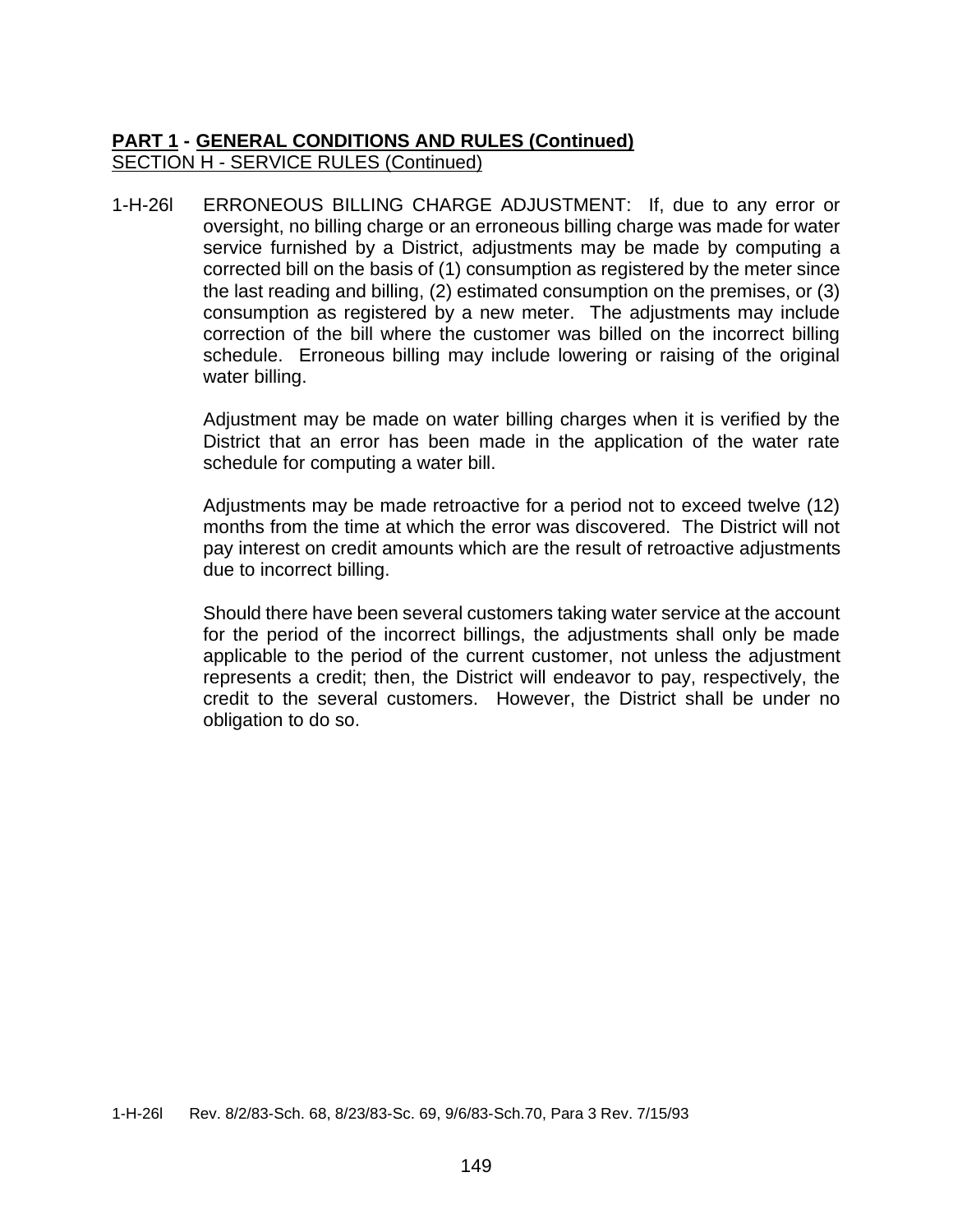#### 1-H-26m ALLOWANCE FOR CERTAIN ON-SITE LEAKS:

For residential accounts, at the discretion of the District, consumption increases over historical usage that were billed a Summer Excessive Surcharge, Winter Excessive Surcharge, or Excessive Use Charge and directly caused by a leak or natural disaster, may be recalculated at the Summer Effective Quantity Adjustment, Winter Effective Quantity Adjustment, or Normal Use Charge. During phased water conservation, usage over historical water use in the prior three (3) years that was in excess of 115 percent of the target quantity that was charged a conservation surcharge of 2.0 times the Quality Charge or Normal Use Charge and directly caused by a leak or natural disaster, may be recalculated at 1.0 times the Quality Charge or Normal Use Charge rates. The customer's written request for recalculation of the usage billed must be received within sixty (60) days of the bill date. The request must include satisfactory evidence that the high consumption resulted from a leak or natural disaster as well as evidence of repairs completed to resolve the damage. Recalculation will be limited to two consecutive billing cycles and may not be granted more than once every twelve (12) months. The District reserves the right to determine the criteria necessary for an event to be considered a natural disaster.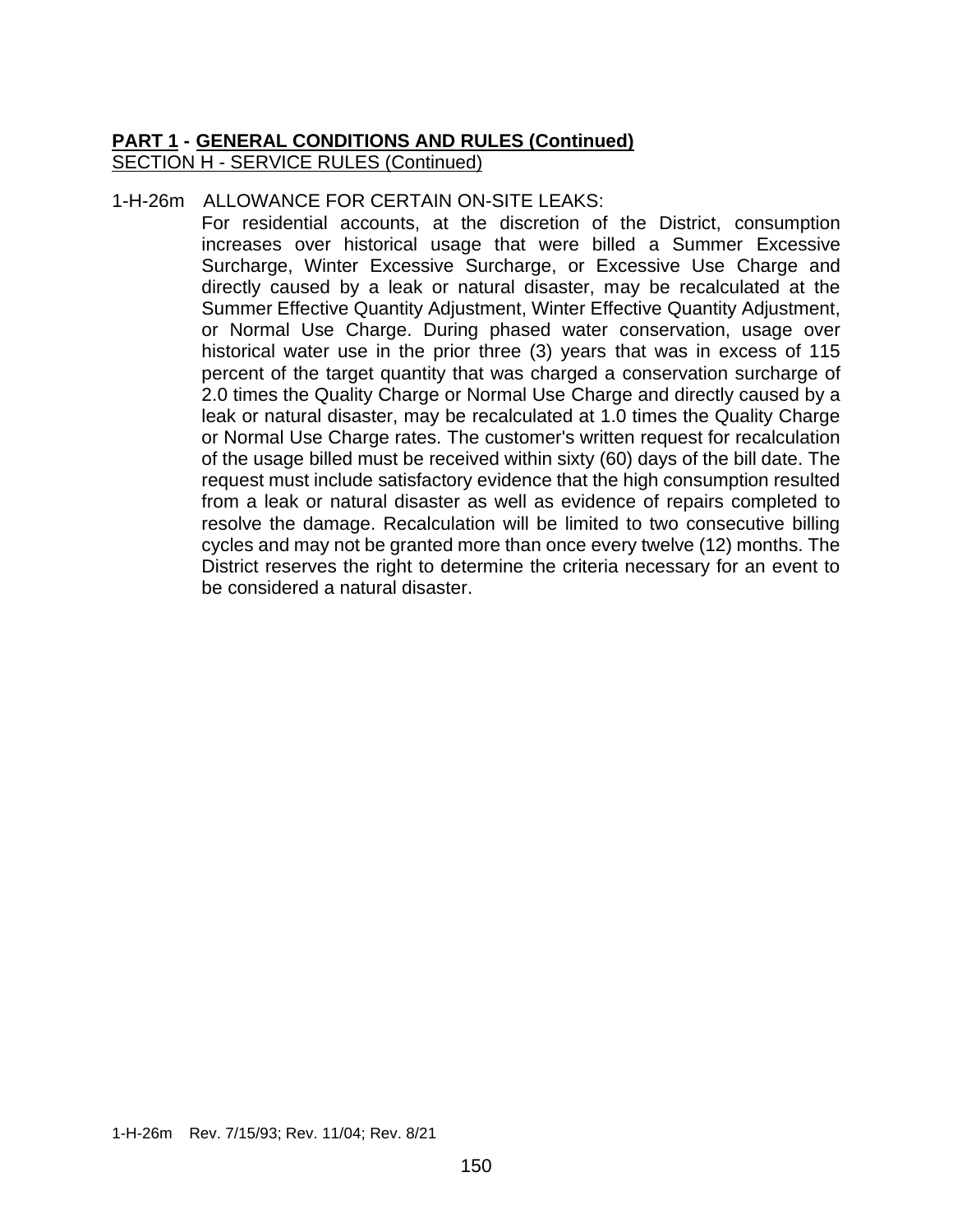- 1-H-26n OLD METER READING UPON REPLACEMENT: In the event the District replaces a meter with another meter for any reason, a water bill may be prepared based on the consumption as registered by the prior meter from the date of the last regular meter reading until the date of removal plus the consumption registered by the present meter from the date of the installation to the next regular meter reading date.
- 1-H-26o COMPUTATION OF OPENING AND CLOSING WATER BILLS: Opening and closing bills will be computed on the monthly minimum basis using the rate pertaining to the District. For purposes of computation one month shall be considered as thirty (30) days or less.
- 1-H-26p CLOSED ACCOUNT CREDIT REFUND: Refund of a credit balance on a closed account that is \$25 or more will be made by the District upon a written request from the customer received no later than sixty (60) days after a notice has been sent to the customer of a credit balance. Should no request be received within the sixty (60) day period, the account will be dissolved and the credit balance transferred to the General Fund of the District.

Accounts with less than \$25 credit balance will be held for sixty (60) days after the issuance of the closing bill. Should no request for refund be received by the District from the customer within that time, then the balance will be transferred to the District General Fund.

1-H-26q FINANCE CHARGE ON UNPAID DELINQUENT WATER SERVICE BILLING: Should the District find upon billing of the customer that there is an unpaid delinquent balance on the account from a prior regular bill, the District may, in addition to all other herein stated Late Payment and Reconnection Charges, charge a Finance Charge on the unpaid delinquent balance at the rate of 1.0% per periodic period, 12.0% annual percentage rate.

1-H-26n Added 11/62

1-H-26o Added 8/63, Rev. 10/68, 2/1/77-Sch. 41R

1-H-26p Added 2/1/77-Sch. 41R, Rev. 8/3/82-Sch. 67B

1-H-26q Added 6/13/78-Sch. 53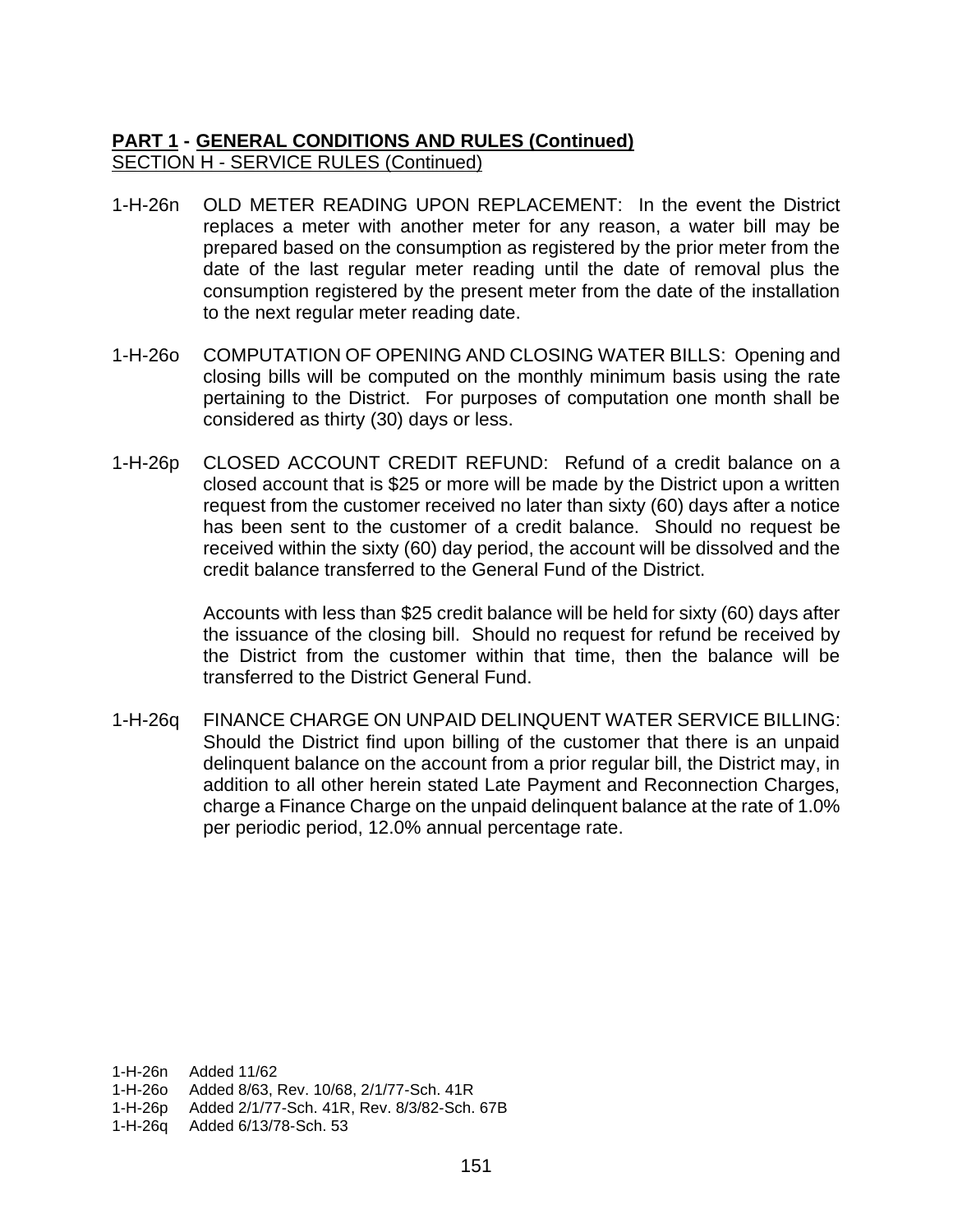- 1-H-26r CHARGE FOR DAMAGING METER, METER LOCK OR SEAL, CURB STOP OR VALVE OR OTHER APPURTENANT FACILITY: Should a customer, or other persons representing a customer, damage a meter, meter lock or seal, curb stop or valve, or other appurtenant facility of the District, the District may elect to charge the customer for the repair or replacement of the damaged facility. The minimum charge shall be as given in Rule 3-A-27 for any such damage with the charge to be at the cost of the repair. Should the party causing the damage be a customer of the District, the District may withhold further water service until the amount of the repair is paid or payment is assured by the customer or owner of the premises if the customer is not the owner. The charge may be made on an estimate of costs.
- 1-H-26s CHARGE FOR REINSTALLING REMOVED METER AND/OR SERVICE CONNECTION WHEN SERVICE DISCONTINUED FOR NON-PAYMENT OF BILL: Where the District has had to remove the meter to discontinue service for nonpayment of the bill by the customer, the District will reinstall the meter upon payment of the appropriate charge given in Rule 3-A-18. Should the District have to terminate service by disconnection of the service connection at the water main, there shall be a charge to the customer to reconnect the service. The charge is to be made on an estimate of the cost of the work, but not less than the charges given in Rule 3-A-3c.
- 1-H-26t TEMPORARY COURTESY TURN ON: The District will, at no direct charge to the customer account, turn on water service during a regular workday between 9:00 a.m. and 3:00 p.m. for the purpose of walk-through inspection, providing there are no delinquent water bills and providing the District has received at least a 48-hour advance notice.

The turn-on will only be done at the request of the owner and/or the owner's agent. The water service will only be left on for the time period of 9:00 a.m. to 3:00 p.m. in the single working day.

1-H-26t Added 8/13/85-Sch. 75 & 76, 11/26/85-Sch 77, Rev. 7/15/93

<sup>1-</sup>H-26r Added 6/13/78-Sch. 53, Rev. 8/2/83-Sch. 68, 8/23/83-Sch. 69, 9/6/83-Sch.70, 9/4/84-Sch. 73, 11/6/84-Sch.74, 8/13/85-Sch. 76

<sup>1-</sup>H-26s Added 6/13/78-Sch. 53, Rev. 8/82, Rev. 7/15/93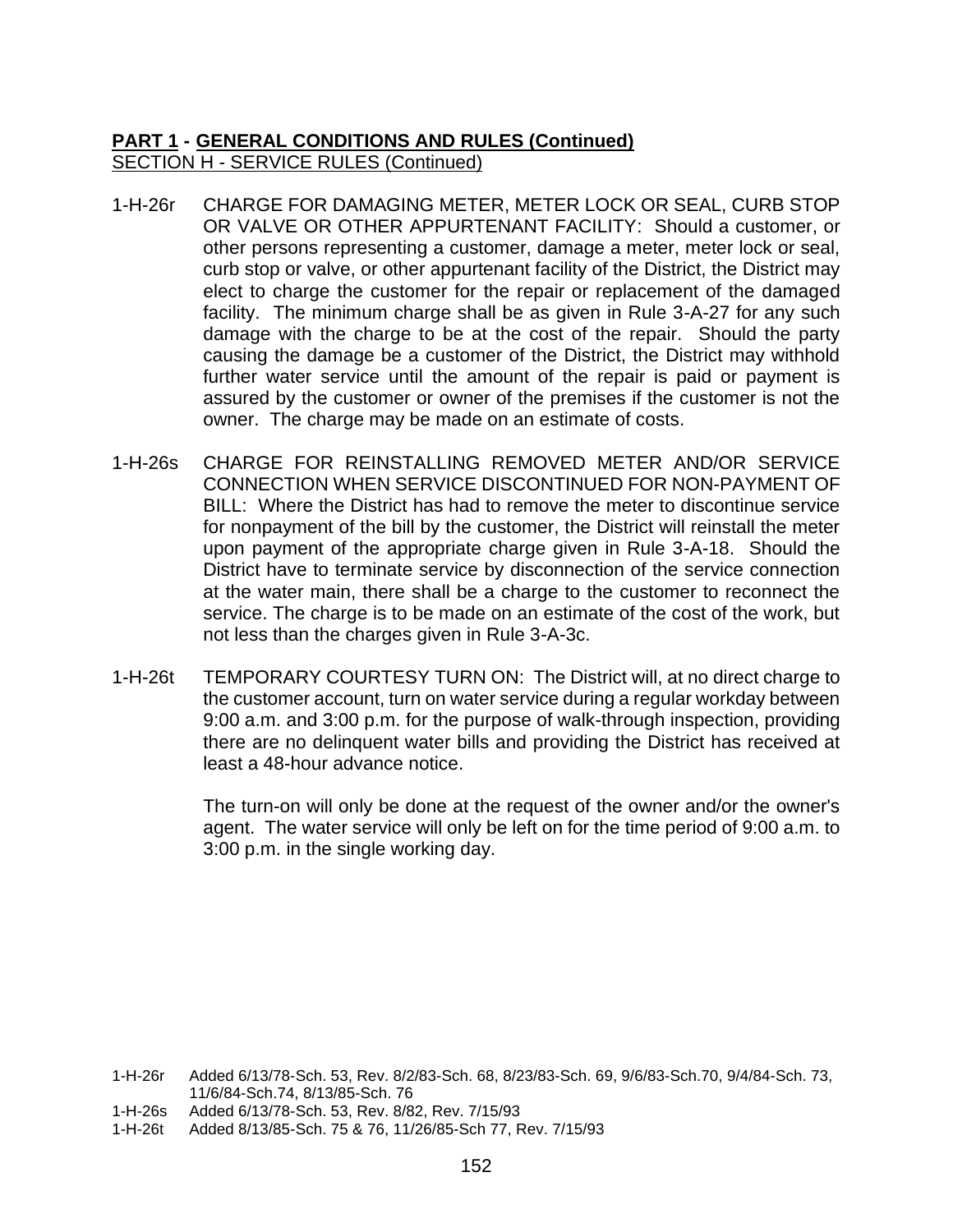- 1-H-27a SHUTTING OFF WATER SUPPLY FOR EMERGENCY REPAIRS OR FOR CHANGES, ETC, IN OR AFFECTING THE DISTRIBUTION SYSTEM: The District reserves the right at any and all times to shut off the water for the repairing, extending, testing, maintaining or replacing of water system facilities, including water mains, fire hydrants, water service connections water meters, detector valves, or any other appurtenances.
- 1-H-27b NOTICE OF SHUT-OFF OF WATER SUPPLY: When the water supply is to be shut off for any of the above reasons, the District will make a reasonable effort to deliver a notice of the shut-off to the customer or to some responsible interested person on the premises, but it does not assume liability for the failure of the customer to receive or to understand such notice.
- 1-H-27c PRESSURE, WATER SUPPLY CONTINUITY AND CUSTOMER'S WATER STORAGE FOR EMERGENCIES: The District will not be responsible for the maintenance of pressure, nor for the continuity of water supply, and consumers dependent upon a continuous water supply should provide adequate storage for emergencies. Customers having water heaters, or any other devices requiring a continuous water supply, should take all necessary steps to prevent damage to, or the causing of injury by, such devices as a result of the shutting off of the water supply.
- 1-H-27d UNCOLLECTIBLE BILLS: Delinquent regular and closing bills for a premise where the ownership of the premises has subsequently changed, found to be uncollectible by the District, may be written off by the District as uncollectible. Before writing off uncollectible bills, the District will make a reasonable effort to collect the bill.

For such accounts the customer's name will be retained in the files of the Waterworks Districts should that party apply for water service subsequently. The District will then require payment of the unpaid bill.

1-H-27a Rev. 7/15/93

1-H-27d Rev. 2/1/77-Sch. 41R, Rev. 8/2/83-Sch. 68, 8/23/83-Sch. 69, 9/6/83-Sch. 70. Para 1 Rev. 7/15/93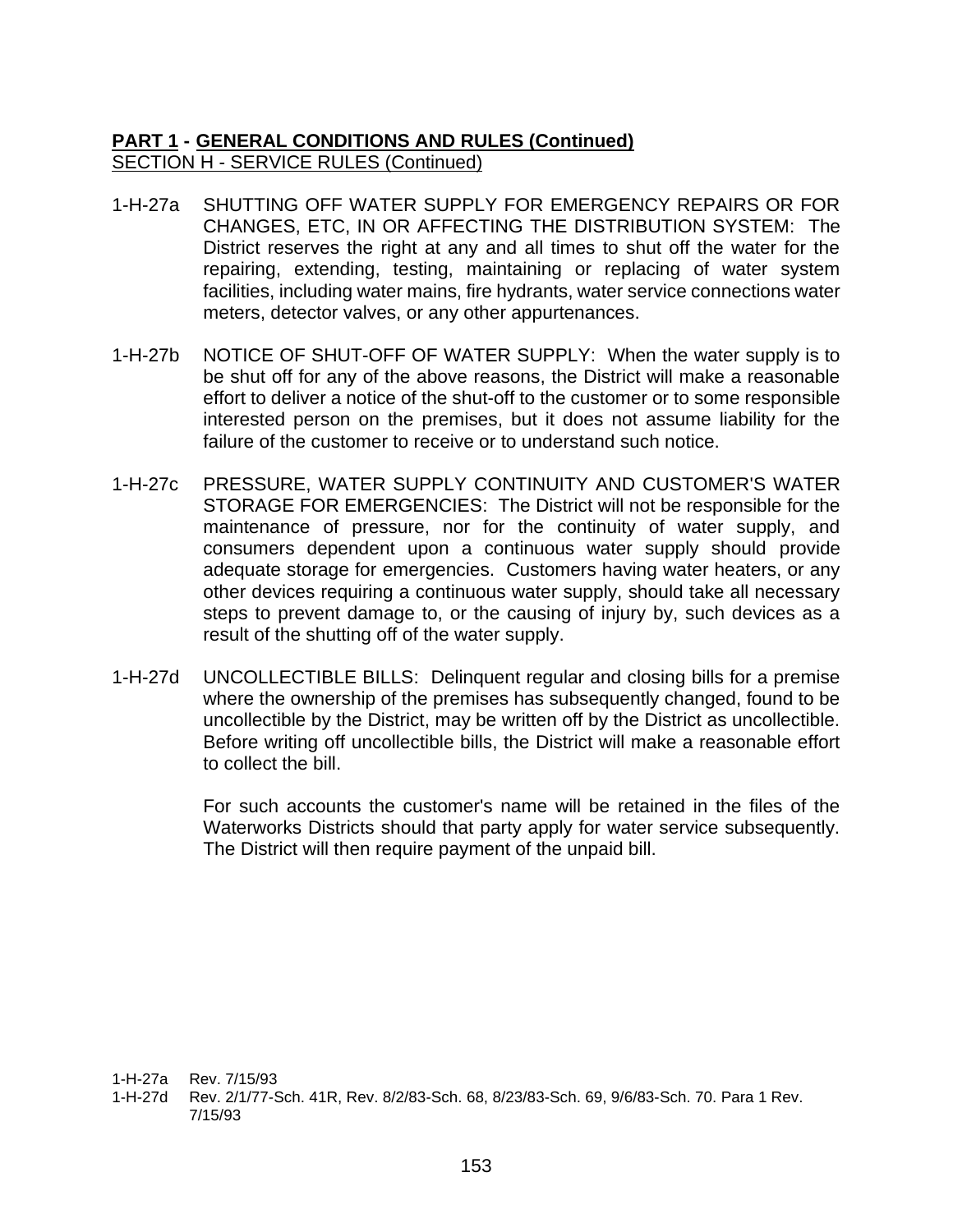- 1-H-27e UNREFUNDABLE WATER SALES CREDITS: Credit forward balances for water service nominally due to a former customer shall not be credited to the account of the new customer at the same service address. Said credit balances shall be deposited to the Water Sales Trust Fund of the District. The District will endeavor to refund the amount to the former customer, his heirs or assigns. If the District is unable to locate the former customer, et al., within one year, the credit forward balance shall be credited to the District's General Fund and the District absolved of any further obligation to pay the amount.
- 1-H-27f REFUSAL OF WATER SERVICE FOR NON-PAYMENT OF DELINQUENT WATER BILLS AND CHARGES: New water service or renewal of a previously discontinued service may be refused by a District if the applicant owes delinquent water bills for any property served by the District or by another Los Angeles County Waterworks District. Upon making the delinquent payment, plus any applicable charges for the bill being delinquent, service will be provided to the applicant.
- 1-H-27g COLLECTION ACTION UNDER CONDITIONS OF BANKRUPTCY, RECEIVERSHIP OR FORECLOSURE: Regular procedures of billing and collecting of water bills will be performed pertaining to property that may be in bankruptcy or receivership or undergoing foreclosure. If the service becomes subject to shut-off due to nonpayment of the bill, collection action will proceed as usual against the current owner or tenant with service being discontinued for nonpayment. Service will be restored only upon receipt of payment of the delinquent bill and any applicable charges for the bill being delinquent. (Operation of this rule is subject to Bankruptcy Laws.)

Payment will be accepted from the current owner or customer, or payer designated by the owner. Payment will also be accepted from the party foreclosing or the present tenants provided such parties pay the entire amount of the unpaid bill and agree to pay any subsequent bills that may be incurred on the premises until the foreclosure is completed and title to the premises is transferred to a new owner by execution of a title change document.

1-H-27f Added 11/62, Rev. 10/58; 8/13/85-Sch. 75 & 76, 11/26/85-Sch. 77

1-H-27g Added 8/66, Rev. 10/68, Rev. 8/82, Para. 2 Added 4/22/75-Eff. 5/22/75, Rev. 8/2/83-Sch. 68, 8/23/83-Sch. 69, 9/6/83-Sch. 70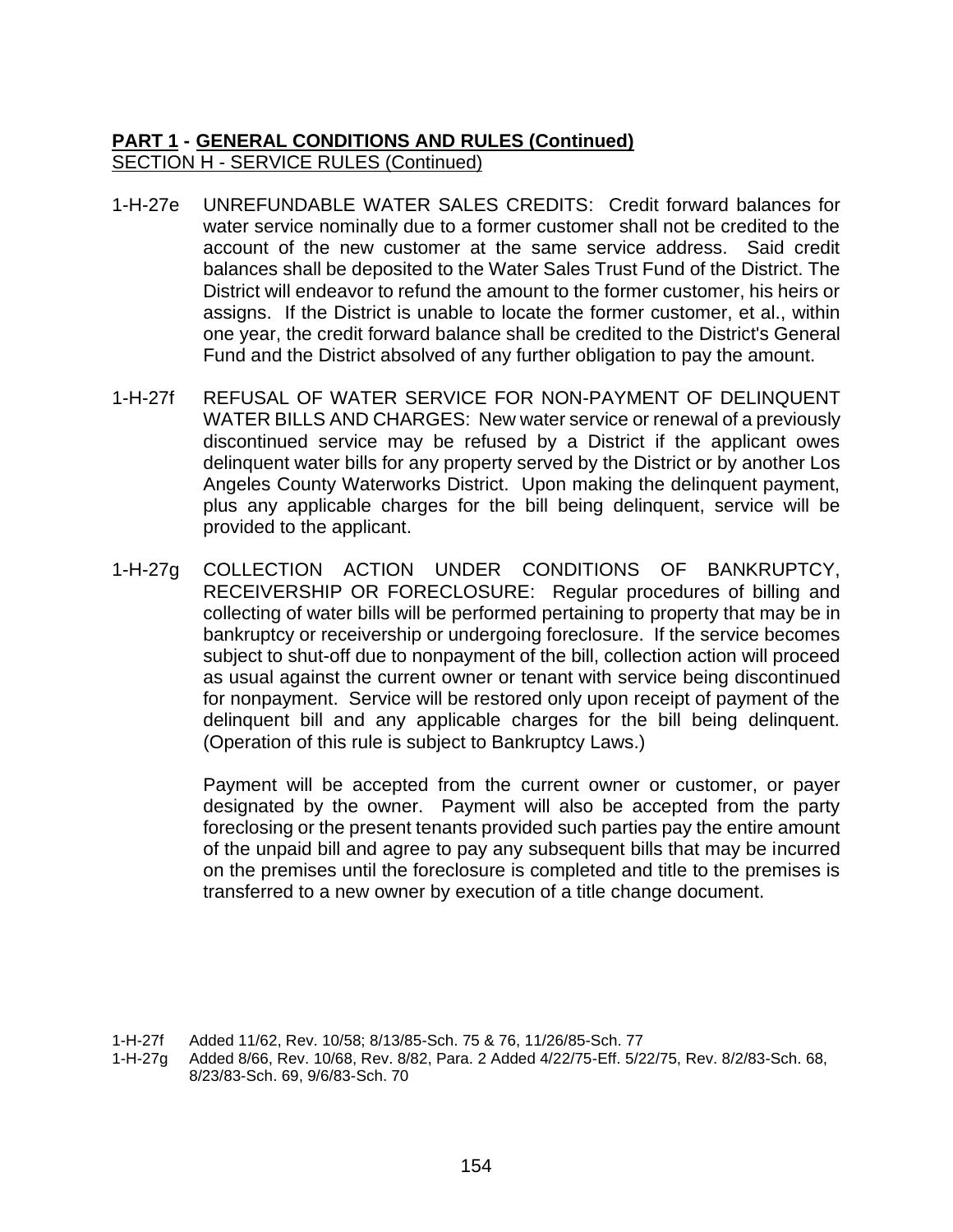1-H-27h FORCED EVICTION OF TENANT OR LESSEE: Water service will not be turned off at the request of anyone solely for the purpose of forcing eviction of the tenant or lessee.

> Water service will not be turned off at the request of the owner when the water bill account is current but there is evidence that the premises is occupied.

> Water service will not be turned off at the request of local government agencies for the purpose of enforcing agency codes or purposes related thereto.

> In those situations where an owner has allowed a bill to become delinquent and the premises is subject to discontinuance of water service, the District will allow the occupants of the premises to pay the bill in full to avoid shutoff.

- 1-H-28a DAMAGE THROUGH LEAKING PIPES OR FIXTURES ON THE PREMISES SERVED: The District's control and responsibility end at the curb shut-off or meter, and the District will in no case be liable for damage caused by, or in any way arising out of, the running or escape of water from open faucets, burst pipes, or faulty fixtures on the premises.
- 1-H-28b ANGLE STOP TYPE CONTROL OR WHEEL OPERATED VALVE: Every service connection is equipped with an angle stop type control valve on the inlet side of the meter which may be used in emergencies by the customer when necessary to shut off the water supply for the entire premises. Upon receipt of oral or written request, the District will, without charge, shut off such control valve for emergency purposes, upon the understanding that the customer will turn on the water after repairs have been made.

The District will endeavor to respond promptly to such oral or written request received for action during the working day of District personnel. However, for such requests received during non-working hours, the District will only respond when personnel and equipment are available to do so.

Beginning with all new and renewal water meter installations after September 1, 1968, the outlet side of the water meter will be equipped with a hand wheel or lever operated valve for use of the customer to shut off the service to his premises.

1-H-27h Added 10/68, Para 2, 3 & 4 Added 7/15/93 1-H-28b Rev. 10/68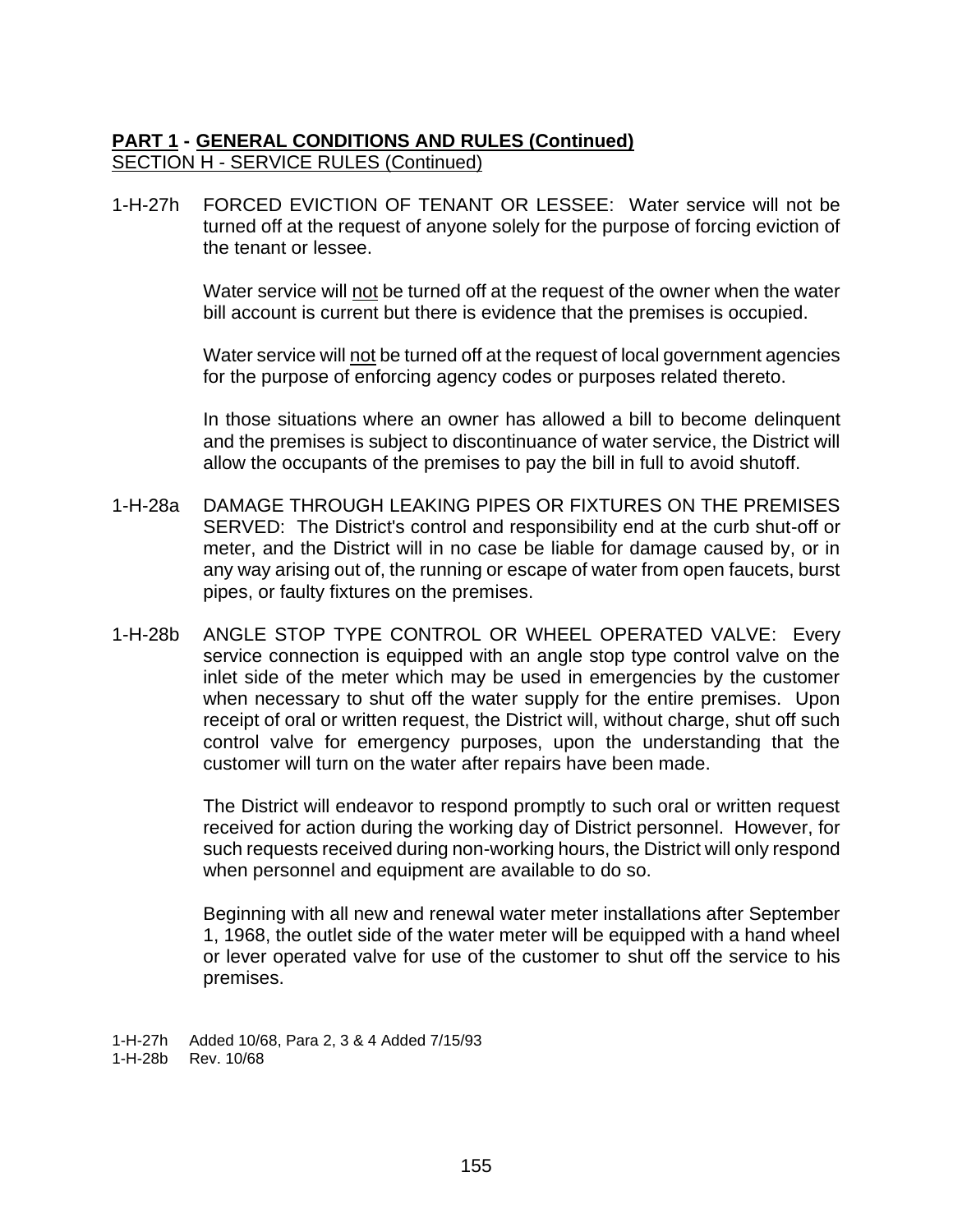- 1-H-29a TAMPERING WITH DISTRICT PROPERTY: Except as provided in "Rule and Regulation No. 1-H-28", no person, other than an authorized District employee, shall at any time or in any manner operate, or cause to be operated, any valve in or connected with a water main, service connection, or fire hydrant, or tamper or otherwise interfere with any water meter, detector check valve, or other part of the water system.
- 1-H-29b DAMAGE CHARGE FOR TAMPERING WITH DISTRICT PROPERTY: In the event a person, firm, or corporation for any reason digs out or uncovers a curb cock or wheel or lever valve controlling a water supply, or lifts or removes a meter cover or its center piece, or causes any such act to be done, such person, firm, or corporation will be held liable for any injury or damage occasioned thereby or resulting therefrom.

If any damage arises from tampering with any of the aforementioned equipment, a charge of not less than the amount given in Rule 3-A-27 shall be levied against the property owner and/or person(s) considered liable by the District.

- 1-H-30a RIGHT OF INSPECTION OF AND ACCESS TO CONSUMER'S PREMISES: Authorized inspectors, agents, and employees of the District shall have the right of entry and access, at all reasonable times, in, to, and upon any and all consumer's buildings, grounds, or premises, or any part thereof, (including any and all plumbing, water piping, fixtures, or connections located, used, maintained, or operated therein or thereon) for the purpose of:
	- 1. Determining the existence, operation, maintenance, and/or use in, on, or about said buildings, grounds, or premises of:
		- a. Any plumbing or water piping which may now or hereafter cause, create, or permit backflow, backsiphonage, or any other condition affecting, or likely to affect, the purity and/or potability of the water supply furnished by the District.
		- b. Any source of water supply which may now or hereafter be connected with the water supply system of the District.

<sup>1-</sup>H-29b Last Para. Added 5/65, Rev. 8/82, Rev. 8/2/83-Sch. 68, 8/23/83-Sch. 69, 9/6/83-Sch. 70, Para 1 & 2 Rev. 7/15/93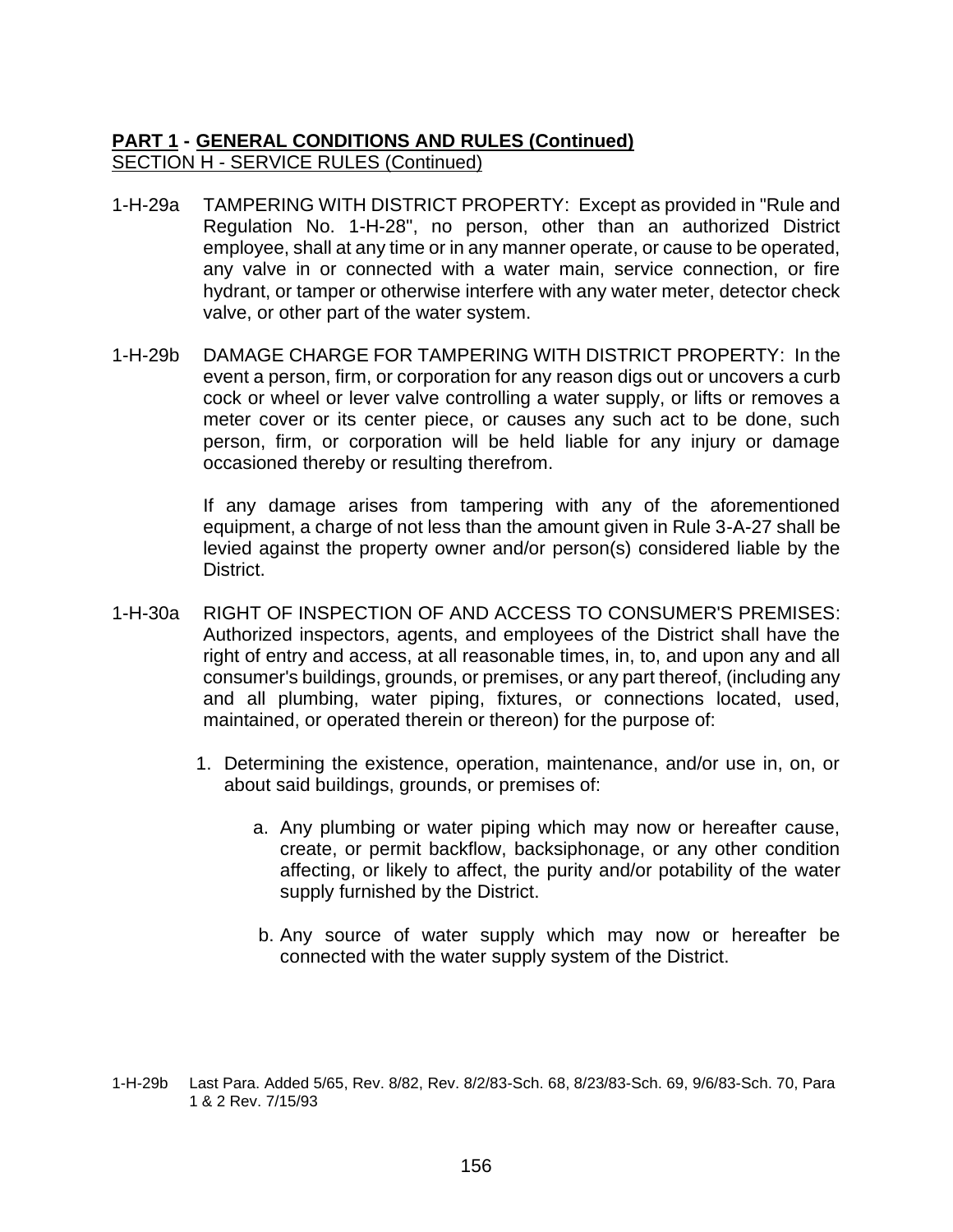- 1-H-30a RIGHT OF INSPECTION OF AND ACCESS TO CONSUMER'S PREMISES: (Continued)
	- c. Any source of pressure, vacuum, contamination, or pollution (including any and all equipment, fixtures, or appliances connected or used therewith or therefore) affecting or likely to affect, the purity and/or potability of said water supply for the District.
	- 2. Facilitating the enforcement, from time to time, by the Engineer, of any and all of the applicable Rules and Regulations of the District.
- 1-H-30b INSPECTOR, AGENT AND EMPLOYEE IDENTIFICATION: Each inspector, agent, and employee shall be furnished with, and upon the request of any consumer, shall display appropriate evidence of identification.
- 1-H-30c VIOLATION OF HEALTH CODES: If, and when, the Engineer ascertains that a condition affecting the purity and potability of the water supply in a District exists in, on, or about any buildings, grounds, or premises in violation of any health law, Rule and Regulation of this State, or any health ordinance or code of the County of Los Angeles, or any Rule and Regulation of the Los Angeles County Waterworks Districts, he will;
	- 1. Immediately notify the person, firm, or corporation owning and/or controlling such buildings, grounds, or premises, of the existence of such condition,
	- 2. Require such person, firm, or corporation, to comply, within a reasonable time, (to be stated in said notice) with any such law, ordinance, code, or Rule and Regulation so violated, and
	- 3. Further notify such person, firm or corporation that failure to so comply within said described period will mean the District will take, or cause to be taken, by the appropriate authority, such steps to enforce such compliance, to remedy such condition, and/or to protect the interests of the District, as provided by law or by these Rules and Regulations, including discontinuance of water service.

1-H-30c Rev. Sub Para 2 & 3, 7/15/93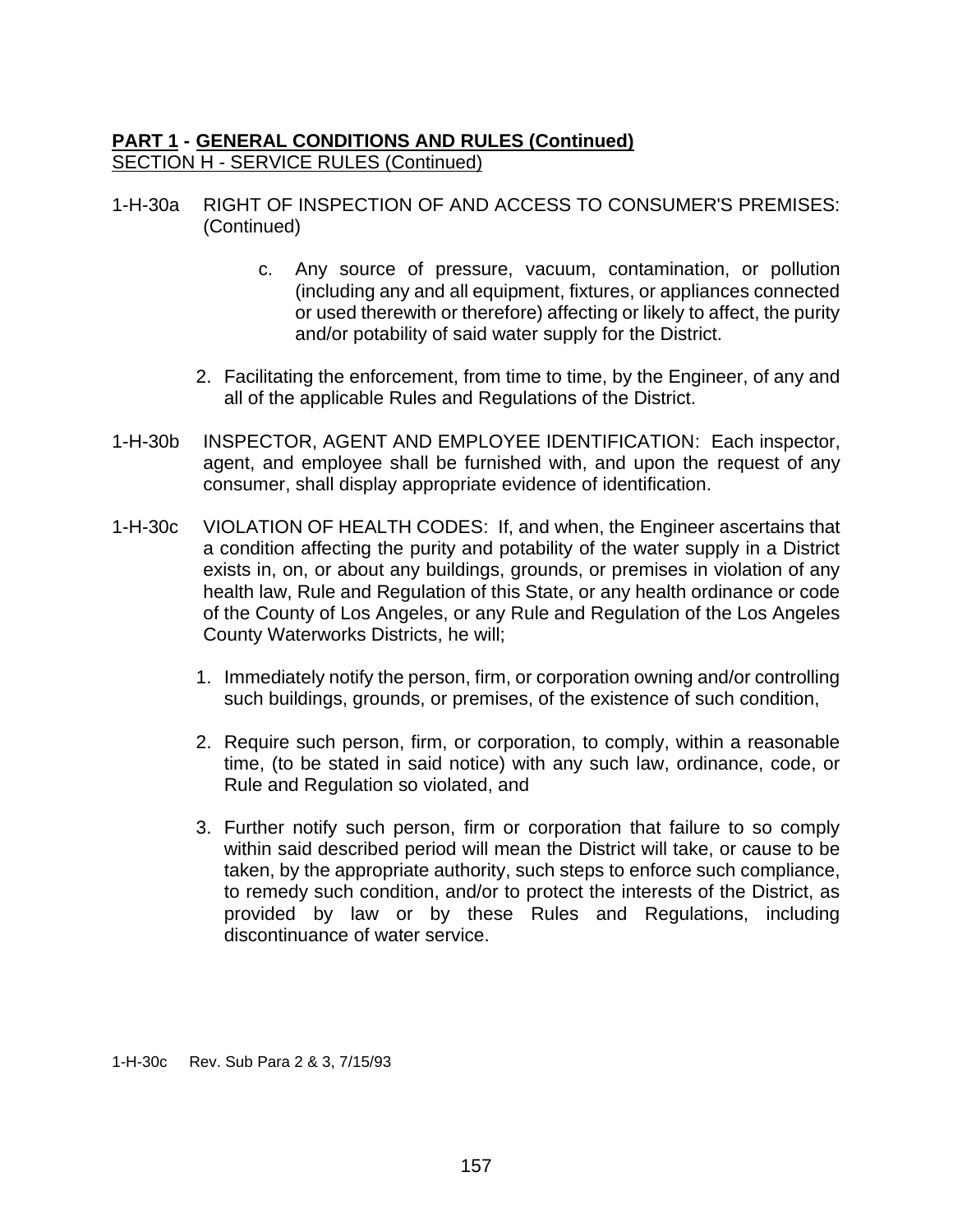1-H-31 PROHIBITION OF CROSS-CONNECTIONS: The regulations of the State Department of Health Services (17 Calif. Adm. Code, Sections 7583-7622 inc.) and the regulations of the County of Los Angeles Health Department insofar as the same are applicable to the protection of the water supply of the Districts are hereby adopted, incorporated herein and made a part hereof. No water service connection to any premises will be installed or maintained by the District unless the public water supply is protected as required by said State and County regulations, this Rule, and the "Cross-Connection Control Manual for Service Protection in the Los Angeles County Waterworks Districts".

> For premises where the point of use of the water is at an elevation fifty (50) feet or higher above the meter location, the District shall require an approved device be installed at the meter to prevent potential backflow from the premises.

> Backflow prevention devices installed hereunder shall be approved by the District and shall be installed by the customer at the expense of the customer.

> The customer shall at his expense have the device regularly tested and serviced if necessary, (regularly being defined as at least once a year and more frequently if necessary as required by the District) to maintain the device in satisfactory operating condition. If during the regular test or service the device is found to be inoperative, defective, or malfunctioning in any way or manner, the device shall be immediately overhauled, repaired, or replaced to a satisfactory condition at the customer's expense. Upon the completion of any overhaul, repair, or replacement work, the device shall be tested in place to assure performance as required. Any and all tests shall only be made by persons approved to do so by the District. Suitable records of such tests, repairs, overhauling, or replacements shall be kept by the customer and a copy thereof sent to the District immediately upon completion of any tests, repairs, overhauling or replacements.

> Service of water to any premises may be discontinued by the District if a backflow prevention device required by this Rule is not properly installed, tested, and maintained, or if any defect is found in an installed device, or if it is found that a backflow prevention device has been removed or by-passed, or if cross-connections exist on the premises from which the District water system is not protected by an approved device; and service will not be restored until such conditions or defects are corrected.

1-H-31 Rev. 4/65, 8/2/83-Sch. 68, 8/23/83-Sch. 69, 9/6/83-Sch. 70, Rev. 1/90, Para 1, 3 & 5 Rev. 7/15/93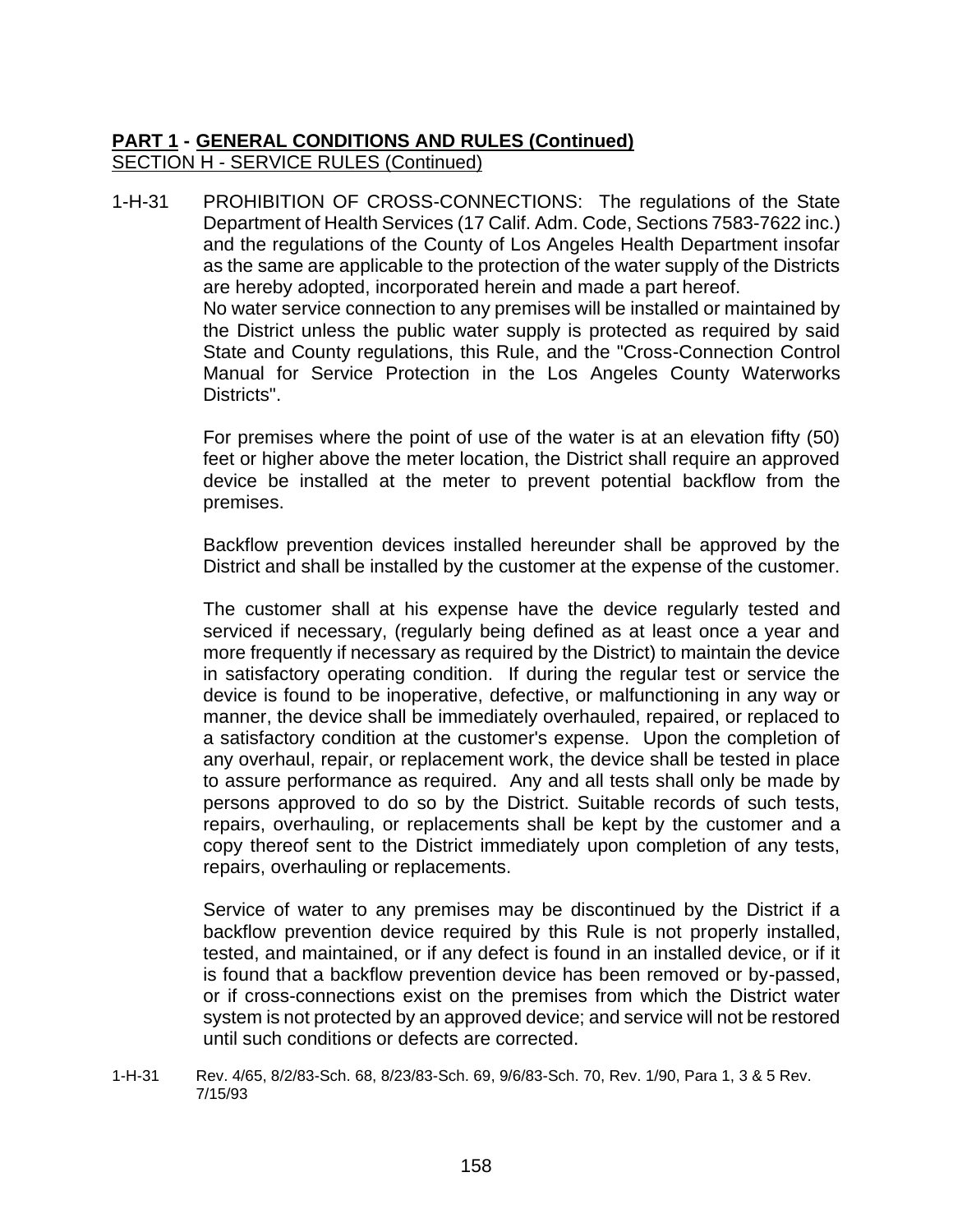1-H-31 PROHIBITION OF CROSS-CONNECTIONS: (Continued)

Should service be terminated it is to be done by proceedings similar to that described in Rule 1-H-26g. The District may accordingly require payment of the reconnection restoration charge given in that Rule.

- 1-H-32 CONTRACTING AGENCY; CONDITIONS OF SERVICE: Notwithstanding other provisions of these Rules and Regulations, each Contracting Agency applying for water service shall, as a condition for the receipt of water from the District, agree to make its facilities available for the District if capacity is available in the water mains of said Contracting Agency for the transportation of water supplied by the District to other applicants of the District for water service and at a cost determined to be attributable to the transportation of said water. The existence of capacity and amount of charge shall be determined by the Engineer. If the District requires this means of transporting water to inhabitants of the District, upon written notice to the Contracting Agency, the District may make a connection to the Contracting Agency's water system for the supply of water to such other applicants and shall credit the Contracting Agency whose system is being used, for the quantity of water served to such District customers.
- 1-H-33 WATER SERVICE PRESSURE: The District will endeavor to maintain reasonable water service pressures in its water mains where possible in the approximate range of 30 pounds per square inch to 125 pounds per square inch.

In certain situations of service, the water pressure in the water main may exceed 125 pounds per square inch to a pressure as high as 500 pounds per square inch. The water pressure may fluctuate within the above range or above or below the above-given range.

1-H-31 Rev. 4/65, 8/2/83-Sch. 68, 8/23/83-Sch. 69, 9/6/83-Sch. 70, Rev. 1/90, Para 1, 3 & 5 Rev. 7/15/93

- 1-H-32 Added 2/61, Rev. 4/61
- 1-H-33 Added 4/61, Rev. 11/62, 4/66, 7/75, 8/82, Para. 6 Rev. 9/4/84-Sch. 73, 11/6/84-Sch. 74, Para. 7 Rev. 9/4/84-Sch. 73, 11/6/84-Sch. 74, Rev. 7/15/93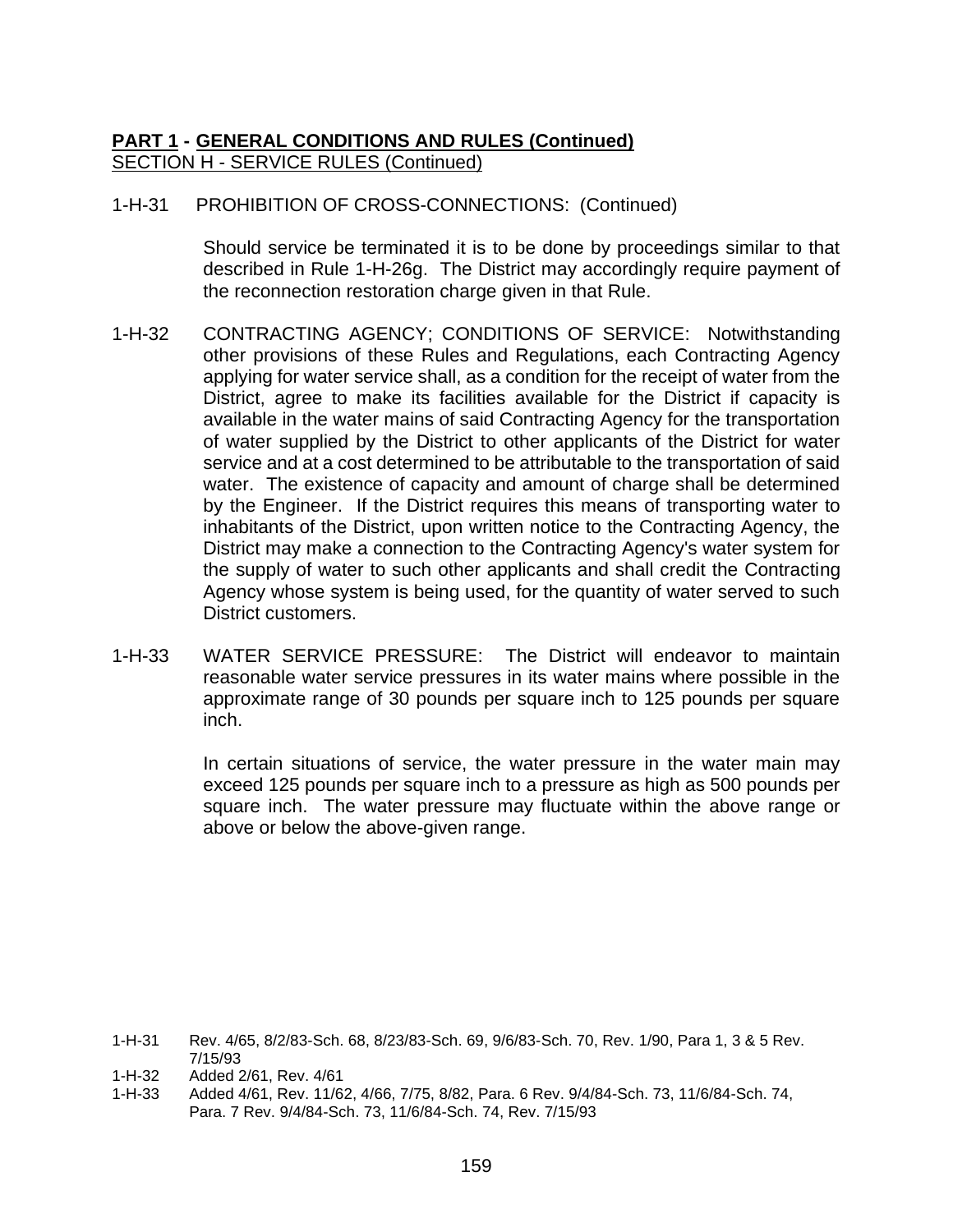#### 1-H-33 WATER SERVICE PRESSURE: (Continued)

Upon application the District will prepare a Water Information Form for the applicant for water service indicating the following items:

- 1. The address of the property to be served;
- 2. The water District serving that area;
- 3. The District's contact person and telephone number;
- 4. The maximum and minimum water pressure expected to be available at the service address under normal operating conditions;
- 5. A statement indicating that a pressure regulator is required for installations where water pressure exceeds 80 pounds per square inch;
- 6. The size of meter requested by the applicant.

The Water information Form shall be signed and dated by the applicant or his authorized representative indicating knowledge of the available pressure.

A water pressure regulator and a pressure relief valve may be required on the customer's cold water plumbing system downstream of the District's water meter by the Los Angeles County Plumbing Code, Title 28 of County Codes (Chapter 10, Section 1007 of the Uniform Plumbing Code) or applicable Local Plumbing Code. These devices shall be installed at the customer's expense and in accordance with applicable codes.

The Water Information Form shall serve to relieve, save and hold the District harmless for any damage to the customer's premises, water piping, and appliances caused by the water pressure from the District's water system.

When the District's water main pressure exceeds 149 pounds per square inch, the applicant shall be required to have a contractor install a high pressure water meter or, at the option of the District, request that the District install a high pressure meter at the applicant's expense.

<sup>1-</sup>H-33 Added 4/61, Rev. 11/62, 4/66, 7/75, 8/82, Para. 6 Rev. 9/4/84-Sch. 73, 11/6/84-Sch. 74, Para. 7 Rev. 9/4/84-Sch. 73, 11/6/84-Sch. 74, Rev. 7/15/93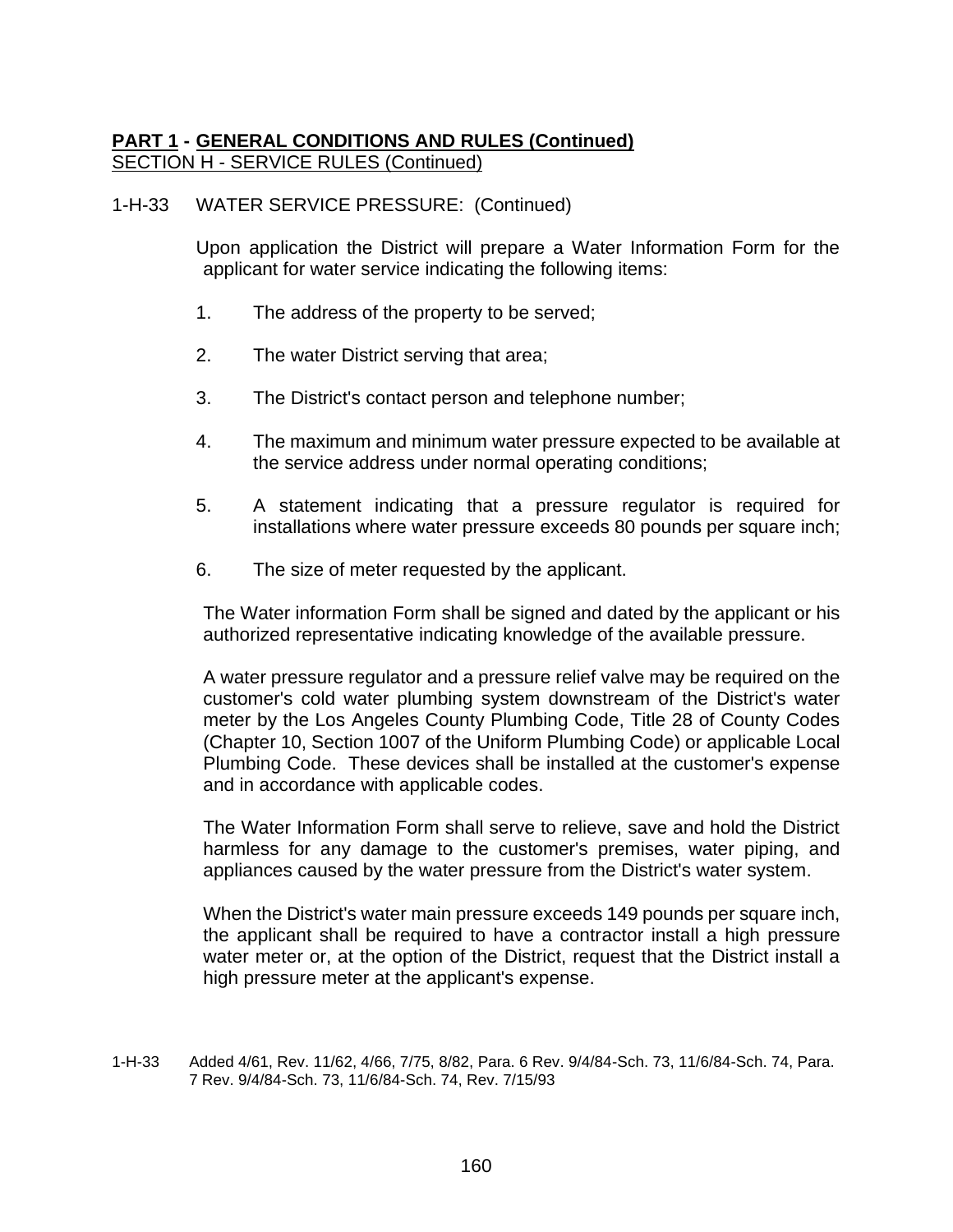#### 1-H-33 WATER SERVICE PRESSURE: (Continued)

The customer may install, at his expense, pressure regulation equipment on his side of the meter to regulate the water pressure for his convenience in addition to any equipment installed by the District; however, no such installations by the customer will be permitted within the District's water meter box.

1-H-34 KEY-OPERATED WATER DISPENSER: This section applies only to those Districts where key-operated dispenser stations are available: Upon approval by the District of a filed application and payment by the applicant of the required charge, water for use on premises within the District may, be obtained from a District locked and unmetered, key-operated dispenser by persons owning a premises in a District and desiring to purchase water for subsequent hauling to and for use on said premises.

> The District will furnish to the applicant an "Application for Water Dispenser Service" form for their use in applying for this service. The application may be completed and submitted to the District by others for the owner of the premises upon which the water is proposed to be used. However, both the property owner and the applicant, if different than the property owner, must sign the Application form, agreeing to the terms and conditions for such service.

> The charges for any customer to receive service from the key-operated dispenser are given in Part 2, Water Rates Section of the Rules and Regulations. Payment of these charges will entitle the customer to the use of a water-dispenser key for the stated period of the charge. The charges for water-dispenser service are not refundable.

1-H-34 Added 3/66, Added Para. 8 8/13/85-Sch. 75 & 76, 11/26/85-Sch. 77, Para 1, 2, & 7 Rev. 7/15/93, Para 5 Rev. 7/15/93

<sup>1-</sup>H-33 Added 4/61, Rev. 11/62, 4/66, 7/75, 8/82, Para. 6 Rev. 9/4/84-Sch. 73, 11/6/84-Sch. 74, Para. 7 Rev. 9/4/84-Sch. 73, 11/6/84-Sch. 74, Rev. 7/15/93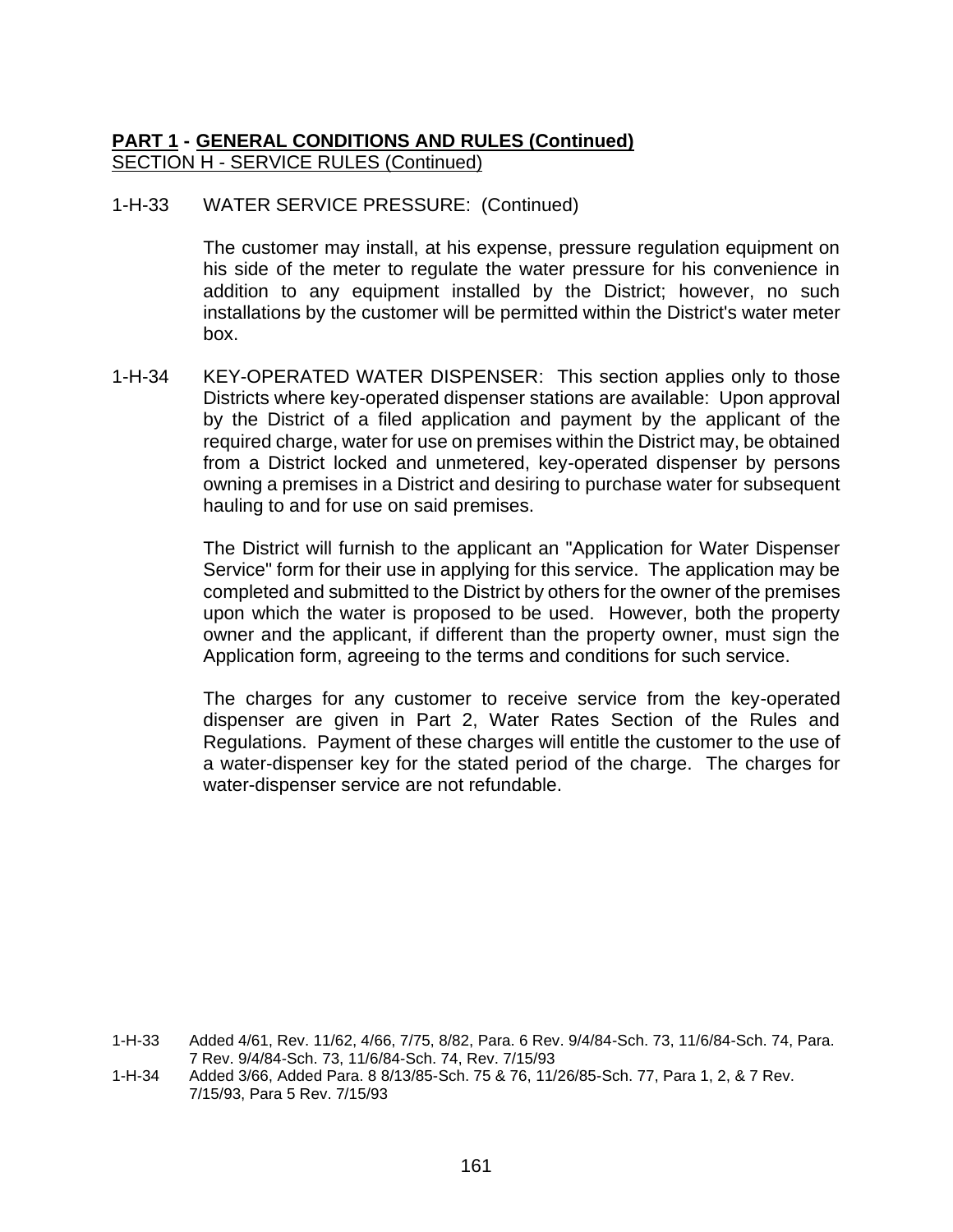### 1-H-34 KEY-OPERATED WATER DISPENSER: (Continued)

The key shall remain the property of the District while in use by the customer, and the key shall not be duplicated by the customer, or transferred to non-customers of the District. Loss of the key by the customer shall be reported promptly to the District. Upon the key being reported as being misplaced or lost, the District will replace same for the charge as given in Part 2 of the Water Rates Section for lost or misplaced key replacement. The key shall be returned by the customer to the District when the customer no longer has an interest in the premises or when the period ends for which the charges have been paid. The District will re-issue, upon application, the key without additional charge to a new customer for the premises if the applicable charges for a key have been paid for the same particular premises by a prior customer.

The privilege of use of the key will be revoked: (1) if water is used for purposes other than domestic, (2) if water is used on premises not described in the Application; (3) if water is transported for use outside of the District; (4) if the key is given or loaned to persons not identified on the Application and who are not key-dispenser customers of the District; or (5) if the customer is found to be wasting the water obtained from the dispenser. Any customer whose key privileges have been revoked shall not be entitled to a refund of any paid charges and shall not be entitled to use of a water dispenser key for the remainder of the current charge period, plus the following charge period.

The District may change the lock at the end of any charge period, or at any time after giving fourteen (14) days written notice by first class U.S. mail to the notice address or last known address of each Water Dispenser Service customer.

The District will provide key-operated dispenser water service to only to property owners with existing structures on the subject property constructed prior to January 1, 1961 and which does not front on an existing water main of the District.

1-H-34 Added 3/66, Added Para. 8 8/13/85-Sch. 75 & 76, 11/26/85-Sch. 77, Para 1, 2, & 7 Rev. 7/15/93, Para 5 Rev. 7/15/93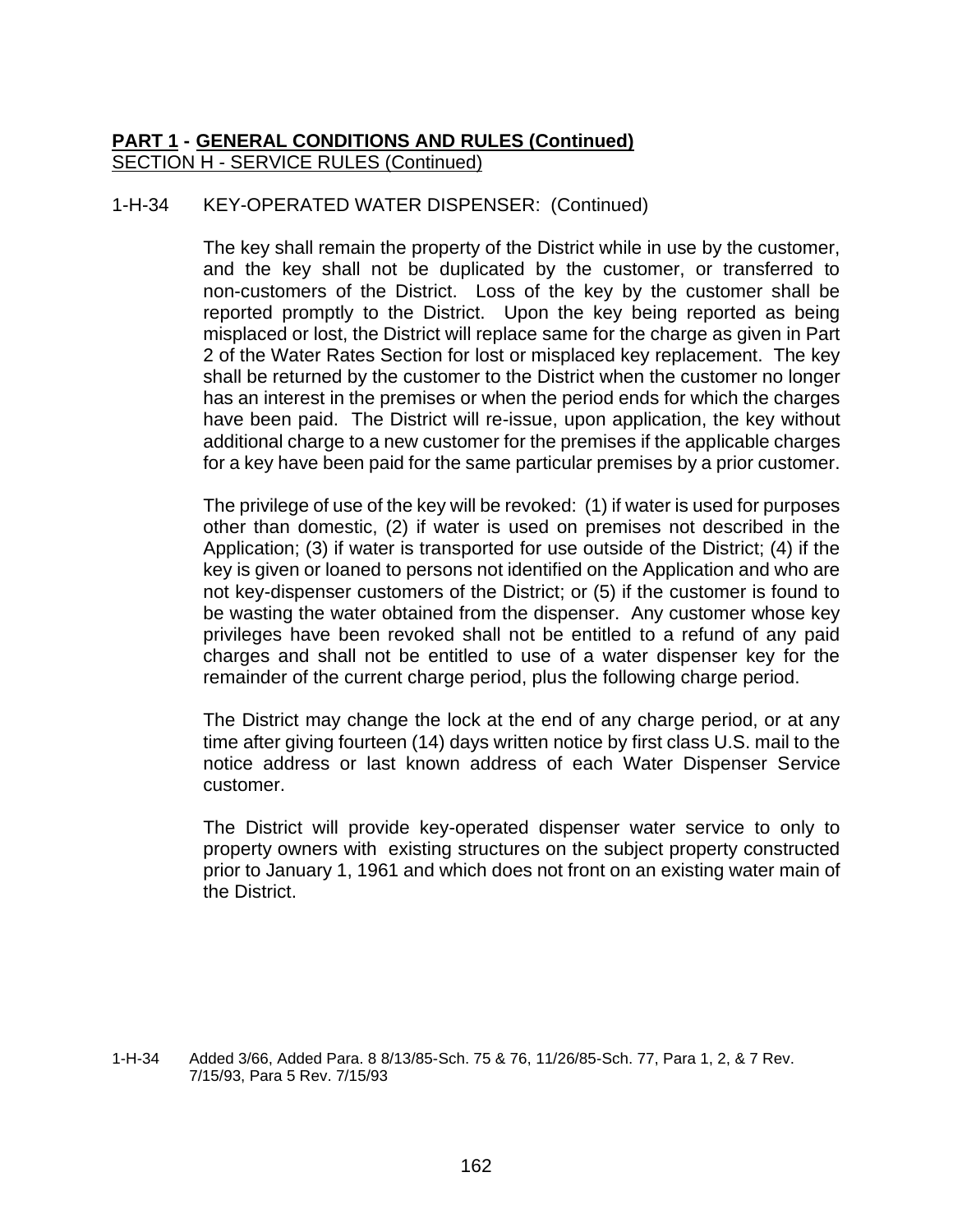- 1-H-35 RELOCATION OF FACILITIES: Where the District is requested to relocate its facilities for street and road widening purposes or for other purposes, the District may charge the agency or person(s) requesting the relocation for the relocation (except for forced relocations pursuant to the conditions of the road excavation permit or the highway encroachment permit under which the facilities were originally installed). The charges therefore will be as given in Part 3 hereof or based on an engineering estimate of current costs as may be applicable. At the option of the District, the District may require the agency or person to relocate or replace the facilities using plans and specifications either prepared by or approved by the District.
- 1-H-36a REMOVAL AND REINSTALLATION OF METER WITH NON-MEASURED CONSUMPTION: The District may, upon finding that a properly registering meter has not measured consumption for a premises, indicating non-use of water service for the premises for a period of twelve consecutive months, remove the meter. The District will notify the customer by form letter of its intent to remove the meter. The letter will provide the owner with the necessary information related to the meter removal and will give the owner the option of having the meter remain in place by returning said form to the District indicating so. If no response is received from the owner, the meter will be removed by the District. The meter will thereafter only be reinstalled upon the customer filing a Customer Order Form and paying the District for the reinstallation of the meter. The charges for the reinstallation are as given in Part 3, Rule 3-A-18.
- 1-H-36b REMOVAL OF METER AND PAYMENT OR CHARGES OWING: Should the District have had to remove the meter to a premises for nonpayment of the water bill, the District may, before reinstallation of the meter, require payment of any owing applicable amounts of the account and may charge the customer for reinstallation of the water meter at the rates as given in Rule 3-A-18.

The customer shall complete and file a Customer Order Form.

1-H-35 Added 10/68, Rev. 6/13/78-Sch. 53<br>1-H-36a Added 10/68, Rev. 7/15/93 Added 10/68, Rev. 7/15/93

1-H-36b Added 10/68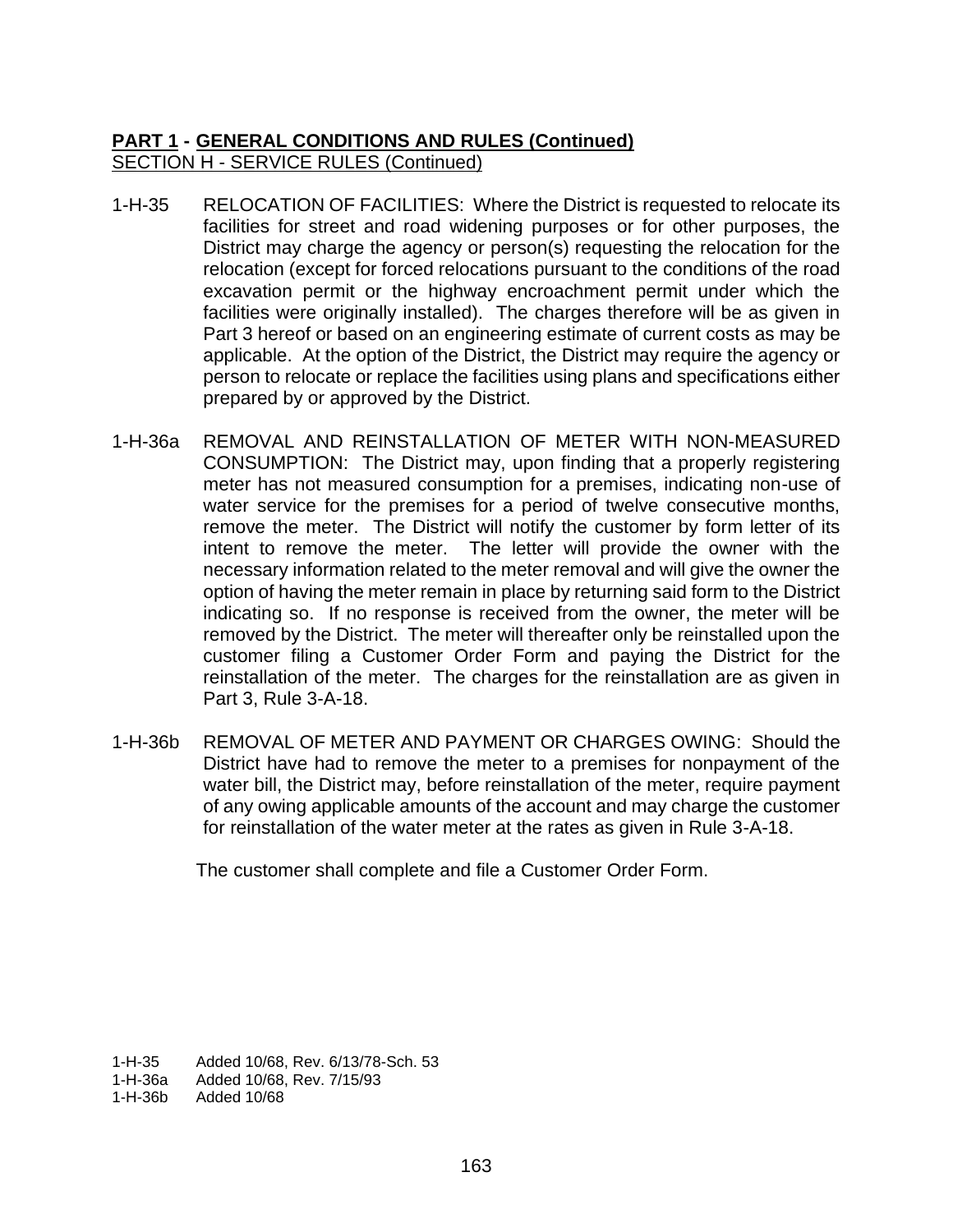1-H-37 CONFIDENTIALITY OF CUSTOMER RECORDS: Individual customer application, billing, and payment records are not public records except when a Court Order has required the presentation of the record to the Court or Officers of the Court.

> Therefore, the customer records are not to be made available to parties other than the customer and/or the owner of the served premises other than the given exception.

- 1-H-38 THEFT OF WATER: Pursuant to County Urgency Ordinance No. 88-0130U, no person, company, corporation or other agency shall take water from the Districts' water system without first obtaining permission to take water from the Districts' Engineer or authorized representative and making payment of applicable processing and water supply charges of the District. For purposes of enforcement of this rule, no more than one violation per 12 month period per point of access to the Districts' water supply system will be deemed a violation of this rule.
- 1-H-39 ISSUANCE OF CITATIONS: Pursuant to County Urgency Ordinance No. 88- 0130U, Districts' employees designated by the Director of Public Works shall be authorized to issue citations to individuals violating Districts' regulations or ordinances.

Such citations shall be personally served upon the person violating the regulations or ordinances of the Districts, or upon any employee, agent, or representative thereof and shall specify the regulation or ordinances violated, the dates of violation, the date of service of citation, the person issuing the citation, and the person receiving the citation.

- 1-H-37 Added 8/3/82-Sch. 67B, Rev. 7/15/93
- 1-H-38 Added 7/26/88, Rev. 7/15/93

1-H-39 Added 7/26/88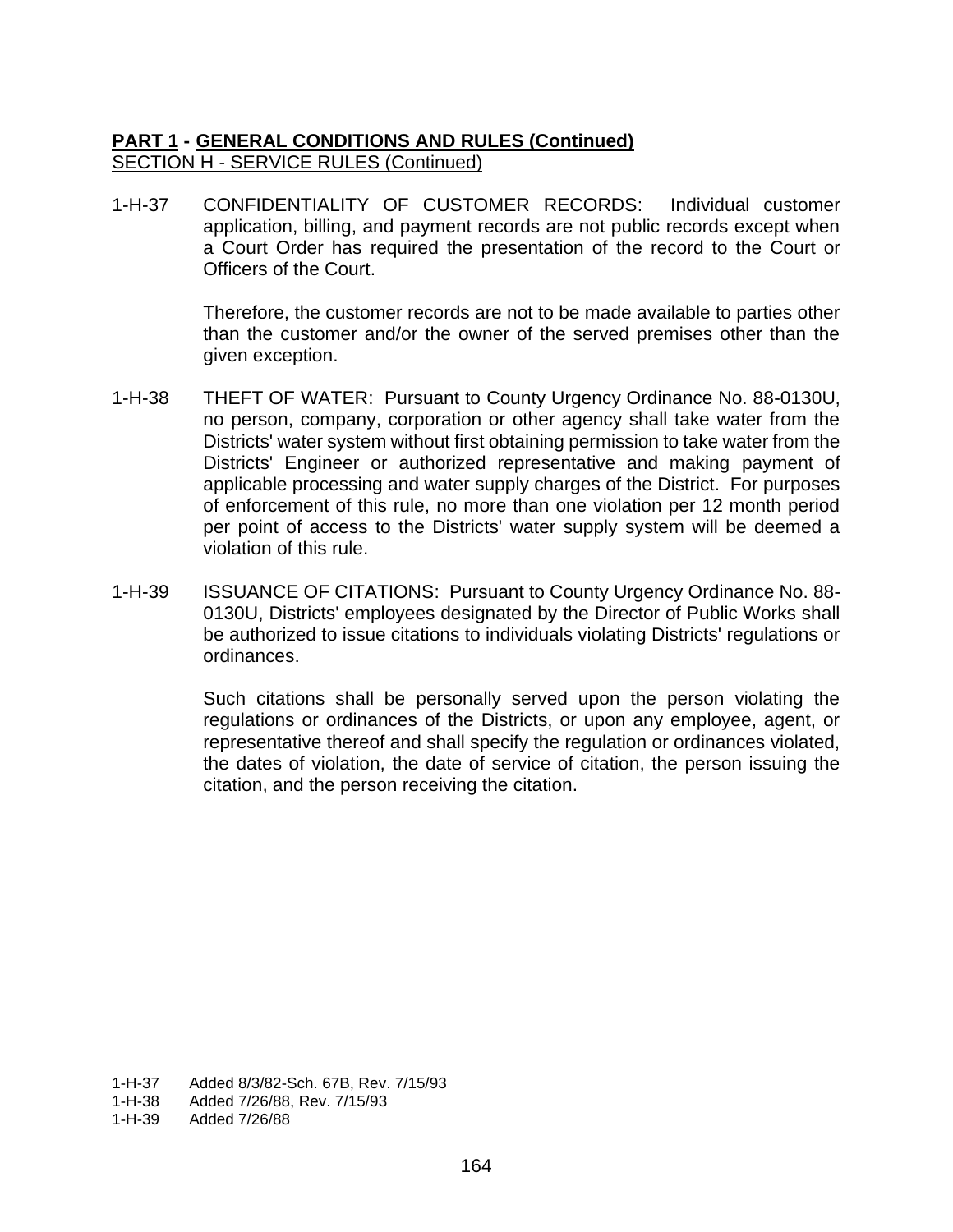## **PART 1 - GENERAL CONDITIONS AND RULES (Continued)** SECTION I - CAPITAL IMPROVEMENT CHARGES

- 1-I-1 CHARGES: As a prerequisite to receiving water service therefore, each subdivision and benefited parcel of land in any District shall be charged and pay for the benefits accruing thereto derived from the Capital Improvements of the District or "unit system" of the District.
- 1-I-2 CREDITS: Credits for privately owned premises making application for water service, and the premises of participants, will be granted for, and reduce the amount of, the Capital Improvement (acreage) charges for, and in the estimated equivalent amount of:
	- a. Assessments which have been paid or will have been paid in the District or in any zone of a District for the retirement of bonded indebtedness, including Debt Service taxes for interest and principal repayment of the bonds of the District or of the zone determined by the District to represent Capital Improvements.
	- b. The agreed value of land or Capital Improvements, or both, offered by the applicant and accepted by the District.
	- c. Acreage or District Benefit assessments made against property pursuant to State Improvement Acts for installation of water system improvements. Where the acreage assessments of the State Improvement Act projects exceed the Capital Improvement Charge, the excess shall be used as a credit against the applicable Local System Improvement Charge. Pursuant to Rule 1-J-3c excess front footage assessments may be applied as a credit against the Capital Improvement Charge.

The credit allowed for assessments previously made against all of, or a portion of, the premises as the result of a State Improvement Act for which premises the owner has applied to the District for water service, will only be allowed as to the extent of the assessments made against the premises for which water service has actually been applied for by the owner, and no more than the previous allowed land use (zoning) for which said project had been designed or the applicable parts of Rule 1-A-49.

<sup>1-</sup>I-1 Rev. 9/60, Rev. 7/15/93

<sup>1-</sup>I-2 Rev. 9/60, 4/61, 8/66, 6/13/78-Sch. 53

<sup>1-</sup>I-2a Rev. 7/15/93

<sup>1-</sup>I-2b Added second sentence excludes WWD 4 & 34, 9-02-86, Exhibit 78

<sup>1-</sup>I-2c Added 4/65, Rev. 4/71, 9/4/84-Sch. 73, 11/6/84-Sch. 74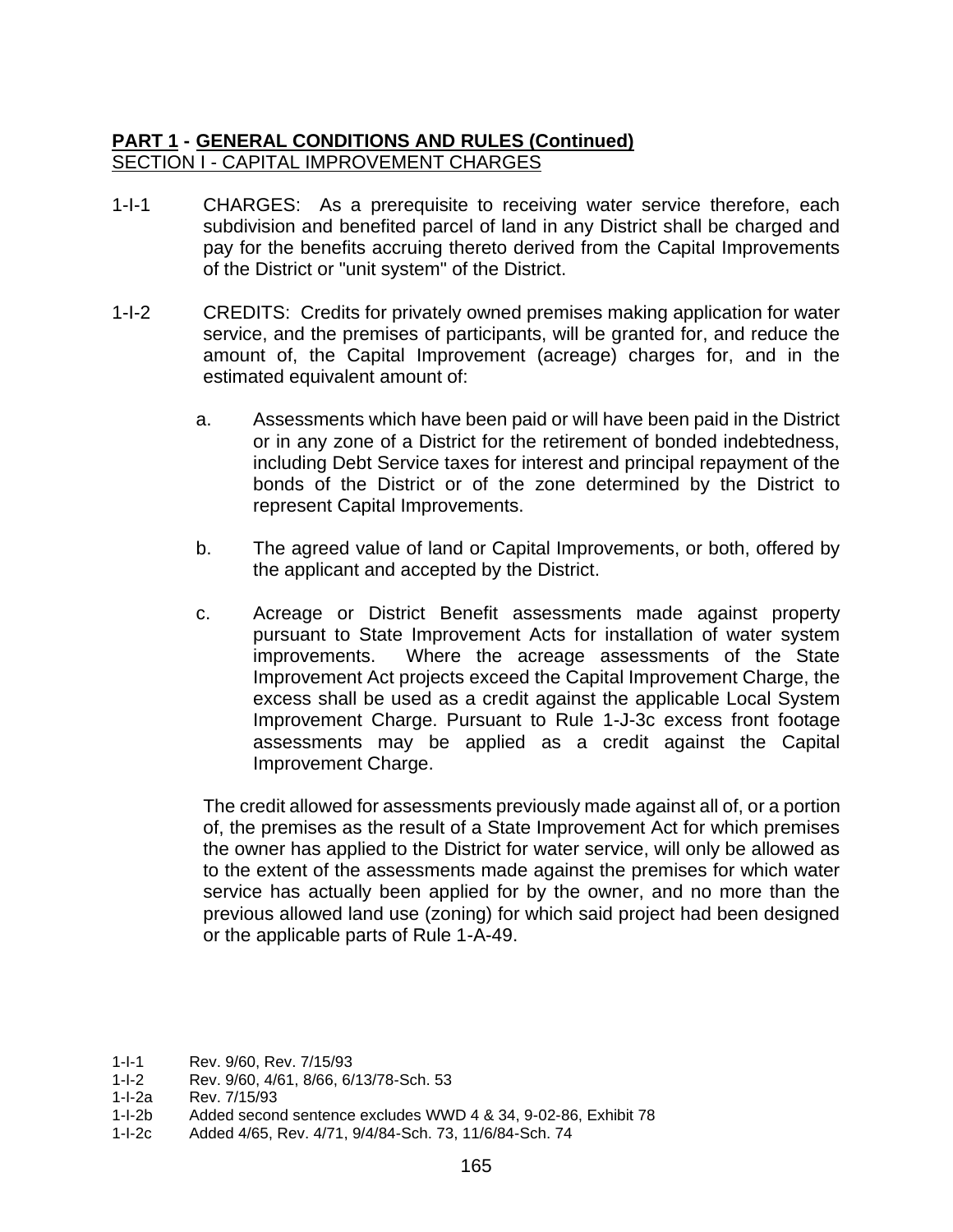## **PART 1 - GENERAL CONDITIONS AND RULES (Continued)** SECTION I - CAPITAL IMPROVEMENT CHARGES (Continued)

# RULE

# 1-I-2 CREDITS: (Continued)

d. The value of water system facilities transferred to the District by other water purveyors at the time the District assumes the operation, maintenance, and water service responsibilities of the water purveyor, as determined to be applicable as an area credit for the area previously served or that could have been served by the water purveyor.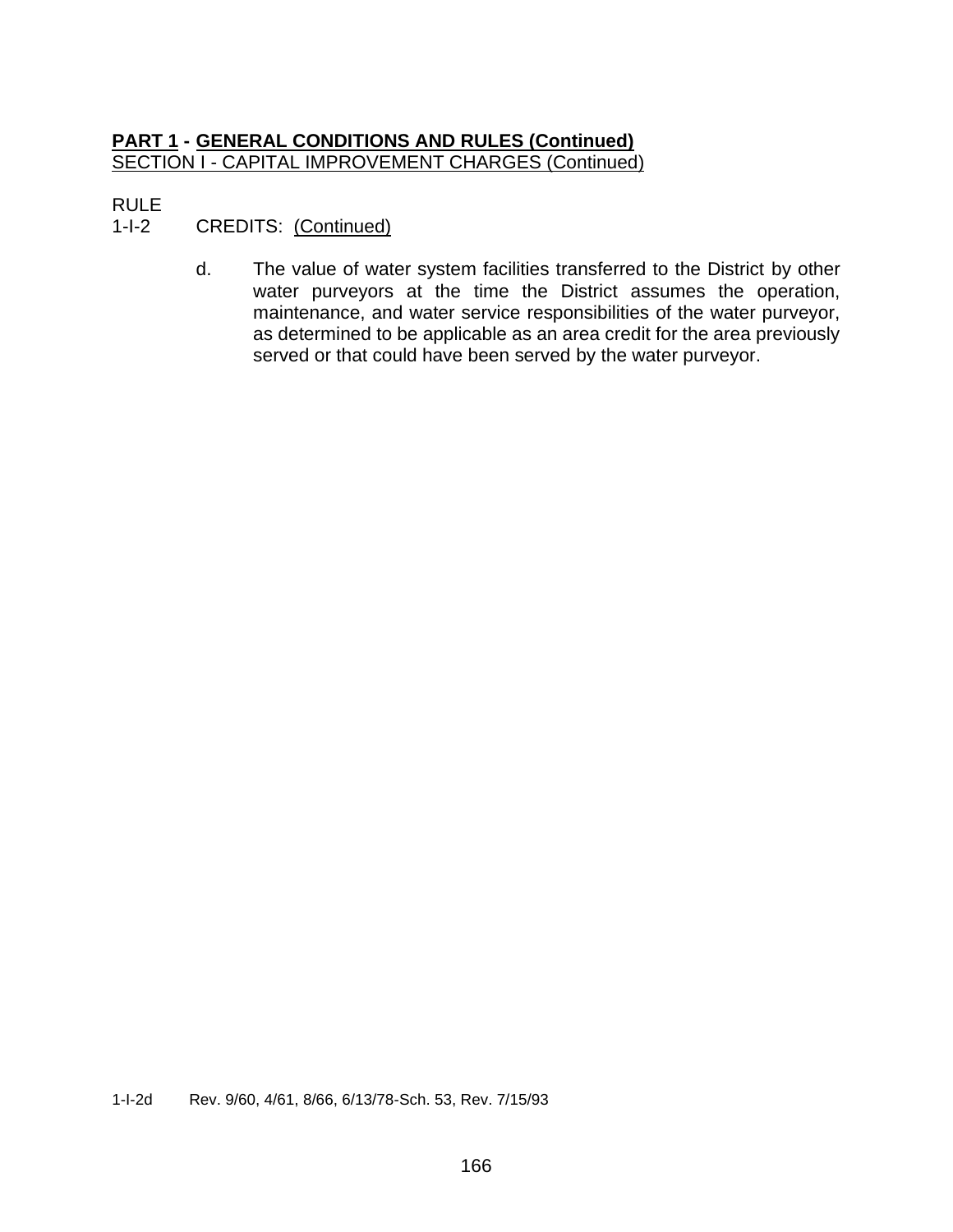# **PART 1 - GENERAL CONDITIONS AND RULES (Continued)** SECTION J - LOCAL SYSTEM IMPROVEMENT CHARGE

- 1-J-1 CHARGES, NO EXISTING LOCAL SYSTEM: As a prerequisite to receiving water service for each subdivision or parcel of land, the owner shall furnish and install the necessary local system improvements in accordance with plans and specifications prepared by or approved by the District, or at the District's option he may be charged for said improvements and pay to the District the cost thereof computed at the rates described in Part 3 hereof.
- 1-J-2 CHARGES, EXISTING LOCAL SYSTEM: Where an existing District water main fronts a parcel of land not heretofore receiving water service, a Local System Improvement Charge shall apply in accordance with Rule 3-A-4, which must be paid before water service is provided; and also where a previously served parcel of land which had been developed for a land use less than the allowed land use (zoning) of said parcel and now said parcel is being redeveloped to the allowed land use level, the District shall make a Local System Improvement (frontage) Charges in accordance with Rule 3-A-4 with an exemption made for the previous land use level, which was less than the allowed land use (zoning) and in accordance with the applicable parts of Rule 1-A-49.
- 1-J-3 CREDITS: Credits for premises making application for water service, and the premises of participants, will be granted for, and reduce the amount of Local System Improvement Charges for and in the estimated equivalent amount of:
	- a. Assessments which have been paid or will have been paid in the District or in any zone of a District for the retirement of bonded indebtedness of the District or of the zone determined by the District to represent Local System Improvements.
	- b. Contributions of Local System Improvements or the equivalent cost value thereof accepted by the District.

<sup>1-</sup>J-1 Rev. 9/60, 4/61, 4/65, 7/15/93<br>1-J-2 Added 4/61. Rev. 4/65, 9/4/84

Added 4/61, Rev. 4/65, 9/4/84-Sch. 73, 11/6/84-Sch. 74, Rev. 7/15/93

<sup>1-</sup>J-3 Added 4/61, Rev. 8/66, 6/13/78-Sch. 53, 9/4/84-Sch. 73, 11/6/84-Sch. 74, Rev. 7/15/93

<sup>1-</sup>J-3a Rev. 7/15/93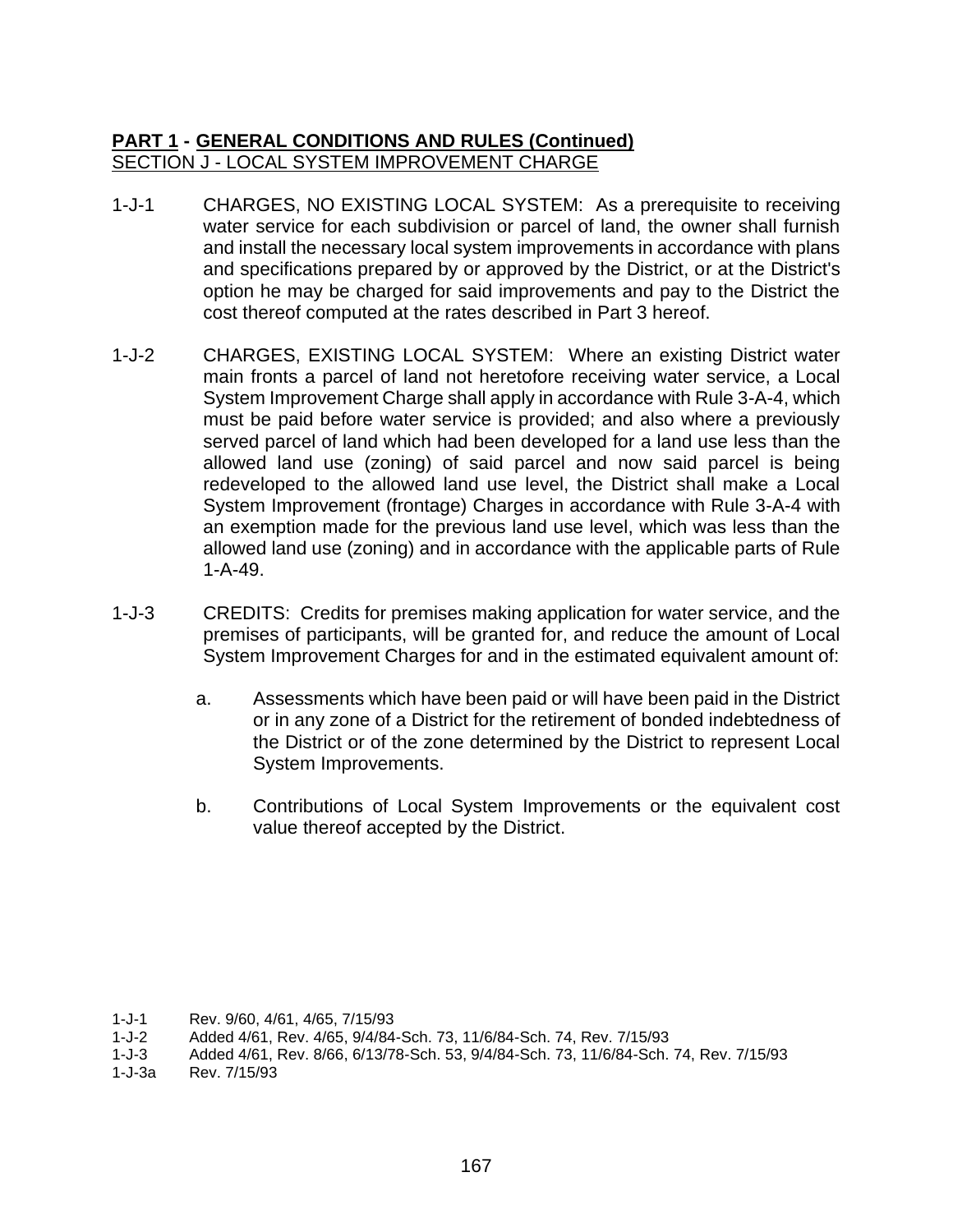## **PART 1 - GENERAL CONDITIONS AND RULES (Continued)** SECTION J - LOCAL SYSTEM IMPROVEMENT CHARGE (Continued)

# RULE

# 1-J-3 CREDITS: (Continued)

c. Front Footage or Direct (Local) Benefit Assessments made against property pursuant to State Improvement Acts for installation of water system improvements.

Where the County Improvement frontage assessments are less than the Local System Improvement Charge, then the assessment of the State Improvement Act project shall be deemed to be equivalent to the Local System Improvement Charge. This is only to the extent of the installed water system improvements meeting the requirements of the allowed land use (zoning) at the time of said installation.

Where the assessments exceed the Local System Improvement Charge, the excess shall be used as a credit against the applicable Capital Improvement Charge. Pursuant to Rule 1-I-2c excess acreage assessments may be applied as a credit against Local System Improvement Charge.

The credit allowed for assessments previously made against all of, or a portion of, the premises as the result of a State Improvement Act for which premises the owner has applied to the District for water service, will only be allowed as to the extent of the assessments made against the premises for which water service has actually been applied for by the owner, and no more than the previous allowed land use (zoning) or the applicable parts of Rule 1-A-49.

d. Credits against existing water mains: Where a zone change, zone exception, or conditional use permit has been granted to a parcel of land after installation of a now existing main and prior to application for water service being made for said parcel and such zone change, zone exception or conditional use permit results in permissive use of said parcel in excess of the zoning that existed at the time of installation of the now existing water main, which now permitted use would require the installation of a new water main before the District could provide adequate water service to said parcel, then any portion of said credits a and c arriving out of the existing main which credits are described above against Local System Improvement Charges shall apply. Applicable parts of Rule 1-A-49 shall apply.

1-J-3c Added 4/65 1-J-3d Added 4/65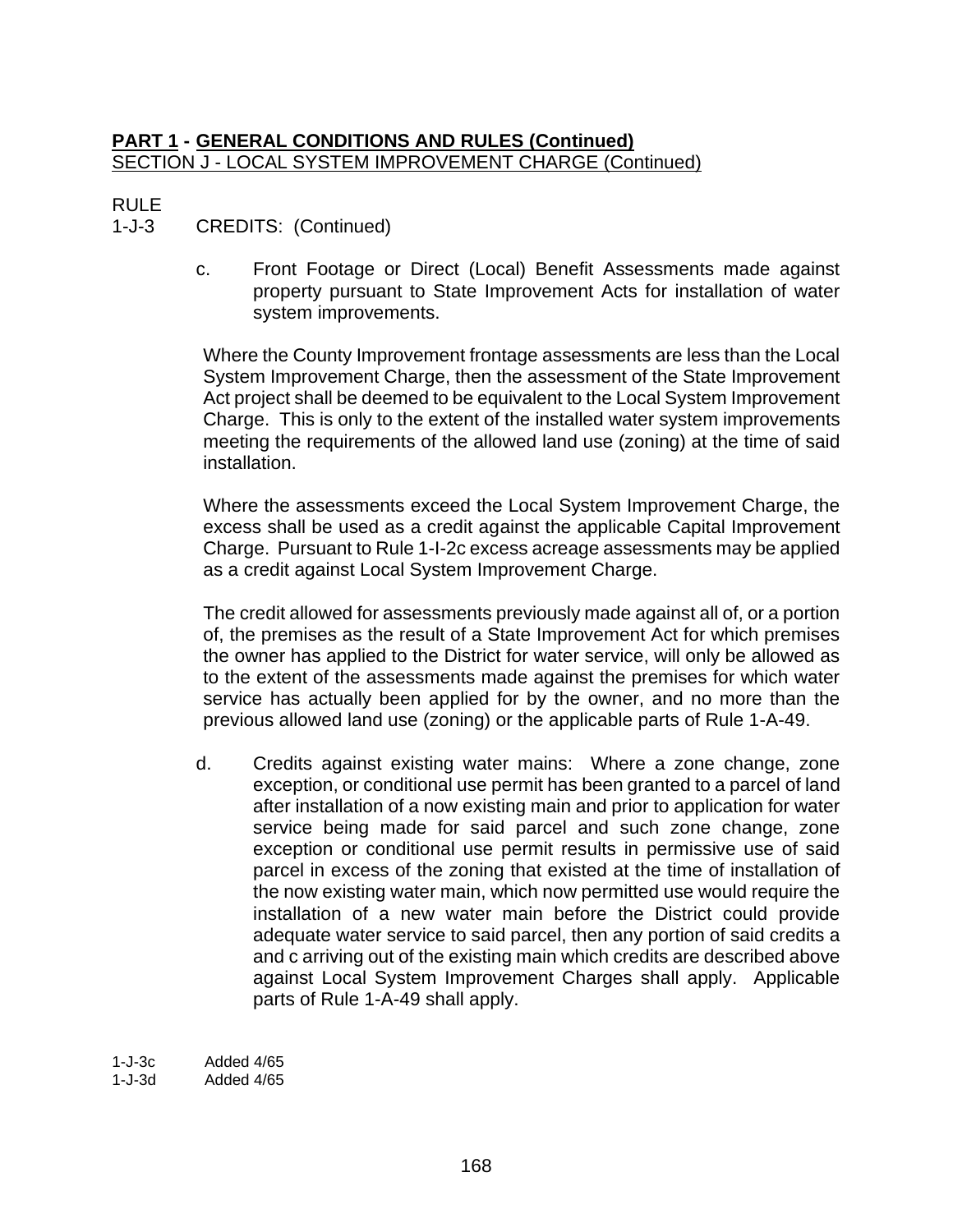## **PART 1 - GENERAL CONDITIONS AND RULES (Continued)** SECTION J - LOCAL SYSTEM IMPROVEMENT CHARGE (Continued)

# RULE

- 1-J-3 CREDITS: (Continued)
	- e. The value of water systems water mains transferred to the District by other water purveyors at the time the District assumes the operation, maintenance, and water service responsibilities of the water purveyor as determined to be applicable as a frontage credit for the frontage previously served or that could have been served, by the water purveyor.

<sup>1-</sup>J-3e Added 4/61, Rev. 8/66, 6/13/78 - Sch. 53, 9/4/84-Sch. 73, 11/6/84-Sch. 74, Last Para deleted 7/15/93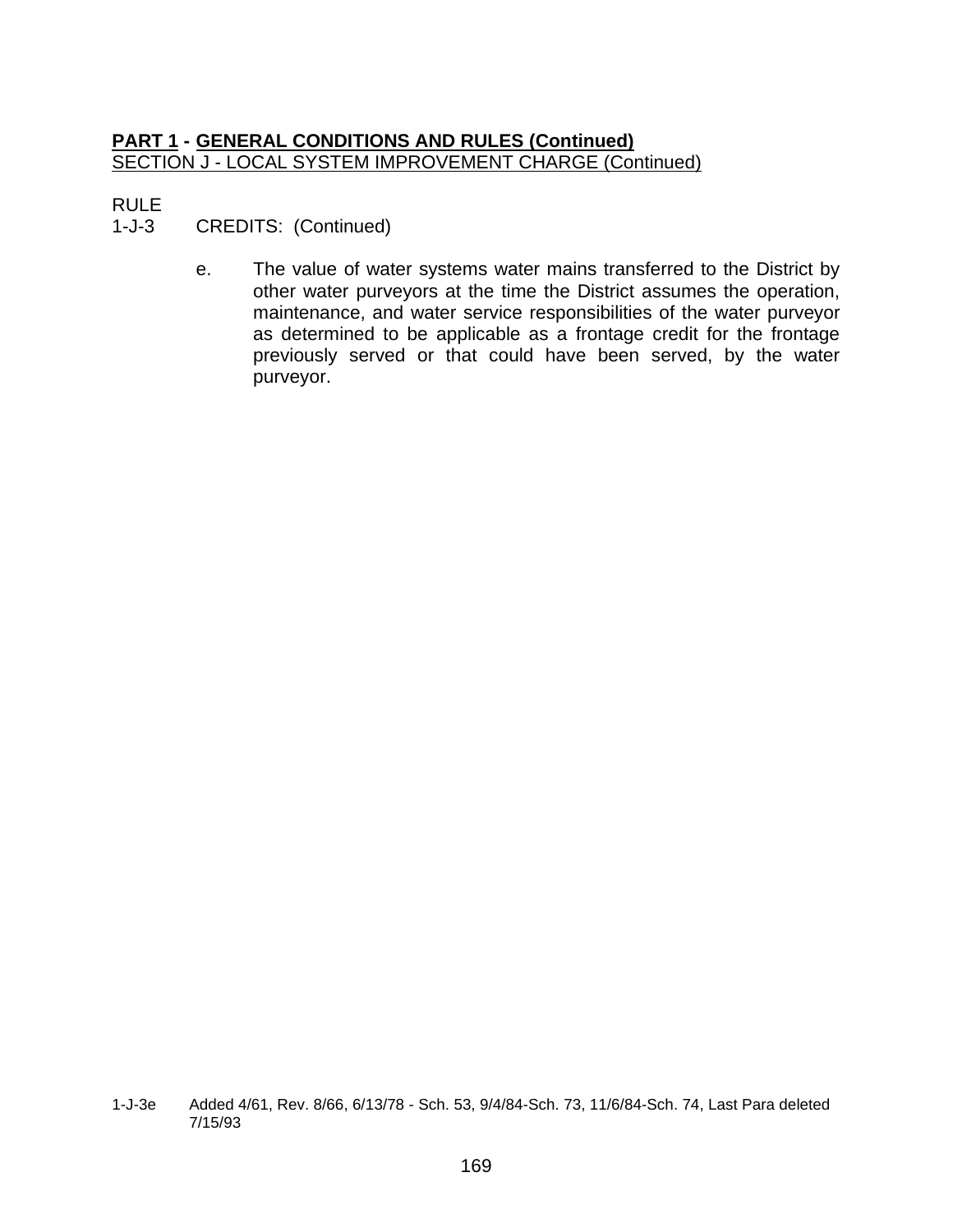# **PART 1 - GENERAL CONDITIONS AND RULES (Continued)** SECTION K - WATER SHORTAGES

1-K-1 WATER SHORTAGES: If the Engineer determines that over consumption of water, loss of pressure in a system, breakdown, drought conditions or any similar occurrence, requires emergency restrictions upon the use of water from any system, he shall order such restrictions.

> Such order may require the customer(s) to restrict the use of water. The use of water for particular purposes may be limited to specified days or hours of a day or altogether prohibited, except that the use of water for drinking, cooking, and sanitary purposes shall not be prohibited, although consideration thereof may be still required for the water used for the latter purposes.

> Any such order shall be communicated by the Engineer, either in writing or orally to water consumers served by the affected system. Water supply to any premises where use of water is being made in violation of an order of the Engineer may be shut off.

> When the Engineer determines that the emergency no longer exists, he shall issue an order relieving the restrictions of prohibitions previously ordered under this Section. Such order shall be communicated to affected water consumers in the same manner in which the order instituting the restrictions or prohibitions was communicated.

See Part 5 for Water Conservation.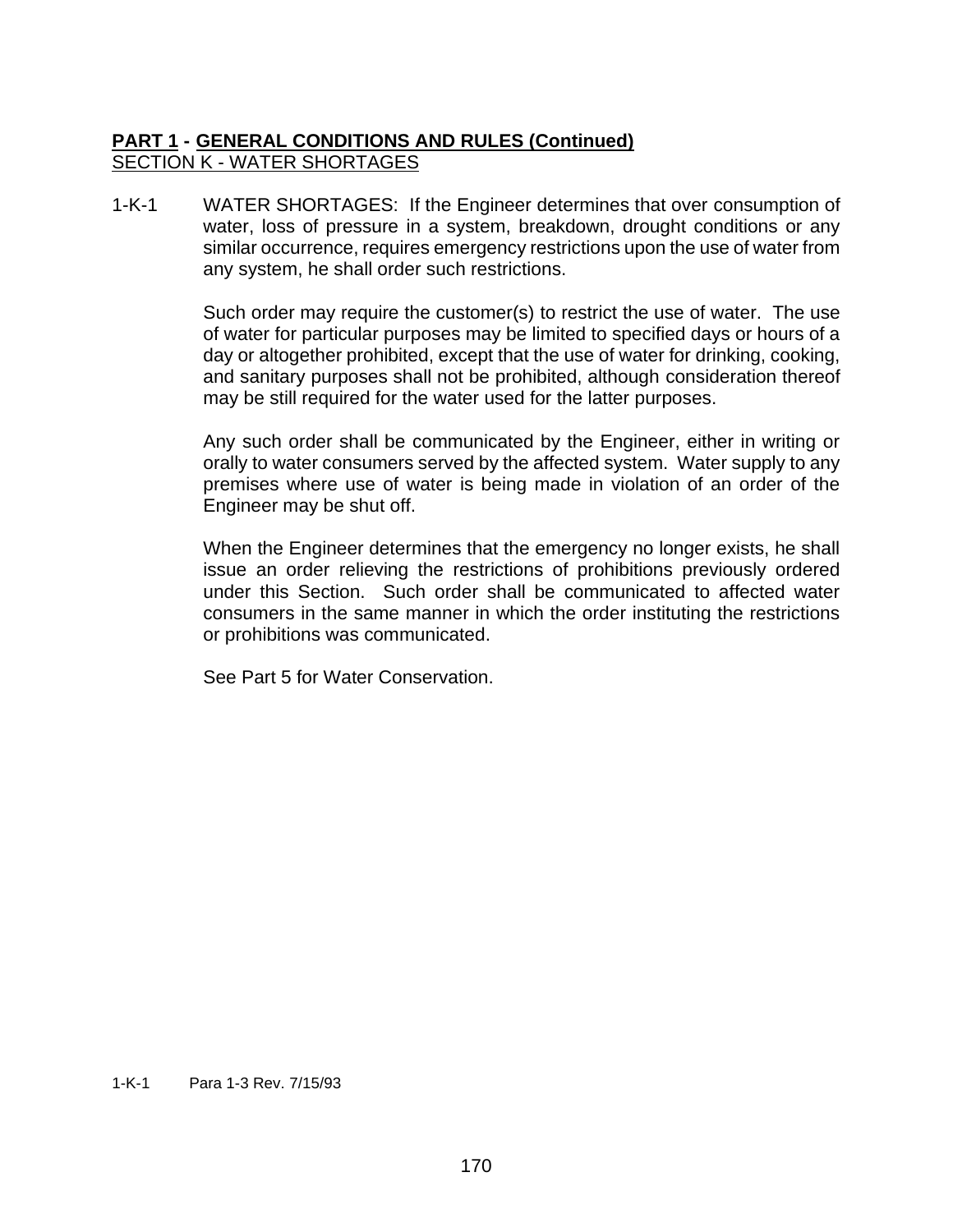# **PART 1 - GENERAL CONDITIONS AND RULES (Continued)** SECTION L - CONSTRUCTION WORK BY DAY LABOR

1-L-1 WORK BY DISTRICT FORCES: The Board, pursuant to Section 20606 of the Public Contracting Code of the State of California, hereby finds that any item of work of constructing, repairing, improving, renewing, or extending district facilities estimated to cost less than \$141,912.59 per installation may be performed by District forces without letting contracts to the lowest bidder if the District Engineer determines that the work can be done more economically by District forces.

> To account for the effects of inflation, this limit will be adjusted on January 1 of every year by the Construction Cost Index (CCI) for the Los Angeles Region as reported in the Engineering News Record and will be posted on the Districts' website.

1-L-2 PERFORMANCE OF WORK - PURCHASE OF MATERIALS: The BOARD authorizes the performance of any of the work described in Rule 1-L-1 by personnel of the District and authorizes the purchase of the materials necessary therefore, and the total cost for labor and materials estimated to be less than \$141,912.59 for any separate installation.

> To account for the effects of inflation, this limit will be adjusted on January 1 of every year by the Construction Cost Index (CCI) for the Los Angeles Region as reported in the Engineering News Record and will be posted on the Districts' website.

1-L-3 PURCHASING AGENT CONSTRUCTION CONTRACTS: The Purchasing Agent for the Districts may receive competitive public bids on, and award purchase orders on projects involving construction of water system facilities up to a limit of \$25,000, including a contractor furnishing needed labor and materials to complete the project. This rule is not intended to restrict the Purchasing Agent from purchasing materials only for the Districts without limitation as to dollar amount.

<sup>1-</sup>L-1 Rev. 5/59, 10/68. 1/09, 1/11, 1/12, 1/13, 2/14, 3/15, 1/16, 1/17, 1/18, 3/19, 2/20, 6/21, 1/22

<sup>1-</sup>L-2 Rev. 5/59, 10/68, 1/09, 1/11, 1/12, 1/13, 2/14, 3/15, 1/16, 1/17, 1/18, 3/19, 2/20, 6/21, 1/22

<sup>1-</sup>L-3 Added 10/68, Rev. 8/2/83-Sch. 68, 8/23/83-Sch. 69, 9/6/83-Sch. 70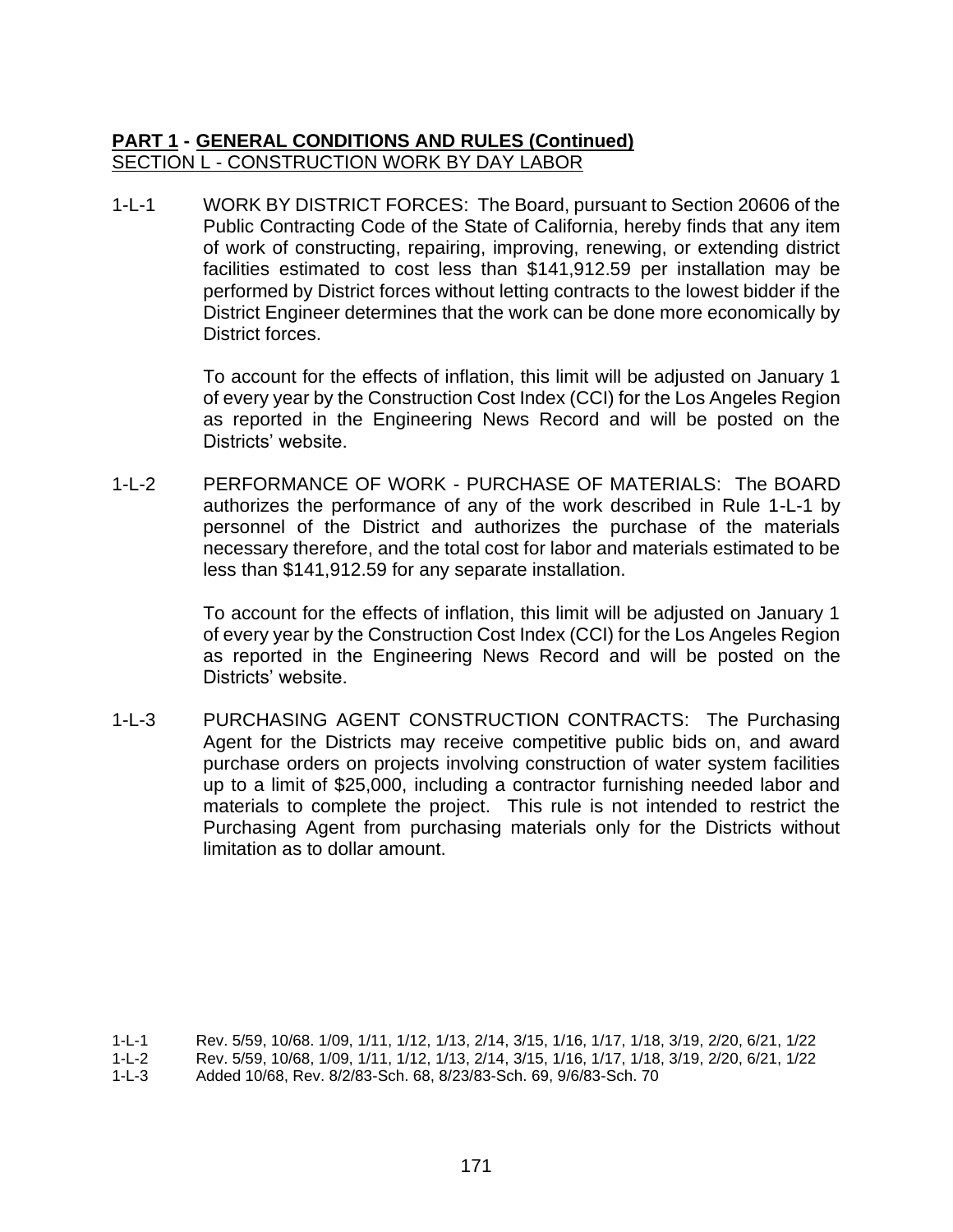## **PART 1 - GENERAL CONDITIONS AND RULES (Continued)** SECTION M - SURPLUS WATER

1-M-1 SURPLUS WATER: The District may sell surplus water to any person, firm, public, or private corporation, or public agency, or other consumer outside the District when the Engineer so recommends and the Board of Supervisors find that the District has a surplus of water above which is required by the consumers within the District. Charges for the surplus water shall be by separate rule for each District which provides such service or may be determined by the District. See also RULE 2-B-8.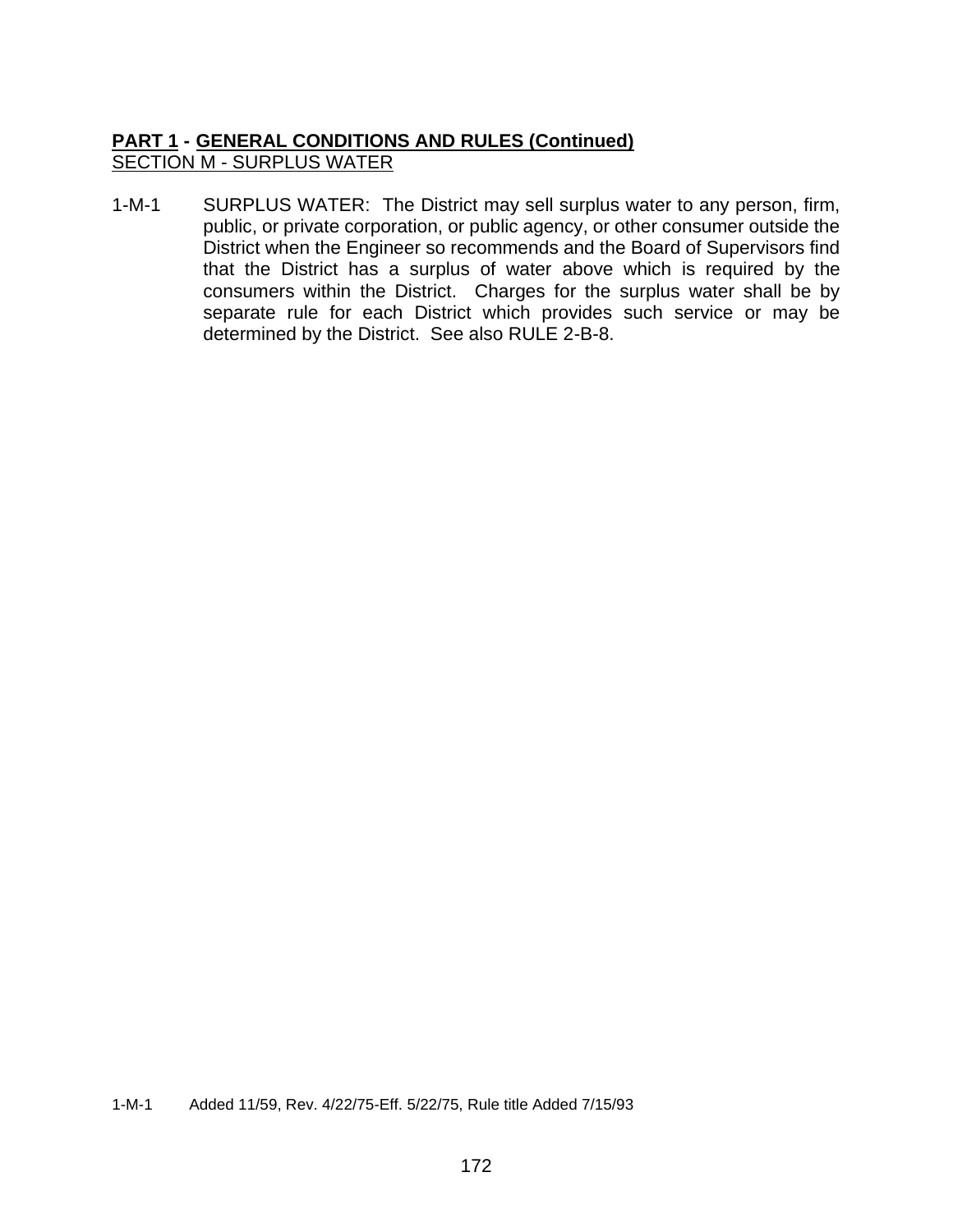### **PART 1 - GENERAL CONDITIONS AND RULES (Continued)** SECTION N - WATERWORKS DISTRICT JOINT WORKING CAPITAL FUND

1-N-1 JOINT POWERS ARRANGEMENT: Pursuant to Section 55333 of the County Waterworks District Law of the State of California, the Districts may adopt a Joint Powers Agreement or the establishment of a Waterworks Districts Joint Fund for the purposes of joint district undertakings, ownership, purchases, construction, acquisition, and such other joint doings as may be provided in said agreement.

> The Joint Fund may sell to developers and others, for use in the District, stock materials such as water meters. Such sales shall be at the same stock price as that which the Joint Fund would sell materials to a District.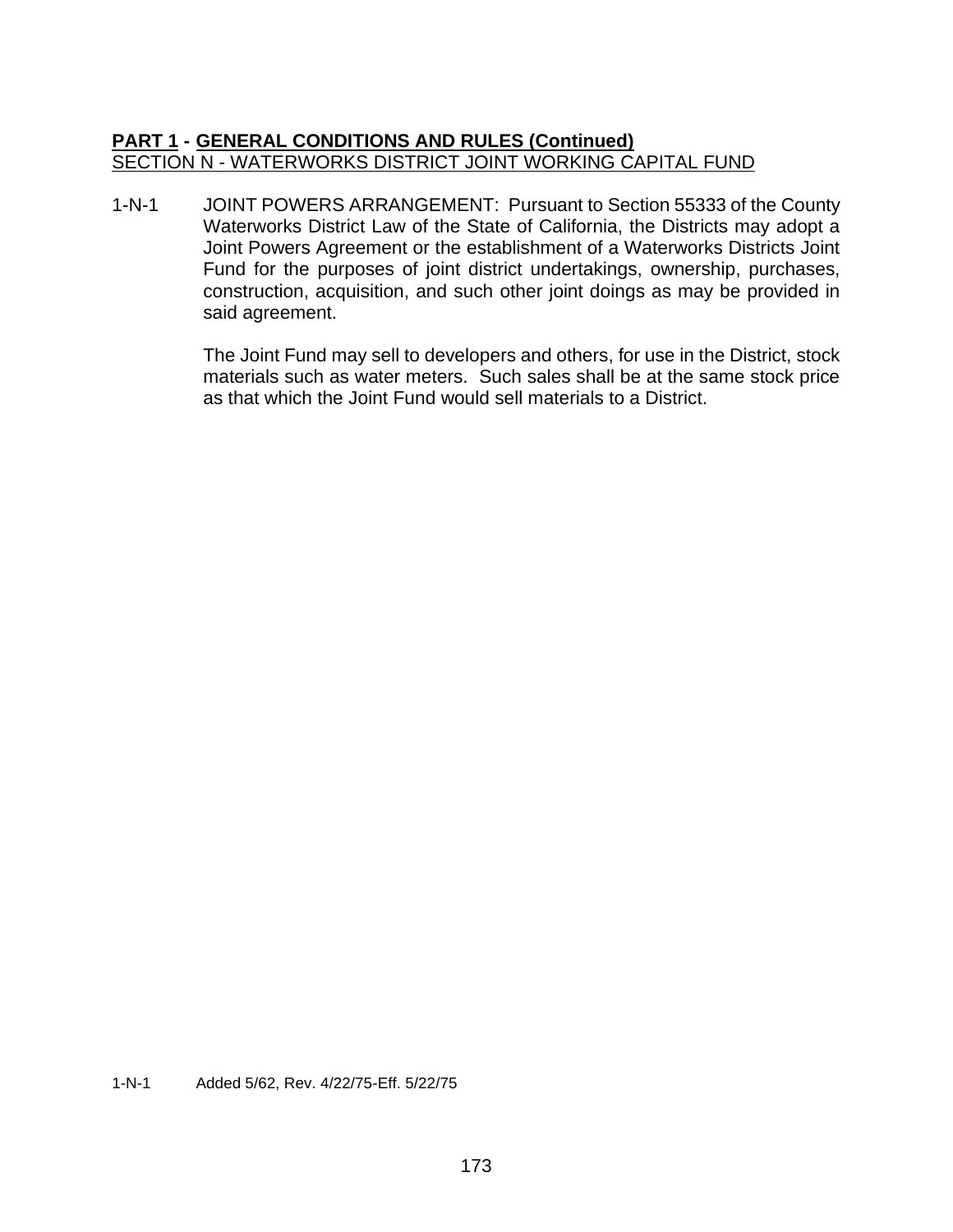# **PART 1 - GENERAL CONDITIONS AND RULES (Continued)** SECTION O - SALE OR EXCHANGE OF WATER

- 1-O-1 SALE OR EXCHANGE OF WATER ONE DISTRICT TO ANOTHER DISTRICT OR BETWEEN DISTRICTS: One or more County Waterworks Districts shall sell or exchange water to or with other County Waterworks Districts. Selling of water shall be at applicable rates of the selling District and exchanges of water may be at the lowest rate block of the respective District without regard for the number of billing units.
- 1-O-2 WATER RIGHTS OF SELLER OR EXCHANGER DISTRICTS: Sale to or exchange with another District of water shall not reduce or change the water rights of the seller or exchanger District.
- 1-O-4 MUTUAL AID BETWEEN WATER PURVEYORS: At the option of the District, metered interconnections may be installed or constructed with adjacent water purveyors that are either within or outside of the District for mutual aid involving the exchange of water on a temporary basis; said water shall be sold, or purchased (as the case may be) at the prevailing rates.

Water Supply Charges (Capital Improvement and Local System Improvement Charges et al.) shall not be applicable to Mutual Aid interconnections.

- 1-O-1 Added 8/63, Rev. 8/69, Rev. 7/7/94<br>1-O-2 Added 8/63
- Added 8/63
- 1-O-3 Added 8/63, Deleted 8/69
- 1-O-4 Added 4/66, Rev. 7/15/93, Para 3 Deleted 7/15/93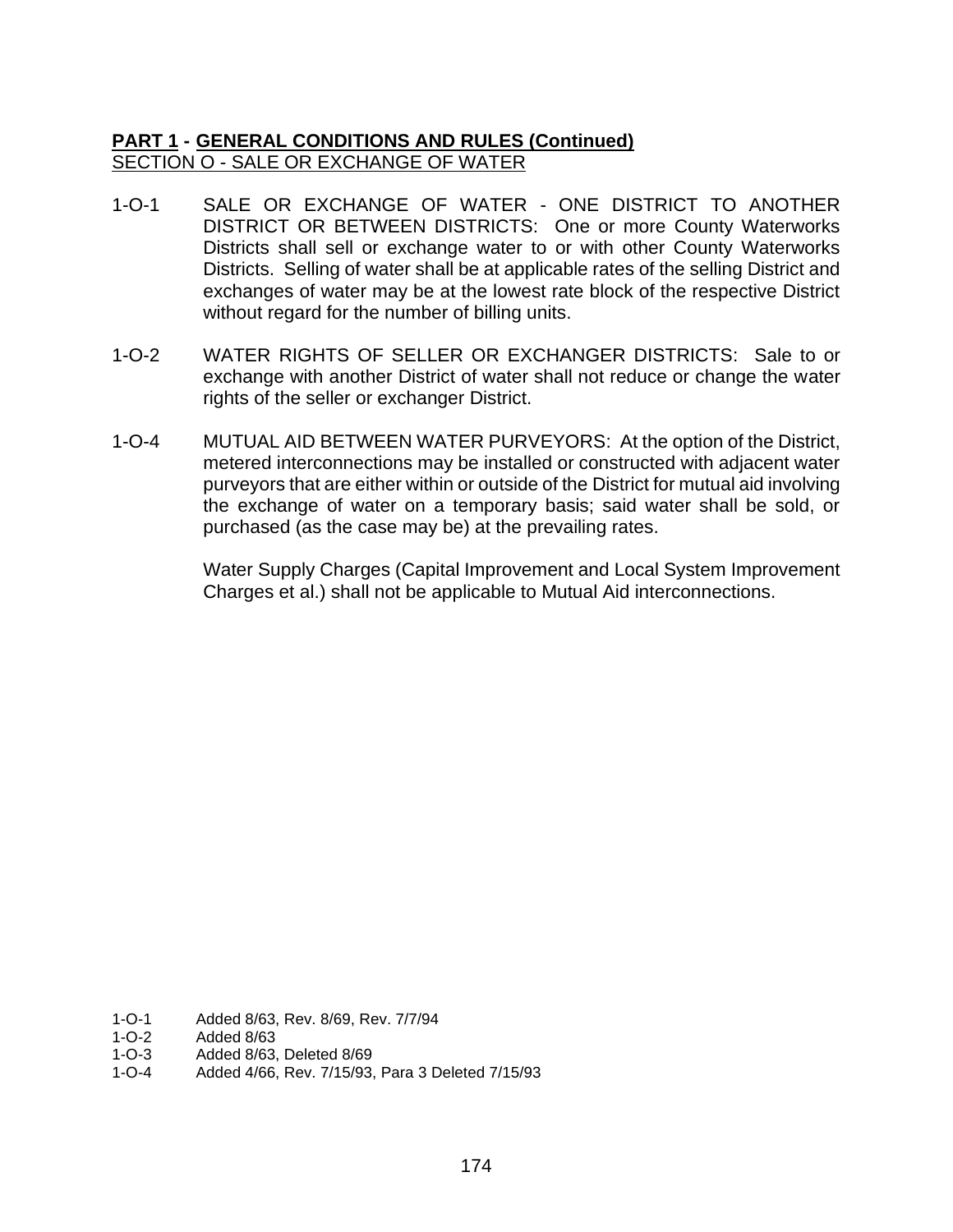# **PART 1 - GENERAL CONDITIONS AND RULES (Continued)** SECTION P - JOINT SUPPLY SERVICE CONNECTIONS OR WATER SYSTEM FACILITIES AGREEMENT

1-P-1 JOINT WATER SUPPLY SERVICE CONNECTIONS OR WATER SYSTEM FACILITIES: Two or more Districts may jointly construct supply service connections or other water system facilities or may singularly or jointly enter into agreements with other types of water purveyors, which may be either within or outside of a District, for said purposes.

#### 1-P-1 Added 4/66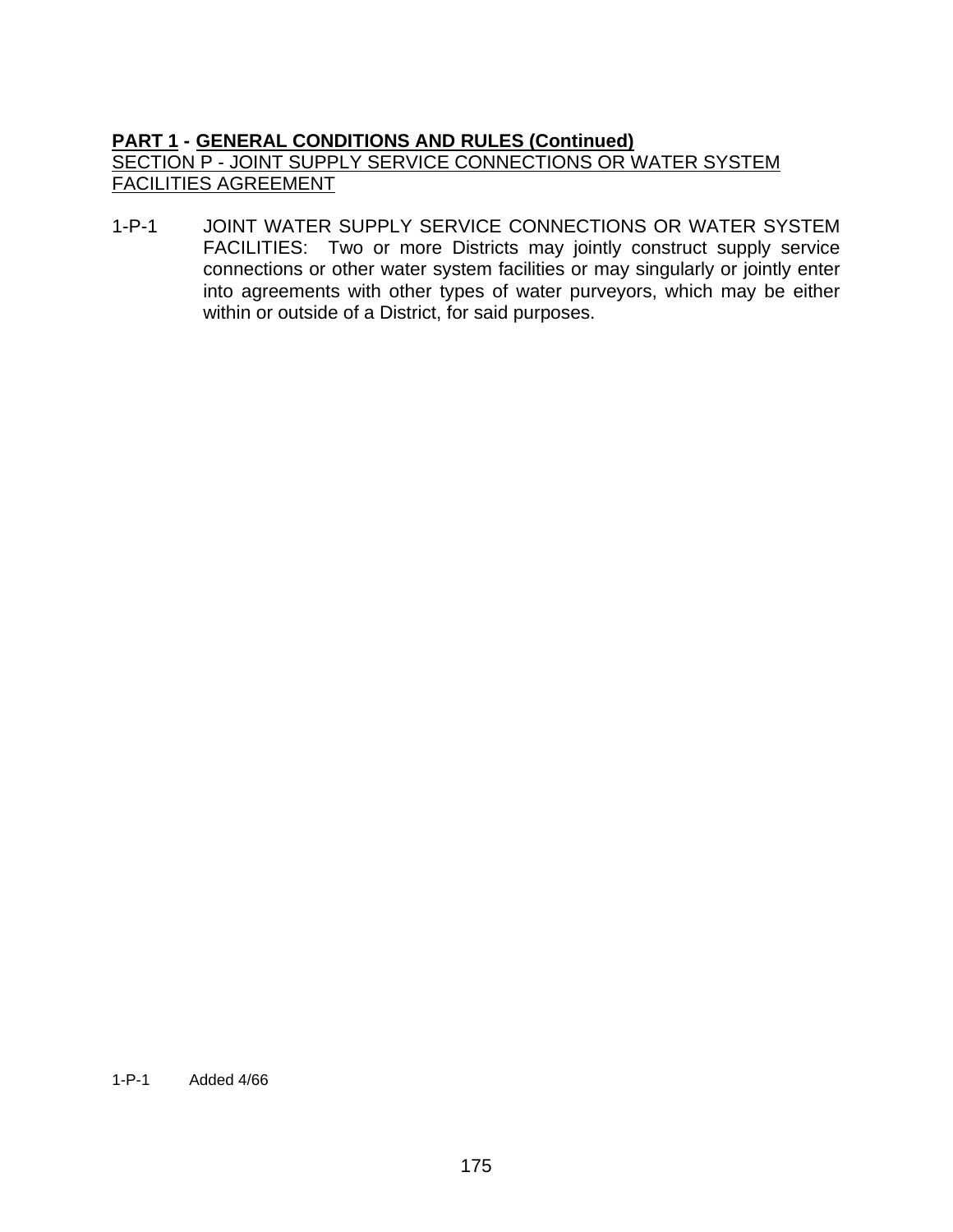### **PART 1 - GENERAL CONDITIONS AND RULES (Continued)** SECTION Q - TIME PAYMENT FOR WATER SERVICE BILLINGS

1-Q-1c TIME PAYMENT FOR WATER SERVICE BILLINGS: Should the District find a reasonable basis exists to allow a customer to make time payments for an overdue account for water service the District may provide additional time beyond the final due date. Additionally, upon written commitment by the customer, the District may allow a customer to pay the overdue amount within a period of three (3) to twelve (12) months as determined by the District and to pay in addition the regular service billings during that time period in a timely manner. This written commitment shall be known as a "Payment Agreement" and must be signed by the owner of the premises. When the bill is in the tenant's name, the "Payment Agreement" must be signed by both the owner and the tenant. Should the customer not keep the payment schedule set forth by the District in the Payment Agreement, the District shall post a final notice of intent to disconnect service no less than five (5) business days prior to disconnection. Thereafter, the customer must make full payment of all outstanding amounts before water service will be restored.

> Time payment arrangements can be made only on accounts with a billing status of "ACTIVE".

> The District reserves the right to determine and establish the details on all "Payment Agreements".

- 1-Q-1a Added 10/68, Deleted 7/15/93
- 1-Q-1b Added 10/68, Para. 2 Added 2/1/77-Sch. 41R, Deleted 7/15/93
- 1-Q-1c Added 8/2/83-Sch. 68, 8/23/83-Sch. 69, 9/6/83-Sch. 70, Rev. 7/15/93, Para 2, 3, 4 Added 7/15/93, Rev. 8/21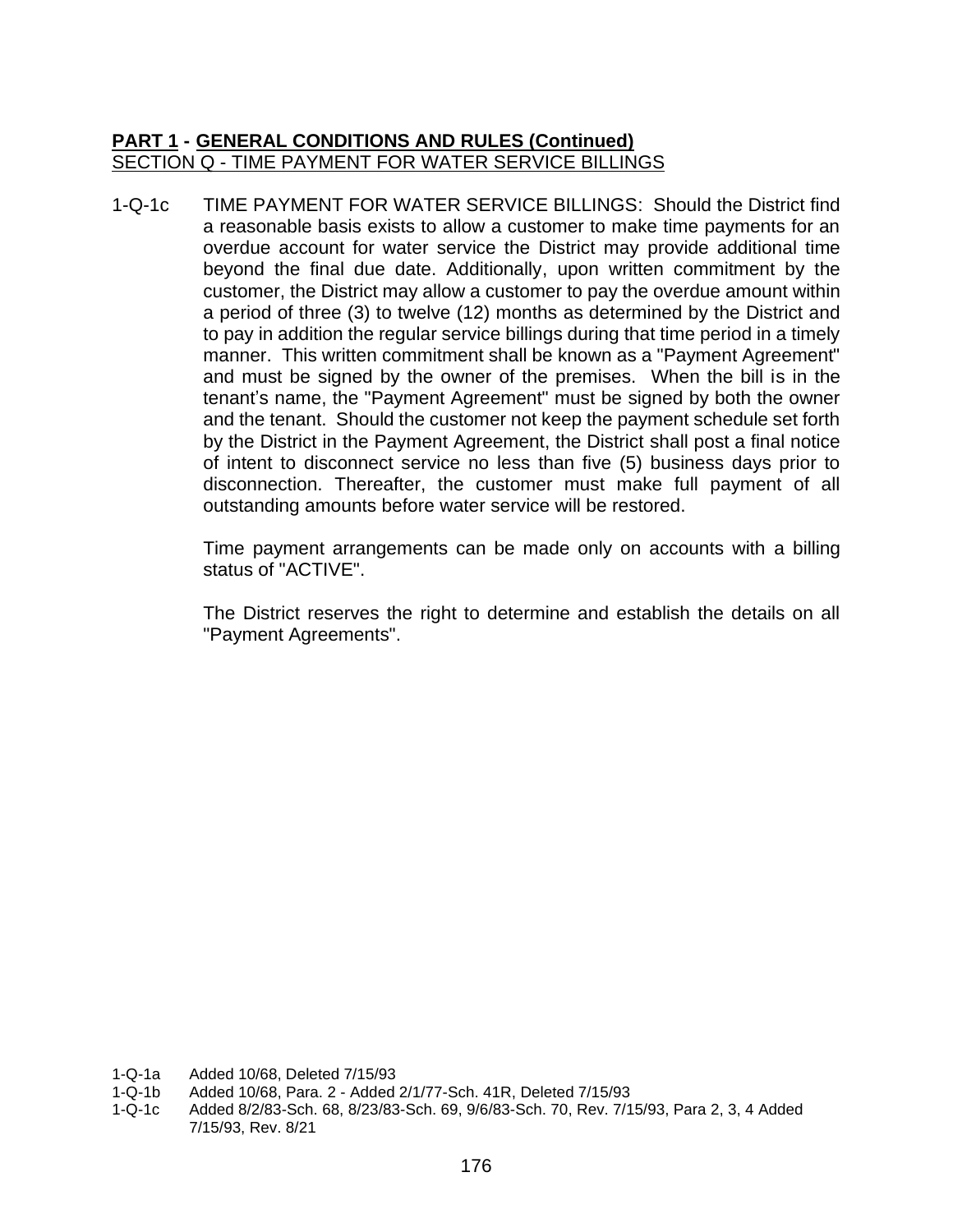#### **PART 1 - GENERAL CONDITIONS RULES (Continued)** SECTION R - FIRE PROTECTION AUTHORITY REQUIREMENT

1-R-1 ADDITIONAL FIRE HYDRANTS ON EXISTING MAINS: Where the local fire protection authority has made a requirement precedent to their approving issuance of a building permit for construction on a premises that additional public fire hydrant(s) are to be installed and where the public fire hydrants that exist on the District main(s) in the vicinity of premises were installed in satisfaction of prior requirements of the fire protection authority, at its option the District may charge the applicant the cost of the additional fire hydrant(s), or require that the applicant install the hydrant at his direct expense, subject to credits as defined elsewhere in these Rules and Regulations.

1-R-2 Added 4/22/75-Eff. 5/22/75, Deleted 7/15/93

<sup>1-</sup>R-1 Added 10/68, Rev. 8/82, Rev. 7/15/93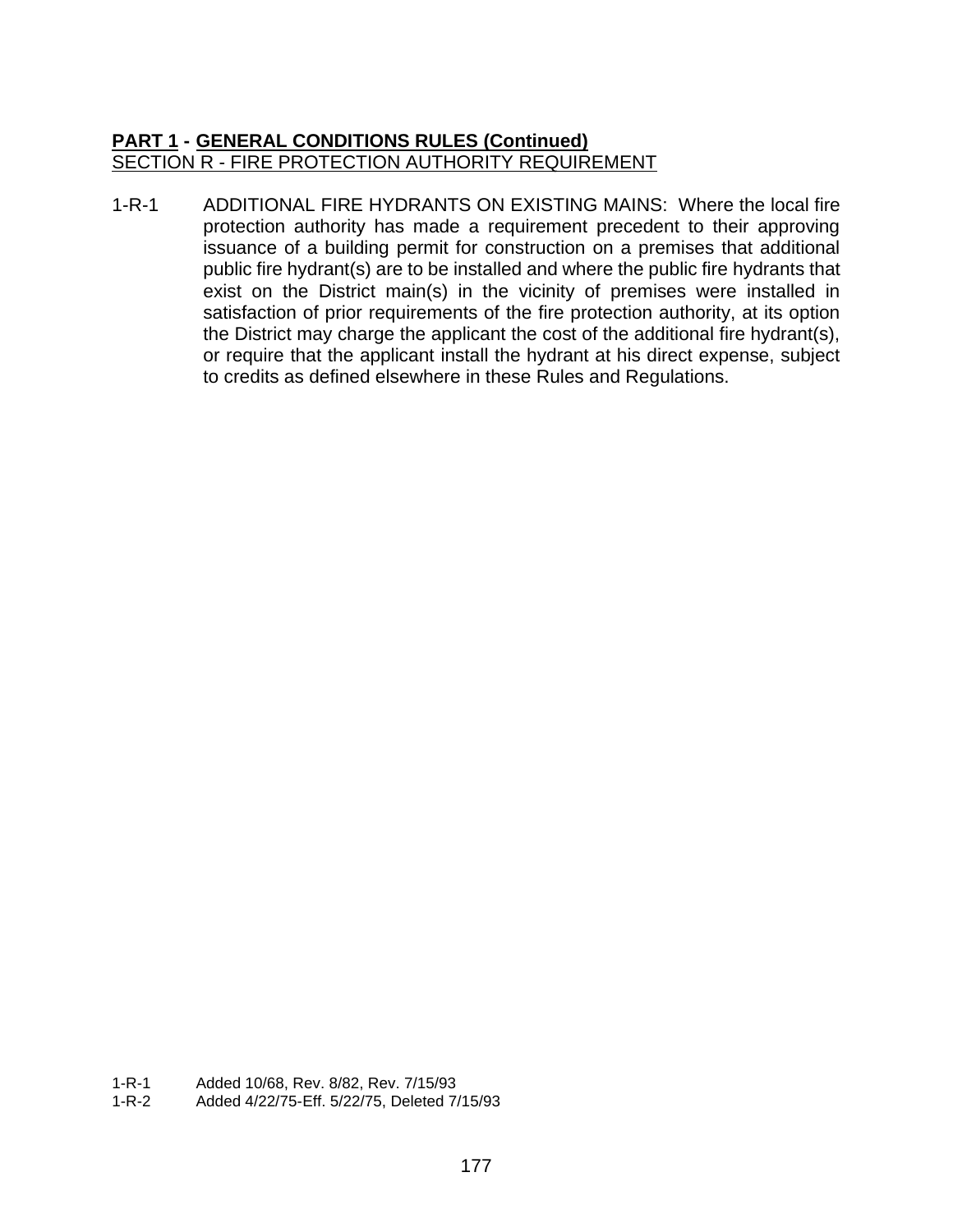#### **PART 1 - GENERAL CONDITIONS AND RULES (Continued)** SECTION S - CHARGES QUOTED BY DISTRICT TO APPLICANT

1-S-1a EFFECTIVE PERIOD OF QUOTATION OF CHARGES: All charges quoted by the District to an applicant for water service or to a customer are effective for thirty (30) consecutive calendar days after the date of the letter, application, or invoice containing the charges is rendered. All quotations not paid within the thirty-day period become subject to revision thereafter except as described below.

> All quotations of charges are made on the basis the subdivider, applicant, developer, or customer provides to the District, in a timely manner, any required information or material needed by the District to provide the planned service.

> Should the required information or material not be so provided, the District reserves the right to require the payment of any additional charges necessitated by the delay caused by the applicant, developer, customer, or subdivider.

- 1-S-1b EFFECTIVE DATE OF AMENDMENTS OF RULES AND REGULATIONS: Unless the Board, in adopting amendments to these Rules and Regulations, establishes an effective date for the amendments, all the amendments, except those to Rules in Part 2, shall become effective thirty (30) days after the date of adoption. Amendments to Rules of Part 2 shall become effective upon the first day of the first billing cycle which begins thirty (30) or more days after the date of adoption. Any charges quoted pursuant to Rules of Part 3 to applicants for water service which are within the thirty-day holding period will not be affected by amendments until the thirty-day quotation period ends, as provided for in Rule 1-S-1a.
- 1-S-1c REFUND OF UNUSED CHARGES: Should the applicant request the District to stop work on a project for which the applicant has paid the District's charges such that there are unexpended funds and the applicant submits a written request to the District for refund of any unexpended charges paid by the applicant to the District, the District may refund the money on the following schedule:

<sup>1-</sup>S-1a Added 10/68, Rev. 6/13/78-Sch. 53, Para. 2 & 3 Added 6/13/78-Sch. 53

Added 10/68, Rev. 4/22/75-Eff. 5/22/75, 6/13/78-Sch. 53, Rev. 7/15/93

<sup>1-</sup>S-1c Added 4/22/75-Eff. 5/22/75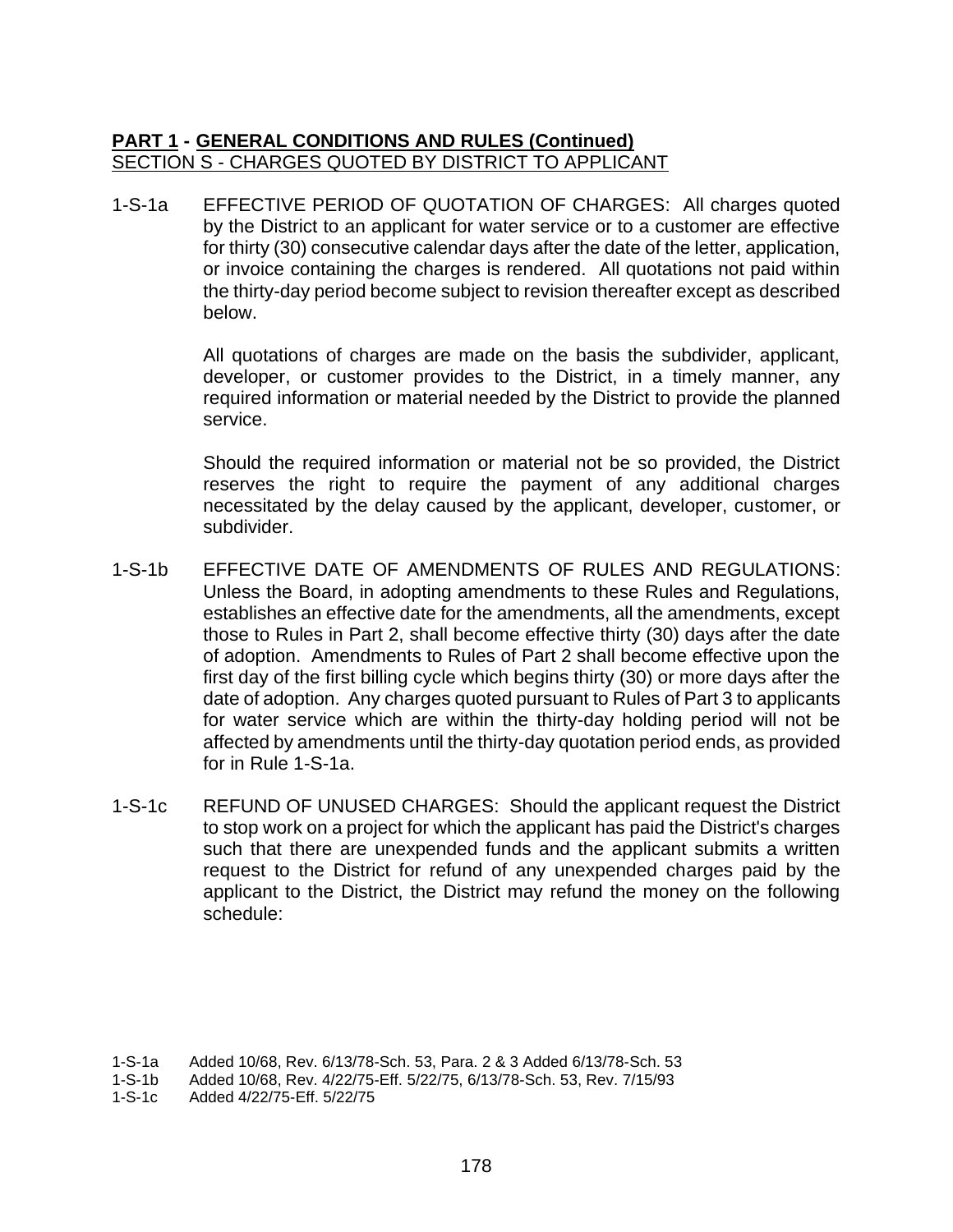### **PART 1 - GENERAL CONDITIONS AND RULES (Continued)** SECTION S - CHARGES QUOTED BY DISTRICT TO APPLICANT (Continued)

#### 1-S-1c REFUND OF UNUSED CHARGES: (Continued)

Notice to stop work and the request for the refund were received by the District:

- 1. Within thirty (30) days after the payment was made to the District, the refund may be made of up to 90% of the unexpended portion.
- 2. Within the period of thirty-one (31) to sixty (60) days after the payment was made to the District, the refund may be made of up to 75% of the unexpended portion.
- 3. Within the period of sixty-one (61) to one hundred twenty (120) days after the payment was made to the District, the refund may be made of up to 50% of the unexpended portion.
- 4. Within the period of one hundred twenty-one (121) to three hundred sixty-five (365) days after the payment was made to the District, the refund may be made of up to 25% of the unexpended portion.
- 5. No requests for refunds received more than three hundred sixty-five (365) days after the payment was made to the District will be processed.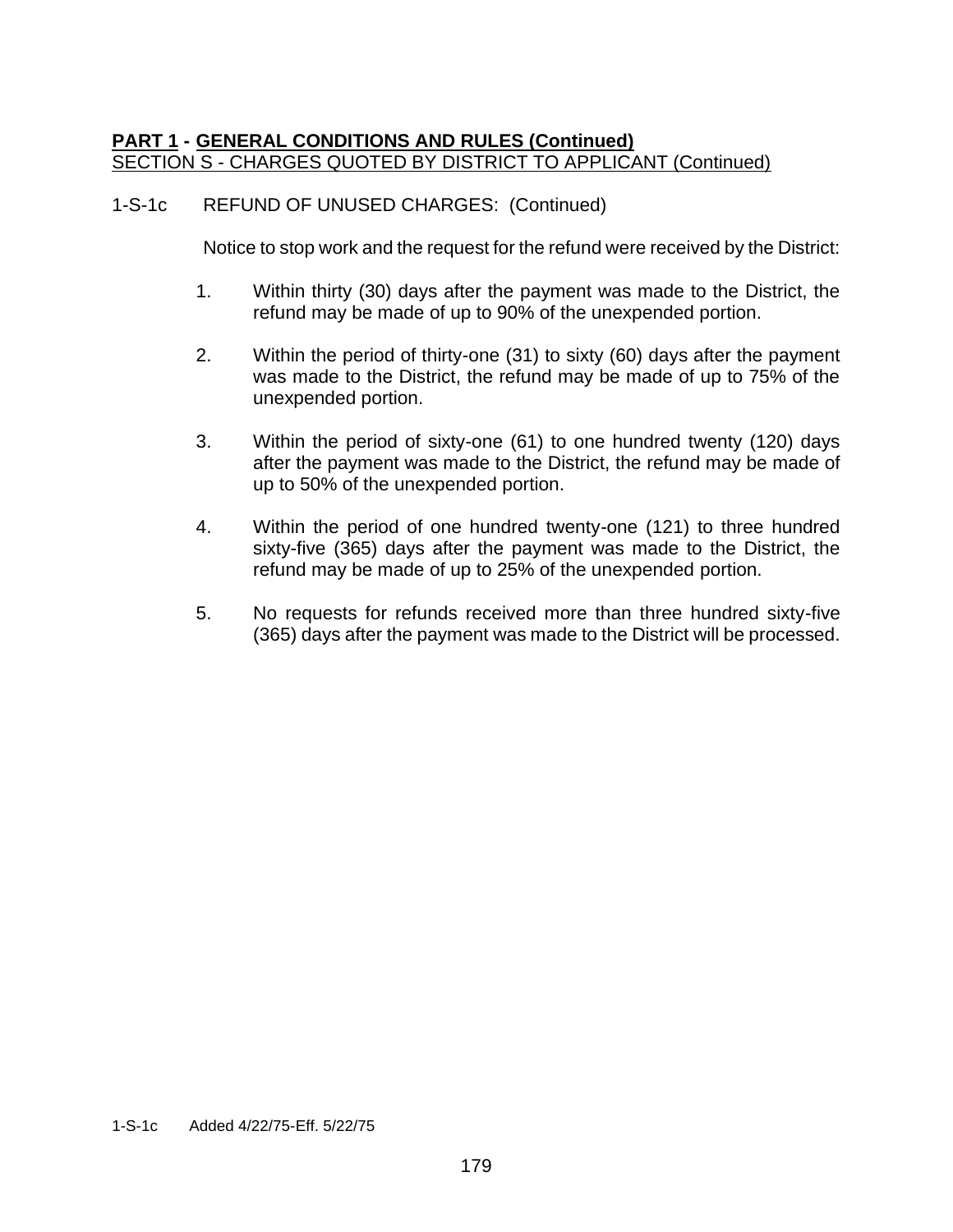# **PART 1 - GENERAL CONDITIONS AND RULES (Continued)** SECTION T - SEVERABILITY

1-T-1 SEVERABILITY: If any rule, subrule, part, subpart, section, subsection, sentence, clause, or phrase in these Rules and Regulations or the application thereof to any person or circumstance is for any reason held invalid, the validity of the remainder of these Rules and Regulations or the application of such provision to other persons or circumstances shall not be affected thereby. The Board of Supervisors of the County of Los Angeles as the governing body of each District hereby declares that it would have adopted these Rules and Regulations and each rule, subrule, part, subpart, section, subsection, sentence, clause or phrase thereof, irrespective of the fact that one or more rules, subrules, parts, subparts, sections, subsections, sentences, clauses or phrases or the application thereof to any person or circumstance may be held to be invalid.

1-T-1 Added 2/1/77-Sch. 41R

1-U-1 Added 5/31/77-Sch. 52, Deleted 6/13/78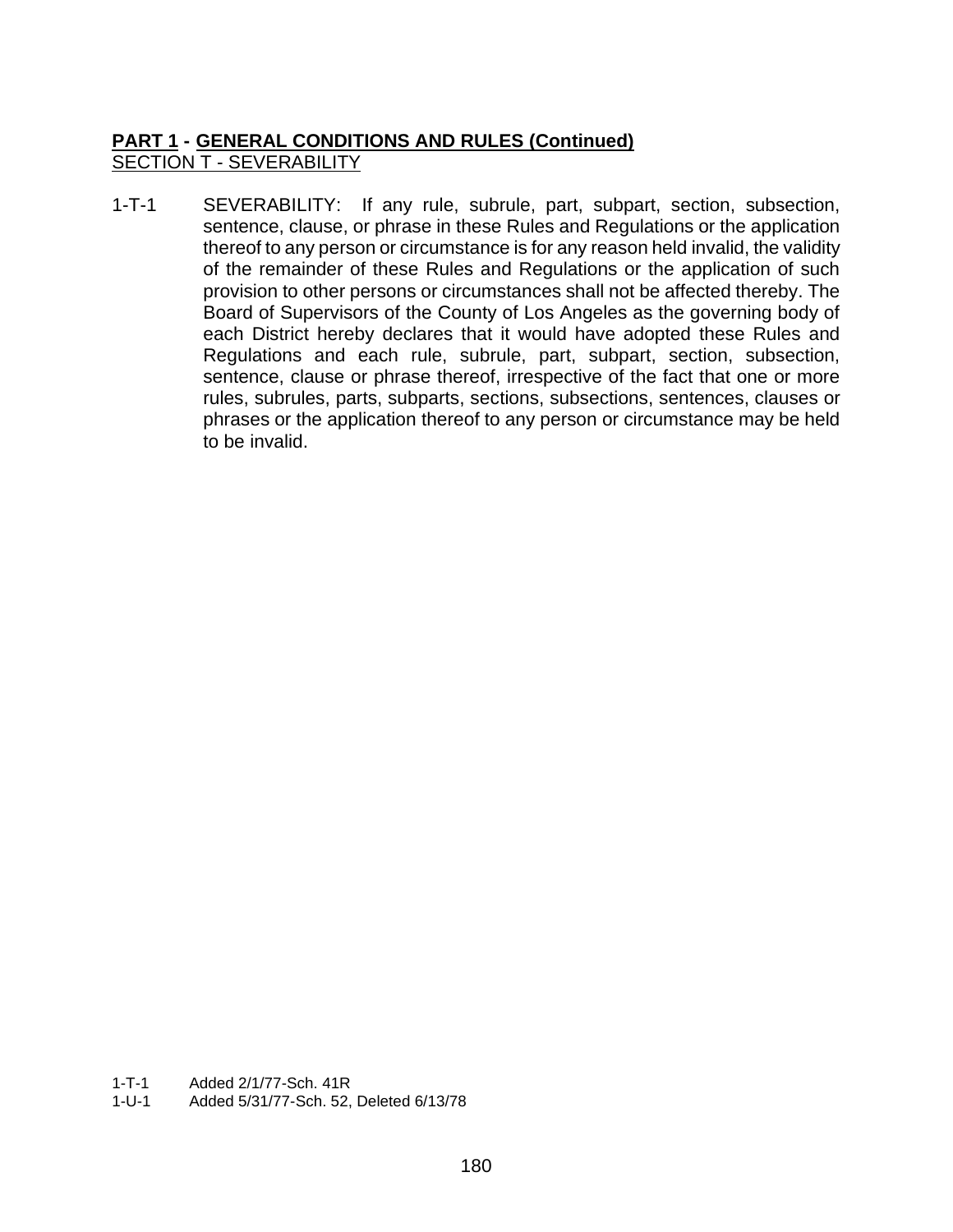#### **PART 1 - GENERAL CONDITIONS AND RULES (Continued)** SECTION V - INSPECTION OF PRIVATE CONTRACT WORK

1-V-1 INSPECTION OF PRIVATE CONTRACT WORK: All construction work done by private contract by an applicant, developer, or subdivider shall be inspected by the District during the construction to be considered for acceptance by the District.

> The inspection of this work will be done by the District at cost, to be paid by the applicant, developer, or subdivider.

> The District requires that the applicant pay the inspection costs in full to the District prior to the start of any construction work.

> The inspection charge shall be based on an engineering estimate of costs prepared by the District.

1-V-2 TEMPORARY AND PERMANENT WATER SERVICE: Any water service rendered to a premises prior to full payment of all District charges, satisfaction of District requirements, and completion of any required private contract work by an applicant, developer, or subdivider is subject to discontinuance. The District will provide permanent water service to a premises upon all District charges having been paid, all requirements of the District having been complied with, and any private contract work having been completed and accepted by the District, including the obtaining of any needed easements in favor of the District by the applicant, developer, or subdivider.

> Should the water system improvements required of the applicant, developer, or owner by the District not be completed and in service by the time occupancy is to be taken of the premises, the District may initiate water service termination proceedings similar to that described in Rule 1-H-26g including requiring payment of the reconnection restoration charge given in that Rule.

<sup>1-</sup>V-1 Added 6/13/78-Sch. 53, Para 1 & 2 Rev., Para 4 & 5 Deleted and another Para 4 Added 7/15/93

<sup>1-</sup>V-2 Added 6/13/78-Sch. 53, Rev. 8/2/83-Sch. 68, 8/23/83-Sch. 69, 9/6/83-Sch. 70, Rev. 7/15/93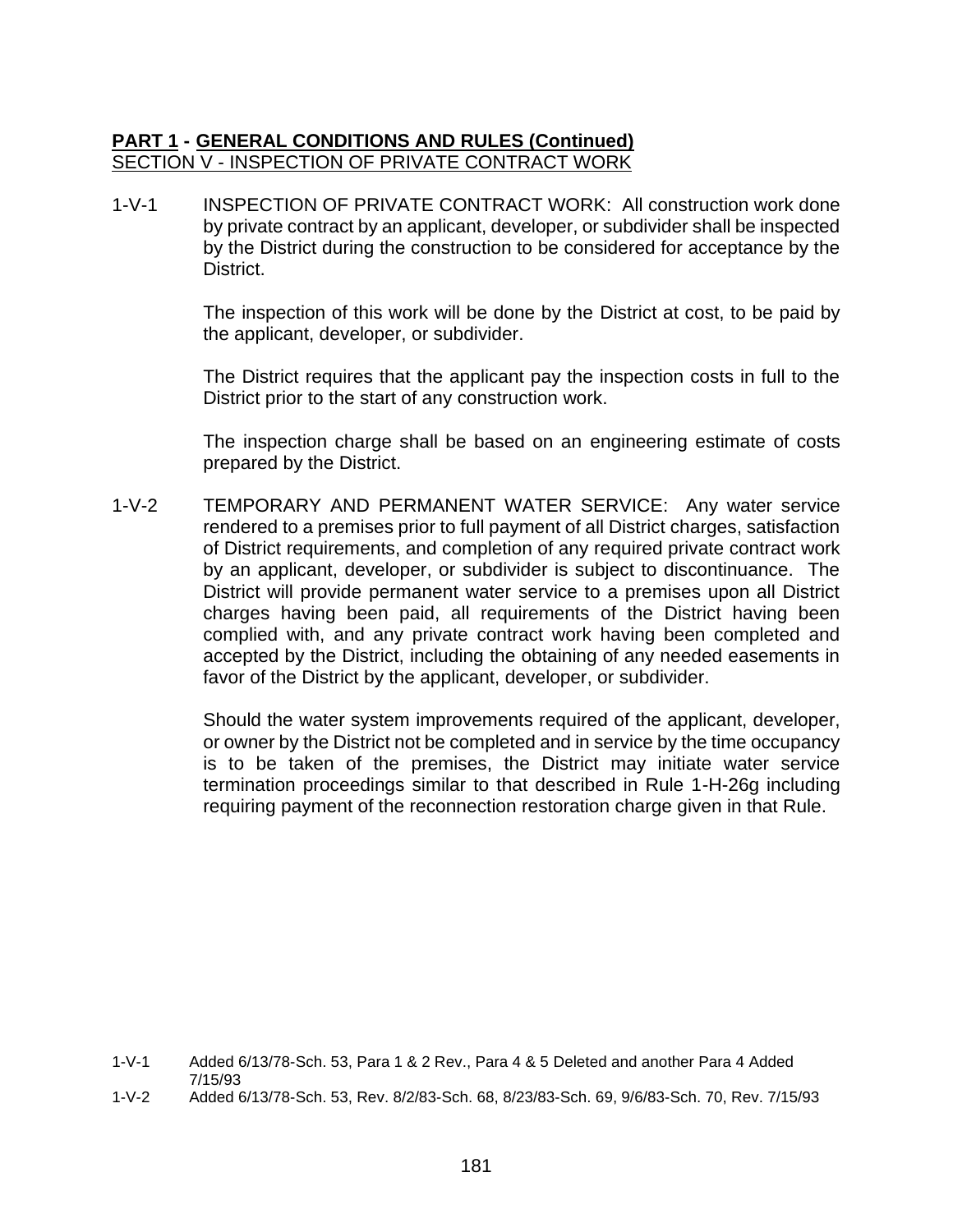## **PART 1 - GENERAL CONDITIONS AND RULES (Continued)** SECTION W - RETURNED CHECKS

1-W-1 RETURNED CHECKS: When payment by check is made to the District for water service or other services rendered or to be rendered and the check is returned from the bank to the District uncashed because of lack of funds in the account of the payer or other reasons, there will be a charge for the check, so returned, to be determined by the District. The minimum charge will be as given in Rule 3-A-28. Should the customer provide satisfactory evidence that the returned check was the result of identity theft or fraudulent activity, the District may waive the charge.

> Should the District receive a returned check, the District may initiate water service termination proceedings similar to that described in Rule 1-H-26g including requiring payment of the reconnection restoration charge as given in Rule 3-A-29.

> Pursuant to Section 1719 of the State of California Civil Code the District may in addition to all other charges and after the payer has been given written notice by certified mail and given 30 days thereafter in which to repay the return check, add a damage charge of treble the amount owing, but no case less than one hundred dollars (\$100) and in no case more than five hundred dollars (\$500).

1-W-1 Added 6/13/78-Sch. 53, Rev. 8/38/82-Sch. 67A, 8/2/83-Sch. 68, 8/23/83-Sch. 69, 9/6/83-Sch. 70, 9/4/84-Sch. 73, 11/6/84-Sch. 74, 8/13/85-Sch. 75 & 76, 11/26/85-Sch. 77, Rev. 8/21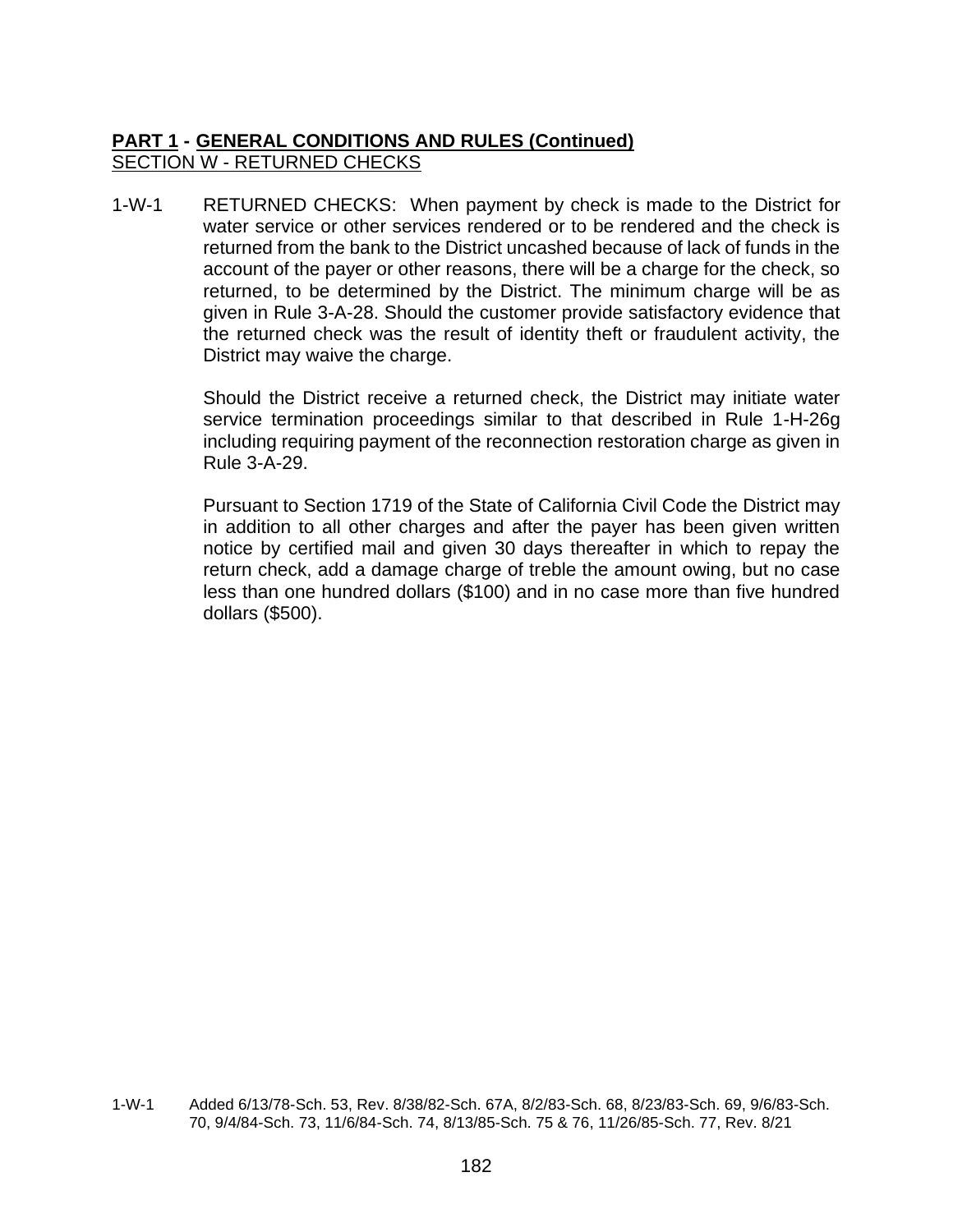## **PART 1 - GENERAL CONDITIONS AND RULES (Continued)** SECTION X - PROCEEDINGS (SEE RULE 2-A-16)

- 1-X-1 PROCEEDINGS FOR IMPROVEMENT DISTRICTS IN LOS ANGELES COUNTY WATERWORKS DISTRICTS NO. 29, MALIBU, FOR REPLACEMENT AND IMPROVEMENT OF WATER SYSTEM FACILITIES IN CONJUNCTION WITH FACILITIES CONSTRUCTION SURCHARGE PROGRAM: The District may, in conjunction with proceedings carried out by the County of Los Angeles under the Improvement Act of 1911 (State of California Streets and Highways Code-Division 7) or the Municipal Improvement Act of 1913 (Streets and Highways Code-Division 12), require the use of the following assessment procedures as a condition of use of Facilities Construction Surcharge revenues as a part of an improvement project.
	- a. The Waterworks District may elect to contribute general revenues or monies collected under the Facilities Construction Surcharge program to the improvement project. The contribution from the Surcharge Fund is not to exceed the surcharge collections in the improvement project area since the surcharge program began through the time when the area may become exempt from the surcharge program pursuant to c hereof. The contribution is to be made toward the total project cost and not toward individual parcel assessments.
	- b. The improvement project is to be deemed to be subject to these procedures for assessment, contribution, and exemption when the project is planned and constructed to resolve the water service capacity needs of the developed area of the project area to meet present day standards for domestic and fire protection needs.
	- c. Upon completion of the improvement project, the project area is to thereafter be exempt from the Facilities Construction Surcharge program.

1-X-1 Added 8/3/82-Sch. 67B